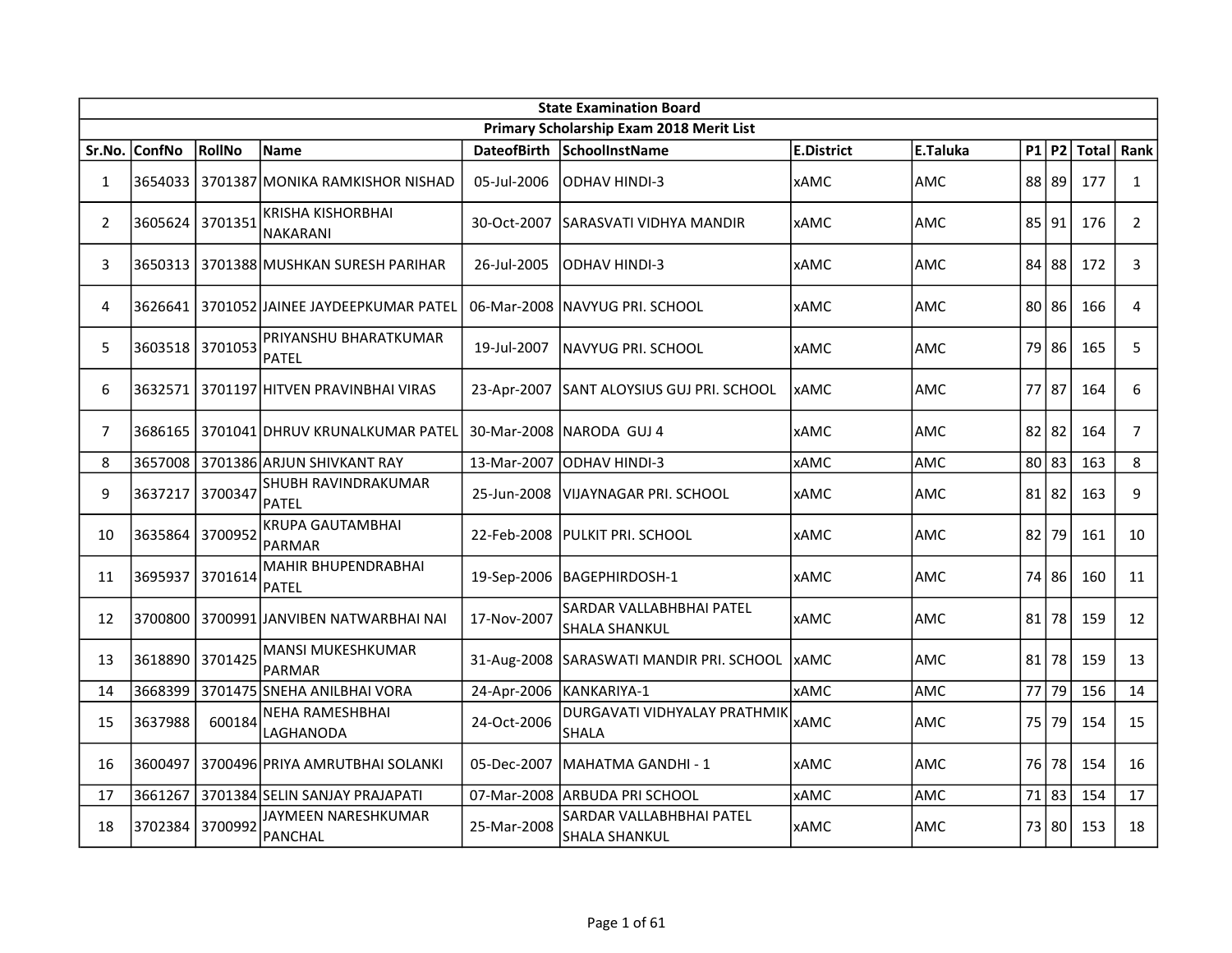|        | <b>State Examination Board</b> |         |                                      |                    |                                                  |                   |            |  |           |              |      |  |  |
|--------|--------------------------------|---------|--------------------------------------|--------------------|--------------------------------------------------|-------------------|------------|--|-----------|--------------|------|--|--|
|        |                                |         |                                      |                    | Primary Scholarship Exam 2018 Merit List         |                   |            |  |           |              |      |  |  |
| Sr.No. | <b>ConfNo</b>                  | RollNo  | <b>Name</b>                          | <b>DateofBirth</b> | SchoolInstName                                   | <b>E.District</b> | E.Taluka   |  | $P1$ $P2$ | <b>Total</b> | Rank |  |  |
| 19     | 3655114                        |         | 3701385 TEJ KIRANBHAI PANCHAL        | 13-Oct-2007        | ARBUDA PRI SCHOOL                                | <b>xAMC</b>       | AMC        |  | $69$ 83   | 152          | 19   |  |  |
| 20     | 3693660 3701603                |         | RUKSHANA VAQILBHAI<br><b>ANSARI</b>  | 10-Dec-2007        | CHANDOLA GUJ SCH 1                               | <b>xAMC</b>       | <b>AMC</b> |  | 72 80     | 152          | 20   |  |  |
| 21     | 3621128 3701144                |         | PRIYANK PARESHKUMAR<br>SAGAR         | 12-Jun-2008        | IPARAS PRIMARY SCHOOL                            | <b>xAMC</b>       | <b>AMC</b> |  | 74 78     | 152          | 21   |  |  |
| 22     | 3693722                        |         | 3701602 RUBINA MKHALIL SHEIKH        | 29-Oct-2006        | CHANDOLA GUJ SCH 1                               | <b>xAMC</b>       | AMC        |  | 72 79     | 151          | 22   |  |  |
| 23     | 3616841                        |         | 3701393 DHARVI SUHAGBHAI PATEL       | 20-Sep-2007        | SARASWATI VIDHYAMANDIR PRA<br>SHALA(GUJ)         | <b>xAMC</b>       | <b>AMC</b> |  | 72 79     | 151          | 23   |  |  |
| 24     | 3702398                        | 3700996 | NIKITA DEVANAND<br>SURYAVANSHI       | 18-Sep-2007        | SARDAR VALLABHBHAI PATEL<br><b>SHALA SHANKUL</b> | <b>xAMC</b>       | lamc       |  | 75   75   | 150          | 24   |  |  |
| 25     | 3656934                        | 600159  | SHAILIKUMARI<br>ABHISHEKKUMAR THAKUR | 02-Jan-2008        | ODHAV HINDI-3                                    | <b>xAMC</b>       | AMC        |  | 71 79     | 150          | 25   |  |  |
| 26     | 3654405                        |         | 3701390 SAIJALKUMARI BALVANT KORI    |                    | 05-May-2006 ODHAV HINDI-3                        | <b>xAMC</b>       | <b>AMC</b> |  | 75 74     | 149          | 26   |  |  |
| 27     | 3670788                        |         | 3701353 KRISHA BHARATBHAI KHETANI    | 24-Dec-2007        | JEMS SCHOOL                                      | <b>xAMC</b>       | <b>AMC</b> |  | 75 74     | 149          | 27   |  |  |
| 28     | 3693675                        |         | 3701613 SUHANA FARID SHAIKH          | 10-Feb-2008        | CHANDOLA GUJ SCH 1                               | <b>xAMC</b>       | AMC        |  | 72 76     | 148          | 28   |  |  |
| 29     | 3696132 3701616                |         | PRIYANKA NARESHBHAI<br>PANCHAL       | 08-Feb-2007        | BAGEPHIRDOSH-1                                   | <b>xAMC</b>       | <b>AMC</b> |  | $69$ 77   | 146          | 29   |  |  |
| 30     | 3694295                        | 3701226 | NANSHIBEN BHARATKUMAR<br>PARMAR      | 14-Jul-2008        | AMRAIWADI - 1                                    | <b>xAMC</b>       | <b>AMC</b> |  | 67 79     | 146          | 30   |  |  |
| 31     | 3693688                        |         | 3701604 SAHENUR SAMSUDDIN SHAH       | 17-Jul-2007        | CHANDOLA GUJ SCH 1                               | <b>xAMC</b>       | <b>AMC</b> |  | 71 74     | 145          | 31   |  |  |
| 32     | 3620683                        | 3701697 | PRUTHVISHIH BHARATBHAI<br>GOHEL      | 21-Oct-2007        | HATHIJAN GUJARATI S.N.2                          | <b>xAMC</b>       | <b>AMC</b> |  | 63 82     | 145          | 32   |  |  |
| 33     | 3607867                        |         | 3701099 PRIYANSHI SURESHBHAI SHAH    | 30-Apr-2007        | IBAPUNAGAR - 3                                   | <b>xAMC</b>       | <b>AMC</b> |  | 70 74     | 144          | 33   |  |  |
| 34     | 3702457                        | 3700997 | PARTHIV HARSHDBHAI<br>CHAVDA         | 10-Oct-2007        | SARDAR VALLABHBHAI PATEL<br><b>SHALA SHANKUL</b> | <b>xAMC</b>       | <b>AMC</b> |  | 71 73     | 144          | 34   |  |  |
| 35     | 3702624                        | 3700998 | PREKSHA HARSHAD<br>YAMULVAR          | 04-Dec-2007        | SARDAR VALLABHBHAI PATEL<br><b>SHALA SHANKUL</b> | <b>xAMC</b>       | <b>AMC</b> |  | $65$ 79   | 144          | 35   |  |  |
| 36     | 3683303                        | 3700238 | SIPOOKUMARI ROHITKUMAR<br>PRSAD      | 06-Dec-2007        | IVEJALPUR GUJ PUBLIC SCHOOL                      | <b>xAMC</b>       | <b>AMC</b> |  | 73 71     | 144          | 36   |  |  |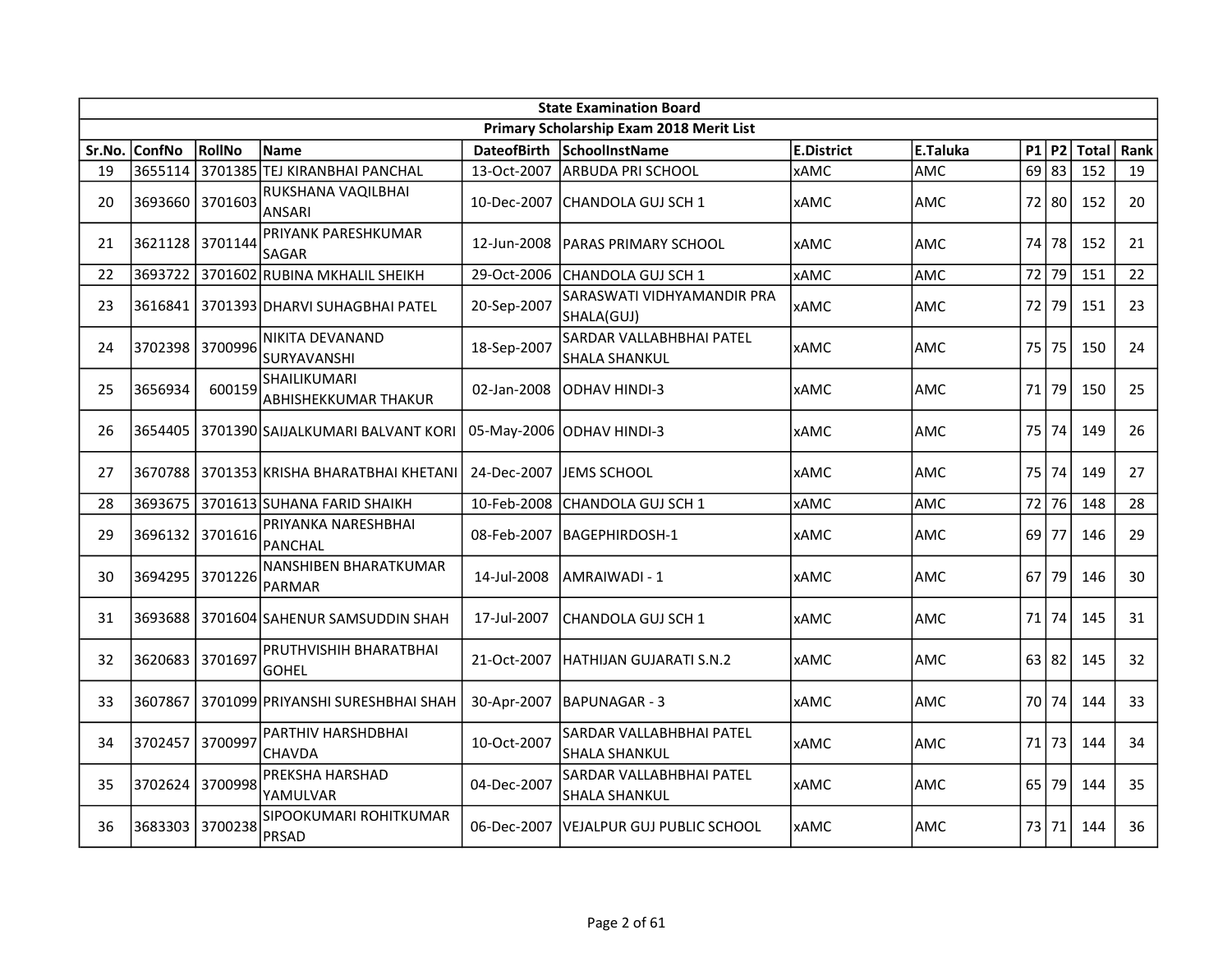|        | <b>State Examination Board</b> |         |                                             |                    |                                                         |                   |            |  |         |               |      |  |  |
|--------|--------------------------------|---------|---------------------------------------------|--------------------|---------------------------------------------------------|-------------------|------------|--|---------|---------------|------|--|--|
|        |                                |         |                                             |                    | Primary Scholarship Exam 2018 Merit List                |                   |            |  |         |               |      |  |  |
| Sr.No. | <b>ConfNo</b>                  | RollNo  | <b>Name</b>                                 | <b>DateofBirth</b> | SchoolInstName                                          | <b>E.District</b> | E.Taluka   |  |         | $P1$ P2 Total | Rank |  |  |
| 37     | 3702436 3700995                |         | <b>MAYANK SANJAYBHAI</b><br>PRAJAPATI       | 07-Jul-2008        | <b>SARDAR VALLABHBHAI PATEL</b><br><b>SHALA SHANKUL</b> | <b>xAMC</b>       | <b>AMC</b> |  | 76 68   | 144           | 37   |  |  |
| 38     | 3654747                        |         | 3701478 JAHNVI BHARATBHAI KHATIK            |                    | 21-Aug-2006 KANKARIYA-6                                 | <b>xAMC</b>       | <b>AMC</b> |  | 72 71   | 143           | 38   |  |  |
| 39     | 3686506 3701047                |         | RIDHI MUKESHBHAI<br><b>CHAUHAN</b>          | 10-Oct-2007        | INARODA GUJ 4                                           | <b>xAMC</b>       | <b>AMC</b> |  | 82   61 | 143           | 39   |  |  |
| 40     | 3656889                        |         | 3701389 RADHA DEVENDRA GAURAM               | 01-Jan-2008        | ODHAV HINDI-3                                           | <b>xAMC</b>       | AMC        |  | 70 73   | 143           | 40   |  |  |
| 41     | 3678719                        |         | 3701192 MANSI SUNILBHAI KUMBHARE            | 24-Jan-2008        | lgomtipur - 6                                           | <b>xAMC</b>       | <b>AMC</b> |  | 64 79   | 143           | 41   |  |  |
| 42     | 3650129                        | 3701648 | HARSH UMANGKUMAR<br>MAHETA                  |                    | 13-Apr-2008 SV. GANGA PRI.SCHOOL                        | <b>xAMC</b>       | AMC        |  | 65 78   | 143           | 42   |  |  |
| 43     |                                |         | 3690840   3701339 ASHA MANOJBHAI MAKWANA    |                    | 04-Aug-2007   VIVEKANAND GUJ PRI SCHOOL                 | <b>xAMC</b>       | <b>AMC</b> |  | $65$ 77 | 142           | 43   |  |  |
| 44     | 3622610 3701054                |         | SAKSHI MITESHBHAI<br>PRAJAPATI              | 23-Oct-2007        | <b>NAVYUG PRI. SCHOOL</b>                               | <b>xAMC</b>       | <b>AMC</b> |  | 66 76   | 142           | 44   |  |  |
| 45     |                                |         | 3645480 3701354 MAITRI CHANDRAKANT PATEL    |                    | 29-Dec-2007 JEMS SCHOOL                                 | <b>xAMC</b>       | <b>AMC</b> |  | 78 64   | 142           | 45   |  |  |
| 46     | 3679028 3701191                |         | KUSUM JAYENDRABHAI<br><b>BHARVAD</b>        |                    | 05-Sep-2007 GOMTIPUR - 6                                | <b>xAMC</b>       | AMC        |  | 71 70   | 141           | 46   |  |  |
| 47     | 3626338 3701720                |         | <b>KUSUM GOPALBHAI</b><br><b>BHARWAD</b>    | 12-Apr-2008        | VINZOL-2                                                | <b>xAMC</b>       | <b>AMC</b> |  | $67$ 74 | 141           | 47   |  |  |
| 48     | 3607431                        |         | 3701102 SHITAL KALPESHBHAI PATANI           | 15-Jul-2008        | IBAPUNAGAR - 3                                          | <b>xAMC</b>       | AMC        |  | 75 66   | 141           | 48   |  |  |
| 49     | 3622225                        |         | 3701912 NIDHI VITTHAL SARENA                | 01-Oct-2007        | <b>ISHANPUR PUBLIC SCHOOL</b>                           | <b>xAMC</b>       | <b>AMC</b> |  | $67$ 73 | 140           | 49   |  |  |
| 50     | 3649459                        |         | 3701276 MANSI RAJESHBHAI RATHOD             | 14-Nov-2007        | AMRAIWADI - 16                                          | xAMC              | AMC        |  | 69 71   | 140           | 50   |  |  |
| 51     | 3631448                        | 600167  | SHAHENAJBANU RAHMATALI<br><b>ANSARI</b>     | 06-Feb-2008        | lMILLATNAGAR GUJ - 1                                    | <b>xAMC</b>       | AMC        |  | 71 69   | 140           | 51   |  |  |
| 52     | 3691738                        |         | 3700139 MAYURI ASHVINBHAI KHANT             | 09-Jun-2008        | ELISBRIDGE - 2                                          | <b>xAMC</b>       | AMC        |  | 70 70   | 140           | 52   |  |  |
| 53     | 3654694                        | 3700652 | <b>DHIRAJ CHNDRAKNTBHAI</b><br><b>PATIL</b> |                    | 29-Aug-2006   MEGHANINAGAR - 1                          | <b>xAMC</b>       | AMC        |  | 71168   | 139           | 53   |  |  |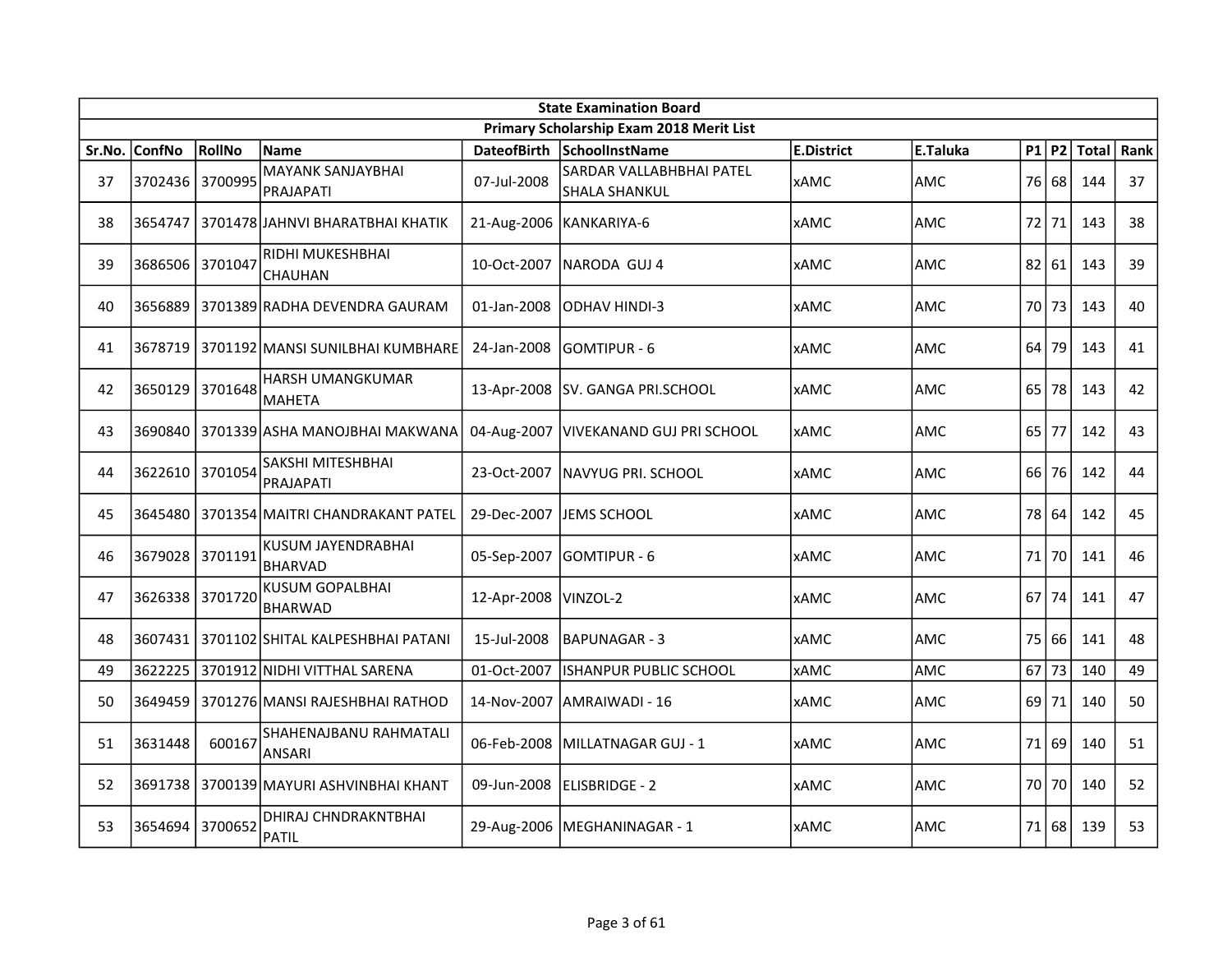|        | <b>State Examination Board</b><br>Primary Scholarship Exam 2018 Merit List |        |                                         |                        |                                                |                   |              |  |       |               |                |  |  |
|--------|----------------------------------------------------------------------------|--------|-----------------------------------------|------------------------|------------------------------------------------|-------------------|--------------|--|-------|---------------|----------------|--|--|
|        |                                                                            |        |                                         |                        |                                                |                   |              |  |       |               |                |  |  |
| Sr.No. | <b>ConfNo</b>                                                              | RollNo | <b>Name</b>                             | <b>DateofBirth</b>     | SchoolInstName                                 | <b>E.District</b> | E.Taluka     |  |       | $P1$ P2 Total | Rank           |  |  |
| 54     |                                                                            |        | 3626313 3701719 JYOTI OMPRAKASH PASVAN  | 03-Aug-2007   VINZOL-2 |                                                | <b>xAMC</b>       | <b>AMC</b>   |  | 67 72 | 139           | 54             |  |  |
| 55     | 3672741 3701998                                                            |        | OMKUMAR HEMANGKUMAR<br><b>PARMAR</b>    | 16-Jan-2008            | SHREE S.M. PATEL<br>VIDHYAMANDIR               | AHMEDABAD         | <b>BAVLA</b> |  | 84 80 | 164           | $\mathbf{1}$   |  |  |
| 56     | 3653620 3702109                                                            |        | HIMANI MAHESHKUMAR<br><b>SONARA</b>     | 05-Jul-2008            | NANODARA PRIMARY SCHOOL                        | AHMEDABAD         | <b>BAVLA</b> |  | 73 87 | 160           | $\overline{2}$ |  |  |
| 57     | 3655070 3701963                                                            |        | NIKHILESH MOTICHANDRA<br><b>RAJPUT</b>  | 03-Jul-2007            | MUKHYA KUMAR SHALA                             | AHMEDABAD         | <b>BAVLA</b> |  | 74 84 | 158           | $\mathbf{3}$   |  |  |
| 58     | 3643128 3702380                                                            |        | NASA RAJENDRAKUMAR<br><b>PATEL</b>      | 29-Jun-2007            | THE H.B.KAPADIA NEW PRIMARY<br>SCHOOL(GUJ MED) | AHMEDABAD         | <b>CITY</b>  |  | 80 89 | 169           | $\mathbf{1}$   |  |  |
| 59     | 3607458 3702311                                                            |        | UNNATI BHARATBHAI<br>PRAJAPATI          |                        | 08-Aug-2006 SHREE NRAYAN GURU VIDYALAYA        | AHMEDABAD         | <b>CITY</b>  |  | 81 87 | 168           | $\overline{2}$ |  |  |
| 60     | 3641564                                                                    |        | 3702672 HEMANGI MEHULBHAI VORA          |                        | 12-Aug-2007   NEW NOBLE PRI.SCHOOL             | AHMEDABAD         | <b>CITY</b>  |  | 78 88 | 166           | 3              |  |  |
| 61     | 3607604 3702472                                                            |        | MAHI DINESHKUMAR<br>PRAJAPATI           |                        | 10-Sep-2007 S.K.MANDAL PRI. SCHOOL             | AHMEDABAD         | <b>CITY</b>  |  | 80 84 | 164           | $\overline{4}$ |  |  |
| 62     |                                                                            |        | 3699552 3702744 NEH NILESHKUMAR PATEL   | 15-Oct-2007            | SANKALP INTERNATIONAL<br>SCHOOL(GUJ)           | AHMEDABAD         | <b>CITY</b>  |  | 86 76 | 162           | 5              |  |  |
| 63     | 3653108                                                                    |        | 3702646 JIYA JIGARKUMAR MODI            |                        | 31-Mar-2008 NORM PRI.SCHOOL                    | AHMEDABAD         | <b>CITY</b>  |  | 79 80 | 159           | 6              |  |  |
| 64     |                                                                            |        | 3607309 3702252 ABHISHEK NATHULAL DHOLI | 20-Oct-2005            | JODHPUR PRIMARY SCHOOL - 1                     | AHMEDABAD         | <b>CITY</b>  |  | 74 84 | 158           | $\overline{7}$ |  |  |
| 65     |                                                                            |        | 3610293 3702410 PAZAL RASHIKBHAI PATEL  | 13-Sep-2007            | <b>BALKRUSHNA VIDYALAY</b>                     | AHMEDABAD         | <b>CITY</b>  |  | 68 83 | 151           | 8              |  |  |
| 66     | 3638282                                                                    |        | 3702298 SONU DILIPBHAI SANHANI          | 01-Jun-2006            | RAMDEVNAGAR PRIMARY SCHOOL AHMEDABAD           |                   | <b>CITY</b>  |  | 70 80 | 150           | 9              |  |  |
| 67     | 3623790                                                                    |        | 3702245 AYUSHI DIPAKKUMAR PATEL         | 29-Sep-2007            | SHAYONA VIDYA VIHAR                            | AHMEDABAD         | <b>CITY</b>  |  | 66 84 | 150           | 10             |  |  |
| 68     | 3699109                                                                    |        | 3702530 HETVI SHAILESHBHAI GARALA       | 04-Oct-2007            | IDHANANJAY PRATHAMIK SHALA                     | AHMEDABAD         | <b>CITY</b>  |  | 72178 | 150           | 11             |  |  |
| 69     | 3620183 3702302                                                            |        | AKSHITA RASHMIKANTBHAI<br>PRAJAPATI     | 12-Feb-2008            | <b>SHREE NRAYAN GURU VIDYALAYA</b>             | AHMEDABAD         | <b>CITY</b>  |  | 71 79 | 150           | 12             |  |  |
| 70     | 3691919                                                                    |        | 3702532 JAY RAJESHKUMAR PARMAR          | 16-Nov-2007            | <b>IDHANANJAY PRATHAMIK SHALA</b>              | AHMEDABAD         | <b>CITY</b>  |  | 71 78 | 149           | 13             |  |  |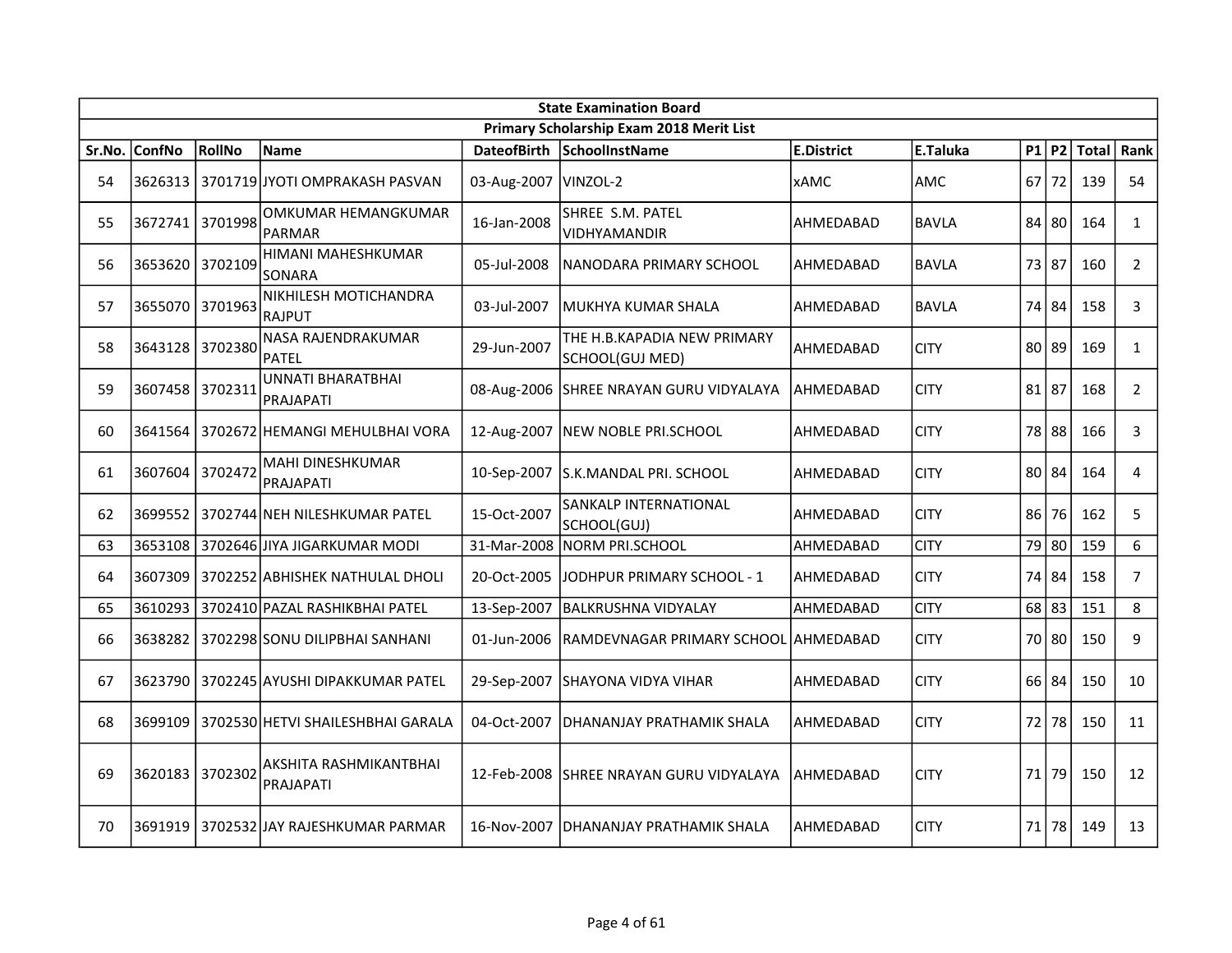|        | <b>State Examination Board</b> |         |                                              |                    |                                          |                   |                |    |           |              |                |  |  |
|--------|--------------------------------|---------|----------------------------------------------|--------------------|------------------------------------------|-------------------|----------------|----|-----------|--------------|----------------|--|--|
|        |                                |         |                                              |                    | Primary Scholarship Exam 2018 Merit List |                   |                |    |           |              |                |  |  |
| Sr.No. | <b>ConfNo</b>                  | RollNo  | Name                                         | <b>DateofBirth</b> | <b>SchoolInstName</b>                    | <b>E.District</b> | E.Taluka       |    | P1 P2     | <b>Total</b> | Rank           |  |  |
| 71     |                                |         | 3636582   3702533  ISHITA HITESH YADAV       |                    | 23-Nov-2007 NIRMAN HIGH SCHOOL(ENGLISH)  | AHMEDABAD         | <b>CITY</b>    |    | 73 76     | 149          | 14             |  |  |
| 72     | 3611149                        |         | 3702728 HANSAL VIJAYBHAI SENJALIYA           |                    | 29-Nov-2007 IRAMESHWAR PRIMARY SCHOOL    | AHMEDABAD         | <b>CITY</b>    | 74 | 75        | 149          | 15             |  |  |
| 73     | 3608436                        |         | 3702575 YUG RAJUBHAI AADESARA                | 12-Nov-2007        | VEJALPUR PRIMARY SCHOOL 2                | AHMEDABAD         | <b>CITY</b>    |    | 75 73     | 148          | 16             |  |  |
| 74     | 3643495                        |         | 3702652 NIYATI BHARATBHAI BAROT              |                    | 10-Aug-2008 NORM PRI.SCHOOL              | AHMEDABAD         | <b>CITY</b>    |    | 67 81     | 148          | 17             |  |  |
| 75     | 3601253                        |         | 3702200 LAKSHA UPENDRABHAI PATEL             | 23-Nov-2007        | <b>GAYATRI PRIMARY SCHOOL</b>            | AHMEDABAD         | <b>CITY</b>    | 72 | 75        | 147          | 18             |  |  |
| 76     | 3639226                        | 3703490 | <b>BANSRIBEN KIRTIKUMAR</b><br>PATEL         | 03-Jun-2008        | ARPAN KANYA VIDHYAVIHAR                  | AHMEDABAD         | <b>DASCROI</b> |    | 78 89     | 167          | $\mathbf{1}$   |  |  |
| 77     | 3632094                        | 3703489 | AVANI HITENDRAKUMAR<br><b>PANCHAL</b>        |                    | 24-Nov-2007 JARPAN KANYA VIDHYAVIHAR     | AHMEDABAD         | <b>DASCROI</b> |    | 79 86     | 165          | $\overline{2}$ |  |  |
| 78     | 3637051                        | 3703488 | ASHTHA HARISHCHANDRA<br><b>PANDAR</b>        | 12-Feb-2008        | <b>ARPAN KANYA VIDHYAVIHAR</b>           | AHMEDABAD         | <b>DASCROI</b> |    | $85$   80 | 165          | 3              |  |  |
| 79     | 3645646                        | 3703602 | MAN MAHESHBHAI PATEL                         | 04-Jun-2008        | SAMARPAN VIDHYAVIHAR                     | AHMEDABAD         | <b>DASCROI</b> |    | 78 87     | 165          | 4              |  |  |
| 80     | 3623929                        | 3703540 | DAKSH SANJAYBHAI<br>PRAJAPATI                |                    | 21-Nov-2007 ARPAN VIDHYAVIHAR            | AHMEDABAD         | <b>DASCROI</b> |    | 77 85     | 162          | 5              |  |  |
| 81     |                                |         | 3635578   3703502  HITANSHIBEN AJAYBHAI VYAS |                    | 01-Nov-2007 JARPAN KANYA VIDHYAVIHAR     | AHMEDABAD         | <b>DASCROI</b> |    | 80 81     | 161          | 6              |  |  |
| 82     | 3663407                        |         | 3703522 PRINCY SANJAYBHAI PATEL              | 05-Dec-2007        | IARPAN KANYA VIDHYAVIHAR                 | AHMEDABAD         | <b>DASCROI</b> |    | 76 85     | 161          | $\overline{7}$ |  |  |
| 83     | 3627889                        | 3703562 | DHRUVIBEN CHETANBHAI<br><b>PANCHAL</b>       |                    | 01-Mar-2008 EKLAVYA VIDYA VIHAR          | AHMEDABAD         | <b>DASCROI</b> |    | 80 81     | 161          | 8              |  |  |
| 84     | 3647677                        |         | 3703592 FENIL DASHRATHBHAI PATEL             |                    | 23-May-2008 SAMARPAN VIDHYAVIHAR         | AHMEDABAD         | <b>DASCROI</b> |    | 77 84     | 161          | 9              |  |  |
| 85     | 3644049                        |         | 3703611 RIDHAM NITINBHAI PATEL               | 14-Sep-2007        | SAMARPAN VIDHYAVIHAR                     | AHMEDABAD         | <b>DASCROI</b> |    | 73 87     | 160          | 10             |  |  |
| 86     | 3610376                        |         | 3703188 RIDDHI MANUBHAI RABARI               |                    | 02-Aug-2008   KATHAWADA MAIZE PRI.SCHOOL | AHMEDABAD         | <b>DASCROI</b> |    | 83 77     | 160          | 11             |  |  |
| 87     | 3670658                        |         | 3703618 SHREY VIPULKUMAR PATEL               | 13-Apr-2007        | SAMARPAN VIDHYAVIHAR                     | AHMEDABAD         | <b>DASCROI</b> |    | 71 88     | 159          | 12             |  |  |
| 88     | 3618073                        |         | 3703242 RAVI RAMESHBHAI CHAUHAN              | 22-Jul-2007        | MAMA KANA PRI.SCHOOL                     | AHMEDABAD         | <b>DASCROI</b> |    | $82$ 77   | 159          | 13             |  |  |
| 89     | 3628131                        | 3703175 | HARSHITA HASMUKHBHAI<br>VANIYA               |                    | 01-Nov-2007   KATHAWADA MAIZE PRI.SCHOOL | AHMEDABAD         | <b>DASCROI</b> |    | 79 80     | 159          | 14             |  |  |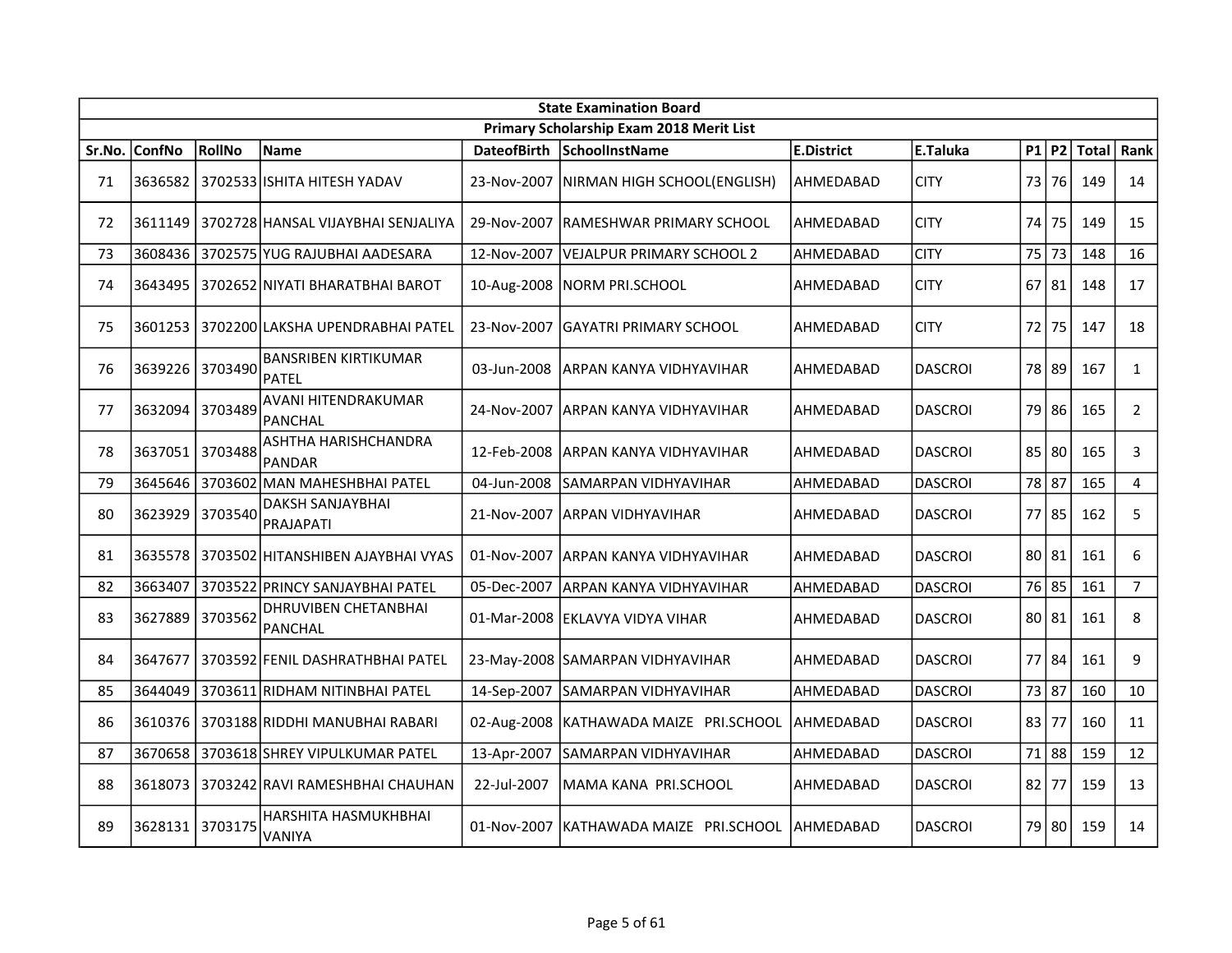|        | <b>State Examination Board</b><br>Primary Scholarship Exam 2018 Merit List |         |                                              |                    |                                          |                   |                                  |  |           |              |                |  |  |
|--------|----------------------------------------------------------------------------|---------|----------------------------------------------|--------------------|------------------------------------------|-------------------|----------------------------------|--|-----------|--------------|----------------|--|--|
|        |                                                                            |         |                                              |                    |                                          |                   |                                  |  |           |              |                |  |  |
| Sr.No. | ConfNo                                                                     | RollNo  | <b>Name</b>                                  | <b>DateofBirth</b> | <b>SchoolInstName</b>                    | <b>E.District</b> | E.Taluka                         |  | $P1$ $P2$ | <b>Total</b> | Rank           |  |  |
| 90     | 3694382                                                                    | 3703563 | <b>DIYABEN BHUPENDRABHAI</b><br><b>PATEL</b> | 24-Jan-2008        | lEKLAVYA VIDYA VIHAR                     | AHMEDABAD         | <b>DASCROI</b>                   |  | 71 86     | 157          | 15             |  |  |
| 91     |                                                                            |         | 3664166 3703710 UTTAM DASHRATHJI RAVAL       | 24-Feb-2007        | DETROJ TALUKA SHALA                      | AHMEDABAD         | <b>DETROJ-</b><br>RAMPURA        |  | 78 85     | 163          | $\mathbf{1}$   |  |  |
| 92     | 3611166 3703633                                                            |         | LAKSHMIBEN RAJUBHAI<br><b>RABARI</b>         | 22-Dec-2007        | IASHOKNAGAR PRIMARY SCHOOL               | AHMEDABAD         | <b>DETROJ-</b><br><b>RAMPURA</b> |  | 83 73     | 156          | $\overline{2}$ |  |  |
| 93     | 3611420 3703930                                                            |         | DIVYARAJSINH BALVANTSINH<br><b>PARMAR</b>    | 20-Mar-2007        | SHREE SWAMINARAYAN PRI.<br><b>SCHOOL</b> | AHMEDABAD         | DHANDHUKA                        |  | 86 91     | 177          | $\mathbf{1}$   |  |  |
| 94     | 3657167                                                                    | 3704010 | RAJVIR HASMUKHBHAI<br>ZEZARIYA               | 13-Jul-2008        | IGALASANA PRIMARY SCHOOL                 | AHMEDABAD         | <b>DHANDHUKA</b>                 |  | $86$  90  | 176          | $\overline{2}$ |  |  |
| 95     | 3626261                                                                    | 3704102 | VANDANABA VIRBHADRASINH<br>CHUDASAMA         |                    | 05-Aug-2008   KANYA SHALA DHOLERA        | AHMEDABAD         | <b>DHOLERA</b>                   |  | 63 82     | 145          | $\mathbf{1}$   |  |  |
| 96     | 3625752 3704096                                                            |         | HITESHWARIBA YUVRAJSINH<br><b>GOHIL</b>      | 14-Apr-2008        | KANYA SHALA DHOLERA                      | AHMEDABAD         | <b>DHOLERA</b>                   |  | 68 76     | 144          | $\overline{2}$ |  |  |
| 97     | 3623406 3704552                                                            |         | HARSHKUMAR YOGESHBHAI<br>VATALIYA            | 11-May-2008        | VATAMAN KUMAR PRIMARY<br>SCHOOL          | AHMEDABAD         | <b>DHOLKA</b>                    |  | 86 88     | 174          | $\mathbf{1}$   |  |  |
| 98     | 3628594 3704550                                                            |         | ARUNBHAI ARAVINDHAI<br><b>SOLANKI</b>        | 01-Jun-2007        | VATAMAN KUMAR PRIMARY<br><b>SCHOOL</b>   | AHMEDABAD         | <b>DHOLKA</b>                    |  | 78 87     | 165          | $\overline{2}$ |  |  |
| 99     | 3628611                                                                    | 3704551 | DHRUVRAJSINH<br><b>BALAVANTSINH BARAD</b>    | 07-Dec-2007        | VATAMAN KUMAR PRIMARY<br>SCHOOL          | AHMEDABAD         | DHOLKA                           |  | $82$   82 | 164          | 3              |  |  |
| 100    | 3623071                                                                    | 3704202 | MOHAMMAD SHAFIN<br><b>GULAMAKBAR MOMIN</b>   | 27-Jun-2008        | SHETH HASANALI NASIRUDDIN<br>PRIMARY     | AHMEDABAD         | <b>DHOLKA</b>                    |  | 76 87     | 163          | 4              |  |  |
| 101    | 3669250                                                                    | 3704657 | PRANJAL JITENDRAKUMAR<br><b>BALAT</b>        | 06-Dec-2007        | IVASANA PRIMARY SCHOOL                   | AHMEDABAD         | <b>MANDAL</b>                    |  | $69$   82 | 151          | $\mathbf{1}$   |  |  |
| 102    | 3658573                                                                    |         | 3704609 KAUSHIK HARIBHAI DALVADI             | 03-Oct-2007        | TALUKA PRIMARY SCHOOL                    | AHMEDABAD         | <b>MANDAL</b>                    |  | 70 80     | 150          | $\overline{2}$ |  |  |
| 103    | 3640398                                                                    | 3704739 | NISHABA RANJITSINH<br>VAGHELA                | 15-Oct-2007        | ICHEKHALA PRIMARY SCHOOL                 | AHMEDABAD         | SANAND                           |  | $82$   82 | 164          | $\mathbf{1}$   |  |  |
| 104    | 3655859                                                                    |         | 3705037 KINJAL ROHITBHAI KOLI PATEL          | 20-Jan-2008        | VASODARA PRIMAY SCHOOL                   | AHMEDABAD         | SANAND                           |  | 83 79     | 162          | $2^{\circ}$    |  |  |
| 105    | 3635731                                                                    | 3704886 | <b>KISHNKUMAR</b><br>PARSOTAMBHAI VAGHELA    | 21-Jan-2008        | lVIKAS VIDYALAY                          | AHMEDABAD         | SANAND                           |  | 80 82     | 162          | 3              |  |  |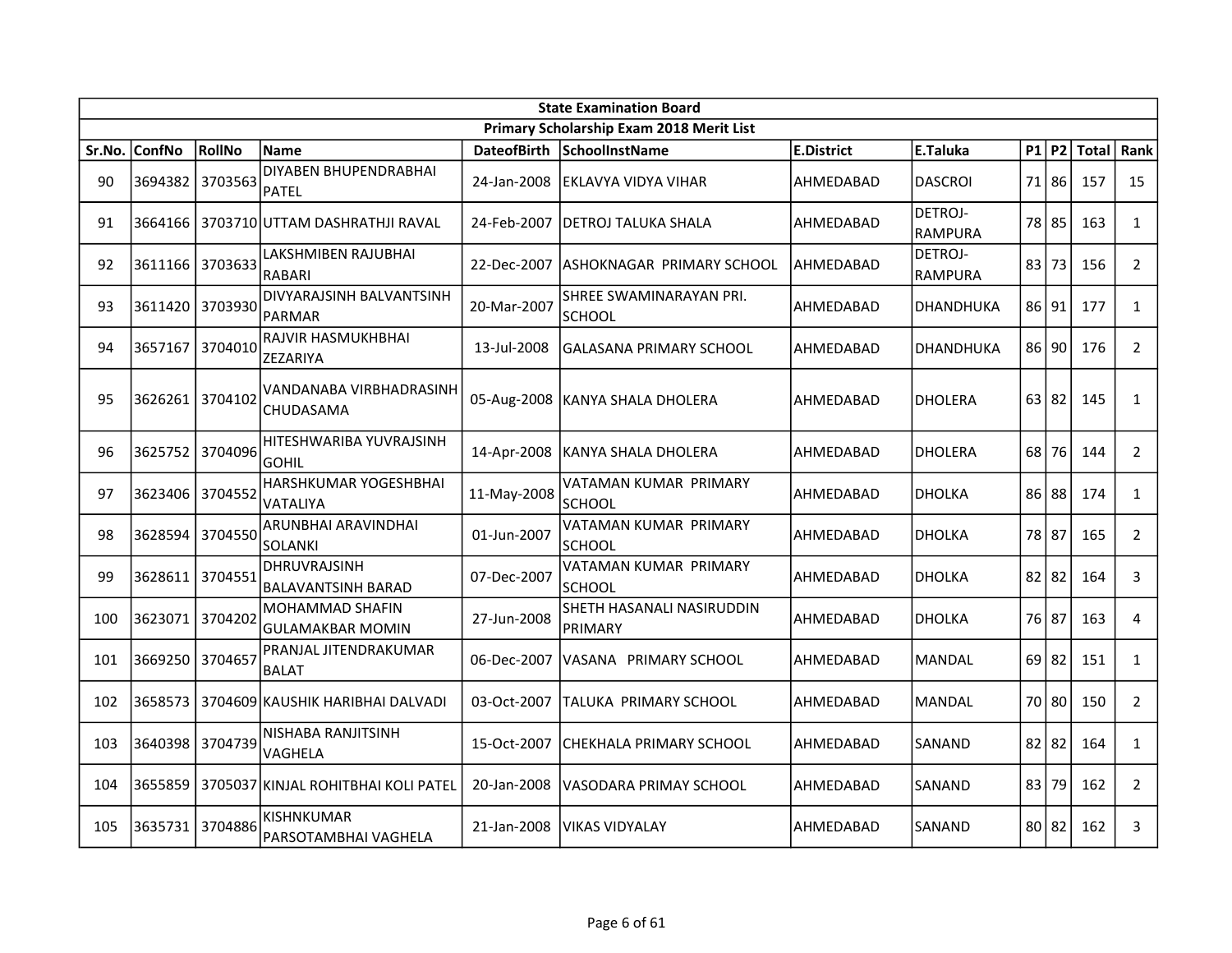|        | <b>State Examination Board</b> |         |                                                 |                    |                                                 |                   |                 |  |           |            |                |  |
|--------|--------------------------------|---------|-------------------------------------------------|--------------------|-------------------------------------------------|-------------------|-----------------|--|-----------|------------|----------------|--|
|        |                                |         |                                                 |                    | Primary Scholarship Exam 2018 Merit List        |                   |                 |  |           |            |                |  |
| Sr.No. | <b>ConfNo</b>                  | RollNo  | <b>Name</b>                                     | <b>DateofBirth</b> | SchoolInstName                                  | <b>E.District</b> | E.Taluka        |  | P1 P2     | Total Rank |                |  |
| 106    | 3691905                        | 3704907 | <b>VEDANTBHAI PARESHBHAI</b><br><b>UPADHYAY</b> | 25-Oct-2007        | <b>SANSKAR PRIMARY SCHOOL</b>                   | AHMEDABAD         | SANAND          |  | 78 82     | 160        | 4              |  |
| 107    | 3601814                        |         | 3705221 OMKUMAR VIPULBHAI PATEL                 |                    | 27-Nov-2007   NAVYUG VIDHYALAYA (Guj)           | AHMEDABAD         | VIRAMGAM        |  | 84 92     | 176        | $\mathbf{1}$   |  |
| 108    | 3629769 3705224                |         | KARANBHAI DINESHBAI<br><b>TAJPARIYA</b>         |                    | 25-Dec-2008   ZEZARA PRIMARY SCHOOL             | AHMEDABAD         | VIRAMGAM        |  | 80 87     | 167        | $\overline{2}$ |  |
| 109    | 3635166 3705219                |         | <b>NEELKANTH SHAILESHBHAI</b><br><b>PATEL</b>   |                    | 31-May-2007 NAVYUG VIDHYALAYA (Guj)             | AHMEDABAD         | <b>VIRAMGAM</b> |  | 79 86     | 165        | 3              |  |
| 110    |                                |         | 3634301   3705241 AAHANA KEYURBHAI LEUVA        |                    | 11-Aug-2008   AMRAPAR VARUDI PRI. SCH.          | <b>AMRELI</b>     | AMRELI          |  | 91 94     | 185        | $\mathbf{1}$   |  |
| 111    | 3613767                        | 3705356 | <b>BANSIBEN VIJAYKUMAR</b><br><b>BAKRANIYA</b>  | 24-Nov-2007        | ISARASVATI VID.MAN.JASINGPARA                   | AMRELI            | AMRELI          |  | 89 90     | 179        | $\overline{2}$ |  |
| 112    | 3605514                        | 3705567 | PURVA PRAPHULBHAI<br>SAVALIA                    | 09-Oct-2007        | <b>DIWALIBA PRA SHALA</b>                       | <b>AMRELI</b>     | <b>BABARA</b>   |  | $92$   85 | 177        | $\mathbf{1}$   |  |
| 113    | 3605478                        | 3705563 | <b>MAHEK MUKESHBHAI</b><br><b>RADADIA</b>       | 09-Jun-2008        | <b>DIWALIBA PRA SHALA</b>                       | <b>AMRELI</b>     | <b>BABARA</b>   |  | 86 90     | 176        | $\overline{2}$ |  |
| 114    | 3625932 3705831                |         | <b>KRISHNA BHAVESHBHAI</b><br><b>MAKAVANA</b>   | 02-Jul-2008        | KANYA SCHOOL PRI. SCHOOL                        | AMRELI            | <b>BAGASARA</b> |  | $81$   92 | 173        | $\mathbf{1}$   |  |
| 115    | 3623041                        |         | 3705864 DRASHTI VIJAYBHAI DAFADA                | 04-Jul-2008        | <b>HALIYAD JUNI PAY CENTER</b><br><b>SCHOOL</b> | <b>AMRELI</b>     | BAGASARA        |  | 84 87     | 171        | $\overline{2}$ |  |
| 116    | 3607548                        |         | 3706171   KSHITIJ CHIRAGBHAI PANDYA             | 25-Dec-2007        | İMITHPUR DUNGARI PRI. SCHOOL                    | <b>AMRELI</b>     | <b>DHARI</b>    |  | 86 83     | 169        | $\mathbf{1}$   |  |
| 117    | 3699391                        | 3706085 | JEEYA KAMLESHBHAI<br>RUPARELIYA                 | 29-Apr-2008        | <b>SHRI BHIMANI PRI.SCHOOL</b>                  | <b>AMRELI</b>     | <b>DHARI</b>    |  | 74 89     | 163        | $\overline{2}$ |  |
| 118    |                                |         | 3639644 3706238 MILAN MOHANBHAI SANKHAT         |                    | 03-Aug-2008  KERALA PRI. SCHOOL                 | AMRELI            | <b>JAFRABAD</b> |  | 73 68     | 141        | $\mathbf{1}$   |  |
| 119    | 3644043                        |         | 3706270 SHIVANGI MOHAN MAKVANA                  | 22-Jul-2008        | NAGESHRI KANYA PRI. SCHOOL                      | <b>AMRELI</b>     | <b>JAFRABAD</b> |  | 74 62     | 136        | $\overline{2}$ |  |
| 120    | 3684357                        |         | 3706544 TIRTH BHARATBHAI SOLANKI                | 13-Jul-2008        | L.L.UDANI PRI. SCHOOL                           | AMRELI            | <b>KHAMBHA</b>  |  | 86 87     | 173        | $\mathbf{1}$   |  |
| 121    | 3635751                        | 3706650 | SNEHAL SHAILESHBHAI<br>KALASARIYA               | 25-Oct-2007        | ISALVA PRI. SCHOOL                              | AMRELI            | <b>KHAMBHA</b>  |  | 76 80     | 156        | $2^{\circ}$    |  |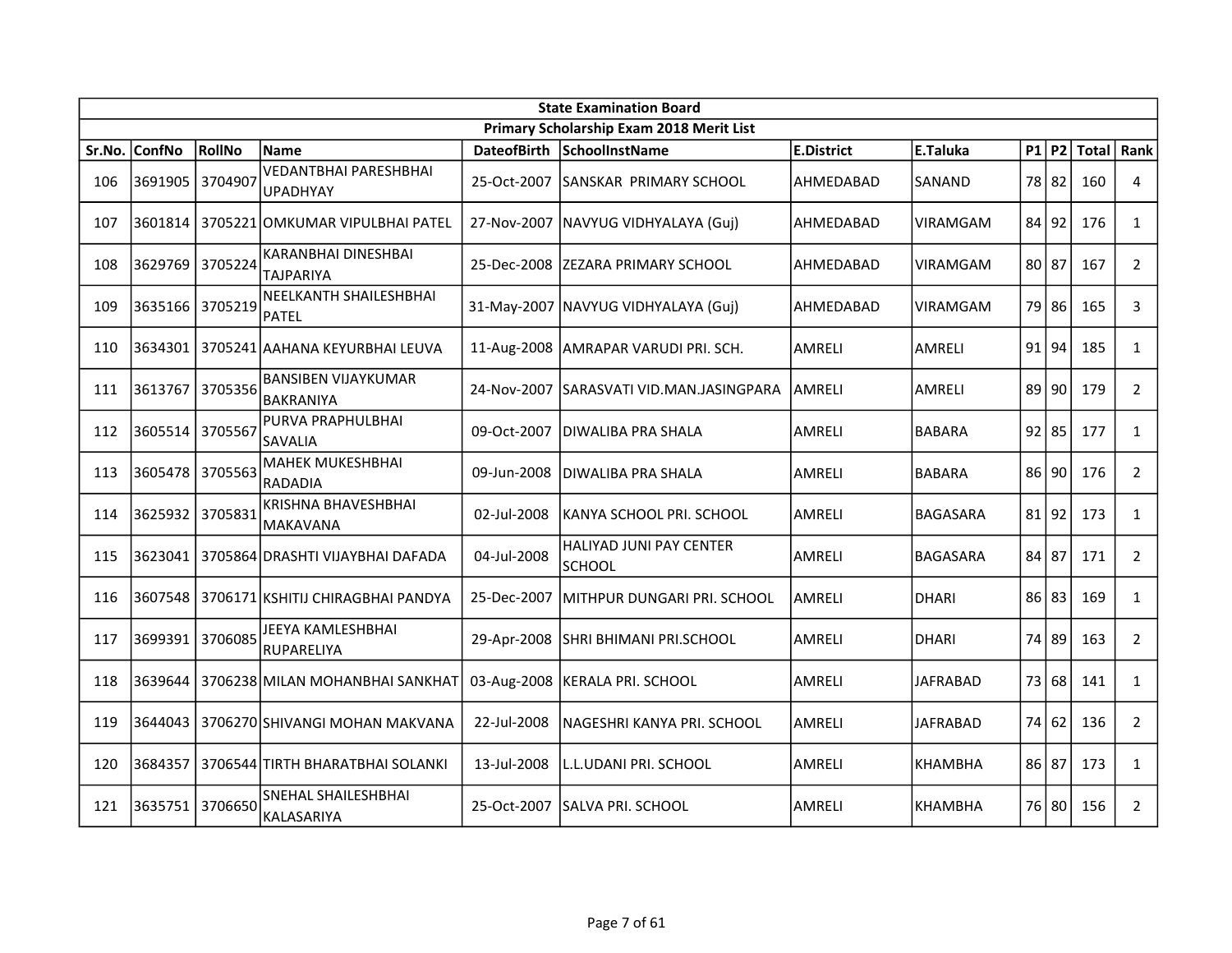|        | <b>State Examination Board</b> |         |                                                 |                    |                                          |                   |                |  |           |               |                |  |  |
|--------|--------------------------------|---------|-------------------------------------------------|--------------------|------------------------------------------|-------------------|----------------|--|-----------|---------------|----------------|--|--|
|        |                                |         |                                                 |                    | Primary Scholarship Exam 2018 Merit List |                   |                |  |           |               |                |  |  |
| Sr.No. | <b>ConfNo</b>                  | RollNo  | <b>Name</b>                                     | <b>DateofBirth</b> | SchoolInstName                           | <b>E.District</b> | E.Taluka       |  |           | $P1$ P2 Total | Rank           |  |  |
| 122    | 3638622                        | 3706774 | <b>KHUSHIBEN GIRISHBHAI</b><br><b>DELVADIYA</b> | 20-Oct-2007        | IKHAJURI PRI.SCH.                        | AMRELI            | <b>KUKAVAV</b> |  | $87$   82 | 169           | $\mathbf{1}$   |  |  |
| 123    | 3603975                        |         | 3706726 HETVI RAVAJIBHAI MARU                   | 29-Nov-2007        | <b>BADANPUR JUNA PRI.SCH.</b>            | <b>AMRELI</b>     | KUKAVAV        |  | 76 86     | 162           | $2^{\circ}$    |  |  |
| 124    | 3640305 3707033                |         | <b>KESAR NILESHBHAI</b><br><b>KOTHADIYA</b>     |                    | 17-Feb-2008 DAMNAGAR KANYA SCH.          | AMRELI            | LATHI          |  | 74   90   | 164           | $\mathbf{1}$   |  |  |
| 125    | 3666012                        |         | 3707056 BHAVYA RAVJIBHAI HELAIYA                |                    | 27-Mar-2008 ISMT M.D.PATEL PRI. SCH.     | AMRELI            | LATHI          |  | 84 77     | 161           | $\overline{2}$ |  |  |
| 126    | 3611766                        |         | 3707280 DISHA JAYANTIBHAI SAVAJ                 | 11-Feb-2008        | AMBA PRI. SCH.                           | <b>AMRELI</b>     | LILIYA         |  | 73 67     | 140           | $\mathbf{1}$   |  |  |
| 127    | 3643993                        | 3707330 | PRIYANKA MUKESHBHAI<br><b>VARSUR</b>            | 14-Jul-2008        | IPUTALIYA PRI SCHOOL                     | AMRELI            | LILIYA         |  | 70163     | 133           | $\overline{2}$ |  |  |
| 128    | 3629521 3707437                |         | <b>DHAVAL MANAJIBHAI</b><br>VAGHELA             | 03-Feb-2008        | KUMBHARIYA PRI. SCH.                     | <b>AMRELI</b>     | <b>RAJULA</b>  |  | 72 83     | 155           | $\mathbf{1}$   |  |  |
| 129    | 3667855                        |         | 3707350 JATIN GORDHANBHAI TANK                  | 21-Oct-2007        | BARPATOLI NAVI PRI. SCH.                 | AMRELI            | RAJULA         |  | 66 84     | 150           | $2^{\circ}$    |  |  |
| 130    | 3678692                        | 3707491 | <b>AVDHIBEN HARSHDBHAI</b><br><b>JALELA</b>     | 12-Dec-2007        | RAMAPARA NO. 2 PRI. SCH.                 | <b>AMRELI</b>     | RAJULA         |  | 73 74     | 147           | $\mathbf{3}$   |  |  |
| 131    |                                |         | 3667308 3707361 HINAL DHIRUBHAI VAGHELA         |                    | 23-Dec-2007 CHOTRA PRI. SCH.             | AMRELI            | RAJULA         |  | $68$ 77   | 145           | $\overline{4}$ |  |  |
| 132    | 3616208 3707565                |         | <b>KUNJ GHANSHYAMBHAI</b><br><b>DOBARIYA</b>    |                    | 26-Aug-2008   KALYANAPARA PRI. SCHOOL    | <b>AMRELI</b>     | SAVARKUNDLA    |  | 87 90     | 177           | $\mathbf{1}$   |  |  |
| 133    | 3651474 3707525                |         | SHUBHAM MALAYKUMAR<br><b>BHATT</b>              | 04-Apr-2008        | SHREE NESADI PAY CENTRE PRI<br>ISCH.     | AMRELI            | SAVARKUNDLA    |  | 77 87     | 164           | $2^{\circ}$    |  |  |
| 134    | 3652200 3707523                |         | <b>HARS VASANTBHAI</b><br><b>DUDHREJIYA</b>     | 09-Sep-2007        | SHREE NESADI PAY CENTRE PRI<br>SCH.      | <b>AMRELI</b>     | SAVARKUNDLA    |  | 66 88     | 154           | 3              |  |  |
| 135    | 3603952                        | 3708259 | KHUSHI SURESHBHAI<br>SIDDHAPURA                 | 20-Oct-2007        | P G PATEL & SONS (NON GR)                | <b>ANAND</b>      | <b>ANAND</b>   |  | 80 93     | 173           | $\mathbf{1}$   |  |  |
| 136    | 3671463                        |         | 3707679 KAVYA HIRENKUMAR DARJI                  | 25-Dec-2007        | IKASTURBA KANYA VIDHYALAY                | <b>ANAND</b>      | <b>ANAND</b>   |  | 85 86     | 171           | $\mathbf{2}$   |  |  |
| 137    | 3627214                        | 3707649 | <b>NACHIKET YOGESHBHAI</b><br>PRAJAPATI         | 18-Sep-2007        | ANAND HIGH SCHOOL PRI DEV                | <b>ANAND</b>      | <b>ANAND</b>   |  | 79   91   | 170           | 3              |  |  |
| 138    | 3662621                        |         | 3707694 RAHI JAGDISHBHAI PATEL                  | 08-Dec-2007        | KASTURBA KANYA VIDHYALAY                 | <b>ANAND</b>      | <b>ANAND</b>   |  | $82$ 85   | 167           | $\overline{4}$ |  |  |
| 139    | 3655358 3707696                |         | RIDDHI RAKESHKUMAR<br><b>THANKI</b>             |                    | 14-Sep-2007   KASTURBA KANYA VIDHYALAY   | <b>ANAND</b>      | ANAND          |  | 76 85     | 161           | 5              |  |  |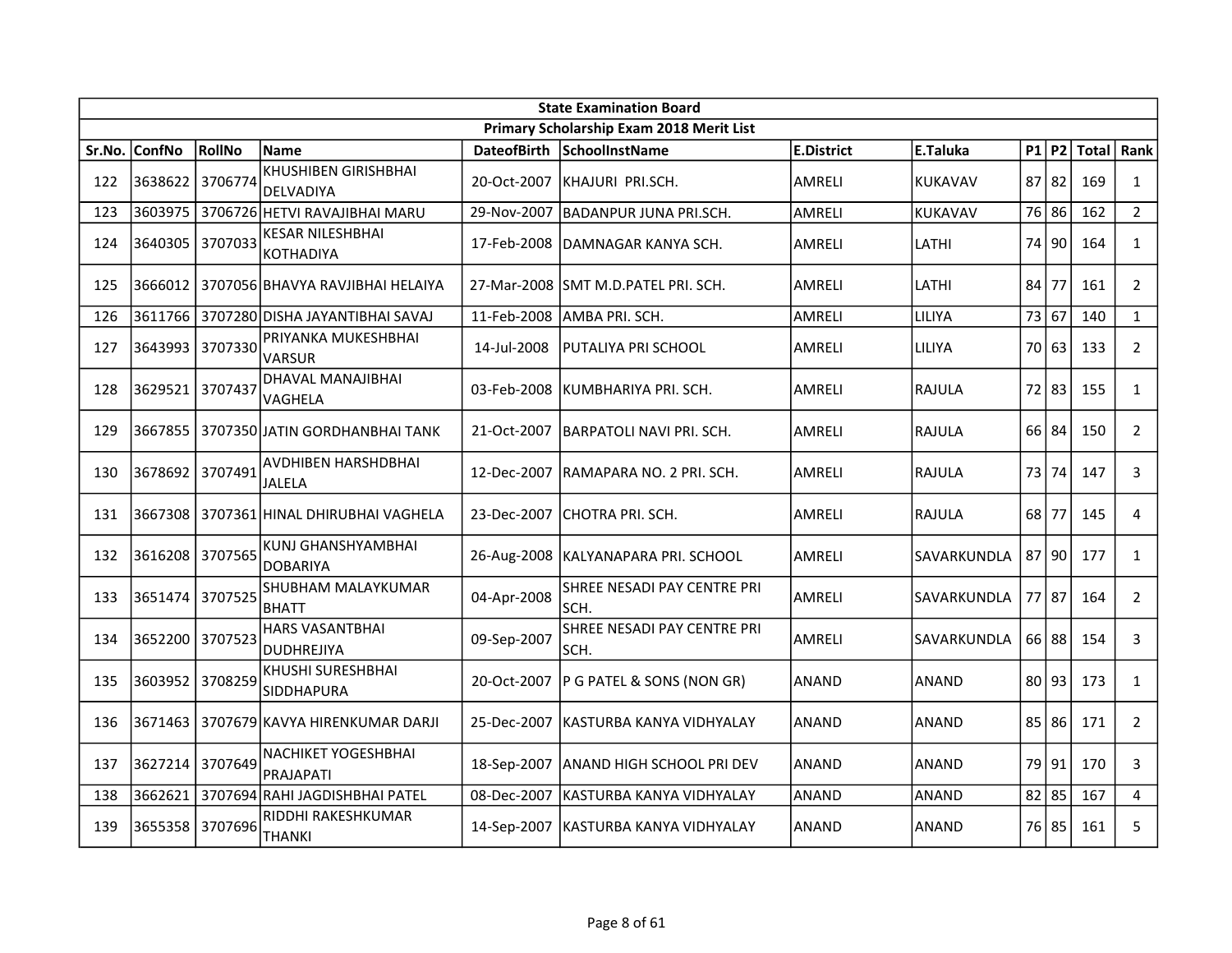|        | <b>State Examination Board</b> |         |                                              |                    |                                                |                   |                 |       |          |       |                |  |
|--------|--------------------------------|---------|----------------------------------------------|--------------------|------------------------------------------------|-------------------|-----------------|-------|----------|-------|----------------|--|
|        |                                |         |                                              |                    | Primary Scholarship Exam 2018 Merit List       |                   |                 |       |          |       |                |  |
| Sr.No. | <b>ConfNo</b>                  | RollNo  | <b>Name</b>                                  | <b>DateofBirth</b> | SchoolInstName                                 | <b>E.District</b> | E.Taluka        |       | P1 P2    | Total | Rank           |  |
| 140    | 3647508                        | 3707712 | SHRUTI HITESHKUMAR<br>PANDYA                 | 22-Oct-2007        | <b>AMBALAL BALSHALA</b>                        | <b>ANAND</b>      | ANAND           |       | 78 82    | 160   | 6              |  |
| 141    | 3660644                        |         | 3707678 JIYABEN DINESHBHAI CHAVDA            |                    | 27-May-2008 KASTURBA KANYA VIDHYALAY           | <b>ANAND</b>      | <b>ANAND</b>    |       | 78 82    | 160   | $\overline{7}$ |  |
| 142    | 3650521                        | 3707986 | VISHVASKUMAR ARVINDBHAI<br>PRAJAPATI         | 14-Jun-2008        | KHANPUR PRIMARY SCHOOL                         | ANAND             | <b>ANAND</b>    |       | 79 81    | 160   | 8              |  |
| 143    | 3655759                        | 3707955 | KAMYA MAHESHKUMAR<br><b>PATEL</b>            | 27-Mar-2007        | IKNOWLEDGE KIDS SCHOOL                         | <b>ANAND</b>      | <b>ANAND</b>    |       | 78 81    | 159   | 9              |  |
| 144    | 3625742 3708487                |         | JAGRUTIBEN RAMESHBHAI<br>GOHIL               | 26-Oct-2006        | <b>GAMBHIRA KANYA PRIMARY</b><br><b>SCHOOL</b> | ANAND             | ANKLAV          |       | 85 89    | 174   | $\mathbf{1}$   |  |
| 145    | 3626327                        | 3708374 | MAITRI JAGDISHKUMAR<br><b>PATEL</b>          | 26-Jan-2008        | C.L.SHAH (GRANTED)                             | ANAND             | ANKLAV          |       | 75 81    | 156   | $\overline{2}$ |  |
| 146    | 3631493                        |         | 3708975 HIRALBEN VIJAYSINH JADAV             | 24-Apr-2007        | UMLAV PRIMARY SCHOOL                           | ANAND             | <b>BORSAD</b>   |       | $82$  93 | 175   | $\mathbf{1}$   |  |
| 147    | 3601203                        | 3708913 | RABIYA MAHMMADKHAN<br><b>RANA</b>            |                    | 21-Aug-2006 ADARSH SHALA (NON GR)              | <b>ANAND</b>      | <b>BORSAD</b>   |       | 83 89    | 172   | $\overline{2}$ |  |
| 148    | 3675929                        | 3708714 | JIGNESHKUMAR THAKORBHAI<br><b>PADHIYAR</b>   |                    | 24-Sep-2007   BADALPUR PRIMARY SCHOOL          | <b>ANAND</b>      | <b>BORSAD</b>   |       | 81 91    | 172   | 3              |  |
| 149    | 3693629                        | 3708945 | ANJANABEN MANUBHAI<br>SOLANKI                | 25-Sep-2007        | <b>RAIJIPURA PRIMARY SCHOOL</b>                | ANAND             | <b>BORSAD</b>   |       | 76 95    | 171   | 4              |  |
| 150    | 3675372                        | 3708704 | <b>BHUMIKABEN NAVINBHAI</b><br><b>PARMAR</b> | 18-Oct-2007        | IBADALPUR PRIMARY SCHOOL                       | <b>ANAND</b>      | <b>BORSAD</b>   | 84 87 |          | 171   | 5              |  |
| 151    | 3672555                        |         | 3709232 BINDI BHAVESHKUMAR RANA              | 18-Jan-2008        | S D KAPADIYA (GRANTED)                         | <b>ANAND</b>      | KHAMBHAT        |       | 84 86    | 170   | $\mathbf{1}$   |  |
| 152    | 3630798 3709294                |         | PRINSHKUMAR LALITBHAI<br><b>GANAVA</b>       | 13-Jun-2008        | S D KAPADIYA (GRANTED)                         | <b>ANAND</b>      | <b>KHAMBHAT</b> |       | 87 83    | 170   | $\overline{2}$ |  |
| 153    | 3627982                        |         | 3709257 KRUPA VIPULKUMAR BHATT               | 30-Jul-2008        | S D KAPADIYA (GRANTED)                         | <b>ANAND</b>      | KHAMBHAT        |       | 83 82    | 165   | 3              |  |
| 154    | 3617303                        |         | 3709078 DEEP NATUBHAI CHAUHAN                | 10-Sep-2007        | JALSAN PVTSCHOOL 6 TO<br>8(GRANTED)            | ANAND             | KHAMBHAT        | 84    | 79       | 163   | 4              |  |
| 155    | 3609633                        | 3709797 | <b>GULAMMOHUDDIN</b><br>ABDULHAMID MEMON     |                    | 04-May-2008   N K SHALA 1 TO 5 (NON GR)        | <b>ANAND</b>      | PETLAD          |       | 76 84    | 160   | $\mathbf{1}$   |  |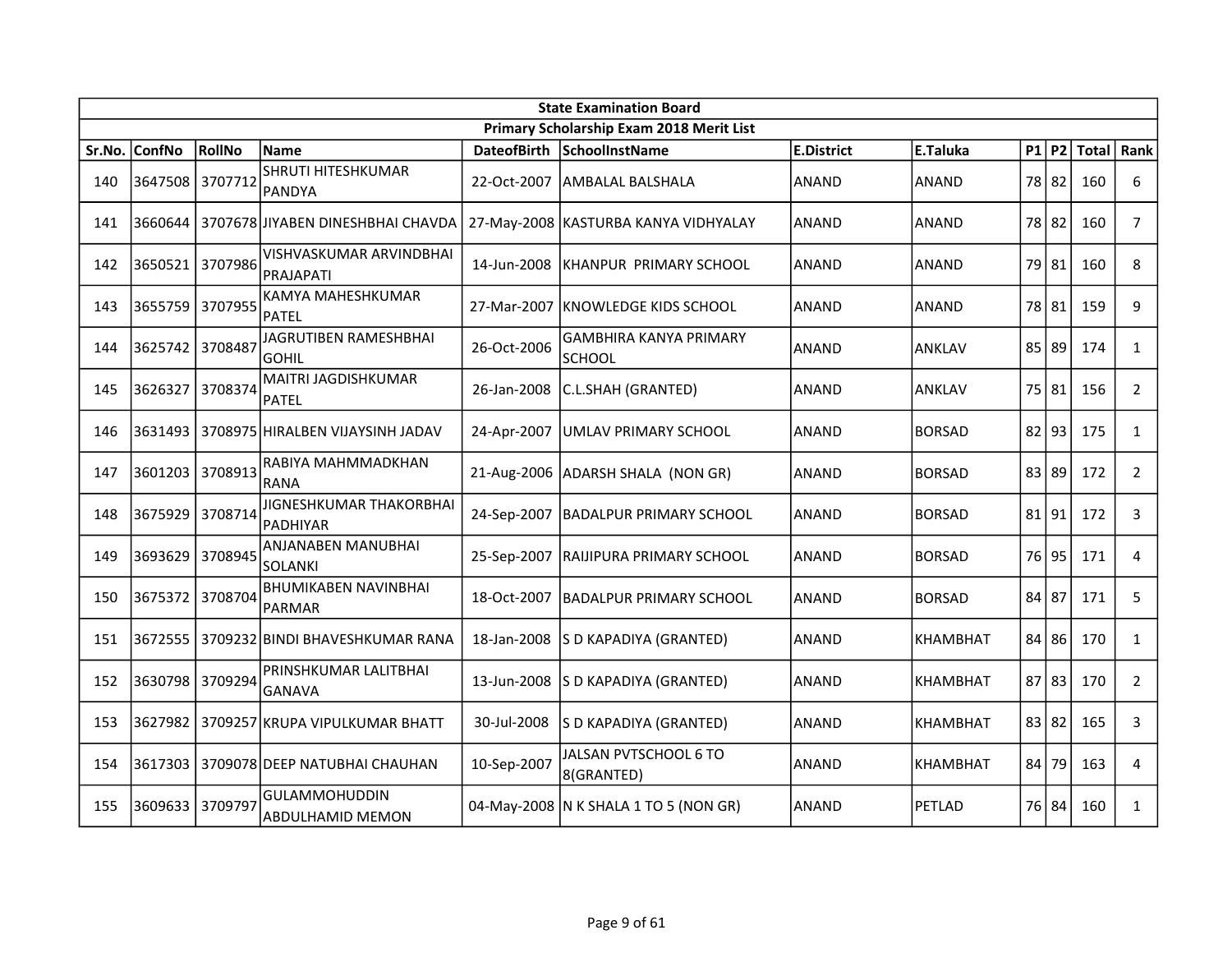|        | <b>State Examination Board</b> |         |                                        |                    |                                          |                   |                |    |           |               |                |  |  |
|--------|--------------------------------|---------|----------------------------------------|--------------------|------------------------------------------|-------------------|----------------|----|-----------|---------------|----------------|--|--|
|        |                                |         |                                        |                    | Primary Scholarship Exam 2018 Merit List |                   |                |    |           |               |                |  |  |
| Sr.No. | <b>ConfNo</b>                  | RollNo  | <b>Name</b>                            | <b>DateofBirth</b> | SchoolInstName                           | <b>E.District</b> | E.Taluka       |    |           | $P1$ P2 Total | <b>Rank</b>    |  |  |
| 156    | 3609632 3709810                |         | TRUSHALIBEN PRAKASHBHAI<br>PATEL       | 28-Jan-2008        | $\vert$ N K SHALA 1 TO 5 (NON GR)        | <b>ANAND</b>      | PETLAD         |    | 75 84     | 159           | $\overline{2}$ |  |  |
| 157    | 3659989                        |         | 3709707 HITAISHI DINESHBHAI ROHIT      |                    | 02-Nov-2007   MANEJ PRIMARY SCHOOL       | <b>ANAND</b>      | PETLAD         |    | 76 82     | 158           | 3              |  |  |
| 158    | 3678350                        | 3709866 | PRANAY SANDIPKUMAR<br>PARMAR           |                    | 07-Nov-2007   R C MISSION (GRANTED)      | <b>ANAND</b>      | PETLAD         |    | 71 86     | 157           | 4              |  |  |
| 159    | 3603412                        | 3710030 | JAYSHRIBEN DASRATHABHAI<br>GOHEL       | 16-Nov-2007        | ISEJAVAPURA PRIMARY SCHOOL               | <b>ANAND</b>      | <b>SOJITRA</b> | 69 | 75        | 144           | $\mathbf{1}$   |  |  |
| 160    | 3639204                        |         | 3710192 ESHANI ASHOKBHAI PATEL         | 24-Jul-2008        | M.M.PATEL 6 TO 8 (GRANTED)               | <b>ANAND</b>      | SOJITRA        |    | 57 78     | 135           | $\overline{2}$ |  |  |
| 161    | 3623814                        | 3710247 | HARDEVSINH DHARAMSINH<br><b>PARMAR</b> | 03-Nov-2007        | MORAJ PRIMARY SCHOOL                     | <b>ANAND</b>      | TARAPUR        |    | $66$ 62   | 128           | $\mathbf{1}$   |  |  |
| 162    | 3648914                        | 3710268 | RIDHDHIBEN JAYANTIBHAI<br>SOLANKI      | 14-Jun-2008        | KASANBA KANYA PRIMARY<br><b>SCHOOL</b>   | <b>ANAND</b>      | <b>TARAPUR</b> |    | 63 63     | 126           | $\overline{2}$ |  |  |
| 163    | 3632049                        |         | 3710614 DIVYANG NAILESHBHAI BHOI       | 24-Oct-2007        | ST. XAVIER'S SCHOOL (GRANTED)            | <b>ANAND</b>      | <b>UMRETH</b>  |    | 79 90     | 169           | $\mathbf{1}$   |  |  |
| 164    | 3612146                        |         | 3710472 ZEEL TEJASKUMAR PATEL          | 17-Apr-2007        | PRAGATI INTERNATIONAL SCHOOL<br>(GUI)    | <b>ANAND</b>      | <b>UMRETH</b>  |    | $82$   83 | 165           | $\overline{2}$ |  |  |
| 165    |                                |         | 3648166 3710632 JAY NAGINBHAI BHOI     | 13-Apr-2007        | SHRIMATI S N SUTARIYA PRIMARY<br>SCHOOL  | <b>ANAND</b>      | <b>UMRETH</b>  |    | 77 86     | 163           | 3              |  |  |
| 166    | 3678202                        |         | 3710743 GARVI MITULKUMAR SONI          | 01-Aug-2007        | M S P PATEL PRA SALA                     | <b>ARAVALLI</b>   | <b>BAYAD</b>   |    | $80$ 85   | 165           | $\mathbf{1}$   |  |  |
| 167    | 3671731 3710753                |         | VIRA RAKESHKUMAR<br>CHUDHRY            | 01-Oct-2007        | M S P PATEL PRA SALA                     | <b>ARAVALLI</b>   | <b>BAYAD</b>   |    | 77 87     | 164           | $\overline{2}$ |  |  |
| 168    | 3671089                        |         | 3710748 MOSAM HITESHBHAI PATEL         | 10-Sep-2007        | M S P PATEL PRA SALA                     | ARAVALLI          | <b>BAYAD</b>   |    | 76 86     | 162           | 3              |  |  |
| 169    | 3617762                        | 3711066 | RICHABEN NIRAJKUMAR<br><b>PATEL</b>    | 07-Dec-2007        | INAVA UNTARDA SCH                        | ARAVALLI          | <b>BAYAD</b>   |    | 72 87     | 159           | 4              |  |  |
| 170    | 3625169                        |         | 3711530 HETVI RAGJIBHAI PATEL          | 24-Jan-2008        | <b>TAKATUKA PRI SCH</b>                  | <b>ARAVALLI</b>   | <b>BHILODA</b> |    | $92$   86 | 178           | $\mathbf{1}$   |  |  |
| 171    | 3631454                        |         | 3711537 MESHVA NIRAJKUMAR PATEL        | 21-Mar-2008        | ITORDA PRI SCH                           | <b>ARAVALLI</b>   | <b>BHILODA</b> |    | $82$   82 | 164           | $\overline{2}$ |  |  |
| 172    | 3680873                        | 3711149 | RICHABEN YOGESHBHAI<br><b>BUDDHA</b>   | 03-Jan-2008        | <b>SWASTIK SISUVIHAR</b>                 | <b>ARAVALLI</b>   | <b>BHILODA</b> |    | 77 73     | 150           | 3              |  |  |
| 173    | 3625871                        | 3711133 | <b>DEVRS MAHESHBHAI</b><br>CHAUDHARY   |                    | 04-Aug-2007   BHILODA - 2 SCH            | ARAVALLI          | <b>BHILODA</b> |    | 72 77     | 149           | 4              |  |  |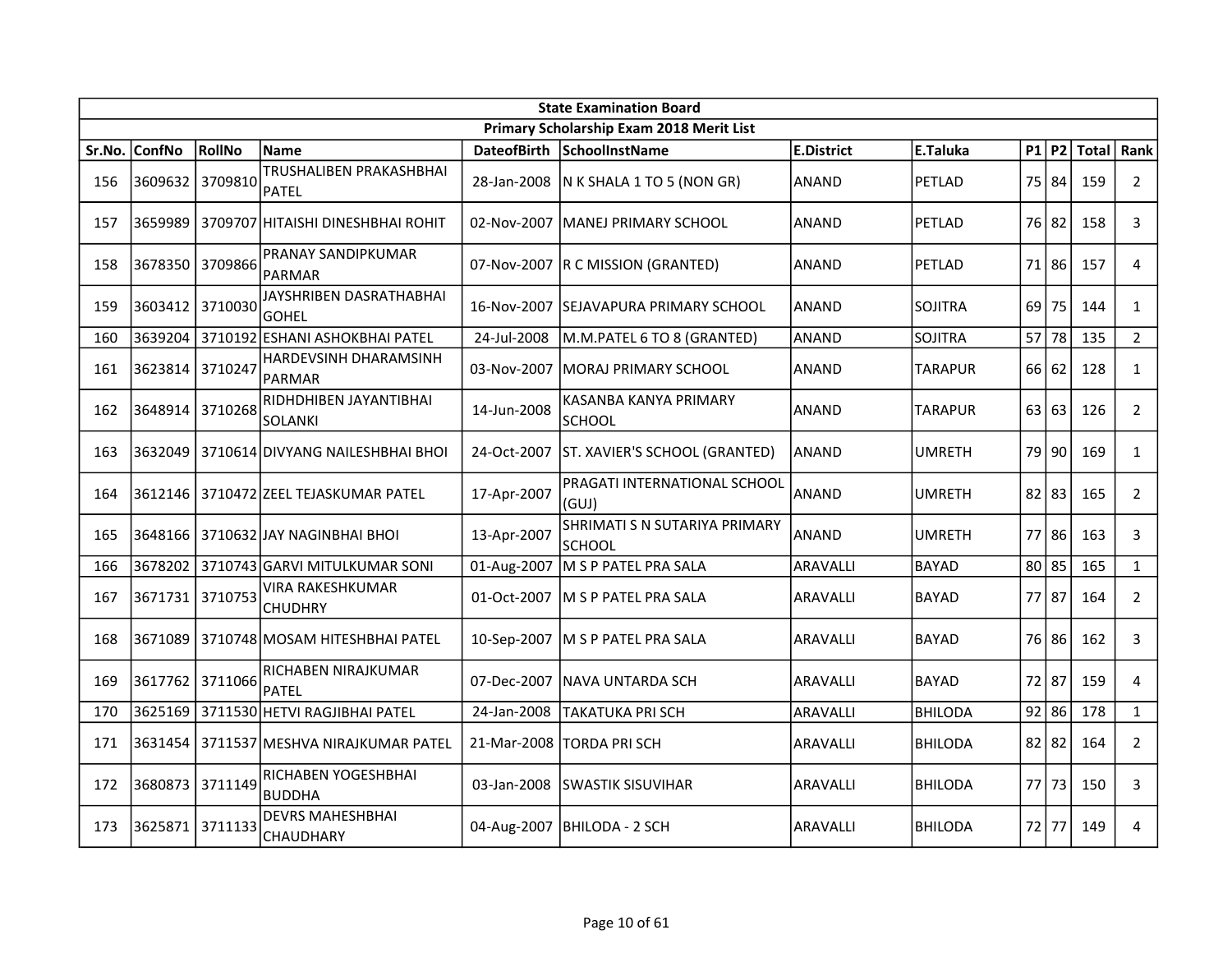|        | <b>State Examination Board</b> |         |                                        |                    |                                            |                     |                 |  |           |               |                |  |
|--------|--------------------------------|---------|----------------------------------------|--------------------|--------------------------------------------|---------------------|-----------------|--|-----------|---------------|----------------|--|
|        |                                |         |                                        |                    | Primary Scholarship Exam 2018 Merit List   |                     |                 |  |           |               |                |  |
| Sr.No. | ConfNo                         | RollNo  | <b>Name</b>                            | <b>DateofBirth</b> | SchoolInstName                             | <b>E.District</b>   | E.Taluka        |  |           | $P1$ P2 Total | Rank           |  |
| 174    | 3609709                        | 3711654 | PRANSHU NIMESHKUMAR<br><b>PATEL</b>    |                    | 03-Dec-2007   AAKRUND SCH                  | ARAVALLI            | <b>DHANSURA</b> |  | 79 89     | 168           | $\mathbf{1}$   |  |
| 175    | 3609691                        | 3711653 | PRACHIBEN KETULKUMAR<br><b>BAROT</b>   | 22-Jun-2007        | <b>AAKRUND SCH</b>                         | ARAVALLI            | <b>DHANSURA</b> |  | $81$   86 | 167           | $\overline{2}$ |  |
| 176    | 3610931                        |         | 3712006 JIYA KALPESHBHAI PATEL         |                    | 14-Aug-2008   PARISHRAM VIDHYALAY, MALPUR  | ARAVALLI            | <b>MALPUR</b>   |  | 78 89     | 167           | $\mathbf{1}$   |  |
| 177    |                                |         | 3682082 3711994 HETVI MUKESHBHAI PATEL | 01-Aug-2008        | SUNRISE INTERNATIONAL SCHOOL<br>(GUJARATI) | ARAVALLI            | MALPUR          |  | 80 86     | 166           | $\overline{2}$ |  |
| 178    | 3619194                        |         | 3712347 YOGITA NARANBHAI KHARADI       | 03-Feb-2008        | IC.D.MAHETA PRA SALA                       | <b>ARAVALLI</b>     | <b>MEGHRAJ</b>  |  | $81$   88 | 169           | $\mathbf{1}$   |  |
| 179    | 3601851                        |         | 3712471 JIL ANILBHAI PANCHAL           | 20-Dec-2007        | <b>TARAKVADA SCH</b>                       | ARAVALLI            | <b>MEGHRAJ</b>  |  | 78 87     | 165           | $\overline{2}$ |  |
| 180    | 3603837                        | 3712810 | NETRA BHAVESHKUMAR<br><b>UPADHYAY</b>  | 31-Jan-2008        | K.N.SHAH MODASA PRA SCH                    | ARAVALLI            | <b>MODASA</b>   |  | 81 92     | 173           | $\mathbf{1}$   |  |
| 181    | 3652213                        |         | 3712654 VISHVA SUBHASHBHAI PATEL       | 17-May-2007        | <b>JINIUS PIMARY SCHOOL</b>                | <b>ARAVALLI</b>     | <b>MODASA</b>   |  | $85$   82 | 167           | $\overline{2}$ |  |
| 182    | 3638484                        |         | 3712859 SMIT ARUNBHAI PATEL            |                    | 28-Aug-2007   PRARTHANA VIDHYALAY          | ARAVALLI            | <b>MODASA</b>   |  | $82$   84 | 166           | $\overline{3}$ |  |
| 183    | 3632418 3712854                |         | HARDAV MANISHKUMAR<br>PATEL            |                    | 28-Feb-2007   PRARTHANA VIDHYALAY          | ARAVALLI            | <b>MODASA</b>   |  | $85$   80 | 165           | 4              |  |
| 184    | 3657404                        | 3713054 | DHAIRYA JAGDISHBHAI<br><b>BHIMANI</b>  |                    | 14-Nov-2007 LAMIRGADH PRI.SCH. - 1         | <b>BANAS KANTHA</b> | AMIRGADH        |  | 79 94     | 173           | $\mathbf{1}$   |  |
| 185    | 3653583 3713171                |         | LALITBHAI JAYANTIBHAI<br>AAKOD         | 29-Jun-2008        | JETHI PAY CENTER SCH.                      | <b>BANAS KANTHA</b> | AMIRGADH        |  | 66 73     | 139           | $\overline{2}$ |  |
| 186    | 3697174                        | 3713447 | KANGANA SHASHIKANT<br><b>RAVAL</b>     | 24-Dec-2007        | SHREE ANAND UPER PRI<br>SCH, VADANA        | <b>BANAS KANTHA</b> | <b>BHABHAR</b>  |  | 74 89     | 163           | $\mathbf{1}$   |  |
| 187    | 3612469                        | 3713449 | VAIBHAVKUMAR<br>PRAKASHBHAI BHATI      | 19-Jan-2008        | SHREE ANAND UPER PRI<br>SCH, VADANA        | <b>BANAS KANTHA</b> | <b>BHABHAR</b>  |  | 78 85     | 163           | $\overline{2}$ |  |
| 188    | 3665620                        | 3713543 | SANJANABEN VIKRAMDAS<br>VAISHNAV       | 25-Dec-2006        | DANTA PAY CENTER SCH-1                     | <b>BANAS KANTHA</b> | <b>DANTA</b>    |  | 79 86     | 165           | $\mathbf{1}$   |  |
| 189    | 3600220                        | 3713654 | VISHVASHKUMAR KANTIBHAI<br>PRAJAPATI   |                    | 24-Aug-2008 NANASADA PRI. SCH.             | <b>BANAS KANTHA</b> | <b>DANTA</b>    |  | 74 88     | 162           | $\overline{2}$ |  |
| 190    | 3692765                        | 3713703 | MOHITKUMAR MUKESHBHAI<br>PRAJAPATI     | 09-Oct-2007        | <b>PETHAPUR PRI. SCH.</b>                  | <b>BANAS KANTHA</b> | DANTA           |  | 76 84     | 160           | 3              |  |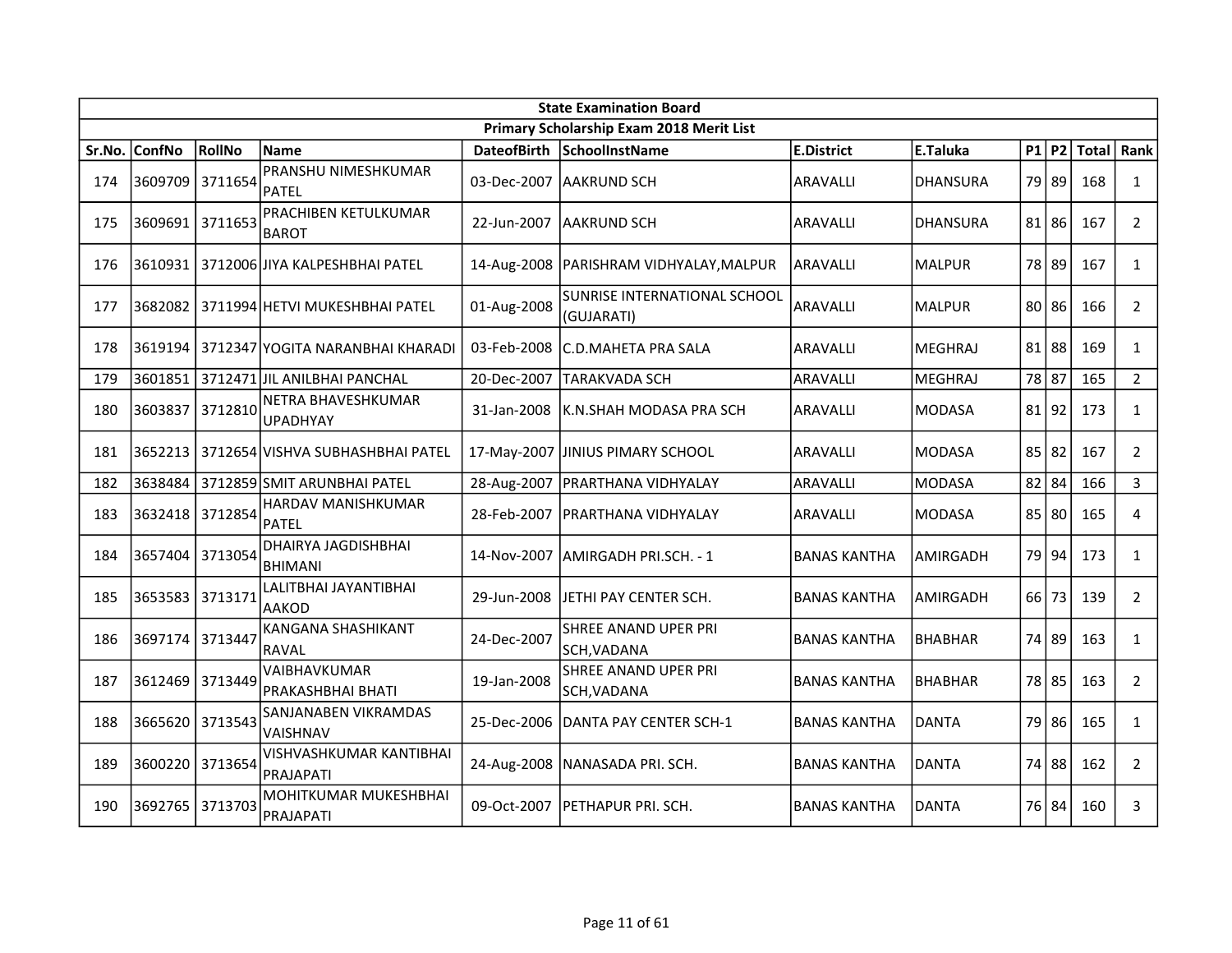|        | <b>State Examination Board</b> |         |                                            |                    |                                          |                     |               |  |           |     |                |  |
|--------|--------------------------------|---------|--------------------------------------------|--------------------|------------------------------------------|---------------------|---------------|--|-----------|-----|----------------|--|
|        |                                |         |                                            |                    | Primary Scholarship Exam 2018 Merit List |                     |               |  |           |     |                |  |
| Sr.No. | ConfNo                         | RollNo  | <b>Name</b>                                | <b>DateofBirth</b> | SchoolInstName                           | <b>E.District</b>   | E.Taluka      |  | $P1$ $P2$ |     | Total Rank     |  |
| 191    | 3600180                        | 3713645 | HARSITKUMAR RAMESHBHAI<br>PRAJAPATI        |                    | 28-Nov-2007   NANASADA PRI. SCH.         | <b>BANAS KANTHA</b> | DANTA         |  | 71 86     | 157 | 4              |  |
| 192    | 3699496                        |         | 3713535 DHRUV DINESHBHAI BHOI              |                    | 17-Aug-2008 DANTA PAY CENTER SCH-1       | <b>BANAS KANTHA</b> | DANTA         |  | 77 78     | 155 | 5              |  |
| 193    | 3617875                        | 3713830 | PRANSAVI PANKAJBHAI<br>PRAJAPATI           | 06-Nov-2007        | MODEL SCHOOL DANTIWADA                   | <b>BANAS KANTHA</b> | DANTIWADA     |  | 78 91     | 169 | $\mathbf{1}$   |  |
| 194    | 3613925                        |         | 3713810 KARTAVYA DHVALBHAI PATEL           | 31-Oct-2007        | JAWAHAR NAVODAYA VIDYALAYA               | <b>BANAS KANTHA</b> | DANTIWADA     |  | 85 80     | 165 | $\overline{2}$ |  |
| 195    | 3619314                        | 3714207 | <b>KUSH KALPESHBHAI</b><br>PANCHIWALA      | 02-Oct-2007        | ST. XAVIERS SCHOOL, DEESA                | <b>BANAS KANTHA</b> | <b>DEESA</b>  |  | 92 91     | 183 | $\mathbf{1}$   |  |
| 196    | 3616947                        | 3714086 | RUTVIBEN DUSHYANTKUMAR<br><b>PATEL</b>     | 09-Feb-2007        | ADARSH PRI. SCH.                         | <b>BANAS KANTHA</b> | <b>DEESA</b>  |  | 87 93     | 180 | $\overline{2}$ |  |
| 197    | 3612215                        | 3714671 | KAVIRAJ GANESHBHAI<br>PARMAR               | 14-Jul-2007        | MATRUKRUPA PRI.SCH.                      | <b>BANAS KANTHA</b> | <b>DEESA</b>  |  | $87$   85 | 172 | 3              |  |
| 198    | 3698808                        |         | 3714084 JINAL VISHNUBHAI PRAJAPATI         | 22-Jul-2008        | ADARSH PRI. SCH.                         | <b>BANAS KANTHA</b> | DEESA         |  | 82 89     | 171 | 4              |  |
| 199    |                                |         | 3605168   3714204 DHYAN ASHOKBHAI PATEL    | 28-Jul-2007        | ST. XAVIERS SCHOOL, DEESA                | <b>BANAS KANTHA</b> | <b>DEESA</b>  |  | 87 78     | 165 | 5              |  |
| 200    | 3627974                        |         | 3714200 MAHI ALPESHKUMAR PATEL             | 15-Sep-2007        | ST. ANNES HIGH SCHOOL, DEESA             | <b>BANAS KANTHA</b> | DEESA         |  | 84 81     | 165 | 6              |  |
| 201    | 3605448                        | 3714170 | AASHIQBHAI MAGANBHAI<br><b>MALI</b>        | 16-Oct-2007        | INADIRANAGAR PRI. SCH.                   | <b>BANAS KANTHA</b> | <b>DEESA</b>  |  | 72 90     | 162 | $\overline{7}$ |  |
| 202    | 3634173                        |         | 3714821 SAGAR SHAMBHUJI SEPA               | 17-Dec-2007        | KRUSHNNAGAR PRI.SCH.                     | <b>BANAS KANTHA</b> | DEESA         |  | 79 83     | 162 | 8              |  |
| 203    |                                |         | 3612195   3714203   DHRUV GUNJANBHAI KOTAK | 14-Feb-2007        | ST. XAVIERS SCHOOL, DEESA                | <b>BANAS KANTHA</b> | <b>DEESA</b>  |  | 82 78     | 160 | 9              |  |
| 204    | 3690146                        |         | 3714956 YASH KHEGARBHAI DESAI              | 14-Oct-2007        | FORNA PRI. SCH.                          | <b>BANAS KANTHA</b> | <b>DEODAR</b> |  | 80 87     | 167 | $\mathbf{1}$   |  |
| 205    | 3606253                        | 3715065 | DARSANKUMAR VAGATAJI<br>PADHIYAR           | 17-Jan-2008        | RAIYA PAY CENTER SCH.                    | <b>BANAS KANTHA</b> | DEODAR        |  | 80 85     | 165 | $\overline{2}$ |  |
| 206    | 3632331                        |         | 3715153 NIRMABEN SEDHAJI TAHKOR            | 20-Oct-2007        | lVADIYA PRI. SCH.                        | <b>BANAS KANTHA</b> | <b>DEODAR</b> |  | 83 80     | 163 | 3              |  |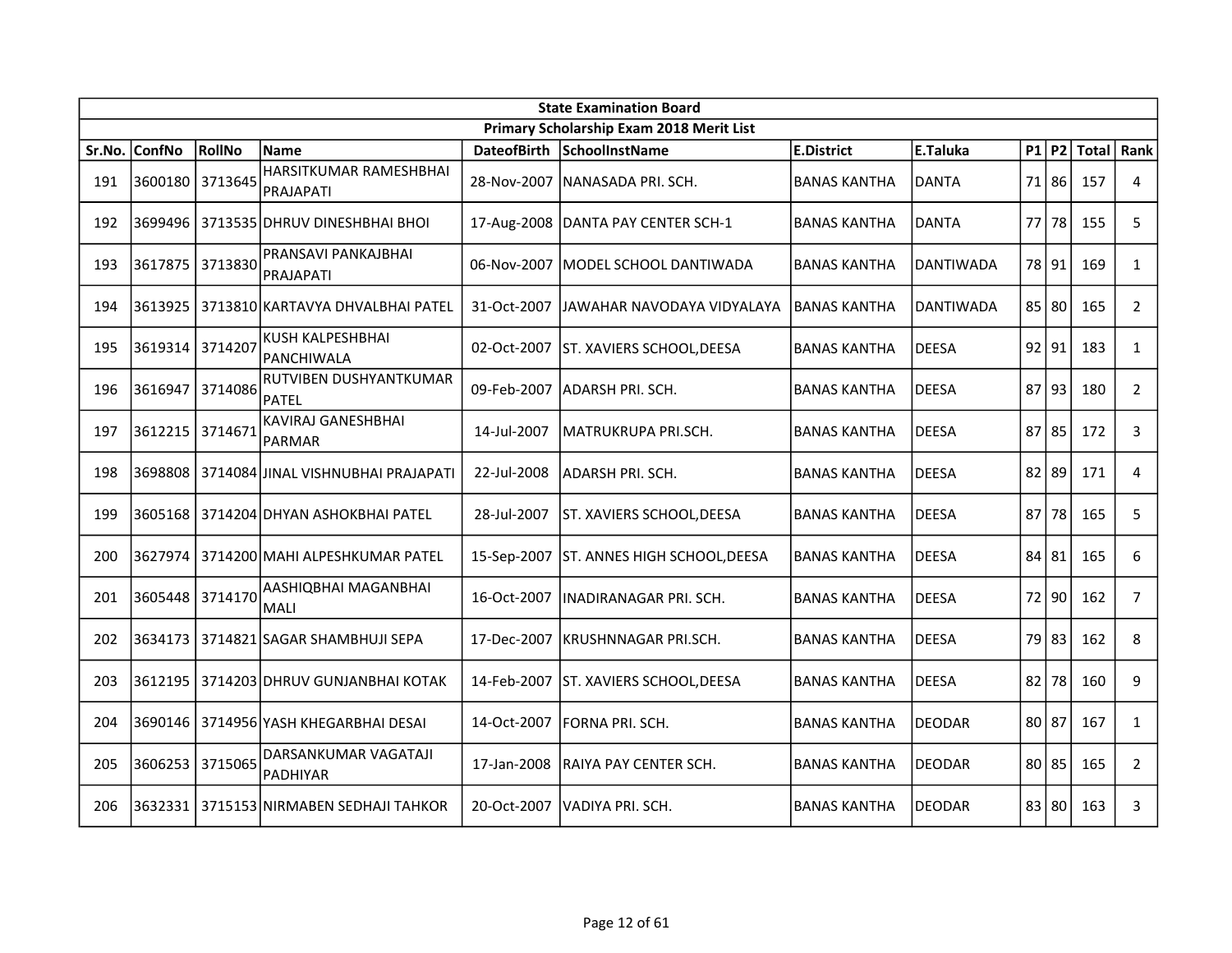|        | <b>State Examination Board</b> |         |                                               |                    |                                          |                     |                 |  |           |     |                |  |
|--------|--------------------------------|---------|-----------------------------------------------|--------------------|------------------------------------------|---------------------|-----------------|--|-----------|-----|----------------|--|
|        |                                |         |                                               |                    | Primary Scholarship Exam 2018 Merit List |                     |                 |  |           |     |                |  |
| Sr.No. | <b>ConfNo</b>                  | RollNo  | Name                                          | <b>DateofBirth</b> | SchoolInstName                           | <b>E.District</b>   | E.Taluka        |  | P1 P2     |     | Total   Rank   |  |
| 207    | 3607141                        | 3714931 | PRACHI DARSHANBHAI<br><b>THAKKAR</b>          | 09-Oct-2007        | VATSALYA CONCEPT SCHOOL                  | <b>BANAS KANTHA</b> | DEODAR          |  | 78 84     | 162 | 4              |  |
| 208    | 3608061 3715732                |         | <b>KRISH GHANSHYAMBHAI</b><br><b>PANCHAL</b>  | 05-Sep-2007        | ARBUDA PRI & SEC. SCH.                   | <b>BANAS KANTHA</b> | <b>DHANERA</b>  |  | 75 84     | 159 | $\mathbf{1}$   |  |
| 209    | 3675662                        | 3715650 | <b>RAMILABEN MOTIJI</b><br><b>CHAUDHARY</b>   | 25-Sep-2007        | SARAL PRI. SCH.                          | <b>BANAS KANTHA</b> | DHANERA         |  | 70 89     | 159 | $\overline{2}$ |  |
| 210    | 3675138 3715646                |         | MUKESHBHAI RAMESHBHAI<br><b>CHAUDHRY</b>      |                    | 05-Dec-2007 SARAL PRI. SCH.              | <b>BANAS KANTHA</b> | DHANERA         |  | $68$ 87   | 155 | 3              |  |
| 211    | 3681789                        | 3715365 | <b>TANSUKH BHERABHAI</b><br><b>CHAUDHARY</b>  |                    | 26-Dec-2007 SURYODAY PRI. SCH.           | <b>BANAS KANTHA</b> | <b>DHANERA</b>  |  | 75 79     | 154 | 4              |  |
| 212    | 3632198                        | 3716117 | RENISHBHAI IKABALBHAI<br>MANSURI              |                    | 24-Mar-2008 ODHA PRI. SCH.               | <b>BANAS KANTHA</b> | <b>KANKAREJ</b> |  | 83 90     | 173 | $\mathbf{1}$   |  |
| 213    | 3606341                        |         | 3716076 SHRVANJI JIVAJI THAKOR                | 04-Feb-2008        | LAXMIPURA PRI. SCH.                      | <b>BANAS KANTHA</b> | <b>KANKAREJ</b> |  | $87$   83 | 170 | $\mathbf{2}$   |  |
| 214    | 3650328                        | 3715871 | PRIYANKA SANJAYBHAI<br><b>CHAUDHARI</b>       |                    | 15-May-2008 ADHGAM PAY CENTER SCHOOL     | <b>BANAS KANTHA</b> | <b>KANKAREJ</b> |  | $82$   87 | 169 | 3              |  |
| 215    | 3651992                        | 3715865 | <b>DHRUVI JAYANTIBHAI</b><br><b>CHAUDHARI</b> | 28-Jul-2007        | <b>ADHGAM PAY CENTER SCHOOL</b>          | <b>BANAS KANTHA</b> | <b>KANKAREJ</b> |  | 77 88     | 165 | 4              |  |
| 216    | 3656085                        |         | 3716162 SNEHABEN ASHOKBHAI JOSHI              |                    | 28-Aug-2007   RANER PAY CENTER SCH.      | <b>BANAS KANTHA</b> | <b>KANKAREJ</b> |  | 70 95     | 165 | 5              |  |
| 217    | 3645391 3716516                |         | <b>DHYANA DHARMESHBHAI</b><br><b>GOSAI</b>    | 16-Jul-2008        | LAKHANI PAY PRI. SCH.                    | <b>BANAS KANTHA</b> | LAKHANI         |  | 84 85     | 169 | $\mathbf{1}$   |  |
| 218    | 3644121                        | 3716554 | JITENDRAKUMAR DILIPBHAI<br>CHAUDHARY          | 05-Feb-2008        | lLAKHANI PRI SCH PAY CENTER-2            | <b>BANAS KANTHA</b> | LAKHANI         |  | 71 90     | 161 | $\overline{2}$ |  |
| 219    | 3630611                        |         | 3716512 ARFA ALMINBHAI KUGASIYA               | 16-Oct-2007        | LAKHANI PAY PRI. SCH.                    | <b>BANAS KANTHA</b> | LAKHANI         |  | 78 81     | 159 | 3              |  |
| 220    | 3603084                        | 3716683 | SARMISTHABEN BHALABHAI<br>CHAUDHARY           | 05-Jul-2007        | IPEPRAL PRI. SCH.                        | <b>BANAS KANTHA</b> | LAKHANI         |  | 76 80     | 156 | $\overline{4}$ |  |
| 221    | 3655442                        | 3717211 | <b>HIMANSHI BHEMSING</b><br>MAKAVANA          | 02-Nov-2007        | SRI SARSWATI PRI. SCH,<br>MADANA(GADH)   | <b>BANAS KANTHA</b> | PALANPUR        |  | 90 98     | 188 | $\mathbf{1}$   |  |
| 222    | 3637530 3717376                |         | PRIYANSH RAMESHKUMAR<br><b>PATEL</b>          |                    | 16-Aug-2007 B.K.BHANSALI VINAYMANDIR     | <b>BANAS KANTHA</b> | IPALANPUR       |  | 93 93     | 186 | $\overline{2}$ |  |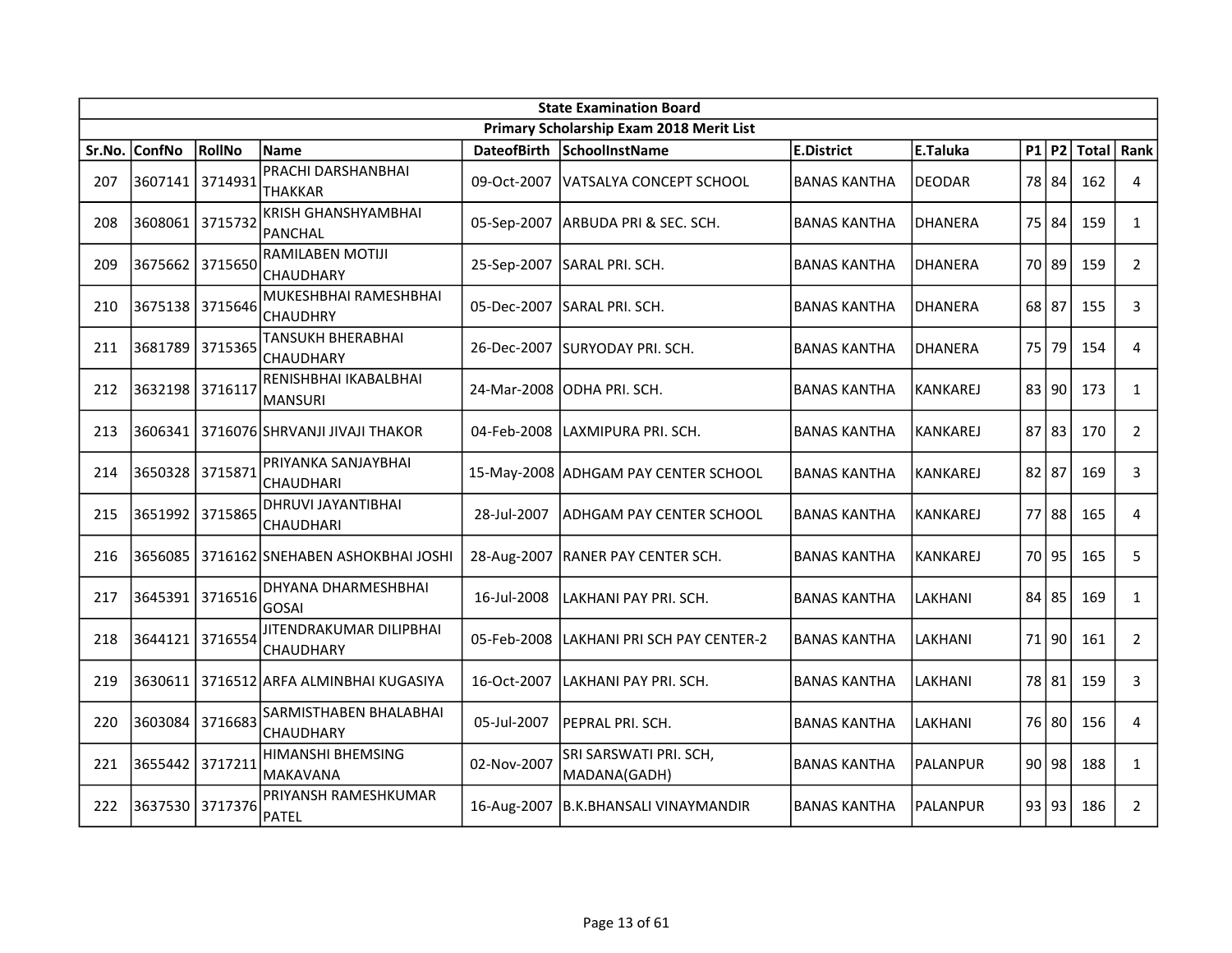|        | <b>State Examination Board</b> |         |                                       |                    |                                                 |                     |                 |  |           |       |                |
|--------|--------------------------------|---------|---------------------------------------|--------------------|-------------------------------------------------|---------------------|-----------------|--|-----------|-------|----------------|
|        |                                |         |                                       |                    | Primary Scholarship Exam 2018 Merit List        |                     |                 |  |           |       |                |
| Sr.No. | <b>ConfNo</b>                  | RollNo  | <b>Name</b>                           | <b>DateofBirth</b> | SchoolInstName                                  | <b>E.District</b>   | E.Taluka        |  | P1 P2     | Total | Rank           |
| 223    | 3637415                        |         | 3717352 NIRMAL JAGDISHBHAI MODI       |                    | 21-Aug-2007   SHRI I.J.MAHETA VINAYMANDIR       | <b>BANAS KANTHA</b> | <b>PALANPUR</b> |  | 90 95     | 185   | 3              |
| 224    | 3605325                        |         | 3717458 HET GOPALBHAI PATEL           | 01-Nov-2007        | SMT. SC SALVI AND SMT MS SALVI<br><b>PRISCH</b> | <b>BANAS KANTHA</b> | <b>PALANPUR</b> |  | $86$  98  | 184   | 4              |
| 225    | 3603836                        |         | 3717468 KUNJ SUNILBHAI PATEL          | 20-May-2008        | SMT. SC SALVI AND SMT MS SALVI<br><b>PRISCH</b> | <b>BANAS KANTHA</b> | <b>PALANPUR</b> |  | 85 99     | 184   | 5              |
| 226    | 3673105                        | 3717443 | ARYAN LALITKUMAR<br>PRAJAPATI         | 12-Mar-2008        | SMT. SC SALVI AND SMT MS SALVI<br>PRI SCH       | <b>BANAS KANTHA</b> | <b>PALANPUR</b> |  | 88 93     | 181   | 6              |
| 227    | 3659687                        |         | 3717878 VED CHELABHAI CHAUDHARI       | 22-Dec-2007        | <b>SHRI RAM VIDYALAY-PALANPUR</b>               | <b>BANAS KANTHA</b> | <b>PALANPUR</b> |  | 90 90     | 180   | $\overline{7}$ |
| 228    | 3620266                        | 3718008 | BHARGAVBHAI<br>RAJENDRABHAI VISAT     | 19-Jun-2008        | MADHAPURA PRI. SCH.                             | <b>BANAS KANTHA</b> | <b>SUIGAM</b>   |  | $81$   95 | 176   | $\mathbf{1}$   |
| 229    | 3628168                        | 3718007 | ROHITBHAI SAGARAM<br>PRAJAPATI        | 09-Nov-2007        | llimbala Pri. SCH.                              | <b>BANAS KANTHA</b> | <b>SUIGAM</b>   |  | 77 93     | 170   | $\overline{2}$ |
| 230    | 3619392                        |         | 3718064 ANSH BIPINKUMAR PARMAR        | 02-Sep-2007        | SHREE B.S.RAJPUT PRI.SCHOOL                     | <b>BANAS KANTHA</b> | THARAD          |  | 85 95     | 180   | $\mathbf{1}$   |
| 231    | 3628592 3718065                |         | VIPULKUMAR ARVINDBHAI<br><b>PATEL</b> |                    | 09-Apr-2008 SHREE B.S.RAJPUT PRI.SCHOOL         | <b>BANAS KANTHA</b> | THARAD          |  | 88 91     | 179   | $\overline{2}$ |
| 232    | 3620642                        | 3718494 | BHUPENDRABHAI JAMAJI<br>MALI          |                    | 30-Mar-2008   MALIFARM PRI.SCH.                 | <b>BANAS KANTHA</b> | <b>THARAD</b>   |  | 83 92     | 175   | 3              |
| 233    | 3641212                        | 3718565 | ANITABEN RAMESHBHAI<br>RANUVA         | 23-Nov-2007        | RADKA PRI. SCH.                                 | <b>BANAS KANTHA</b> | <b>THARAD</b>   |  | 83 89     | 172   | 4              |
| 234    | 3604884                        |         | 3718506 PANKAJ HIRAJI MALI            | 05-Jan-2008        | MAVAJI GOLIYA SCH.                              | <b>BANAS KANTHA</b> | <b>THARAD</b>   |  | 80 90     | 170   | 5              |
| 235    | 3631142 3718928                |         | DHRUVIBEN MUKESHKUMAR<br>SADHU        |                    | 01-Mar-2008 DALVANA PRI. SCH.                   | <b>BANAS KANTHA</b> | VADGAM          |  | $90$   88 | 178   | $\mathbf{1}$   |
| 236    | 3612470                        |         | 3719222 ARYAN PRAVINBHAI JADAV        | 21-Dec-2007        | NALASAR PRI. SCH.                               | <b>BANAS KANTHA</b> | VADGAM          |  | 86 84     | 170   | $\overline{2}$ |
| 237    | 3696599                        |         | 3718972 PARI PRAVINBHAI PRAJAPATI     | 02-Dec-2007        | <b>GHODIYAL PRI. SCH.</b>                       | <b>BANAS KANTHA</b> | VADGAM          |  | $82$ 84   | 166   | 3              |
| 238    | 3630478                        | 3718926 | <b>BHAVY MUKESHKUMAR</b><br>SADHU     |                    | 01-Mar-2008   DALVANA PRI. SCH.                 | <b>BANAS KANTHA</b> | VADGAM          |  | 86 76     | 162   | 4              |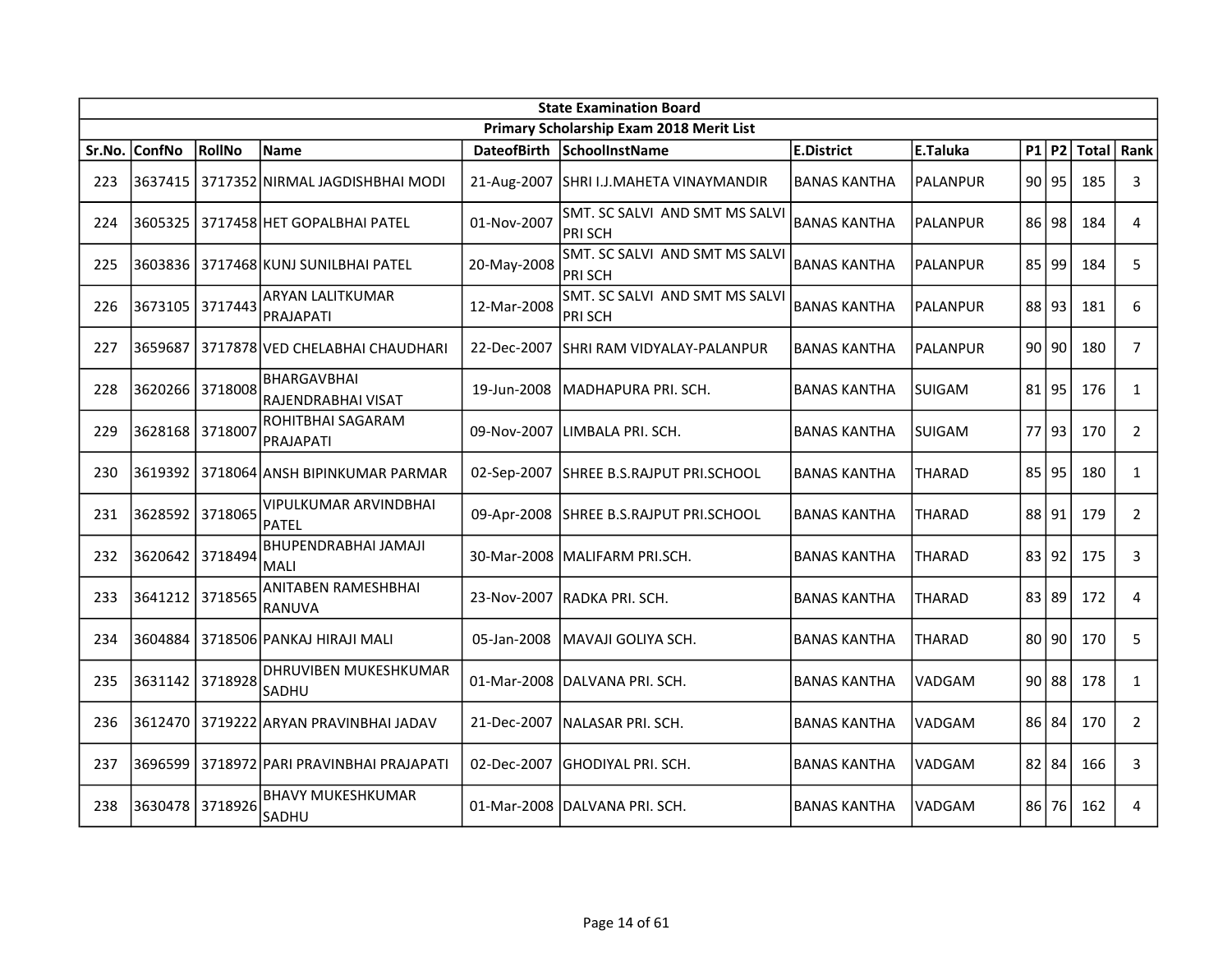|        | <b>State Examination Board</b> |               |                                                |                           |                                          |                     |                |  |           |              |                |  |
|--------|--------------------------------|---------------|------------------------------------------------|---------------------------|------------------------------------------|---------------------|----------------|--|-----------|--------------|----------------|--|
|        |                                |               |                                                |                           | Primary Scholarship Exam 2018 Merit List |                     |                |  |           |              |                |  |
| Sr.No. | <b>ConfNo</b>                  | <b>RollNo</b> | <b>Name</b>                                    | <b>DateofBirth</b>        | SchoolInstName                           | <b>E.District</b>   | E.Taluka       |  | $P1$ $P2$ | <b>Total</b> | Rank           |  |
| 239    | 3638426                        | 3719518       | KULDIPSINH VARJANGBHAI<br>RAJAPUT              | 09-Jun-2007               | CHANDARVA PRI. SCH.                      | <b>BANAS KANTHA</b> | <b>VAV</b>     |  | 90 83     | 173          | $\mathbf{1}$   |  |
| 240    | 3630883                        | 3719649       | <b>CHETANSINH DALPATSINH</b><br>RAJPUT         | 05-Jul-2007               | KUMBHARDI PRI. SCH.                      | <b>BANAS KANTHA</b> | VAV            |  | 86 83     | 169          | $\mathbf{2}$   |  |
| 241    | 3683765                        |               | 3719873 FATIMA IDRIS PATEL                     | 03-Feb-2008               | ACHHOD KANYA P.S.                        | <b>BHARUCH</b>      | AMOD           |  | 72 88     | 160          | $\mathbf{1}$   |  |
| 242    | 3679342                        |               | 3719867 MUNAVVAR SHABBIR PATEL                 | 17-Dec-2007               | ACHHOD KUMAR P.S.                        | <b>BHARUCH</b>      | AMOD           |  | 73 85     | 158          | $\overline{2}$ |  |
| 243    | 3685005                        | 3719994       | ISUHANIBEN BHARATBHAI<br>lvasava               | 25-Nov-2005               | lMOTALI P. S.                            | <b>BHARUCH</b>      | lANKLESHWAR    |  | 94 88     | 182          | $\mathbf{1}$   |  |
| 244    | 3685025                        | 3719986       | <b>ANISHABEN JAGADISHBHAI</b><br><b>VASAVA</b> | 07-Oct-2007               | MOTALI P.S.                              | <b>BHARUCH</b>      | ANKLESHWAR     |  | 93 85     | 178          | $\overline{2}$ |  |
| 245    | 3684950                        | 3719987       | <b>ARATIBEN HASAMUKHBHAI</b><br><b>VASAVA</b>  | 09-Apr-2008               | MOTALI P.S.                              | <b>BHARUCH</b>      | ANKLESHWAR     |  | $92$   86 | 178          | 3              |  |
| 246    | 3685084                        | 3719993       | SANJAYBHAI MUKESHBHAI<br><b>VASAVA</b>         | 30-Mar-2008   MOTALI P.S. |                                          | <b>BHARUCH</b>      | lANKLESHWAR    |  | 91 79     | 170          | $\overline{4}$ |  |
| 247    | 3685140                        | 3719988       | <b>ARUNBHAI SURESHBHAI</b><br>VASAVA           | 31-May-2008 MOTALI P.S.   |                                          | <b>BHARUCH</b>      | ANKLESHWAR     |  | 88 81     | 169          | 5              |  |
| 248    | 3600244                        |               | 3720319 RUDRA NARENDRABHAI PATEL               | 27-Jun-2007               | AMITY SCHOOL (GUJ)                       | <b>BHARUCH</b>      | BHARUCH        |  | 87 83     | 170          | $\mathbf{1}$   |  |
| 249    | 3600187                        | 3720318       | PRUTHVIKUMAR<br>DIPESHKUMAR PATEL              | 01-Apr-2007               | AMITY SCHOOL (GUJ)                       | <b>BHARUCH</b>      | BHARUCH        |  | 81 87     | 168          | $\overline{2}$ |  |
| 250    | 3612324                        |               | 3720339 KRISH HARNISHKUMAR BHATT               | 19-Dec-2006               | SHRI K.G.M VIDHYALAYA (UP)               | <b>BHARUCH</b>      | BHARUCH        |  | 83 81     | 164          | 3              |  |
| 251    | 3600269                        |               | 3720321 RUDRAXI PRASHANT RANA                  | 08-Mar-2007               | AMITY SCHOOL (GUJ)                       | <b>BHARUCH</b>      | <b>BHARUCH</b> |  | $81$   82 | 163          | 4              |  |
| 252    | 3612353                        |               | 3720322 YATRI VIJAYBHAI PATEL                  | 17-Sep-2007               | AMITY SCHOOL (GUJ)                       | <b>BHARUCH</b>      | BHARUCH        |  | $81$   81 | 162          | 5              |  |
| 253    | 3600251                        | 3720315       | ANUSHTHA BIRENKUMAR<br><b>JADAV</b>            | 31-Dec-2006               | AMITY SCHOOL (GUJ)                       | <b>BHARUCH</b>      | BHARUCH        |  | $81$   80 | 161          | 6              |  |
| 254    | 3699580                        |               | 3720323 HIR HITESHBAHI SHAH                    | 27-Dec-2007               | QUEEN OF ANGLES CONVENT P.S.             | <b>BHARUCH</b>      | <b>BHARUCH</b> |  | 79 82     | 161          | $\overline{7}$ |  |
| 255    | 3685415                        | 3720367       | PRACHIKUMARI GANPATBHAI<br>PATEL               | 01-Jan-2008               | ANKALVA P.S.                             | <b>BHARUCH</b>      | <b>HANSOT</b>  |  | 78 77     | 155          | $\mathbf{1}$   |  |
| 256    | 3685892                        |               | 3720368 RIYAKUMARI VIMALBHAI AHIR              |                           | 23-Mar-2008 JANKALVA P.S.                | <b>BHARUCH</b>      | <b>HANSOT</b>  |  | 78 75     | 153          | $\overline{2}$ |  |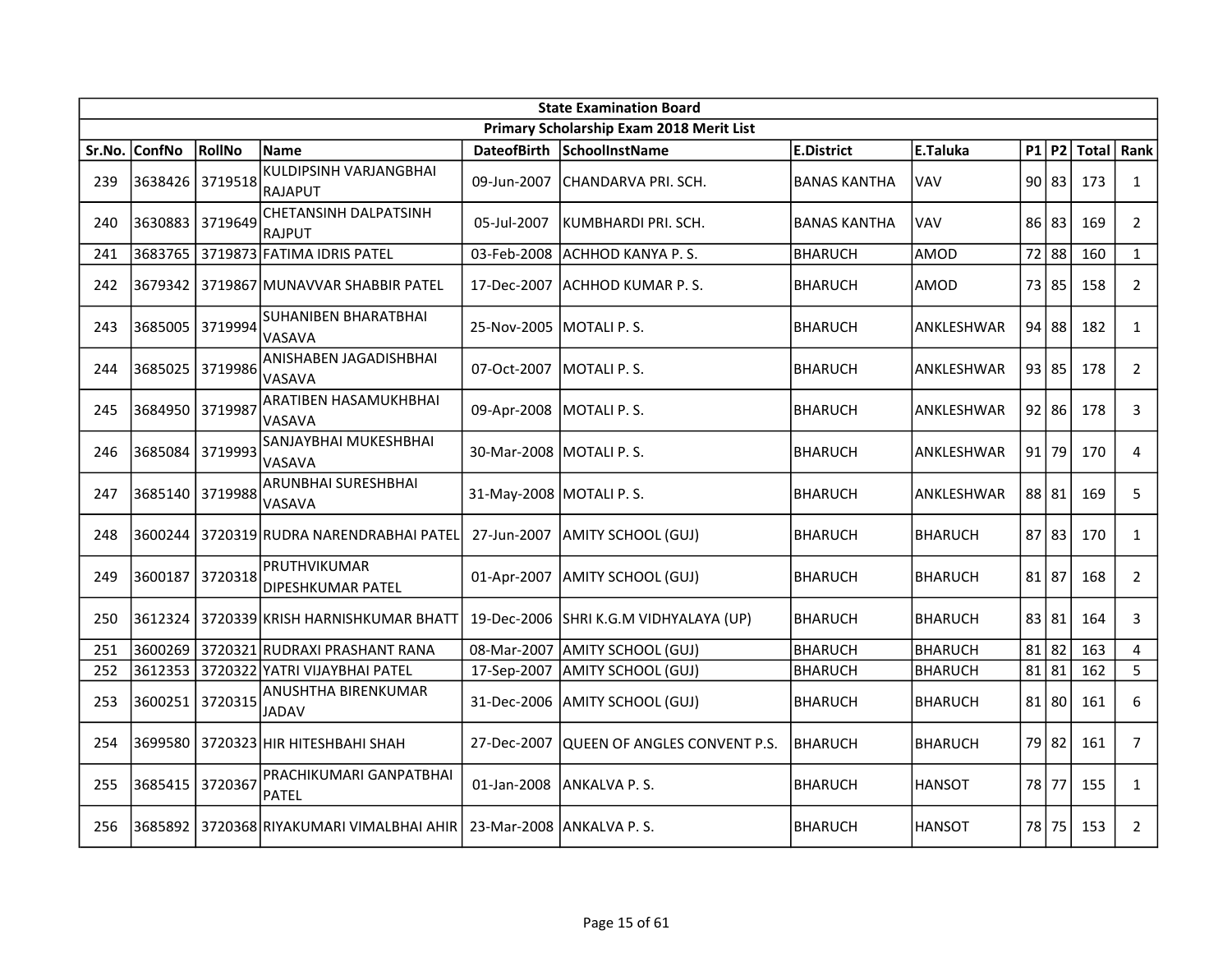|        | <b>State Examination Board</b> |               |                                                |                    |                                          |                   |                  |           |              |       |                |  |
|--------|--------------------------------|---------------|------------------------------------------------|--------------------|------------------------------------------|-------------------|------------------|-----------|--------------|-------|----------------|--|
|        |                                |               |                                                |                    | Primary Scholarship Exam 2018 Merit List |                   |                  |           |              |       |                |  |
| Sr.No. | <b>ConfNo</b>                  | <b>RollNo</b> | <b>Name</b>                                    | <b>DateofBirth</b> | SchoolInstName                           | <b>E.District</b> | E.Taluka         |           | $P1$ $P2$    | Total | Rank           |  |
| 257    | 3688577                        |               | 3720549 JAYNAB M RAFIQ GANA                    | 20-Oct-2007        | <b>SAROD KANYA P.S</b>                   | <b>BHARUCH</b>    | <b>JAMBUSAR</b>  | 73        | 79           | 152   | $\mathbf{1}$   |  |
| 258    | 3673337                        |               | 3720550 MARIYA SARFARAJ JIVA                   |                    | 27-May-2008 SAROD KANYA P.S              | <b>BHARUCH</b>    | <b>JAMBUSAR</b>  |           | 70 78        | 148   | $2^{\circ}$    |  |
| 259    | 3700393                        | 3720615       | <b>HARESHKUMAR SATISHBHAI</b><br><b>VASAVA</b> | 04-Jul-2008        | PUNJPUNJIA P. S.                         | <b>BHARUCH</b>    | NETRANG          |           | 44 60        | 104   | $\mathbf{1}$   |  |
| 260    | 3689583                        |               | 3720609 AXITABEN ARUNBHAI VASAVA               | 19-Dec-2007        | JUNI JAMUNI P. S.                        | <b>BHARUCH</b>    | INETRANG         |           | $48 \mid 42$ | 90    | $\overline{2}$ |  |
| 261    | 3613806                        | 3720642       | NIDHIKUMARI LAXMANBHAI<br>AHIR                 | 03-Feb-2008        | DAHEJ KANYA P. S.                        | <b>BHARUCH</b>    | VAGRA            |           | 74 78        | 152   | $\mathbf{1}$   |  |
| 262    | 3627635                        |               | 3720632 RUSHABH PARESHBHAI AHIR                | 29-Jan-2008        | DAHEJ KUMAR P. S.                        | <b>BHARUCH</b>    | VAGRA            | 71        | 75           | 146   | $\overline{2}$ |  |
| 263    | 3657763                        | 3720734       | SHRAWANBHAI RANJITBHAI<br><b>VASAVA</b>        | 20-Aug-2008        | HIRAPOR P.S.                             | <b>BHARUCH</b>    | VALIA            | 80 87     |              | 167   | $\mathbf{1}$   |  |
| 264    | 3655918                        | 3720743       | VISHESHKUMAR JEYANTIBHAI<br><b>VASAVA</b>      | 28-Feb-2008        | <b>ITAKLA P.S.</b>                       | <b>BHARUCH</b>    | VALIA            |           | $69$ 85      | 154   | $\overline{2}$ |  |
| 265    | 3612611                        | 3720864       | PARTH KAMLESHBHAI<br>MAKAVANA                  | 11-Oct-2007        | SMP. D.P.SHAH VIDHYAMANDIR               | <b>BHARUCH</b>    | IZAGHADIA        |           | 68 78        | 146   | $\mathbf{1}$   |  |
| 266    | 3695816 3720889                |               | <b>KASHISBEN RAJIVBHAI</b><br><b>SHARMA</b>    | 03-Oct-2007        | DIVAN DHANJI HIGHSCHOL                   | <b>BHARUCH</b>    | <b>ZAGHADIA</b>  |           | 72 72        | 144   | $\overline{2}$ |  |
| 267    | 3641298                        |               | 3720959 GOPAL MOHAN BARAAYA                    | 13-Jan-2007        | AKVADA K.V. SHALA                        | <b>BHAVNAGAR</b>  | BHAVNAGAR        | 86 91     |              | 177   | $\mathbf{1}$   |  |
| 268    | 3644111                        | 3720999       | ARJUNSINH CHETANSINH<br>VAJA                   | 20-Dec-2007        | IGHANSHYAMNAGAR P. SCHOOL                | <b>BHAVNAGAR</b>  | <b>BHAVNAGAR</b> |           | 85 91        | 176   | $\overline{2}$ |  |
| 269    | 3608099                        |               | 3721821 HASTI MEHULBHAI PATEL                  | 15-Apr-2008        | MSB-65 BORTALAV                          | <b>BHAVNAGAR</b>  | BHAVNAGAR        | 85 91     |              | 176   | $\mathbf{3}$   |  |
| 270    | 3691855                        |               | 3722046 MEET BIPINBHAI KANPARIYA               | 15-Apr-2008        | NICE THE PRIMARY SCHOOL                  | <b>BHAVNAGAR</b>  | BHAVNAGAR        | $81$   95 |              | 176   | $\overline{4}$ |  |
| 271    | 3644261                        |               | 3720998 AKHIL BABUBHAI MAKAVANA                | 24-Nov-2007        | GHANSHYAMNAGAR P. SCHOOL                 | <b>BHAVNAGAR</b>  | <b>BHAVNAGAR</b> |           | $91$   84    | 175   | 5              |  |
| 272    | 3621612                        | 3722056       | DAXRAJSINH BALDEVSINH<br><b>GOHIL</b>          | 18-Dec-2007        | IBHANDARIYA P. SCHOOL                    | <b>BHAVNAGAR</b>  | IBHAVNAGAR       |           | 83 88        | 171   | 6              |  |
| 273    | 3645033                        |               | 3721000 ASHISH ASHOKBHAI BARIYA                |                    | 05-May-2008 GHANSHYAMNAGAR P. SCHOOL     | <b>BHAVNAGAR</b>  | <b>BHAVNAGAR</b> |           | $84$ 85      | 169   | $\overline{7}$ |  |
| 274    | 3608060                        |               | 3722048 JIYA JASAVANTBHAI KAKADIYA             | 22-Sep-2007        | SHRI GAGJIBHAI G. SUTARIA<br>PRI.SCHOOL  | <b>BHAVNAGAR</b>  | <b>BHAVNAGAR</b> |           | 86 82        | 168   | 8              |  |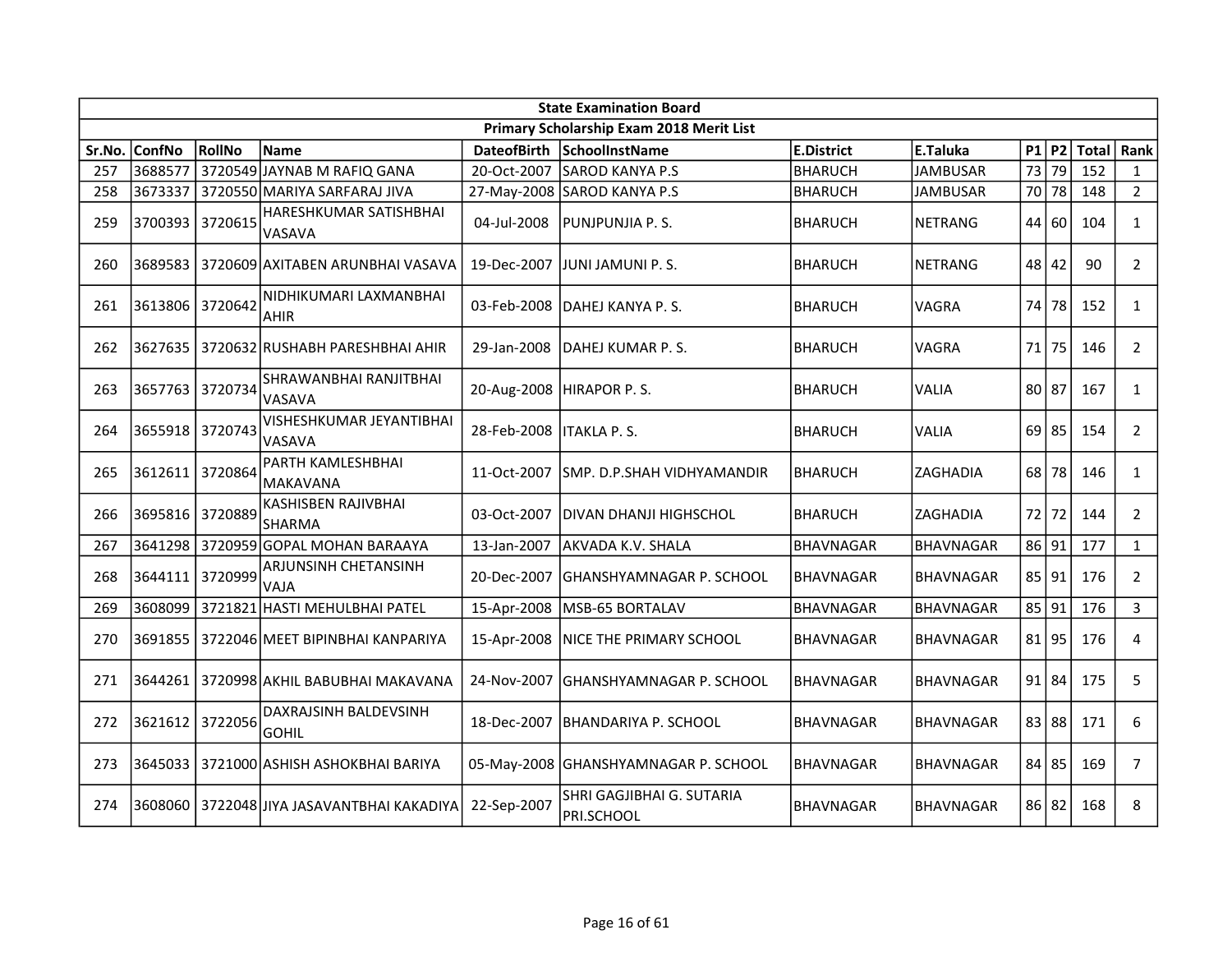|        | <b>State Examination Board</b> |               |                                           |                    |                                           |                   |                   |  |           |              |                |  |
|--------|--------------------------------|---------------|-------------------------------------------|--------------------|-------------------------------------------|-------------------|-------------------|--|-----------|--------------|----------------|--|
|        |                                |               |                                           |                    | Primary Scholarship Exam 2018 Merit List  |                   |                   |  |           |              |                |  |
| Sr.No. | <b>ConfNo</b>                  | <b>RollNo</b> | <b>Name</b>                               | <b>DateofBirth</b> | SchoolInstName                            | <b>E.District</b> | E.Taluka          |  | $P1$ P2   | Total   Rank |                |  |
| 275    | 3654418                        |               | 3721002 DIPAK UDESANGBHAI DABHI           | 27-Sep-2007        | GHANSHYAMNAGAR P. SCHOOL                  | BHAVNAGAR         | <b>BHAVNAGAR</b>  |  | 84 82     | 166          | 9              |  |
| 276    | 3663056                        |               | 3721446 DIVYA VIPULBHAI VEGAD             | 28-Mar-2008        | ADARSH PRATHMIK SCH (<br>KOLIYAK)         | <b>BHAVNAGAR</b>  | <b>BHAVNAGAR</b>  |  | $80$   86 | 166          | 10             |  |
| 277    | 3641835                        | 3722051       | NISARGKUMAR<br>RAJENDRAKUMAR PATEL        | 08-Aug-2008        | SHRI GAGJIBHAI G. SUTARIA<br>PRI.SCHOOL   | <b>BHAVNAGAR</b>  | BHAVNAGAR         |  | 78 88     | 166          | 11             |  |
| 278    |                                |               | 3644392   3721006 PRANAV BHARATBHAI DABHI |                    | 27-Aug-2008 GHANSHYAMNAGAR P. SCHOOL      | <b>BHAVNAGAR</b>  | <b>BHAVNAGAR</b>  |  | $81$   85 | 166          | 12             |  |
| 279    | 3683769                        |               | 3722038 DHRUV CHETANBHAI SAVJANI          | 03-Mar-2008        | SHRI SWAMINARAYAN SCHOOL-<br>SARDARNAGAR  | <b>BHAVNAGAR</b>  | <b>BHAVNAGAR</b>  |  | $80$   85 | 165          | 13             |  |
| 280    | 3683435                        | 3722099       | DHAIRYAKUMAR<br>JAGDISHBHAI SOLANKI       | 21-Sep-2007        | PARAVADI K. V. P SCHOOL                   | BHAVNAGAR         | GARIYADHAR        |  | 87 90     | 177          | $\mathbf{1}$   |  |
| 281    | 3604306                        | 3722266       | SRUJAL ASHOKKUMAR<br><b>KATHIRIYA</b>     | 23-Jun-2008        | SATPADA P. SCHOOL                         | <b>BHAVNAGAR</b>  | <b>GARIYADHAR</b> |  | 84 90     | 174          | $\overline{2}$ |  |
| 282    | 3618703                        | 3722565       | POOJA RANCHHODBHAI<br>PARMAR              | 24-Oct-2007        | GHOGHA KANYA SHALA                        | BHAVNAGAR         | <b>GHOGHA</b>     |  | $82$   81 | 163          | $\mathbf{1}$   |  |
| 283    | 3602036 3722503                |               | TANVIBEN CHETANBHAI<br><b>KAMLIYA</b>     | 29-Jan-2008        | NAVAGAM PRI. SCHOOL                       | <b>BHAVNAGAR</b>  | GHOGHA            |  | 79 82     | 161          | $\overline{2}$ |  |
| 284    | 3699808                        |               | 3722691 KEVIN BHARAT PATEL                |                    | 10-Aug-2007 NEW GOLD MADHYAMIK SHALA      | BHAVNAGAR         | <b>JESAR</b>      |  | 74 87     | 161          | $\mathbf{1}$   |  |
| 285    | 3699822                        | 3722698       | PARTHRAJSINH SHAKTISINH<br>SARVAIYA       | 08-Jul-2008        | NEW GOLD MADHYAMIK SHALA                  | <b>BHAVNAGAR</b>  | <b>JESAR</b>      |  | 72 75     | 147          | $\overline{2}$ |  |
| 286    | 3605387                        | 3722744       | JIGNASABEN RAKESHBHAI<br><b>KHAT</b>      | 02-Apr-2008        | <b>ISHVARNAGAR P.SCHOOL</b>               | <b>BHAVNAGAR</b>  | <b>IMAHUVA</b>    |  | $88$ 90   | 178          | $\mathbf{1}$   |  |
| 287    | 3605398                        | 3722747       | SURPALSINH AMARSINH<br>gohil              | 02-Apr-2008        | ISHVARNAGAR P.SCHOOL                      | <b>BHAVNAGAR</b>  | <b>MAHUVA</b>     |  | 87 91     | 178          | $\overline{2}$ |  |
| 288    | 3629118                        | 3723172       | DRASHTI RAVINDRAKUMAR<br>RAVALIYA         | 14-Jan-2008        | <b>BELUR VIDHYALAYA(Gujarati)</b>         | <b>BHAVNAGAR</b>  | <b>MAHUVA</b>     |  | 88 87     | 175          | 3              |  |
| 289    | 3605392                        |               | 3722741 DEVUBEN BHARATBHAI GOHIL          | 17-Nov-2007        | ISHVARNAGAR P.SCHOOL                      | <b>BHAVNAGAR</b>  | <b>IMAHUVA</b>    |  | $87$   85 | 172          | 4              |  |
| 290    | 3627337                        |               | 3723178 NAIYA RASHIKBHAI AMIN             |                    | 07-Aug-2008   BELUR VIDHYALAYA (Gujarati) | <b>BHAVNAGAR</b>  | MAHUVA            |  | 79 90     | 169          | 5              |  |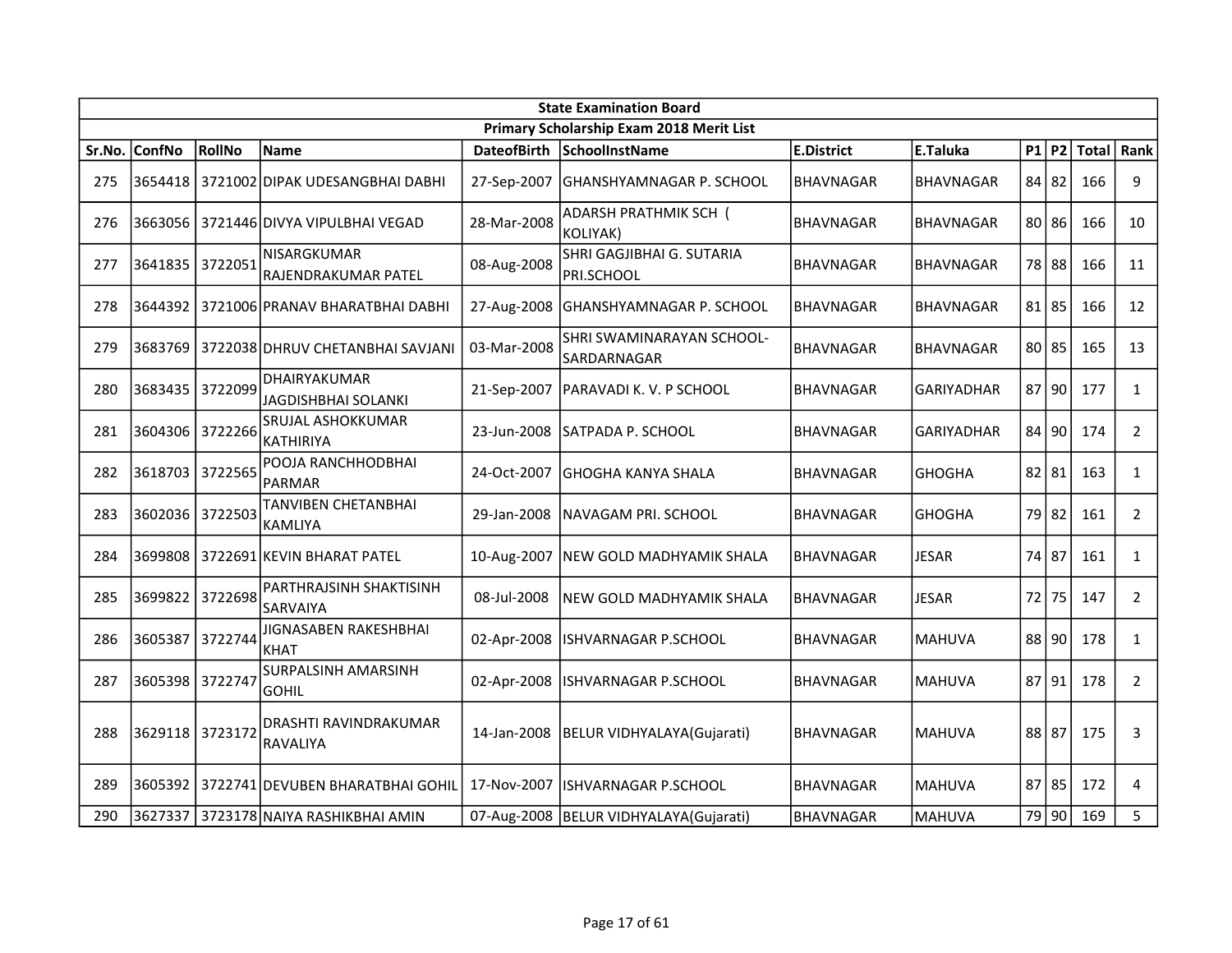|        | <b>State Examination Board</b> |         |                                             |                    |                                          |                   |                 |           |           |       |                |  |
|--------|--------------------------------|---------|---------------------------------------------|--------------------|------------------------------------------|-------------------|-----------------|-----------|-----------|-------|----------------|--|
|        |                                |         |                                             |                    | Primary Scholarship Exam 2018 Merit List |                   |                 |           |           |       |                |  |
| Sr.No. | <b>ConfNo</b>                  | RollNo  | Name                                        | <b>DateofBirth</b> | SchoolInstName                           | <b>E.District</b> | E.Taluka        |           | $P1$ P2   | Total | Rank           |  |
| 291    |                                |         | I3696580   3723318 DHRUV AJAYBHAI MANIYAR   |                    | 14-Aug-2008 SWAMI NARAYAN GURUKUL        | <b>BHAVNAGAR</b>  | <b>MAHUVA</b>   | $82$   87 |           | 169   | 6              |  |
| 292    | 3699966                        | 3723335 | SARJANABEN KARSHANBHAI<br>VALAKI            |                    | 03-Aug-2007 SWAMI NARAYAN GURUKUL        | <b>BHAVNAGAR</b>  | <b>MAHUVA</b>   | 81 87     |           | 168   | $\overline{7}$ |  |
| 293    | 3616669                        | 3723527 | PRARTHANABEN AJITSINH<br><b>MORI</b>        |                    | 31-Dec-2007   MOKHADAKA P. SCHOOL        | <b>BHAVNAGAR</b>  | PALITANA        | 86 91     |           | 177   | $\mathbf{1}$   |  |
| 294    | 3701347                        | 3723794 | TIRTHKUMAR RAMESHBHAI<br>JAMBUCHA           | 12-Jul-2008        | NANI RAJSTHALI K.V. SCHOOL               | <b>BHAVNAGAR</b>  | PALITANA        |           | $87$   89 | 176   | $\overline{2}$ |  |
| 295    | 3652794                        | 3723401 | JANAVIBEN RAKESHBHAI<br>PARAMAR             | 26-Jun-2008        | KUMBHAN KANYA P. SCHOOL                  | <b>BHAVNAGAR</b>  | PALITANA        |           | 88 82     | 170   | 3              |  |
| 296    | 3652116 3723819                |         | VAIDIKBHAI HARESHBHAI<br>JADAV              | 20-Jan-2008        | SANJANSAR P. SCHOOL                      | <b>BHAVNAGAR</b>  | <b>PALITANA</b> | 81 87     |           | 168   | 4              |  |
| 297    | 3663907                        |         | 3723953 DARSHIL RAJESHBHAI JANI             | 24-Oct-2007        | LOKBHARATI P SCHOOL                      | <b>BHAVNAGAR</b>  | <b>SHIHOR</b>   | 84 94     |           | 178   | $\mathbf{1}$   |  |
| 298    | 3649984                        | 3723954 | RAJVIRSINH JAYVANTSINH<br><b>GOHIL</b>      | 05-Dec-2007        | LOKBHARATI P SCHOOL                      | <b>BHAVNAGAR</b>  | <b>SHIHOR</b>   | 81 81     |           | 162   | $\overline{2}$ |  |
| 299    | 3681415                        |         | 3724303 RUDRA NITINBHAI CHAUHAN             | 04-Jan-2008        | SANSKRUTI PRI HIGHER SEC<br>SCHOOL.      | <b>BHAVNAGAR</b>  | <b>SHIHOR</b>   |           | 77 84     | 161   | 3              |  |
| 300    | 3647999                        | 3723944 | <b>FORAMBEN BHARATBHAI</b><br>VIRANI        |                    | 10-Aug-2008 SAKARIYA P SCHOOL            | <b>BHAVNAGAR</b>  | <b>SHIHOR</b>   | 80 81     |           | 161   | 4              |  |
| 301    |                                |         | 3628201   3724634 АХАҮВНАІ АSHVINBHAI ВНАТТ | 29-Jun-2008        | GANESH PRI AND HIGHSCHOOL                | <b>BHAVNAGAR</b>  | <b>TALAJA</b>   |           | 86 93     | 179   | $\mathbf{1}$   |  |
| 302    | 3645245                        | 3724833 | PRIYANSHU BHAI RAJU BHAI<br>VEGAD           | 28-Jan-2008        | <b>PAVTHI P. SCHOOL</b>                  | <b>BHAVNAGAR</b>  | <b>TALAJA</b>   | 85 91     |           | 176   | $\overline{2}$ |  |
| 303    | 3627496                        | 3724640 | DARSHAKBHAI KANUBHAI<br>JANI                | 24-Jan-2008        | <b>GANESH PRI AND HIGHSCHOOL</b>         | <b>BHAVNAGAR</b>  | <b>TALAJA</b>   |           | 80 95     | 175   | 3              |  |
| 304    | 3625365                        | 3724795 | <b>KRUTIK PRAVINBHAI</b><br>KACHARIYA       | 20-Jan-2008        | NILKANTH VIDHYAPITH                      | BHAVNAGAR         | <b>TALAJA</b>   |           | 84   90   | 174   | 4              |  |
| 305    | 3619826                        | 3724650 | HASTIBEN SAMIRBHAI<br><b>BARAIYA</b>        | 18-Jun-2007        | GANESH PRI AND HIGHSCHOOL                | <b>BHAVNAGAR</b>  | <b>TALAJA</b>   |           | 80 93     | 173   | 5              |  |
| 306    | 3645567                        | 3725340 | KHUSI PARESHBHAI<br><b>MAKAVANA</b>         | 21-Oct-2007        | <b>G K PAREKH PRI SCHOOL</b>             | <b>BHAVNAGAR</b>  | <b>UMRALA</b>   | 83 91     |           | 174   | $\mathbf{1}$   |  |
| 307    | 3612107                        | 3725171 | AKSHITABEN MUKESHBHAI<br><b>DANGAR</b>      |                    | 19-Dec-2007   VANGADHRA PRI SCHOOL       | BHAVNAGAR         | <b>UMRALA</b>   |           | 74 77     | 151   | $\overline{2}$ |  |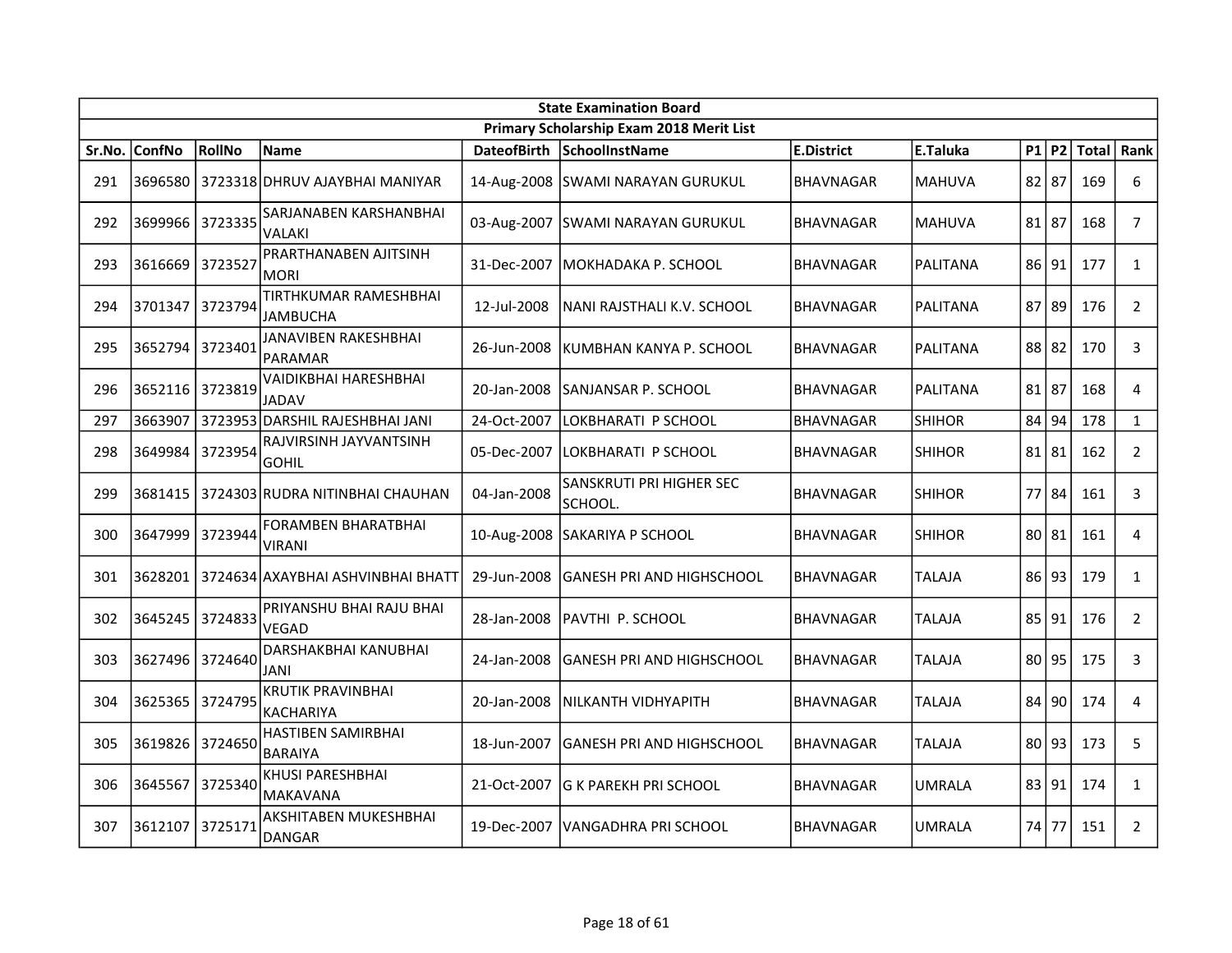|        | <b>State Examination Board</b> |         |                                                |                    |                                                                                      |                     |                |  |           |              |                |  |
|--------|--------------------------------|---------|------------------------------------------------|--------------------|--------------------------------------------------------------------------------------|---------------------|----------------|--|-----------|--------------|----------------|--|
|        |                                |         |                                                |                    | Primary Scholarship Exam 2018 Merit List                                             |                     |                |  |           |              |                |  |
| Sr.No. | ConfNo                         | RollNo  | <b>Name</b>                                    | <b>DateofBirth</b> | SchoolInstName                                                                       | <b>E.District</b>   | E.Taluka       |  | $P1$ $P2$ | <b>Total</b> | Rank           |  |
| 308    | 3632015                        | 3725608 | <b>BHAVIKABEN GAGJIBHAI</b><br><b>MUCHDIYA</b> | 05-Jul-2008        | NAVAGAM(LO) P. SCHOOL                                                                | <b>BHAVNAGAR</b>    | VALLBHIPUR     |  | 88 81     | 169          | $\mathbf{1}$   |  |
| 309    | 3629766 3725509                |         | HASTIBEN SHAILESHBHAI<br>CHAUHAN               |                    | 23-Mar-2008  KANPUR P. SCHOOL                                                        | <b>BHAVNAGAR</b>    | VALLBHIPUR     |  | 88 80     | 168          | $\overline{2}$ |  |
| 310    | 3609484                        |         | 3725824 JASMIN JIGNESHBHAI PATEL               |                    | 07-May-2008 SANSKARDEEP PRIMARY SCHOOL                                               | <b>BOTAD</b>        | <b>BARVALA</b> |  | 90 81     | 171          | $\mathbf{1}$   |  |
| 311    | 3662892 3725831                |         | SNEHA MAHESHBHAI<br>CHUDASAMA                  | 12-Jan-2008        | SANSKARDEEP PRIMARY SCHOOL                                                           | <b>BOTAD</b>        | <b>BARVALA</b> |  | 85 83     | 168          | $\overline{2}$ |  |
| 312    | 3602333                        | 3725958 | <b>DHRUVIBEN TUSHARBHAI</b><br>SHEKH           |                    | 27-Nov-2007 JADARSH P SCHOOL                                                         | BOTAD               | <b>BOTAD</b>   |  | $92$ 96   | 188          | $\mathbf{1}$   |  |
| 313    | 3637609                        | 3726407 | DARSHIT CHETANBHAI<br><b>KODHIYA</b>           |                    | CHANDRASHNKAR MAHETA<br>31-May-2008   PRI. (ARADHANA & SAMANTAR<br>SWAYAT HIGH.)SCH. | <b>BOTAD</b>        | <b>BOTAD</b>   |  | 88 87     | 175          | $\overline{2}$ |  |
| 314    | 3601952                        | 3725964 | KAUTILYA JITENDRABHAI<br>SAVANI                |                    | 08-May-2008 ADARSH P SCHOOL                                                          | BOTAD               | <b>BOTAD</b>   |  | $82$  92  | 174          | 3              |  |
| 315    | 3678802                        |         | 3726064 RITU DINESHBHAI KHUNT                  | 12-Oct-2007        | Smt. R.A. Kalathiya Vidhyabhavan<br>GUJ.                                             | BOTAD               | <b>BOTAD</b>   |  | $82$   89 | 171          | 4              |  |
| 316    | 3608164                        |         | 3726021 UMESH JIVARAJ HIRIYANI                 | 03-Sep-2007        | <b>BHADRAVADI P. SCHOOL</b>                                                          | BOTAD               | <b>BOTAD</b>   |  | 86 82     | 168          | 5              |  |
| 317    | 3682688                        | 3726859 | PARTH SHAILESHBHAI<br><b>DANGAR</b>            | 30-Dec-2007        | LAKHANKA P. SCHOOL                                                                   | <b>BOTAD</b>        | <b>GADHADA</b> |  | 80 89     | 169          | $\mathbf{1}$   |  |
| 318    | 3606378 3726916                |         | MIT SHAYLESHBHAI<br>PRAJAPATI                  | 28-Dec-2007        | Shriji Primay Vidhyalay Dhasa jn                                                     | <b>BOTAD</b>        | <b>GADHADA</b> |  | 77 90     | 167          | $\overline{2}$ |  |
| 319    | 3679352                        | 3726977 | KUSHALKUMAR TULSIBHAI<br><b>PATEL</b>          |                    | 11-Aug-2008 SHANKARPARA P. SCHOOL                                                    | <b>BOTAD</b>        | <b>GADHADA</b> |  | $82$   85 | 167          | 3              |  |
| 320    | 3681248 3727000                |         | RUTVITA JIGNESHBHAI<br><b>BHAYANI</b>          | 06-Jan-2008        | <b>VIVEKANAND P. SCHOOL</b>                                                          | BOTAD               | <b>GADHADA</b> |  | 79 87     | 166          | 4              |  |
| 321    | 3635379                        | 3727103 | NIDHIBEN SURESHBHAI<br><b>MAKVANA</b>          |                    | 31-Aug-2008   KHOKHARNESH PRIMARY SCHOOL                                             | <b>BOTAD</b>        | <b>RANPUR</b>  |  | $87$ 88   | 175          | $\mathbf{1}$   |  |
| 322    | 3634965                        |         | 3727107 VIJAY BABUBHAI ZANPADIYA               | 11-Dec-2005        | KHOKHARNESH PRIMARY SCHOOL                                                           | <b>BOTAD</b>        | <b>RANPUR</b>  |  | $87$ 86   | 173          | $\overline{2}$ |  |
| 323    | 3684644                        |         | 3727350 ITIXA PARESHBHAI TARBADA               | 17-Jan-2008        | İMANKANI PRI.SCH.                                                                    | <b>CHHOTAUDEPUR</b> | BODELI         |  | 85 71     | 156          | $\mathbf{1}$   |  |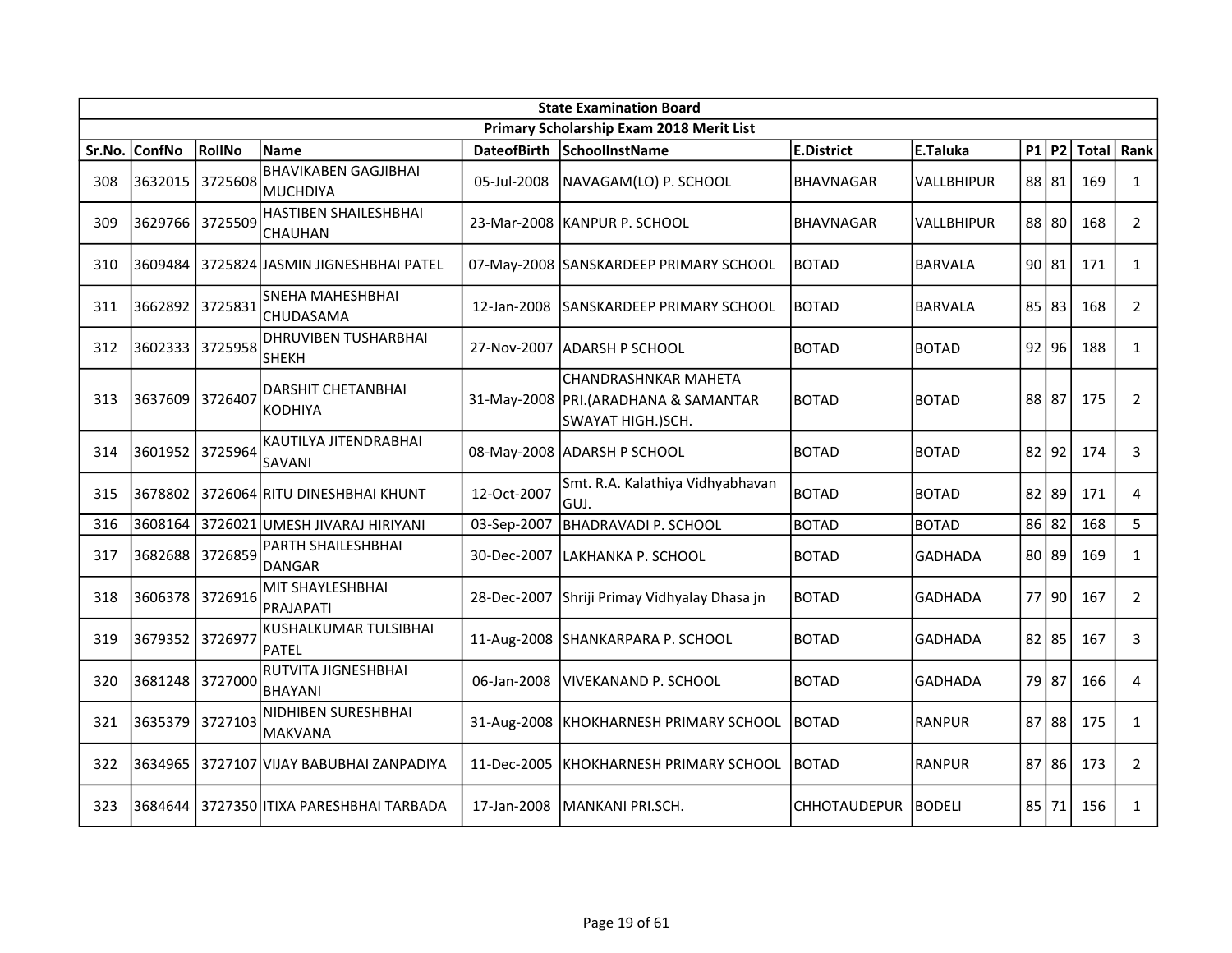|        | <b>State Examination Board</b> |         |                                           |                    |                                                 |                                   |                          |  |           |       |                |
|--------|--------------------------------|---------|-------------------------------------------|--------------------|-------------------------------------------------|-----------------------------------|--------------------------|--|-----------|-------|----------------|
|        |                                |         |                                           |                    | Primary Scholarship Exam 2018 Merit List        |                                   |                          |  |           |       |                |
| Sr.No. | <b>ConfNo</b>                  | RollNo  | Name                                      | <b>DateofBirth</b> | SchoolInstName                                  | <b>E.District</b>                 | E.Taluka                 |  | $P1$ P2   | Total | Rank           |
| 324    | 3642423                        |         | 3727335 HETA PIYUSHKUMAR MAHETA           | 29-Nov-2007        | SHIV BHARTI GUJ. MED.SCH (GUJ)                  | <b>CHHOTAUDEPUR</b>               | IBODELI                  |  | 70 73     | 143   | $\overline{2}$ |
| 325    | 3619627                        | 3727488 | JAMANABEN SURESHBHAI<br><b>DHANKA</b>     | 01-Jun-2007        | RUNWAD PRIMARY SCHOOL                           | <b>CHHOTAUDEPUR</b>               | СННОТА-<br>UDEPUR        |  | $87$ 89   | 176   | $\mathbf{1}$   |
| 326    | 3619616 3727493                |         | SIVANGIBEN VITHALBHAI<br>RATHVA           | 01-Aug-2007        | <b>RUNWAD PRIMARY SCHOOL</b>                    | <b>CHHOTAUDEPUR</b>               | CHHOTA-<br>UDEPUR        |  | $82$  91  | 173   | $\overline{2}$ |
| 327    | 3619955                        | 3727492 | SANDIPBHAI ANILBHAI<br>RATHVA             | 13-Oct-2007        | IRUNWAD PRIMARY SCHOOL                          | <b>CHHOTAUDEPUR</b>               | CHHOTA-<br><b>UDEPUR</b> |  | 81 90     | 171   | 3              |
| 328    | 3667727                        | 3727409 | <b>VIDESHBHAI GOVINDBHAI</b><br>IRATHAVA  | 12-Jan-2006        | CHHOTA-UDEPUR TALUKA SCH - 1                    | <b>CHHOTAUDEPUR</b>               | СННОТА-<br><b>UDEPUR</b> |  | 85 85     | 170   | 4              |
| 329    | 3620049                        | 3727505 | RINABEN GANPATBHAI<br><b>BARIYA</b>       | 07-Jan-2008        | BHENSA VAHI PRIMARY SCHOOL                      | <b>CHHOTAUDEPUR</b>               | JETPUR-PAVI              |  | 86 84     | 170   | $\mathbf{1}$   |
| 330    | 3621420                        |         | 3727543 SEJALBEN BHARATBHAI BARIA         | 13-Jul-2006        | <b>HARIOM VIDHYAMANDIR</b><br><b>BHIKHAPURA</b> | <b>CHHOTAUDEPUR</b>               | JETPUR-PAVI              |  | 84 82     | 166   | $\overline{2}$ |
| 331    | 3683147                        |         | 3727607 AJAYBHAI BHUREBHAI YADAV          | 10-Jan-2006        | KAWANT - 1 PRIMARY SCHOOL                       | <b>CHHOTAUDEPUR</b>               | <b>IKAWANT</b>           |  | $81$   85 | 166   | $\mathbf{1}$   |
| 332    | 3683230                        | 3727614 | lVAISALIBEN VARSANBHAI<br>RATHWA          | 26-Jun-2006        | KAWANT - 1 PRIMARY SCHOOL                       | <b>CHHOTAUDEPUR</b>               | <b>IKAWANT</b>           |  | $80$   77 | 157   | $\overline{2}$ |
| 333    | 3637714                        | 3727615 | <b>HARDIKKUMAR</b><br> CHANDANBHAI RATHWA | 04-Jul-2008        | S.P.E.M.R.S KAWANT                              | <b>CHHOTAUDEPUR</b>               | KAWANT                   |  | 80 73     | 153   | 3              |
| 334    | 3683062                        | 3727611 | PRADIPBHAI HARSINGBHAI<br>RATHWA          |                    | 21-Aug-2008   KAWANT - 1 PRIMARY SCHOOL         | <b>CHHOTAUDEPUR</b>               | KAWANT                   |  | 79 72     | 151   | 4              |
| 335    | 3637704                        |         | 3727631 ASHVIN RAMESHBHAI DUBHIL          | 02-Apr-2005        | DHAMSIYA PRIMARY SCHOOL                         | <b>CHHOTAUDEPUR</b>               | <b>NASWADI</b>           |  | 79 97     | 176   | $\mathbf{1}$   |
| 336    | 3694282                        | 3727644 | RAHULBHAI MUKESHBHAI<br>NAYKA             |                    | 25-May-2006 JAMLI PRIMARY SCHOOL                | <b>CHHOTAUDEPUR</b>               | <b>INASWADI</b>          |  | $82$ 94   | 176   | $\overline{2}$ |
| 337    | 3684086                        | 3727711 | <b>DHRUMI GOPALKUMAR</b><br>PRAJAPATI     |                    | 30-Mar-2008   BARODA PUBLIC SCHOOL              | <b>CHHOTAUDEPUR</b>               | SANKHEDA                 |  | 69 64     | 133   | $\mathbf{1}$   |
| 338    | 3680911                        |         | 3727712 FORAM NITIN PATEL                 | 09-Apr-2007        | <b>BARODA PUBLIC SCHOOL</b>                     | <b>CHHOTAUDEPUR</b>               | ISANKHEDA                |  | 58 65     | 123   | $\overline{2}$ |
| 339    |                                |         | 3624716 3727792 HEET VIPULBHAI PANDYA     |                    | 10-May-2007   PARISHRAM SCHOOL BHANVAD          | <b>DEVBHOOMI</b><br><b>DWARKA</b> | BHANVAD                  |  | 77 84     | 161   | $\mathbf{1}$   |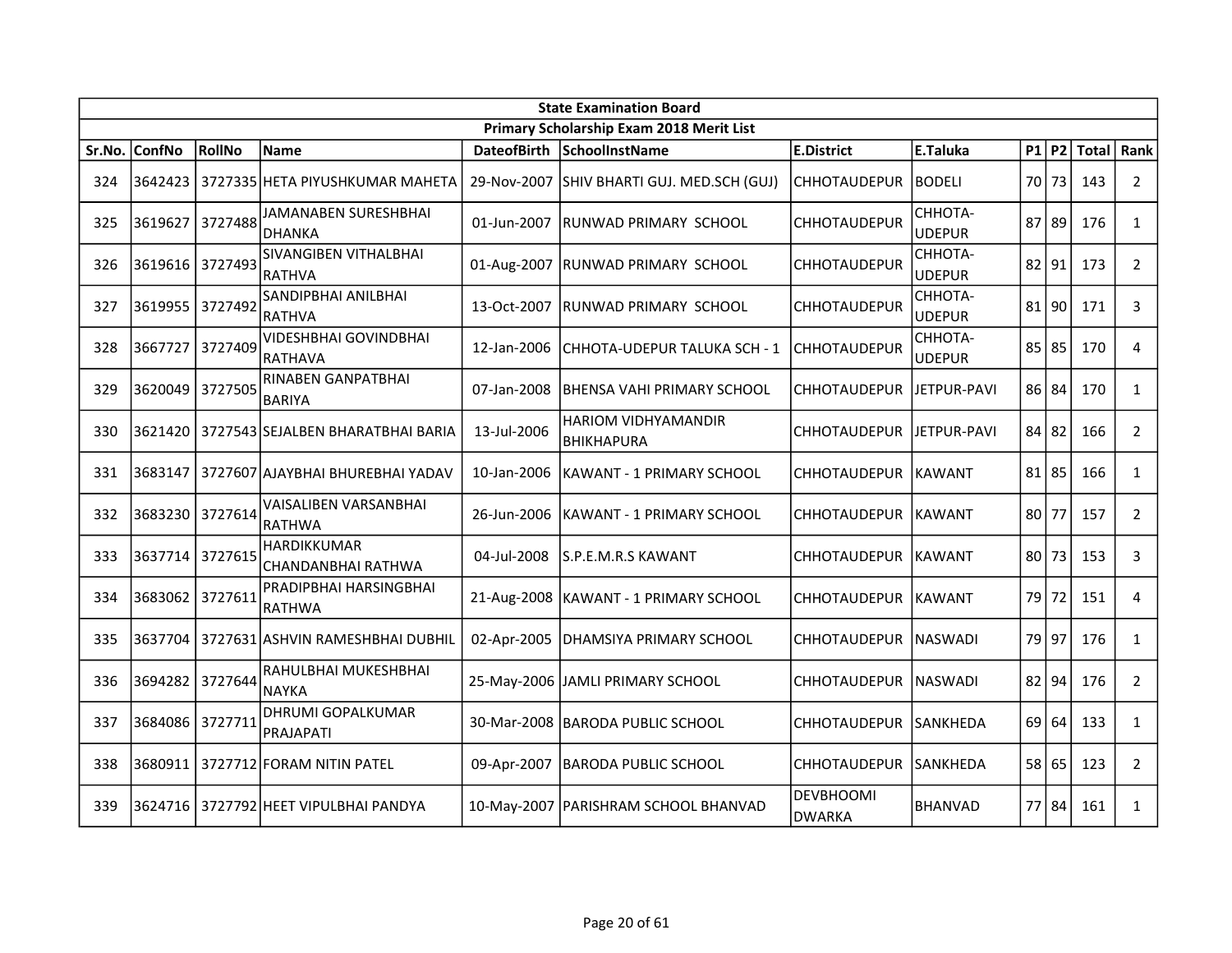|        | <b>State Examination Board</b> |         |                                        |             |                                          |                                   |                                  |  |           |              |                |
|--------|--------------------------------|---------|----------------------------------------|-------------|------------------------------------------|-----------------------------------|----------------------------------|--|-----------|--------------|----------------|
|        |                                |         |                                        |             | Primary Scholarship Exam 2018 Merit List |                                   |                                  |  |           |              |                |
| Sr.No. | <b>ConfNo</b>                  | RollNo  | <b>Name</b>                            |             | DateofBirth SchoolInstName               | <b>E.District</b>                 | E.Taluka                         |  | $P1$ P2   | <b>Total</b> | Rank           |
| 340    | 3611114                        |         | 3727803 VIRAL KAMLESHBHAI RATHOD       |             | 02-Sep-2007   PARISHRAM SCHOOL BHANVAD   | <b>DEVBHOOMI</b><br><b>DWARKA</b> | <b>BHANVAD</b>                   |  | 73 85     | 158          | $\overline{2}$ |
| 341    | 3616266                        | 3728014 | DHARMIK ARVINDBHAI<br><b>PANDYA</b>    | 21-Dec-2006 | VIDYA JYOTI PRIMARY SCHOOL               | <b>DEVBHOOMI</b><br><b>DWARKA</b> | <b>DWARKA</b>                    |  | $80$   85 | 165          | $\mathbf{1}$   |
| 342    | 3616862                        | 3728017 | KARISHMA PRAVINBHAI<br><b>BAGDA</b>    | 30-Oct-2007 | VIDYA JYOTI PRIMARY SCHOOL               | <b>DEVBHOOMI</b><br>DWARKA        | <b>DWARKA</b>                    |  | 73 75     | 148          | $\overline{2}$ |
| 343    |                                |         | 3609492   3728394   SANGITA NAGA GAMI  | 21-Jan-2007 | <b>RAVAL BRANCH SHALA</b>                | DEVBHOOMI<br><b>DWARKA</b>        | JAMKALYANPU<br>R                 |  | $91$ 88   | 179          | $\mathbf{1}$   |
| 344    | 3621056                        | 3728258 | DARSHITABEN AJITBHAI<br><b>DODIYA</b>  |             | 08-Mar-2008 LAMBA KANYA SHALA            | <b>DEVBHOOMI</b><br><b>DWARKA</b> | JAMKALYANPU<br>R                 |  | 81 92     | 173          | $\overline{2}$ |
| 345    | 3654240                        |         | 3728307 YASH NARAN BHATIYA             | 06-Jan-2008 | INAVADRA VADI SHALA 1                    | <b>DEVBHOOMI</b><br><b>DWARKA</b> | JAMKALYANPU<br>R                 |  | 85 87     | 172          | 3              |
| 346    | 3661118                        |         | 3728329 SAPANA KARSHAN MADAM           | 25-Jan-2008 | PINDARA VADI SHALA 1                     | <b>DEVBHOOMI</b><br><b>DWARKA</b> | JAMKALYANPU<br>R                 |  | 78 85     | 163          | 4              |
| 347    | 3657840                        |         | 3728432 BHAVESH KARSAN CHAVDA          | 18-Oct-2007 | IAHIR SIHAN PRIMARY SCHOOL               | <b>DEVBHOOMI</b><br><b>DWARKA</b> | <b>JAMKHAMBHAL</b><br><b>IYA</b> |  | 79 87     | 166          | $\mathbf{1}$   |
| 348    | 3668971                        | 3728599 | DIPESH HARDASBHAI<br>CHUDASAMA         |             | 21-Nov-2007 SUTARIYA VADI SHALA          | DEVBHOOMI<br><b>DWARKA</b>        | <b>JAMKHAMBHAL</b><br><b>IYA</b> |  | 79 87     | 166          | $\overline{2}$ |
| 349    | 3624704                        |         | 3728620 RAJ JENTI CHOPDA               | 27-Feb-2008 | <b>THAKAR SHERDI PRIMARY SCHOOL</b>      | <b>DEVBHOOMI</b><br><b>DWARKA</b> | <b>JAMKHAMBHAL</b><br><b>IYA</b> |  | 84 82     | 166          | 3              |
| 350    | 3669292                        |         | 3728555 ANJU MURU NANDANIYA            |             | 21-Dec-2006 KOLVA PRIMARY SCHOOL         | DEVBHOOMI<br><b>DWARKA</b>        | <b>JAMKHAMBHAL</b><br><b>IYA</b> |  | 83 82     | 165          | 4              |
| 351    | 3665788                        | 3729153 | JAYNILKUMAR MUKESHBHAI<br><b>BAMAN</b> | 10-Jul-2007 | <b>SVANIRBHAR PRI SHALA</b>              | <b>DOHAD</b>                      | <b>DAHOD</b>                     |  | 89 89     | 178          | $\mathbf{1}$   |
| 352    | 3647657                        | 3729158 | SAKSHI VIPULKUMAR<br>PRAJAPATI         | 13-Jan-2008 | ISVANIRBHAR PRI SHALA                    | <b>DOHAD</b>                      | <b>DAHOD</b>                     |  | $82$   85 | 167          | $\overline{2}$ |
| 353    | 3626145                        | 3729057 | SUMIT BHUPENDRAKUMAR<br><b>BHOKAN</b>  | 25-Sep-2007 | SARSVATI PRATHAMIK<br>VIDHYAMANDI        | <b>DOHAD</b>                      | <b>DAHOD</b>                     |  | 72 94     | 166          | 3              |
| 354    | 3701960                        |         | 3729162 VAIDEHI GIRISHBHAI PALAS       | 07-Aug-2007 | <b>SVANIRBHAR PRI SHALA</b>              | <b>DOHAD</b>                      | <b>DAHOD</b>                     |  | $82$   83 | 165          | 4              |
| 355    | 3697544                        | 3729148 | DAXKUMAR PARESHBHAI<br><b>PATEL</b>    | 23-Jan-2007 | <b>ISVANIRBHAR PRI SHALA</b>             | DOHAD                             | <b>DAHOD</b>                     |  | 79 84     | 163          | 5              |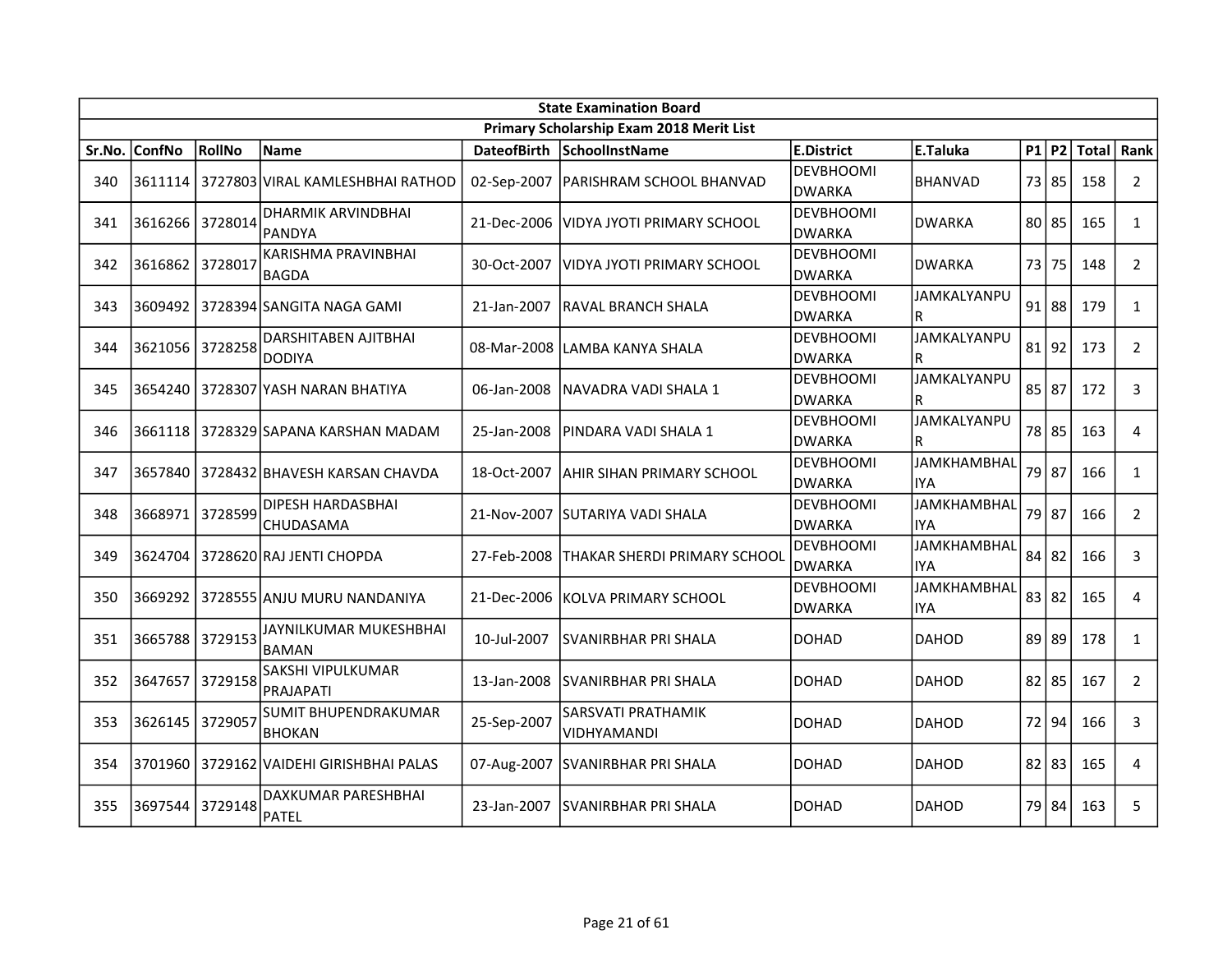|        | <b>State Examination Board</b> |         |                                                 |             |                                                     |                   |                 |    |       |              |                |  |
|--------|--------------------------------|---------|-------------------------------------------------|-------------|-----------------------------------------------------|-------------------|-----------------|----|-------|--------------|----------------|--|
|        |                                |         |                                                 |             | Primary Scholarship Exam 2018 Merit List            |                   |                 |    |       |              |                |  |
| Sr.No. | ConfNo                         | RollNo  | <b>Name</b>                                     |             | DateofBirth SchoolInstName                          | <b>E.District</b> | E.Taluka        |    | P1 P2 | <b>Total</b> | Rank           |  |
| 356    | 3665776                        | 3729151 | <b>GARGI ARPITKUMAR</b><br>CHAUHAN              |             | 27-May-2008 SVANIRBHAR PRI SHALA                    | <b>DOHAD</b>      | <b>DAHOD</b>    | 84 | 78    | 162          | 6              |  |
| 357    | 3699250 3729056                |         | TEJASVINI NEVABHAI<br><b>BAMANYA</b>            |             | 19-Aug-2007   HASUBEN GIRLS PRI.SHALA               | <b>DOHAD</b>      | <b>DAHOD</b>    |    | 73 88 | 161          | $\overline{7}$ |  |
| 358    | 3699386                        | 3729107 | KUNJAN SHAILESHKUMAR<br><b>DEVAL</b>            | 17-Feb-2008 | N.E.JIRUVALA PRA.SHALA                              | <b>DOHAD</b>      | <b>DAHOD</b>    |    | 79 82 | 161          | 8              |  |
| 359    | 3639234 3729163                |         | <b>VAIRAGIBEN MAHESHBHAI</b><br><b>PARMAR</b>   | 28-Oct-2007 | <b>SVANIRBHAR PRI SHALA</b>                         | <b>DOHAD</b>      | <b>DAHOD</b>    |    | 80 80 | 160          | 9              |  |
| 360    | 3667389                        | 3729165 | <b>BHAVNIDHI MATHURBHAI</b><br>MEDA             | 24-Aug-2007 | <b>SUNRISE PUBLIC SCHOOL</b><br><b>GUJARATI MED</b> | <b>DOHAD</b>      | <b>DAHOD</b>    |    | 76 83 | 159          | 10             |  |
| 361    | 3693695                        |         | 3729055 AAKRUTI ARVINDSINH HADA                 | 11-Jun-2007 | <b>HASUBEN GIRLS PRI.SHALA</b>                      | <b>DOHAD</b>      | <b>DAHOD</b>    |    | 71 87 | 158          | 11             |  |
| 362    | 3676898                        | 3729536 | HIMAXIBEN BALAVANTSINH<br><b>PATEL</b>          | 14-Oct-2006 | IRA PRI. SCHOOL DEV.BARIA                           | <b>DOHAD</b>      | DEV.BARIA       |    | 85 93 | 178          | $\mathbf{1}$   |  |
| 363    | 3671292                        | 3729404 | ALPESHKUMAR JETABHAI<br><b>BARIA</b>            |             | 07-Dec-2007 MOTIKHAJURI                             | <b>DOHAD</b>      | DEV.BARIA       |    | 81 94 | 175          | $\overline{2}$ |  |
| 364    | 3645727                        | 3729562 | SONALBEN MUKESHBHAI<br>PATEL                    | 30-Oct-2007 | <b>BHUVAL PRA SHALA</b>                             | <b>DOHAD</b>      | DEV.BARIA       |    | 83 88 | 171          | 3              |  |
| 365    | 3672055                        | 3729414 | MANJULABEN HIMMATBHAI<br><b>BARIA</b>           |             | 03-Nov-2007 MOTIKHAJURI                             | <b>DOHAD</b>      | DEV.BARIA       |    | 75 93 | 168          | 4              |  |
| 366    | 3671362 3729406                |         | <b>BHARATIBEN KESHABHAI</b><br><b>BARIA</b>     | 29-Apr-2005 | MOTIKHAJURI                                         | <b>DOHAD</b>      | DEV.BARIA       |    | 76 89 | 165          | 5              |  |
| 367    | 3612197                        | 3729641 | NARESHBHAI RAMESHBHAI<br>MOHANIYA               |             | 14-Nov-2006 NICHAVAS F.VARG                         | <b>DOHAD</b>      | <b>DHANPUR</b>  |    | 85 89 | 174          | $\mathbf{1}$   |  |
| 368    |                                |         | 3697282   3729580 DISHA BHIMSANG BHURIYA        |             | 10-May-2007 KHALTA MU.PRI.SHALA                     | <b>DOHAD</b>      | <b>DHANPUR</b>  |    | 86 86 | 172          | $\overline{2}$ |  |
| 369    | 3698278                        | 3729587 | NARPATBHAI KAMLESHBHAI<br><b>MOHANIYA</b>       | 07-Mar-2007 | KHALTA MU.PRI.SHALA                                 | <b>DOHAD</b>      | <b>DHANPUR</b>  |    | 81 89 | 170          | 3              |  |
| 370    | 3697236                        | 3729581 | <b>GIRISHBHAI BALVANTBHAI</b><br><b>BHURIYA</b> | 01-Jun-2007 | KHALTA MU.PRI.SHALA                                 | <b>DOHAD</b>      | <b>DHANPUR</b>  |    | 87 83 | 170          | 4              |  |
| 371    | 3627376                        | 3729752 | SHILPABEN SOMABHAI<br><b>BARIYA</b>             | 06-Jul-2007 | lkanya Shala                                        | DOHAD             | <b>FATEPURA</b> |    | 83 89 | 172          | $\mathbf{1}$   |  |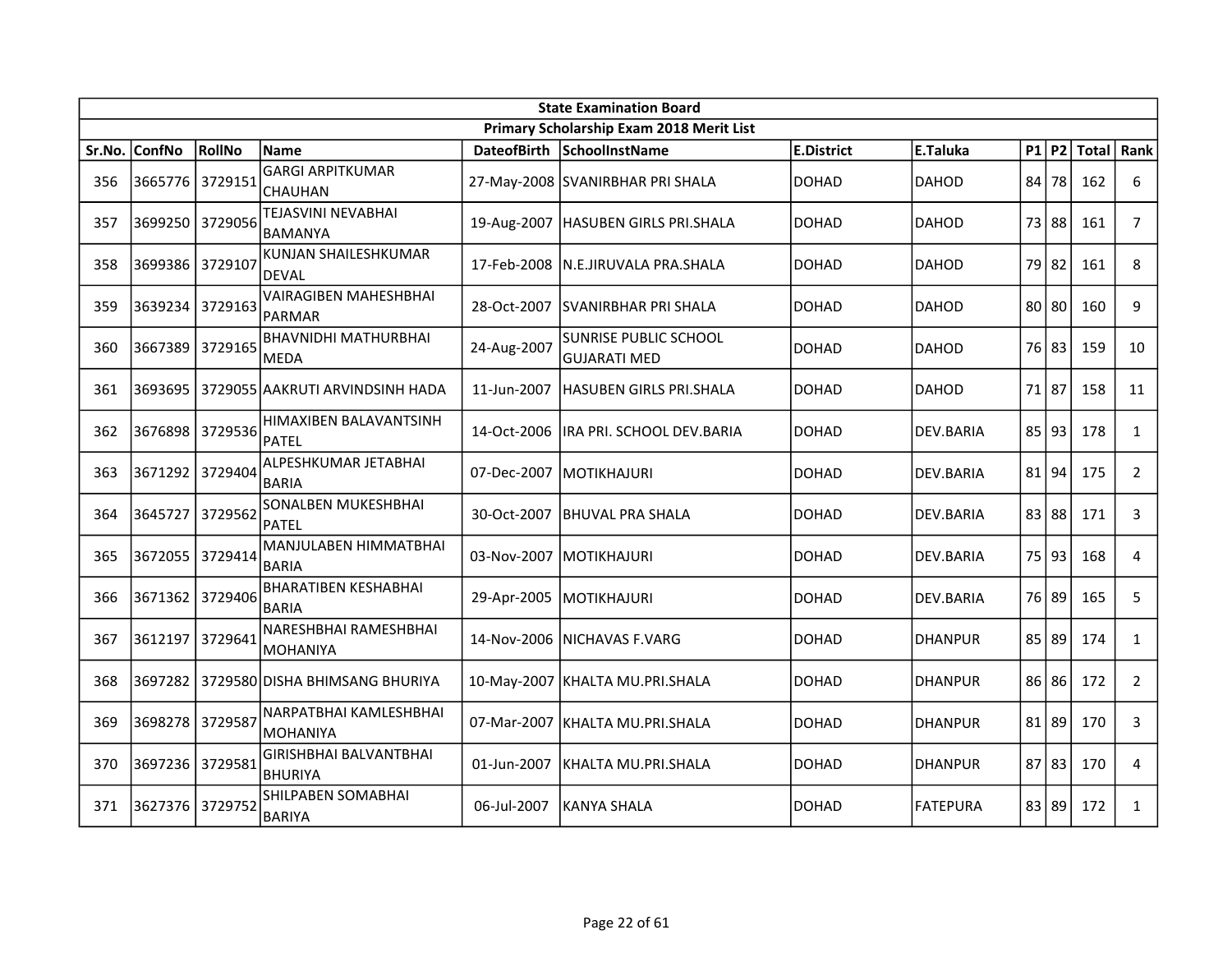|        | <b>State Examination Board</b> |         |                                              |                    |                                           |                   |                 |       |           |       |                |  |
|--------|--------------------------------|---------|----------------------------------------------|--------------------|-------------------------------------------|-------------------|-----------------|-------|-----------|-------|----------------|--|
|        |                                |         |                                              |                    | Primary Scholarship Exam 2018 Merit List  |                   |                 |       |           |       |                |  |
| Sr.No. | <b>ConfNo</b>                  | RollNo  | Name                                         | <b>DateofBirth</b> | <b>SchoolInstName</b>                     | <b>E.District</b> | E.Taluka        |       | $P1$ P2   | Total | Rank           |  |
| 372    | 3662729                        |         | l 3729746lPUJABEN SANDIPBHAI VAGELA          |                    | 08-May-2004 KANYA SHALA                   | DOHAD             | <b>FATEPURA</b> |       | 76 91     | 167   | $\overline{2}$ |  |
| 373    | 3634535                        |         | 3729696 DIYABEN JAYANTIBHAI PATEL            | 19-Mar-2007        | SHREE SARASVATI PRATHMIK<br>VIDHYA MANDIR | DOHAD             | <b>FATEPURA</b> |       | 78 88     | 166   | 3              |  |
| 374    | 3634743   3729694              |         | DARSHAN BHAI KANTIBHAI<br>TAVIYAD            | 03-Aug-2007        | SHREE SARASVATI PRATHMIK<br>VIDHYA MANDIR | <b>DOHAD</b>      | <b>FATEPURA</b> |       | $80$   86 | 166   | $\overline{4}$ |  |
| 375    | 3687192                        | 3729925 | PAYALBEN KAMLESHBHAI<br><b>PARMAR</b>        | 25-Dec-2007        | <b>JJESAVADA PRI SHALA</b>                | <b>DOHAD</b>      | <b>GARBADA</b>  |       | 75 81     | 156   | $\mathbf{1}$   |  |
| 376    | 3688754                        | 3729881 | <b>KRUPABEN NARESHBHAI</b><br>PRAJAPATI      |                    | 08-May-2008 GANGARDI PRI.SHALA            | <b>DOHAD</b>      | <b>GARBADA</b>  |       | 73 83     | 156   | $\overline{2}$ |  |
| 377    | 3693557                        |         | 3729888 TULSI ARJUNBHAI BARIYA               | 29-Jan-2008        | GANGARDI PRI.SHALA                        | DOHAD             | <b>GARBADA</b>  |       | 79 75     | 154   | $\overline{3}$ |  |
| 378    | 3696748                        |         | 3729889 ZALAKBEN KANUBHAI BARIYA             | 13-Nov-2007        | GANGARDI PRI.SHALA                        | DOHAD             | <b>GARBADA</b>  |       | 78 74     | 152   | $\overline{4}$ |  |
| 379    | 3668577                        |         | 3729976 PURVIBEN SURESHBHAI PATEL            | 15-Sep-2007        | VADELA PRI.SHALA                          | DOHAD             | LIMKHEDA        |       | 73 89     | 162   | $\mathbf{1}$   |  |
| 380    | 3660408                        | 3729968 | KALPESHBHAI BHARATBHAI<br><b>PATEL</b>       | 16-Jun-2007        | VADELA PRI.SHALA                          | DOHAD             | LIMKHEDA        | 73 87 |           | 160   | $\overline{2}$ |  |
| 381    | 3696108 3730103                |         | VIKASHBHAI RAMESHBHAI<br><b>NINAMA</b>       | 10-Mar-2008        | PARMAR NA KHAKHRIYA MAIN<br>PRI.SHALA     | <b>DOHAD</b>      | LIMKHEDA        |       | 72 85     | 157   | 3              |  |
| 382    |                                |         | 3619421   3730107 JAYABEN RANGITBHAI PATEL   | 01-Apr-2008        | LIMBODAR PRI SHALA                        | DOHAD             | LIMKHEDA        |       | 66 88     | 154   | 4              |  |
| 383    | 3649823                        | 3730002 | MANISHABEN BACHUBHAI<br>PATEL                | 18-Jul-2006        | IPANIYA PRI.SHALA                         | <b>DOHAD</b>      | LIMKHEDA        |       | $69$ 83   | 152   | 5              |  |
| 384    | 3667977                        | 3729973 | PINKALBEN MAHESHBHAI<br><b>PATEL</b>         | 08-Jun-2007        | VADELA PRI.SHALA                          | DOHAD             | LIMKHEDA        |       | $65$ 87   | 152   | 6              |  |
| 385    | 3677104                        | 3730041 | <b>ASHWINIBEN GOVINDBHAI</b><br><b>BARIA</b> | 26-Oct-2007        | JAMDARA PRI SHALA                         | <b>DOHAD</b>      | LIMKHEDA        |       | 77   74   | 151   | $\overline{7}$ |  |
| 386    | 3647241                        | 3730138 | ALPESWARIBEN MUKESHBHAI<br><b>MAVI</b>       | 09-Jun-2008        | BHAMELA PRA SHALA                         | DOHAD             | SANJELI         |       | $89$   85 | 174   | $\mathbf{1}$   |  |
| 387    | 3647075                        | 3730139 | RUTURAJ MAHESHBHAI<br><b>MAVIA</b>           |                    | 31-Mar-2008 BHAMELA PRA SHALA             | <b>DOHAD</b>      | SANJELI         |       | $86$   85 | 171   | $2^{\circ}$    |  |
| 388    | 3636431                        | 3730162 | HITANSHI VINODBHAI<br>CHARPOT                | 16-Jul-2007        | lMISTAL PRA.SHALA                         | DOHAD             | ZALOD           |       | 93 92     | 185   | $\mathbf{1}$   |  |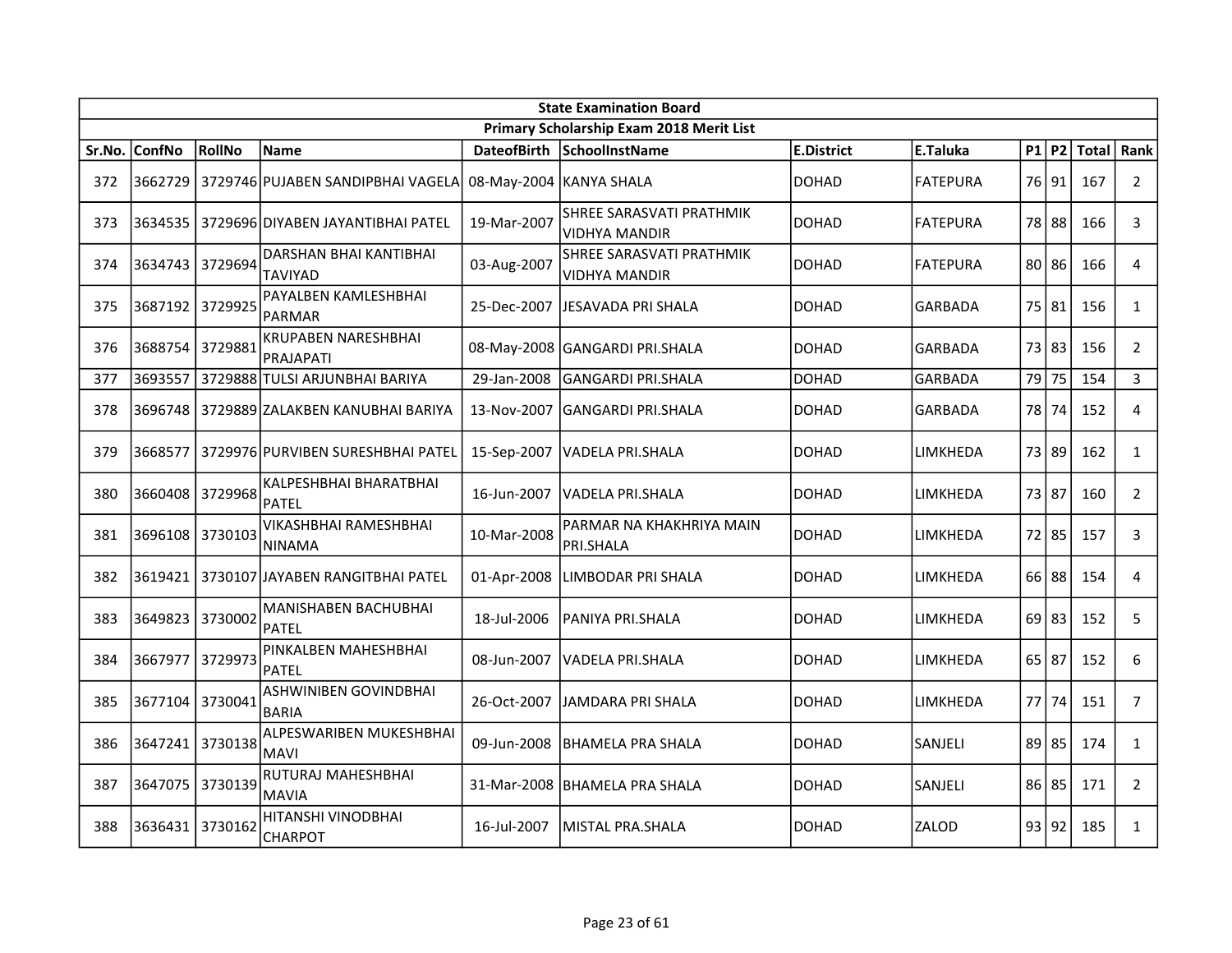|        | <b>State Examination Board</b> |         |                                            |                    |                                                |                    |                    |    |           |              |                |  |
|--------|--------------------------------|---------|--------------------------------------------|--------------------|------------------------------------------------|--------------------|--------------------|----|-----------|--------------|----------------|--|
|        |                                |         |                                            |                    | Primary Scholarship Exam 2018 Merit List       |                    |                    |    |           |              |                |  |
| Sr.No. | <b>ConfNo</b>                  | RollNo  | <b>Name</b>                                | <b>DateofBirth</b> | SchoolInstName                                 | <b>E.District</b>  | E.Taluka           |    | P1 P2     | <b>Total</b> | Rank           |  |
| 389    | 3685136                        |         | 3730331 KINJAL RAKESHBHAI MUNIYA           | 26-Apr-2008        | KHARSANA MAIN                                  | <b>DOHAD</b>       | ZALOD              |    | 77 90     | 167          | $\overline{2}$ |  |
| 390    | 3703980                        | 3730164 | TWINKLEBEN MUGADEV<br><b>MAKWANA</b>       | 21-Jun-2007        | MISTAL PRA.SHALA                               | <b>DOHAD</b>       | ZALOD              |    | $82$   81 | 163          | 3              |  |
| 391    | 3622180                        | 3730284 | ROSHNIBEN ZITHABHAI<br>VAGELA              |                    | 10-Mar-2008 MUNKHOSALA MU                      | DOHAD              | ZALOD              |    | 80 83     | 163          | 4              |  |
| 392    | 3685443                        | 3730340 | PRIYANSHIBEN SANDIPBHAI<br><b>BARJOD</b>   | 05-Jun-2008        | KHARSANA MAIN                                  | <b>DOHAD</b>       | ZALOD              |    | 75 88     | 163          | 5              |  |
| 393    | 3701010 3730167                |         | KIRSHNSINH PRAVINBHAI<br><b>RATHOD</b>     | 20-Jun-2007        | JIVAN JYOT VIDHYALAY LIMDI                     | <b>DOHAD</b>       | ZALOD              |    | $82$   80 | 162          | 6              |  |
| 394    | 3704040                        |         | 3730163 MOKHS ANILKUMAR PATELIYA           | 02-Dec-2007        | lMISTAL PRA.SHALA                              | <b>DOHAD</b>       | ZALOD              |    | 76 86     | 162          | $\overline{7}$ |  |
| 395    | 3663851                        |         | 3730169 MOXI AJAYBHAI GADARIYA             | 16-Apr-2008        | JIVAN JYOT VIDHYALAY LIMDI                     | <b>DOHAD</b>       | ZALOD              |    | $81$   81 | 162          | 8              |  |
| 396    | 3685197                        | 3730328 | ARCHANABEN RAKESHBHAI<br><b>KAMOL</b>      |                    | 21-May-2008 KHARSANA MAIN                      | <b>DOHAD</b>       | ZALOD              |    | 76 86     | 162          | 9              |  |
| 397    | 3680930                        | 3730441 | DIVYA CHANDRESHBHAI<br>PATEL               | 25-Jan-2007        | LITTLE ANGELS' HIGH SCHOOL (9-<br>$ 10\rangle$ | <b>GANDHINAGAR</b> | <b>DEHGAM</b>      |    | 81 84     | 165          | $\mathbf{1}$   |  |
| 398    | 3699657                        | 3730442 | HARAPALSINH<br><b>MAHENDRASINH CHAUHAN</b> | 09-Dec-2006        | LITTLE ANGELS' HIGH SCHOOL (9-<br>$ 10\rangle$ | <b>GANDHINAGAR</b> | <b>DEHGAM</b>      | 83 | 79        | 162          | $\overline{2}$ |  |
| 399    | 3685484                        |         | 3730460 PURAV AJITKUMAR PATEL              | 11-Oct-2007        | LITTLE ANGELS' PRI SCHOOL (1-8)                | GANDHINAGAR        | <b>DEHGAM</b>      |    | 78 83     | 161          | 3              |  |
| 400    | 3671822                        |         | 3730461 SUHAG RAMESHSINH ZALA              | 18-Feb-2006        | LITTLE ANGELS' PRI SCHOOL (1-8)                | <b>GANDHINAGAR</b> | <b>DEHGAM</b>      |    | $77$ 83   | 160          | 4              |  |
| 401    | 3672046                        |         | 3731420 JAYVIR RAKESHSINH RANA             | 30-Jul-2007        | R.N.PATEL SEC-23                               | <b>GANDHINAGAR</b> | <b>GANDHINAGAR</b> |    | 80 94     | 174          | $\mathbf{1}$   |  |
| 402    | 3624506                        |         | 3731971 HARSH PRAGNESHBHAI PATEL           | 23-May-2007        | SCHOOL OF ACHIEVER KUDASAN (9-<br> 12)         | GANDHINAGAR        | GANDHINAGAR        |    | 84 86     | 170          | 2              |  |
| 403    | 3661522                        | 3731388 | <b>KHUSIBEN MANOJBHAI</b><br>CHOCHA        | 22-Sep-2007        | BA SHRI VASANT KUVARBA SEC-28                  | GANDHINAGAR        | <b>GANDHINAGAR</b> |    | 86 83     | 169          | 3              |  |
| 404    | 3662741                        | 3731352 | <b>MANAV RAKESHKUMAR</b><br><b>PATEL</b>   |                    | 10-Sep-2007 SAINT XAVIERS SEC-8(PRIVATE)       | <b>GANDHINAGAR</b> | <b>GANDHINAGAR</b> |    | 84 83     | 167          | 4              |  |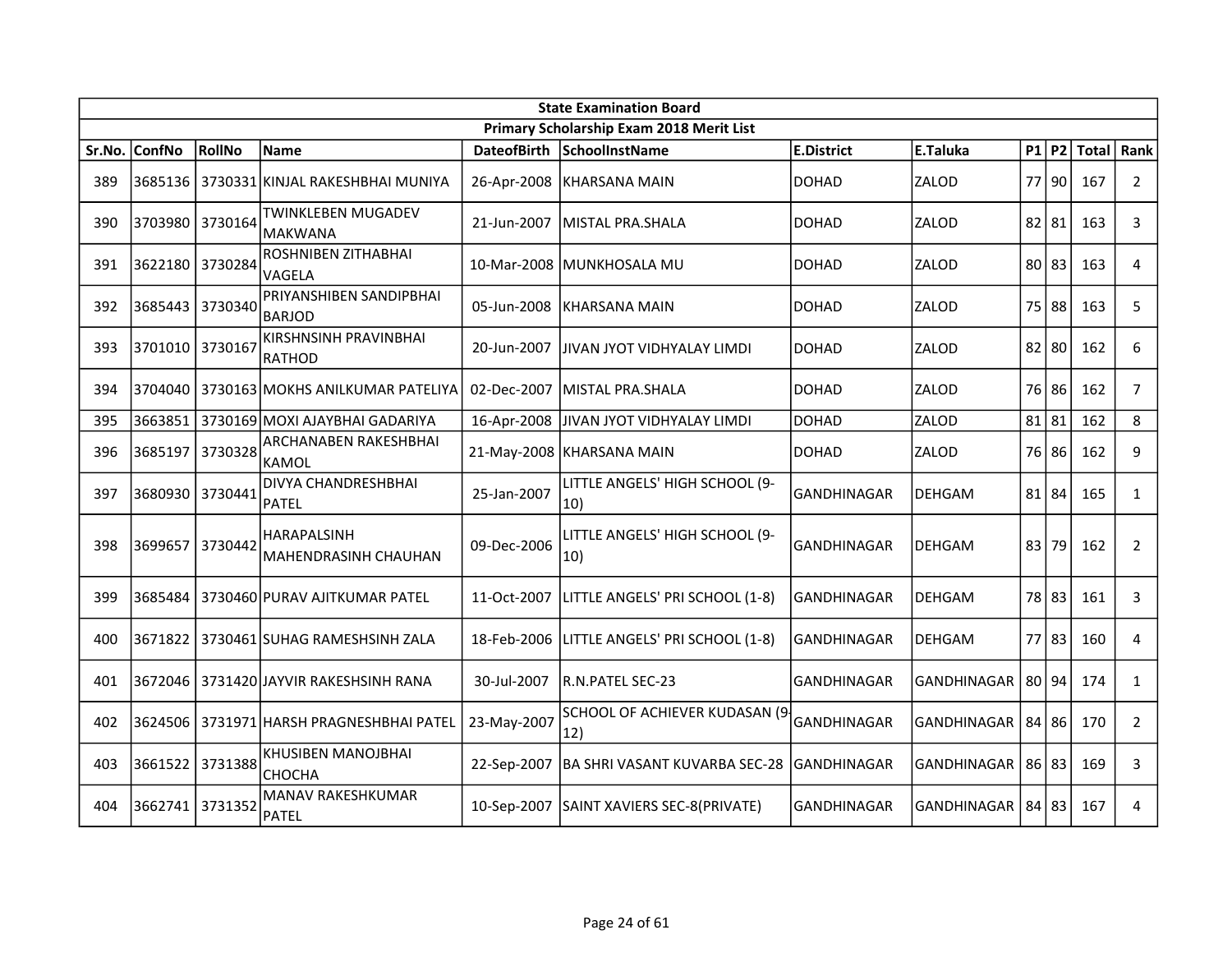|        | <b>State Examination Board</b> |         |                                           |                    |                                                            |                    |                    |  |           |              |                |  |  |
|--------|--------------------------------|---------|-------------------------------------------|--------------------|------------------------------------------------------------|--------------------|--------------------|--|-----------|--------------|----------------|--|--|
|        |                                |         |                                           |                    | Primary Scholarship Exam 2018 Merit List                   |                    |                    |  |           |              |                |  |  |
| Sr.No. | <b>ConfNo</b>                  | RollNo  | <b>Name</b>                               | <b>DateofBirth</b> | SchoolInstName                                             | <b>E.District</b>  | E.Taluka           |  | $P1$ $P2$ | <b>Total</b> | Rank           |  |  |
| 405    |                                |         | 3622591 3731972 KRISH HARESHBHAI SENGHANI | 17-Jun-2007        | SCHOOL OF ACHIEVER KUDASAN (9-<br>12)                      | GANDHINAGAR        | <b>GANDHINAGAR</b> |  | 76 88     | 164          | 5              |  |  |
| 406    | 3641079                        |         | 3731522 SMIT BHARATBHAI AMIN              | 22-Jul-2008        | JALUND PRI. SCHOOL                                         | <b>GANDHINAGAR</b> | GANDHINAGAR        |  | $82$   82 | 164          | 6              |  |  |
| 407    | 3641923                        | 3731979 | KAVYA ANILKUMAR<br><b>PRAJAPATI</b>       | 31-Oct-2007        | <b>RADIANT SCHOOL OF SCIENCE</b>                           | <b>GANDHINAGAR</b> | <b>GANDHINAGAR</b> |  | 80 81     | 161          | 7              |  |  |
| 408    | 3643295                        | 3731976 | DHAIRYBHARTHI<br>CHIRAGBHARTHI GOSAI      | 25-Apr-2008        | RADIANT SCHOOL OF SCIENCE                                  | <b>GANDHINAGAR</b> | GANDHINAGAR        |  | 76 85     | 161          | 8              |  |  |
| 409    | 3667743                        | 3731397 | HASMUKHJI GANGARAMJI<br><b>THAKOR</b>     | 02-Nov-2007        | <b>ISARVAJANIK SEC-8</b>                                   | <b>GANDHINAGAR</b> | GANDHINAGAR        |  | 79 81     | 160          | 9              |  |  |
| 410    | 3632111                        | 3731714 | KRISHNA MAHENDRABHAI<br><b>RAVAL</b>      | 30-Oct-2006        | MADHURI MANSUKHLAL VASA                                    | <b>GANDHINAGAR</b> | GANDHINAGAR        |  | 75 83     | 158          | 10             |  |  |
| 411    | 3634957                        | 3731733 | YASHVI PARESHKUMAR<br><b>GURJAR</b>       | 02-Jun-2007        | İMADHURI MANSUKHLAL VASA                                   | <b>GANDHINAGAR</b> | GANDHINAGAR        |  | 75 83     | 158          | 11             |  |  |
| 412    | 3644760                        |         | 3730998 KRISHA JIGNESHKUMAR DARJI         | 12-Apr-2008        | SMT. MANEKBA PRAYOGIK<br>PRIMARY SCHOOL                    | <b>GANDHINAGAR</b> | GANDHINAGAR        |  | 79 79     | 158          | 12             |  |  |
| 413    | 3671897                        | 3731417 | CHIRAG RAMESHBHAI<br>SOLANKI              |                    | 25-May-2007 R.N.PATEL SEC-23                               | <b>GANDHINAGAR</b> | GANDHINAGAR        |  | 74183     | 157          | 13             |  |  |
| 414    |                                |         | 3637011   3732532   PRACHI AMIT SHAH      | 18-Apr-2008        | SANT ANNA GUJ SCHOOL<br>(PRIVATE)                          | <b>GANDHINAGAR</b> | <b>KALOL</b>       |  | 94 93     | 187          | $\mathbf{1}$   |  |  |
| 415    |                                |         | 3656731   3732376 JAY GOVINDBHAI PATEL    | 23-Sep-2007        | HOLY CHILD SCHOOL (1-8<br>GUJARATI)                        | <b>GANDHINAGAR</b> | KALOL              |  | $85$ 94   | 179          | $\overline{2}$ |  |  |
| 416    | 3699127                        |         | 3732569 DHRUVI TEJASKUMAR PATEL           | 04-Jun-2007        | SAINT ANNA HIGH SCHOOL (GUJ)                               | GANDHINAGAR        | KALOL              |  | 85 88     | 173          | 3              |  |  |
| 417    | 3704021                        |         | 3732570 GRENSI PRAKASHBHAI PATEL          | 26-Sep-2007        | SAINT ANNA HIGH SCHOOL (GUJ)                               | GANDHINAGAR        | KALOL              |  | 84 86     | 170          | 4              |  |  |
| 418    | 3655590                        |         | 3732409 JAY BHARATBHAI PATEL              | 13-Mar-2007        | JOYFUL INTER. LARNING GUJ. (1-8)                           | GANDHINAGAR        | KALOL              |  | $81$   86 | 167          | 5              |  |  |
| 419    | 3613479                        |         | 3732951 AVNI VINODBHAI PATEL              | 04-May-2008        | SHREE BHARATBHAI DALSANGBHAI<br>CHAUDHARI UPPER PRI SCHOOL | <b>GANDHINAGAR</b> | <b>MANSA</b>       |  | 86 89     | 175          | $\mathbf{1}$   |  |  |
| 420    | 3665997                        |         | 3732853 PRIYANKA SANTU BHABHOR            |                    | 27-Aug-2007   PATEL R. M. PRI.SCHOOL (6 TO 8)              | <b>GANDHINAGAR</b> | <b>MANSA</b>       |  | 81 89     | 170          | $\overline{2}$ |  |  |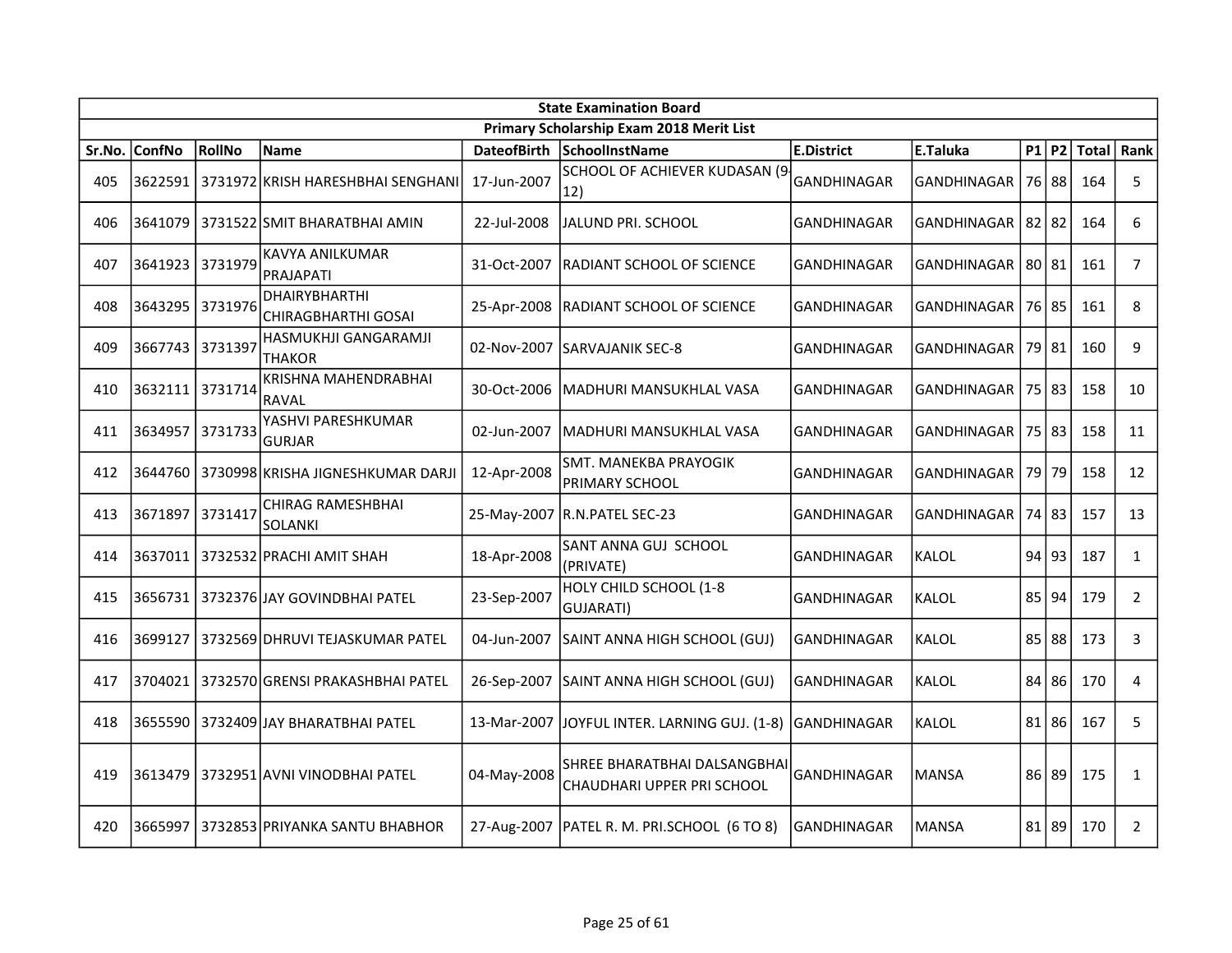|        | <b>State Examination Board</b> |               |                                         |                    |                                                 |                    |                   |  |           |     |                |  |
|--------|--------------------------------|---------------|-----------------------------------------|--------------------|-------------------------------------------------|--------------------|-------------------|--|-----------|-----|----------------|--|
|        |                                |               |                                         |                    | Primary Scholarship Exam 2018 Merit List        |                    |                   |  |           |     |                |  |
| Sr.No. | <b>ConfNo</b>                  | <b>RollNo</b> | Name                                    | <b>DateofBirth</b> | SchoolInstName                                  | <b>E.District</b>  | E.Taluka          |  | $P1$ $P2$ |     | Total   Rank   |  |
| 421    | 3701854                        | 3733137       | MAHIPAL KANUBHAI<br>VAGHELA             | 26-Jan-2008        | <b>GIR GADHADA PAY CEN KUMAR</b><br><b>SHAL</b> | <b>GIR SOMNATH</b> | <b>GIRGADHADA</b> |  | 65 85     | 150 | $\mathbf{1}$   |  |
| 422    | 3701830                        | 3733132       | AKSHITKUMAR BHANABHAI<br><b>MAKWANA</b> | 28-Jul-2008        | <b>GIR GADHADA PAY CEN KUMAR</b><br>SHAL        | <b>GIR SOMNATH</b> | GIRGADHADA        |  | 76 74     | 150 | $\overline{2}$ |  |
| 423    | 3601893                        |               | 3733368 LAY DHAVALKUMAR PATEL           | 13-Feb-2008        | NAGADALA PRA SHALA                              | <b>GIR SOMNATH</b> | KODINAR           |  | 89 83     | 172 | $\mathbf{1}$   |  |
| 424    | 3633283                        | 3733314       | JEETBHAI DINESHBHAI<br>VADHEL           |                    | 13-Aug-2008 GONDARAPARA PRA SHALA               | <b>GIR SOMNATH</b> | KODINAR           |  | $86$ 85   | 171 | $\overline{2}$ |  |
| 425    | 3632351 3733311                |               | DHRUVBHAI RAMSINGBHAI<br><b>DODIYA</b>  |                    | 03-Mar-2008 GONDARAPARA PRA SHALA               | <b>GIR SOMNATH</b> | KODINAR           |  | 80 89     | 169 | 3              |  |
| 426    | 3688438                        |               | 3733413 ADITIBEN PRATAPBHAI MORI        | 23-Jun-2008        | lMORVAD PRA SHALA                               | <b>GIR SOMNATH</b> | KODINAR           |  | $82$ 84   | 166 | $\overline{4}$ |  |
| 427    | 3625595                        |               | 3733536 NIRALI BEN BABU BHAI BARAD      | 22-Nov-2006        | IALIDHRA PRA SHALA                              | <b>GIR SOMNATH</b> | <b>SUTRAPADA</b>  |  | $82$   84 | 166 | $\mathbf{1}$   |  |
| 428    | 3660384                        |               | 3733513 GAUTAM PRAVIN VANAVI            | 17-Dec-2007        | <b>UMBARI PAY CEN SHALA</b>                     | <b>GIR SOMNATH</b> | SUTRAPADA         |  | $80$   83 | 163 | $2^{\circ}$    |  |
| 429    | 3694918                        |               | 3733678 KANO BHIMJIBHAI TALIYA          | 11-Jan-2008        | MURLIDHAR PRA SHALA PVT                         | <b>GIR SOMNATH</b> | <b>TALALA</b>     |  | 88 91     | 179 | $\mathbf{1}$   |  |
| 430    | 3643501 3733661                |               | HITANSHI DINESHBHAI<br>CHAUHAN          | 26-Dec-2007        | <b>RAMRECHI PRA SHALA</b>                       | <b>GIR SOMNATH</b> | <b>TALALA</b>     |  | 72 86     | 158 | $\overline{2}$ |  |
| 431    | 3684856                        |               | 3733804 SANJANA MANUBHAI MARU           | 27-Oct-2007        | IYAJPUR PRA SHALA                               | <b>GIR SOMNATH</b> | UNA               |  | 70 79     | 149 | $\mathbf{1}$   |  |
| 432    | 3640579                        | 3733772       | KULDEEP HARESHBHAI<br>SANKHAT           | 17-Feb-2008        | SHREE MODEL SCHOOL KHAPAT                       | <b>GIR SOMNATH</b> | UNA               |  | 74 70     | 144 | $2^{\circ}$    |  |
| 433    | 3631393                        |               | 603420 VIDHI ARVINDBHAI PANDAV          | 01-Jan-2008        | NALIYERI MOLI PAY CEN SHALA                     | <b>GIR SOMNATH</b> | UNA               |  | 73 70     | 143 | $\mathbf{3}$   |  |
| 434    | 3684669                        | 3733798       | JAY MEGHAJIBHAI<br><b>BAMBHANIYA</b>    | 06-Feb-2008        | lYAJPUR PRA SHALA                               | <b>GIR SOMNATH</b> | UNA               |  | $67$ 72   | 139 | 4              |  |
| 435    | 3636410                        |               | 3733780 DAMYANTI HARI DABHI             | 24-Oct-2007        | MEN PRA SHALA                                   | <b>GIR SOMNATH</b> | UNA               |  | $65$ 73   | 138 | 5              |  |
| 436    | 3605652                        |               | 3733896 PARTH JADAV SOLANKI             | 21-Mar-2008        | <b>CHANDUVAV PRA SHALA</b>                      | <b>GIR SOMNATH</b> | VERAVAL           |  | 83 88     | 171 | $\mathbf{1}$   |  |
| 437    | 3629826                        | 3734000       | NARENDRA LAKHMANBHAI<br>PATAL           | 08-Sep-2007        | NAVADRA PRA SHALA                               | <b>GIR SOMNATH</b> | VERAVAL           |  | 72 83     | 155 | $\overline{2}$ |  |
| 438    | 3700297                        |               | 3733967 ASFAK ANWAR PANJA               |                    | 14-May-2007 A.I.SUMRA PRIMARY SCHOOL            | <b>GIR SOMNATH</b> | VERAVAL           |  | 71 79     | 150 | $\mathbf{3}$   |  |
| 439    | 3662809                        |               | 3734062 ROHIT NARSINH PARMAR            | 19-Mar-2007        | KAJLI PRA SHALA                                 | <b>GIR SOMNATH</b> | VERAVAL           |  | 75 72     | 147 | $\overline{4}$ |  |
| 440    | 3665969                        |               | 3734079 VIJAY JEENA JETHVA              | 18-Jan-2008        | <b>AJOTHA SIM PRA SHALA</b>                     | <b>GIR SOMNATH</b> | VERAVAL           |  | $64$ 82   | 146 | 5              |  |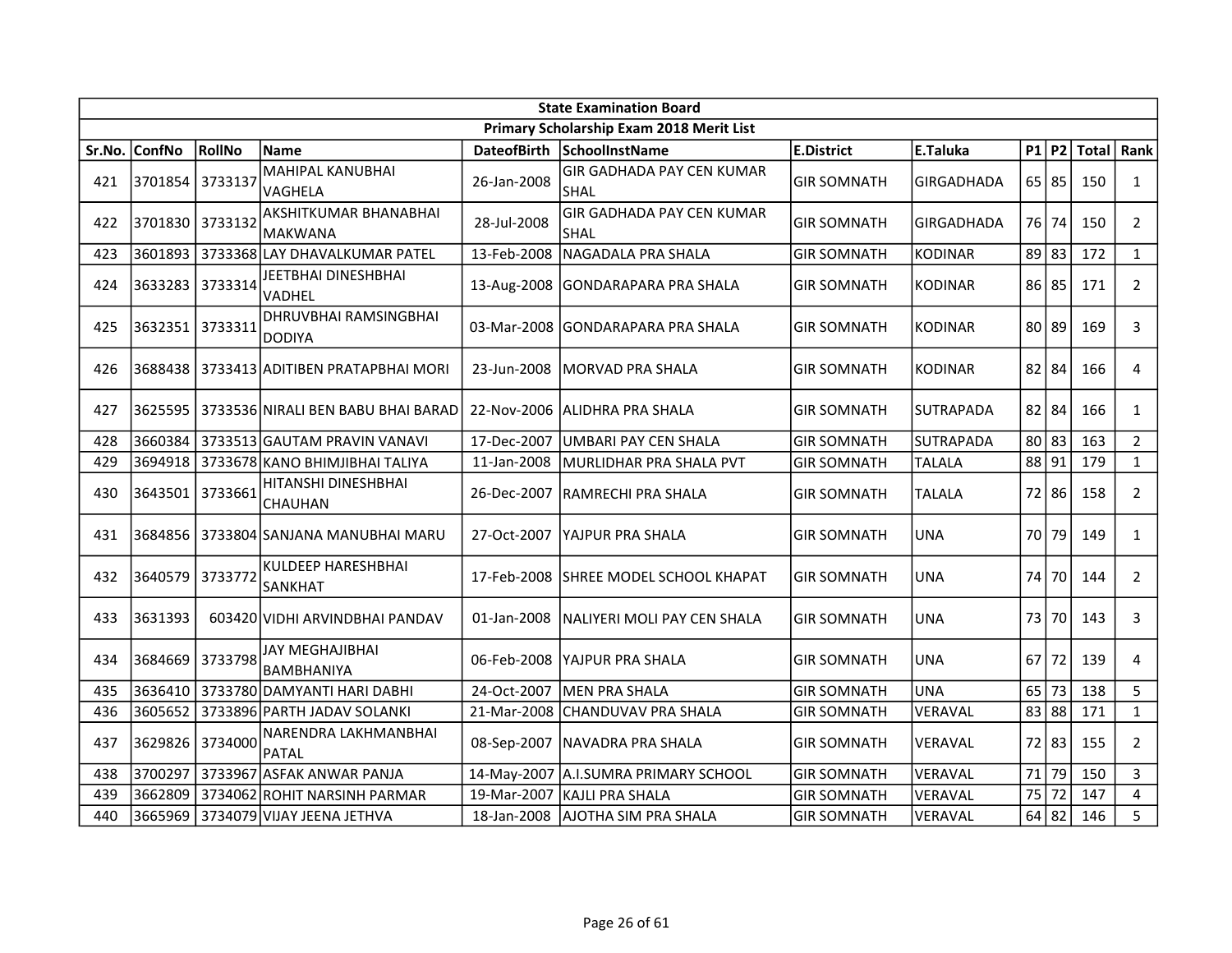|        | <b>State Examination Board</b> |               |                                              |                    |                                                                   |                   |                   |       |           |       |                |  |  |
|--------|--------------------------------|---------------|----------------------------------------------|--------------------|-------------------------------------------------------------------|-------------------|-------------------|-------|-----------|-------|----------------|--|--|
|        |                                |               |                                              |                    | Primary Scholarship Exam 2018 Merit List                          |                   |                   |       |           |       |                |  |  |
| Sr.No. | <b>ConfNo</b>                  | <b>RollNo</b> | <b>Name</b>                                  | <b>DateofBirth</b> | SchoolInstName                                                    | <b>E.District</b> | E.Taluka          |       | $P1$ $P2$ | Total | Rank           |  |  |
| 441    | 3612907                        | 3734418       | <b>NIVKUMAR RASIK</b><br>DHAMSANIYA          | 28-Feb-2008        | <b>B.M.PATEL PRIMARY SECONDARY</b><br>AND HIGHER SECONDARY SCHOOL | <b>JAMNAGAR</b>   | <b>DHROL</b>      |       | 85 92     | 177   | $\mathbf{1}$   |  |  |
| 442    |                                |               | 3614108 3734432 TIRTH PRATIKBHAI KANANI      | 02-Jan-2008        | <b>B.M.PATEL PRIMARY SECONDARY</b><br>AND HIGHER SECONDARY SCHOOL | IAMNAGAR          | <b>DHROL</b>      |       | 83 92     | 175   | $\overline{2}$ |  |  |
| 443    | 3617918                        |               | 3734583 MARUT HENARIBHAI MALLI               | 06-Jul-2008        | SMT. K.V. MAKADIA VIDHYALAY                                       | JAMNAGAR          | <b>JAMJODHPUR</b> |       | 83 95     | 178   | $\mathbf{1}$   |  |  |
| 444    | 3617809                        |               | 3734569 HERI PRAFULBHAI KHANPARA             | 15-Jul-2007        | SMT. K.V. MAKADIA VIDHYALAY                                       | JAMNAGAR          | JAMJODHPUR        |       | 79 89     | 168   | $\overline{2}$ |  |  |
| 445    | 3656992                        | 3735703       | <b>RUCHIT RASHIKBHAI</b><br><b>KATESHIYA</b> |                    | 17-May-2008 SHREE SARASWATI VIDHYALAYA                            | JAMNAGAR          | JAMNAGAR          |       | $84$  92  | 176   | $\mathbf{1}$   |  |  |
| 446    | 3603858                        |               | 3735077 DRASHTI JITENDRABHAI PALA            |                    | 30-May-2008   PRAVATIDEVI PRI. SCH.                               | <b>JAMNAGAR</b>   | JAMNAGAR          |       | $80$   89 | 169   | $\overline{2}$ |  |  |
| 447    | 3607488                        | 3735705       | <b>SNEHA YOGESHGAR</b><br><b>GOSWAMI</b>     | 21-Oct-2007        | <b>SHREE SHISUPAL PRIMARY</b><br>SCHOOL                           | <b>JAMNAGAR</b>   | <b>JAMNAGAR</b>   |       | 86 81     | 167   | 3              |  |  |
| 448    | 3676468                        |               | 3734870 AYUSH HITESHBHAI MOLIYA              | 27-Oct-2007        | SHRI SARSVATI VIDHYA MANDIR                                       | <b>JAMNAGAR</b>   | JAMNAGAR          |       | 78 88     | 166   | $\overline{4}$ |  |  |
| 449    |                                |               | 3658262 3734657 M SARVAR M SIRAJ SAPADIYA    |                    | 31-Mar-2008   VISION SCHOOL                                       | <b>JAMNAGAR</b>   | <b>JAMNAGAR</b>   |       | 83 83     | 166   | 5              |  |  |
| 450    | 3651280                        |               | 3735691 NIRALI JAYESHBHAI GORI               | 02-Feb-2008        | <b>PUROHIT SCHOOL</b>                                             | JAMNAGAR          | JAMNAGAR          |       | 72 90     | 162   | 6              |  |  |
| 451    | 3600509                        | 3734713       | KINJAL MAHENDRABHAI<br>KANZARIYA             | 31-Jul-2008        | <b>BED KANYA SHALA</b>                                            | JAMNAGAR          | JAMNAGAR          |       | 79 83     | 162   | $\overline{7}$ |  |  |
| 452    | 3667506                        |               | 3735154 MILAN SOMA ERADIYA                   | 25-Dec-2007        | KHIJADIYA PRIMARY SCHOOL                                          | JAMNAGAR          | JAMNAGAR          | 80 81 |           | 161   | 8              |  |  |
| 453    | 3637876                        |               | 3735679 JAY DUSHYANTBHAI PUROHIT             | 10-Jan-2008        | PUROHIT SCHOOL                                                    | JAMNAGAR          | JAMNAGAR          |       | 73 88     | 161   | 9              |  |  |
| 454    | 3669088 3735126                |               | <b>GHANSHYAM</b><br>CHANDRAVADAN MAKWANA     | 23-Aug-2007        | JJAMVANTHLI TALUKA SHALA                                          | JAMNAGAR          | JAMNAGAR          |       | $77$ 83   | 160   | 10             |  |  |
| 455    | 3650769                        | 3735671       | <b>DEV NARESHBHAI</b><br>BHENSDADIYA         | 14-Jan-2008        | <b>PUROHIT SCHOOL</b>                                             | <b>JAMNAGAR</b>   | <b>JAMNAGAR</b>   | 73 87 |           | 160   | 11             |  |  |
| 456    | 3643750                        | 3735842       | <b>DHYEY HEMANTLAL</b><br><b>NAGAPARA</b>    | 12-Dec-2007        | LIMBUDA PRIMARY SCHOOL                                            | JAMNAGAR          | <b>JODIYA</b>     |       | 89 90     | 179   | $\mathbf{1}$   |  |  |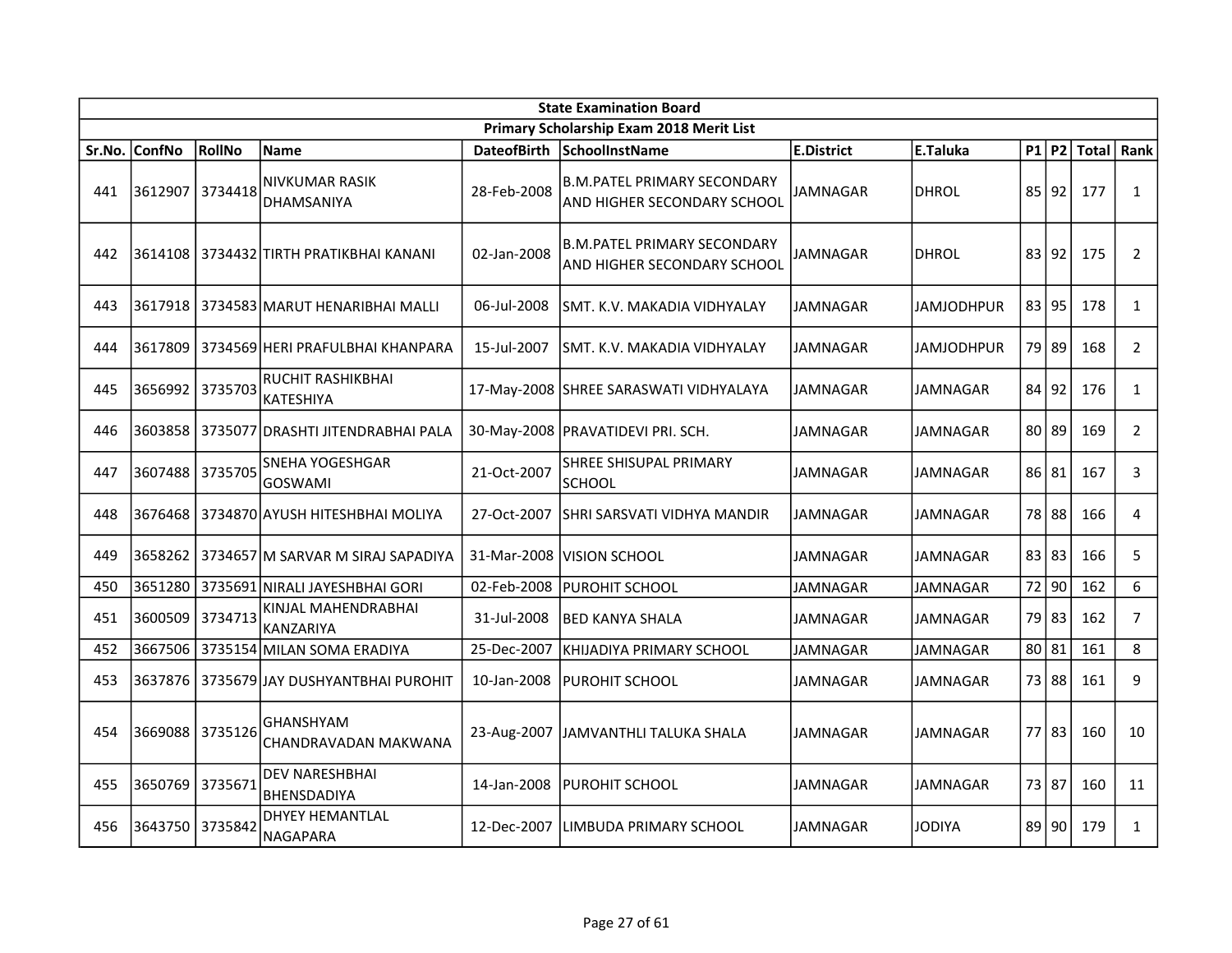|        | <b>State Examination Board</b> |               |                                           |                    |                                          |                   |                                |           |           |              |                |  |
|--------|--------------------------------|---------------|-------------------------------------------|--------------------|------------------------------------------|-------------------|--------------------------------|-----------|-----------|--------------|----------------|--|
|        |                                |               |                                           |                    | Primary Scholarship Exam 2018 Merit List |                   |                                |           |           |              |                |  |
| Sr.No. | <b>ConfNo</b>                  | <b>RollNo</b> | Name                                      | <b>DateofBirth</b> | SchoolInstName                           | <b>E.District</b> | E.Taluka                       |           | $P1$ $P2$ | <b>Total</b> | Rank           |  |
| 457    | 3642513                        |               | 3735855 JANVI DINESH CHANDARANA           |                    | 14-Dec-2007 IMEGHPUR KANYA SHALA         | <b>JAMNAGAR</b>   | <b>JODIYA</b>                  |           | 79 87     | 166          | $\overline{2}$ |  |
| 458    | 3637771 3736165                |               | YKSH BHAVESHBHAI<br><b>MARAVIYA</b>       | 29-Feb-2008        | <b>SARASWATI SHISHUMANDIR</b>            | <b>JAMNAGAR</b>   | KALAVAD                        |           | $92$ 95   | 187          | $\mathbf{1}$   |  |
| 459    | 3636700 3736231                |               | PRATIPALSINH JAYENDRASINH<br>JADEJA       | 05-Jan-2007        | ISHISHANG PRIMARY SCHOOL                 | JAMNAGAR          | KALAVAD                        |           | 76 90     | 166          | $\overline{2}$ |  |
| 460    | 3664264                        | 3736527       | <b>HET SHAMJI KUBER</b>                   | 29-Nov-2007        | <b>BHANGOR PRIMARY SCHOOL</b>            | <b>JAMNAGAR</b>   | LALPUR                         | 74 81     |           | 155          | $\mathbf{1}$   |  |
| 461    | 3602922                        | 3736301       | TEJASH DESUR VAVNOTIYA                    | 25-Jun-2007        | <b>BABARZAR PRIMARY SCHOOL</b>           | <b>JAMNAGAR</b>   | LALPUR                         |           | 71 83     | 154          | $\overline{2}$ |  |
| 462    | 3615189                        | 3736592       | DHRUVI RAMESHBHAI<br>SENJALIYA            | 17-Oct-2007        | KRISHNA SCHOOL PVT                       | JUNAGADH          | <b>BHESAN</b>                  |           | 75 84     | 159          | $\mathbf{1}$   |  |
| 463    | 3618731                        | 3736593       | <b>HETVIN SURESHBHAI</b><br>SAVALIYA      | 06-Oct-2007        | KRISHNA SCHOOL PVT                       | JUNAGADH          | <b>BHESAN</b>                  | 75 82     |           | 157          | $\overline{2}$ |  |
| 464    | 3646835                        | 3736670       | MILAN MUKESHBHAI<br><b>RADADIYA</b>       |                    | 03-Aug-2008   VISHV GRAM VIDHYAPIDH PVT  | JUNAGADH          | JUNAGADH                       |           | $69$ 87   | 156          | $\mathbf{1}$   |  |
| 465    | 3672771                        |               | 3736752 ISHANA HARILAL HARKHANI           | 24-Nov-2007        | IBANDHALA PRA SHALA                      | JUNAGADH          | JUNAGADH                       |           | 73 76     | 149          | $\overline{2}$ |  |
| 466    | 3619879                        |               | 3737108 HETVI KISHORBHAI SANGANI          | 04-Oct-2007        | INOBLE PRI SCHOOL PVT                    | <b>JUNAGADH</b>   | JUNAGADH<br><b>CORPORATION</b> |           | 85 93     | 178          | $\mathbf{1}$   |  |
| 467    | 3615156                        | 3737136       | YAGNIK BHARATKUMAR<br>RANGANI             | 27-Jun-2007        | INOBLE PRI SCHOOL PVT                    | JUNAGADH          | JUNAGADH<br>CORPORATION        |           | $82$  95  | 177          | $\overline{2}$ |  |
| 468    | 3656805                        |               | 3736918 KSHIRAJA PRANAV TRIVEDI           |                    | 10-Nov-2006 EKLAVYA GUJ PRA SHALA PVT    | <b>JUNAGADH</b>   | JUNAGADH<br>CORPORATION        |           | 83 91     | 174          | 3              |  |
| 469    | 3623241                        | 3737206       | PARI DHARMESHKUMAR<br>ROJIVADIYA          | 11-Oct-2007        | JAVIYA SCHOOLING SYSTEM<br>(GUJARATI)    | JUNAGADH          | JUNAGADH<br>CORPORATION        |           | $82$   88 | 170          | 4              |  |
| 470    |                                |               | 3617538   3737360 DEVAL BHARATBHAI TITIYA | 21-Nov-2007        | MESVAN KUMAR SHALA                       | <b>JUNAGADH</b>   | <b>KESHOD</b>                  | $85$   82 |           | 167          | $\mathbf{1}$   |  |
| 471    | 3678911                        |               | 3737484 KRISHNA PRAVINBHAI DULERA         | 04-Oct-2007        | SANJAY PRA SHALA PVT                     | JUNAGADH          | <b>KESHOD</b>                  |           | 76 80     | 156          | $\overline{2}$ |  |
| 472    | 3601825                        |               | 3737610 SHYAM BHARATBHAI VALA             | 27-Nov-2007        | <b>IBUDHECHA SIM SHALA</b>               | <b>JUNAGADH</b>   | <b>MALIYA HATINA</b>           |           | 80190     | 170          | $\mathbf{1}$   |  |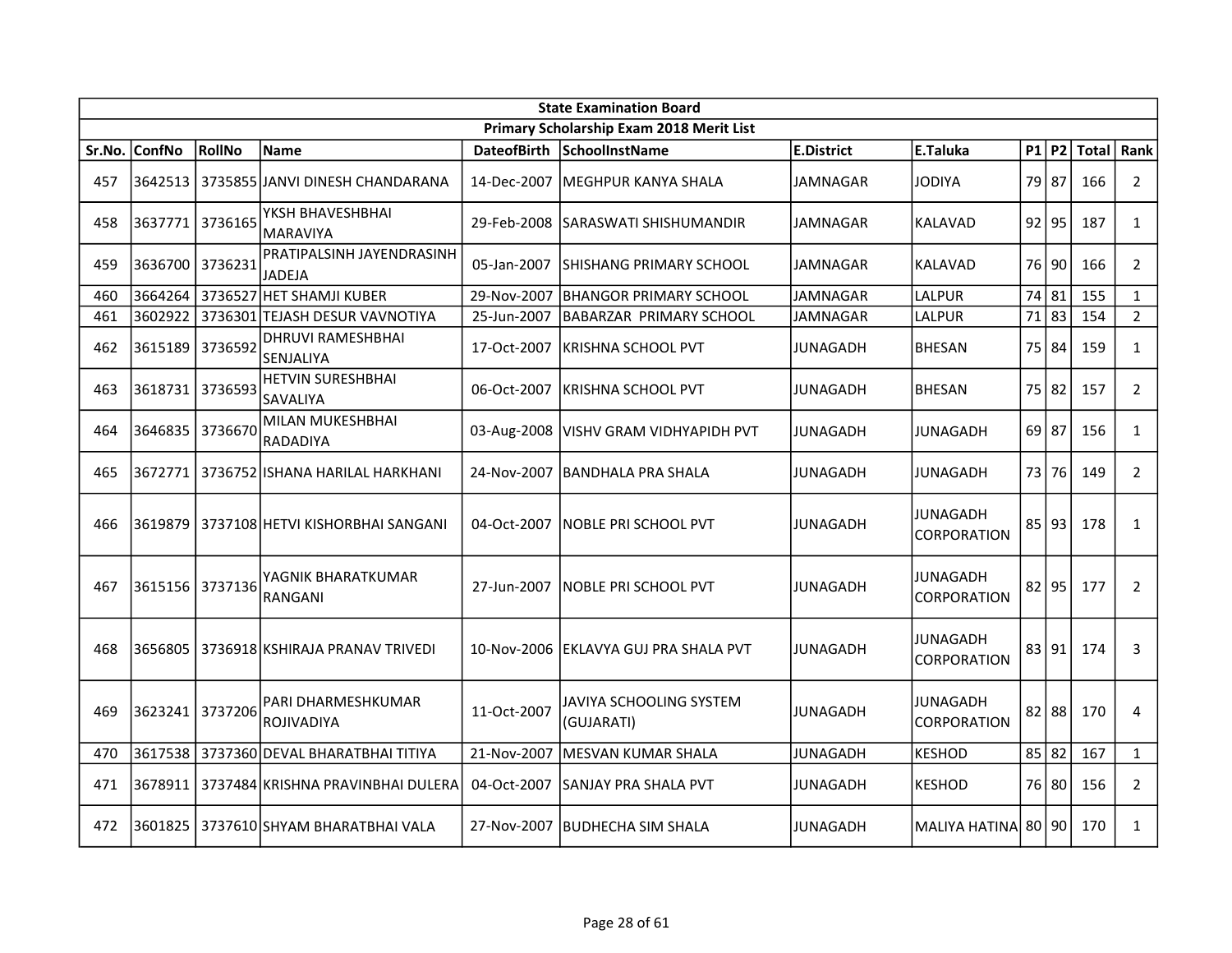|        | <b>State Examination Board</b> |         |                                              |                    |                                          |                   |                  |  |           |       |                |  |
|--------|--------------------------------|---------|----------------------------------------------|--------------------|------------------------------------------|-------------------|------------------|--|-----------|-------|----------------|--|
|        |                                |         |                                              |                    | Primary Scholarship Exam 2018 Merit List |                   |                  |  |           |       |                |  |
| Sr.No. | <b>ConfNo</b>                  | RollNo  | <b>Name</b>                                  | <b>DateofBirth</b> | SchoolInstName                           | <b>E.District</b> | E.Taluka         |  | $P1$ P2   | Total | Rank           |  |
| 473    | 3601811                        | 3737609 | <b>HEMANGI GOVINDBHAI</b><br><b>BARAD</b>    | 13-Dec-2007        | <b>IBUDHECHA SIM SHALA</b>               | <b>JUNAGADH</b>   | MALIYA HATINA    |  | 79 89     | 168   | $\overline{2}$ |  |
| 474    | 3628903                        | 3738005 | <b>ARCHI YAGNESHBHAI</b><br><b>MAKDIYA</b>   | 11-Oct-2006        | ISHAISHAV GUJ. PRA SHALA PVT             | JUNAGADH          | <b>MANAVADAR</b> |  | 72 91     | 163   | $\mathbf{1}$   |  |
| 475    | 3613922                        | 3738006 | SPANDAN PANKAJBHAI<br><b>HEDPARA</b>         | 29-Aug-2007        | SHAISHAV GUJ. PRA SHALA PVT              | <b>JUNAGADH</b>   | <b>MANAVADAR</b> |  | 74 89     | 163   | $\overline{2}$ |  |
| 476    | 3626986                        |         | 3738120 SARIKA RAJESH PITHIYA                | 12-Jan-2008        | DARSALI PRA SHALA                        | <b>JUNAGADH</b>   | MANGROL          |  | 79 79     | 158   | $\mathbf{1}$   |  |
| 477    | 3680437                        |         | 3738127 HIRAL BHARAT PITHIYA                 | 23-Jan-2008        | NAGICHANA PAY CEN SHALA                  | <b>JUNAGADH</b>   | MANGROL          |  | 78 80     | 158   | $\overline{2}$ |  |
| 478    | 3703928                        |         | 3738057 SWETA BHARATBHAI PARMAR              | 26-Aug-2007        | SARASWATI VIDHYALAY PRA<br><b>SHALA</b>  | <b>JUNAGADH</b>   | MANGROL          |  | 78 77     | 155   | 3              |  |
| 479    | 3703890                        |         | 3738056 SUNIL RAMDEBHAI VASAN                | 26-Jun-2008        | SARASWATI VIDHYALAY PRA<br><b>SHALA</b>  | <b>JUNAGADH</b>   | <b>MANGROL</b>   |  | 75 80     | 155   | $\overline{4}$ |  |
| 480    | 3635856                        |         | 3738288 ADITI SAMNATBHAI KARNGIYA            | 18-Feb-2008        | KHIMPADAR PRA SHALA                      | <b>JUNAGADH</b>   | <b>MENDARDA</b>  |  | 81 83     | 164   | $\mathbf{1}$   |  |
| 481    | 3637538                        | 3738287 | TRUPTI JITENDRABHAI<br>SOLANKI               | 02-Jan-2008        | KHADPIPLI PRA SHALA                      | <b>JUNAGADH</b>   | MENDARDA         |  | 74 81     | 155   | $\overline{2}$ |  |
| 482    |                                |         | 3653551   3738526 VIVEK DHANABHAI PARMAR     | 08-Sep-2007        | lVASPADA PRA SHALA                       | JUNAGADH          | <b>VANTHALI</b>  |  | 75 81     | 156   | $\mathbf{1}$   |  |
| 483    | 3646044                        |         | 3738489 DRASHTI KANTILAL CHAVDA              |                    | 09-Mar-2008 LUVARSAR PRA SHALA           | JUNAGADH          | VANTHALI         |  | 80 73     | 153   | $\overline{2}$ |  |
| 484    | 3629536                        | 3738556 | PRIYA BHARATBHAI<br><b>ASODARIYA</b>         | 07-Nov-2007        | S.B.GO KANYA SHALA                       | <b>JUNAGADH</b>   | <b>VISAVADAR</b> |  | 77 94     | 171   | $\mathbf{1}$   |  |
| 485    | 3611106                        | 3738551 | <b>BRIJESH VINUBHAI</b><br>VAGHASIYA         | 04-Dec-2006        | MOTA KOTADA PAY CEN SHALA                | <b>JUNAGADH</b>   | VISAVADAR        |  | 79 88     | 167   | $\overline{2}$ |  |
| 486    |                                |         | 3617172   3738765   TISHA ROBINBHAI CHHATBAR | 02-Dec-2007        | V.R.T.I. PRIMARY SHALA                   | <b>КАСНСНН</b>    | ABDASA           |  | $80$   83 | 163   | $\mathbf{1}$   |  |
| 487    | 3702450                        |         | 3738753 AKSA ADHAM LUHAR                     | 06-Feb-2006        | NALIYA KANYA SHALA-1                     | <b>КАСНСНН</b>    | ABDASA           |  | $82$ 80   | 162   | $2^{\circ}$    |  |
| 488    | 3673526                        |         | 3738935 MAHESH PONCHA KHATRIYA               | 01-Jun-2007        | AMBAPAR PRIMARY SHALA                    | <b>КАСНСНН</b>    | ANJAR            |  | 81 88     | 169   | $\mathbf{1}$   |  |
| 489    | 3607409                        |         | 3739037 RAJVI VIRENBHAI BHAVSAR              | 16-Sep-2007        | NINGAL PRIMARY SHALA                     | <b>КАСНСНН</b>    | <b>ANJAR</b>     |  | 81 84     | 165   | $\overline{2}$ |  |
| 490    | 3661392                        |         | 3739043 JETA RADHA RABARI                    | 11-Jun-2006        | <b>BHADROI PRIMARY SHALA</b>             | КАСНСНН           | ANJAR            |  | $77$ 85   | 162   | $\overline{3}$ |  |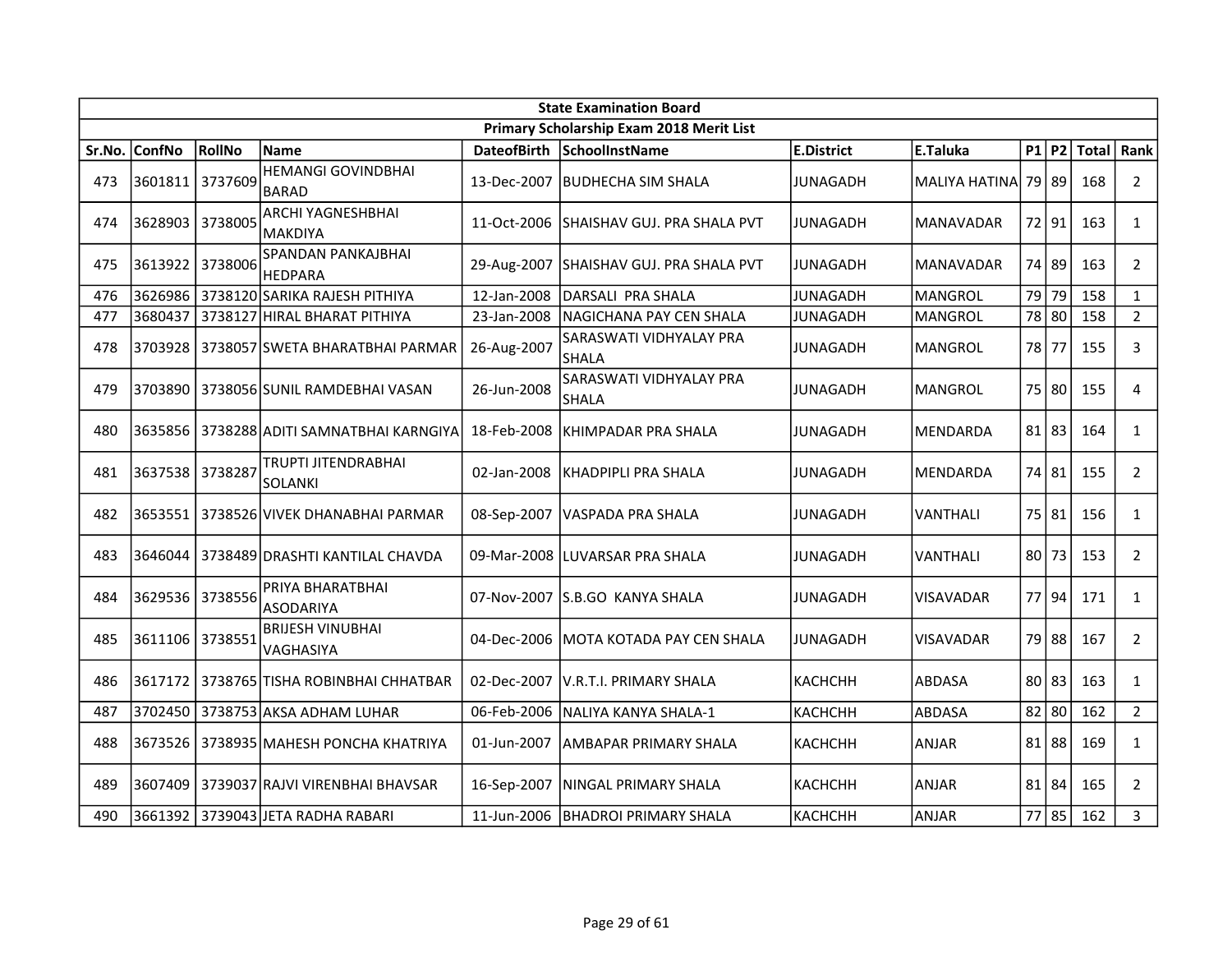|        | <b>State Examination Board</b> |         |                                        |                    |                                           |                   |                   |  |           |       |                |  |
|--------|--------------------------------|---------|----------------------------------------|--------------------|-------------------------------------------|-------------------|-------------------|--|-----------|-------|----------------|--|
|        |                                |         |                                        |                    | Primary Scholarship Exam 2018 Merit List  |                   |                   |  |           |       |                |  |
| Sr.No. | <b>ConfNo</b>                  | RollNo  | <b>Name</b>                            | <b>DateofBirth</b> | SchoolInstName                            | <b>E.District</b> | E.Taluka          |  | P1 P2     | Total | Rank           |  |
| 491    | 3676888                        | 3738951 | RUTURAJSINH BHUPATSINH<br>JADEJA       | 03-Jan-2008        | RAPAR(KHO) PRIMARY SHALA                  | <b>КАСНСНН</b>    | ANJAR             |  | 74 86     | 160   | 4              |  |
| 492    | 3600014                        | 3739393 | DHARMANSHU RAMAJIBHAI<br><b>KARIYA</b> | 04-Feb-2008        | VANATNAGAR(ADHOI) PRIMARY<br><b>SHALA</b> | <b>КАСНСНН</b>    | BHACHAU           |  | $81$   87 | 168   | $\mathbf{1}$   |  |
| 493    | 3678604                        |         | 3739471 KHUSHI ALPESH PARMAR           | 22-Sep-2007        | NANDGAM PRIMARY SCHOOL                    | КАСНСНН           | BHACHAU           |  | $77$ 82   | 159   | $\overline{2}$ |  |
| 494    | 3623707                        | 3739333 | HANYBEN MUKESHKUMAR<br>PATEL           | 01-Aug-2008        | JUNA KAKARAVA PRI SHALA                   | <b>КАСНСНН</b>    | BHACHAU           |  | 74 81     | 155   | 3              |  |
| 495    | 3674149                        |         | 3739472 MIRAL HARI BHAI ZER            | 03-Sep-2007        | NANDGAM PRIMARY SCHOOL                    | <b>КАСНСНН</b>    | <b>BHACHAU</b>    |  | 70 84     | 154   | 4              |  |
| 496    | 3688642                        |         | 3739610 HETVI SURESH SUTARIYA          | 20-Feb-2008        | IDHRANG PRIMARY SHALA                     | КАСНСНН           | <b>BHUJ</b>       |  | $81$ 90   | 171   | $\mathbf{1}$   |  |
| 497    | 3678289                        |         | 3740082 JANVI DINESH PINDORIYA         | 15-Nov-2007        | SARASWATI VIDYALAY                        | КАСНСНН           | BHUJ              |  | 83 87     | 170   | $\overline{2}$ |  |
| 498    | 3702760                        | 3739979 | YASHVIBEN HASMUKHBHAI<br>PRAJAPATI     | 13-Dec-2007        | MADHAPAR(2) PRIMARY SHALA                 | КАСНСНН           | BHUJ              |  | 79 91     | 170   | 3              |  |
| 499    | 3689330                        |         | 3740160 SAUMY MANISH PANCHAL           | 05-Jul-2007        | MATRUCHHAYA KUMAR SHALA                   | <b>КАСНСНН</b>    | <b>BHUJ</b>       |  | $81$ 84   | 165   | $\overline{4}$ |  |
| 500    | 3671012                        |         | 3740168 KUSHI ARVINAD SHAH             | 14-Dec-2007        | SHREE LEKHA H.SHAH KANYA<br><b>SHALA</b>  | <b>КАСНСНН</b>    | <b>BHUJ</b>       |  | 80 85     | 165   | 5              |  |
| 501    | 3663847                        |         | 3739917 ANANDI RAVJI MAHESWARI         | 17-Jan-2008        | GODPAR(SARLI) PRIMARY SHALA               | КАСНСНН           | <b>BHUJ</b>       |  | 79 86     | 165   | 6              |  |
| 502    | 3703930                        |         | 3739621 DHIRAJ NARSI DANGAR            | 28-Oct-2007        | KHENGARPAR PRIMARY SHALA                  | КАСНСНН           | BHUJ              |  | $82$   81 | 163   | $\overline{7}$ |  |
| 503    | 3624396                        | 3739848 | VISHVARAJ GANSYAMSHINH<br>JADEJA       | 20-Apr-2007        | <b>SUKHPAR KUMAR SHALA NO.2</b>           | KACHCHH           | <b>BHUJ</b>       |  | 80 82     | 162   | 8              |  |
| 504    | 3638233                        |         | 3739860 RITU SHANKAR CHAUHAN           | 04-Apr-2007        | SMRUTI GUJ. MID. SCHOOL                   | КАСНСНН           | BHUJ              |  | 76 84     | 160   | 9              |  |
| 505    | 3664528                        |         | 3740397 ABHISHEK JAYESHBHAI GORI       | 26-Oct-2007        | SHREE BALVIKAS PRATHMIK SHALA   KACHCHH   |                   | <b>GANDHIDHAM</b> |  | 84 85     | 169   | $\mathbf{1}$   |  |
| 506    | 3629340                        |         | 3740267 NIIRAV DINESHBHAI JOSHI        | 12-Nov-2007        | lS.R.GANATRA PRI SHALA                    | КАСНСНН           | <b>GANDHIDHAM</b> |  | 81 85     | 166   | $\overline{2}$ |  |
| 507    | 3620801                        |         | 3740219 ANANDI JAGDISHBHAI JARU        |                    | 13-May-2008 KIDANA KANYA SHALA            | <b>KACHCHH</b>    | <b>GANDHIDHAM</b> |  | 79 86     | 165   | $\mathbf{3}$   |  |
| 508    | 3664557                        | 3740399 | HETAL JAYANTIBHAI<br>SATHWARA          | 28-Mar-2007        | ISHREE BALVIKAS PRATHMIK SHALA İKACHCHH   |                   | <b>GANDHIDHAM</b> |  | 76   87   | 163   | 4              |  |
| 509    | 3631491                        |         | 3740253 ANSH PRAVINBHAI SOLANKI        | 01-Sep-2007        | S.R.GANATRA PRI SHALA                     | <b>KACHCHH</b>    | <b>GANDHIDHAM</b> |  | $77$ 82   | 159   | 5              |  |
| 510    |                                |         | 3657518 3740484 SALIM MAMAD JAT        | 13-Jun-2008        | ASHALDI PRIMARY SCHOOL                    | <b>КАСНСНН</b>    | LAKHAPAT          |  | 89 93     | 182   | $\mathbf{1}$   |  |
| 511    |                                |         | 3657260   3740482  ISMAL UMAR JAT      | 11-Feb-2008        | <b>ASHALDI PRIMARY SCHOOL</b>             | <b>КАСНСНН</b>    | LAKHAPAT          |  | $87$ 88   | 175   | $2^{\circ}$    |  |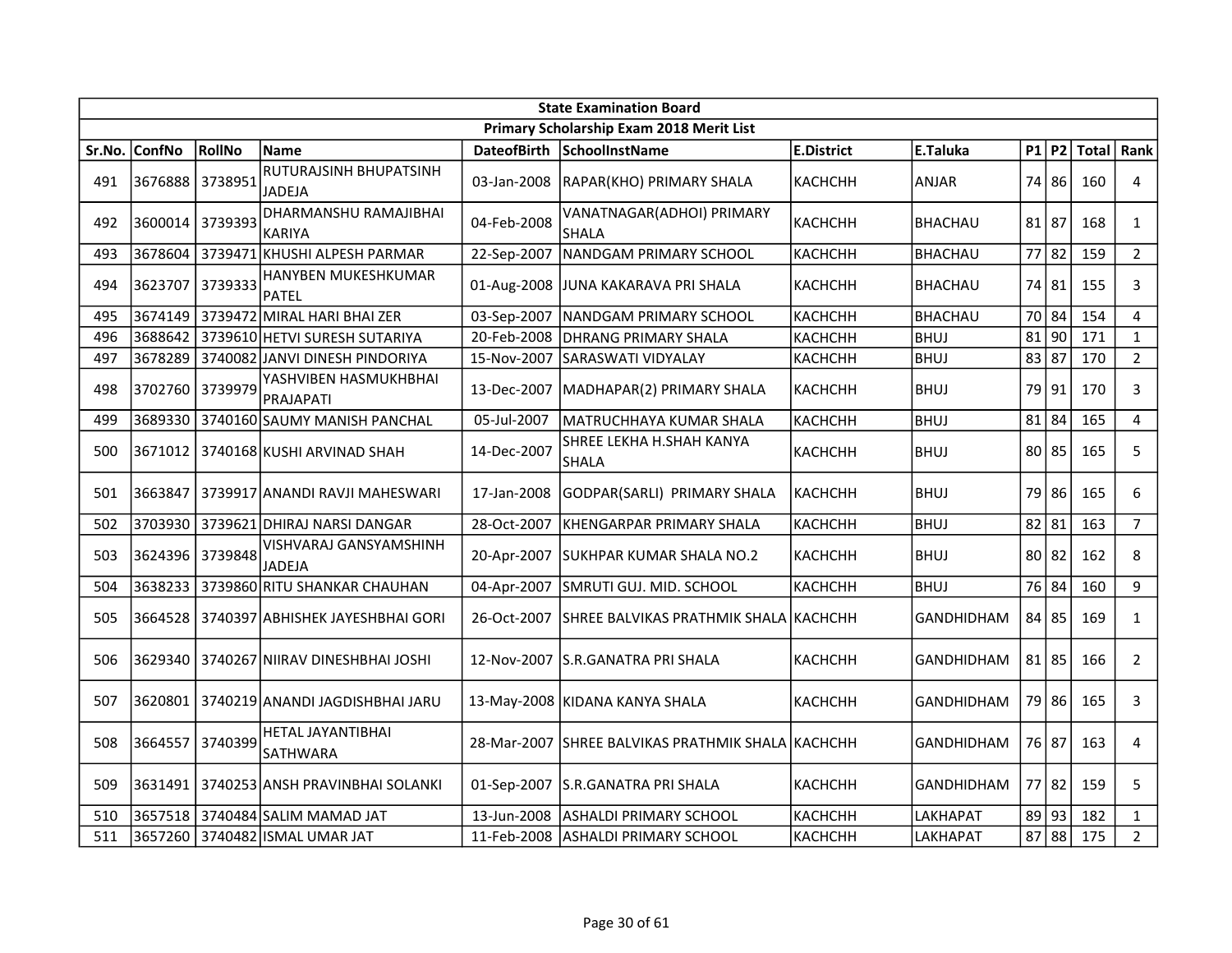|        | <b>State Examination Board</b> |         |                                             |             |                                                      |                   |                   |  |           |              |                |  |
|--------|--------------------------------|---------|---------------------------------------------|-------------|------------------------------------------------------|-------------------|-------------------|--|-----------|--------------|----------------|--|
|        |                                |         |                                             |             | Primary Scholarship Exam 2018 Merit List             |                   |                   |  |           |              |                |  |
| Sr.No. | <b>ConfNo</b>                  | RollNo  | <b>Name</b>                                 |             | DateofBirth SchoolInstName                           | <b>E.District</b> | E.Taluka          |  | P1 P2     | <b>Total</b> | Rank           |  |
| 512    | 3622323                        |         | 3741051 ASTHA RUPESHBHAI DUBAL              | 19-Dec-2007 | KHIMAJI RAMDAS KANYA PRIMARY<br><b>SCHOOL</b>        | <b>КАСНСНН</b>    | <b>MANDVI</b>     |  | $92$  92  | 184          | $\mathbf{1}$   |  |
| 513    | 3655598                        |         | 3740888 RONAK RAMESHBHAI PATEL              | 05-Sep-2007 | <b>DURGAPUR PRIMARY SCHOOL</b>                       | <b>KACHCHH</b>    | <b>MANDVI</b>     |  | 90 92     | 182          | $\overline{2}$ |  |
| 514    | 3679146                        |         | 3740955 GANGA SURSING NAYKA                 | 25-Nov-2005 | MADANPURA PRIMARY SHALA                              | <b>КАСНСНН</b>    | <b>MANDVI</b>     |  | $82$   83 | 165          | 3              |  |
| 515    | 3611204                        |         | 3740656 NANDANI SURESHBHAI JOSHI            |             | 17-Sep-2007   RAMPAR KANYA RPIMARY SCHOOL KACHCHH    |                   | <b>MANDVI</b>     |  | $82$   82 | 164          | 4              |  |
| 516    |                                |         | 3625255   3741118 DIYA RAJESHBHAI CHAVDA    | 23-Jan-2008 | SHEE KANAJRA PRIMARY SHALA                           | <b>КАСНСНН</b>    | <b>MUNDRA</b>     |  | 81 93     | 174          | $\mathbf{1}$   |  |
| 517    | 3610280                        |         | 3741107 RISHIKA ASHVINBHAI SUTHAR           | 09-Nov-2007 | NANI TUMBDI PRIMARY SHALA                            | <b>КАСНСНН</b>    | <b>MUNDRA</b>     |  | 78 86     | 164          | $\overline{2}$ |  |
| 518    | 3691215                        | 3741293 | AAYUSHKUMAR RAMESHBHAI<br>PARMAR            | 01-Mar-2008 | NAKHATRANA PRIMARY KUMAR<br><b>SHALA</b>             | <b>КАСНСНН</b>    | NAKHATRANA        |  | 72 93     | 165          | $\mathbf{1}$   |  |
| 519    | 3691396                        |         | 3741296 KANJI PARBATBHAI AYAR               | 07-Jun-2006 | NAKHATRANA PRIMARY KUMAR<br><b>SHALA</b>             | каснснн           | NAKHATRANA        |  | 71 92     | 163          | $2^{\circ}$    |  |
| 520    | 3608987                        | 3741846 | MISHRIBEN JAYESHKUMAR<br>SOLANKI            | 15-Aug-2007 | SMT.NIRANJANA PANKAJ MAHETA<br><b>PRIMARY SCHOOL</b> | <b>КАСНСНН</b>    | <b>RAPAR</b>      |  | 86 93     | 179          | $\mathbf{1}$   |  |
| 521    | 3617508 3741627                |         | DHARABEN NARESHBHAI<br><b>PARIKH</b>        | 15-Nov-2007 | <b>BHIMASAR KANYA SHALA</b>                          | <b>КАСНСНН</b>    | <b>RAPAR</b>      |  | 78 87     | 165          | $\overline{2}$ |  |
| 522    | 3654389                        |         | 3741737 RINKAL MUKESHGAR GUSAI              |             | 19-May-2008   PALANSVA PRIMARY KANYA SHALA KACHCHH   |                   | <b>RAPAR</b>      |  | 76 89     | 165          | 3              |  |
| 523    | 3665431                        |         | 3741782 KIRAN MODHHA CHAUDHARI              | 27-Mar-2008 | <b>GOGADAR KUMAR PRIMARY</b><br><b>SHALA</b>         | <b>КАСНСНН</b>    | <b>RAPAR</b>      |  | 78 85     | 163          | 4              |  |
| 524    | 3655806                        | 3742054 | JAYKUMAR JIGNESHKUMAR<br><b>PATEL</b>       | 04-Mar-2008 | JAY JALARAM INTERNATIONAL<br>(GUJ                    | <b>KHEDA</b>      | GALTESHWAR        |  | $86$   95 | 181          | $\mathbf{1}$   |  |
| 525    | 3639628                        |         | 3741979 VRAJ NILESHKUMAR MODI               |             | 25-Aug-2008 THARMAL P.S.                             | <b>KHEDA</b>      | <b>GALTESHWAR</b> |  | 83 92     | 175          | $\overline{2}$ |  |
| 526    | 3635970                        | 3743104 | HANI SANJAYKUMAR<br>PRAJAPATI               | 13-Jun-2007 | SHRI S.C.DANI PRIMAY SCHOOL                          | <b>KHEDA</b>      | KAPADVANJ         |  | 89 96     | 185          | $\mathbf{1}$   |  |
| 527    | 3681529                        | 3743105 | HARSHISH RAHULKUMAR<br>CHAUHAN              | 11-Aug-2007 | SHRI S.C.DANI PRIMAY SCHOOL                          | <b>KHEDA</b>      | KAPADVANJ         |  | 91 92     | 183          | $\overline{2}$ |  |
| 528    | 3627790                        | 3743108 | <b>KRISHA KRUNALKUMAR</b><br><b>PANCHAL</b> |             | 07-Dec-2006 SHRI S.C.DANI PRIMAY SCHOOL              | <b>KHEDA</b>      | <b>KAPADVANJ</b>  |  | 87 94     | 181          | 3              |  |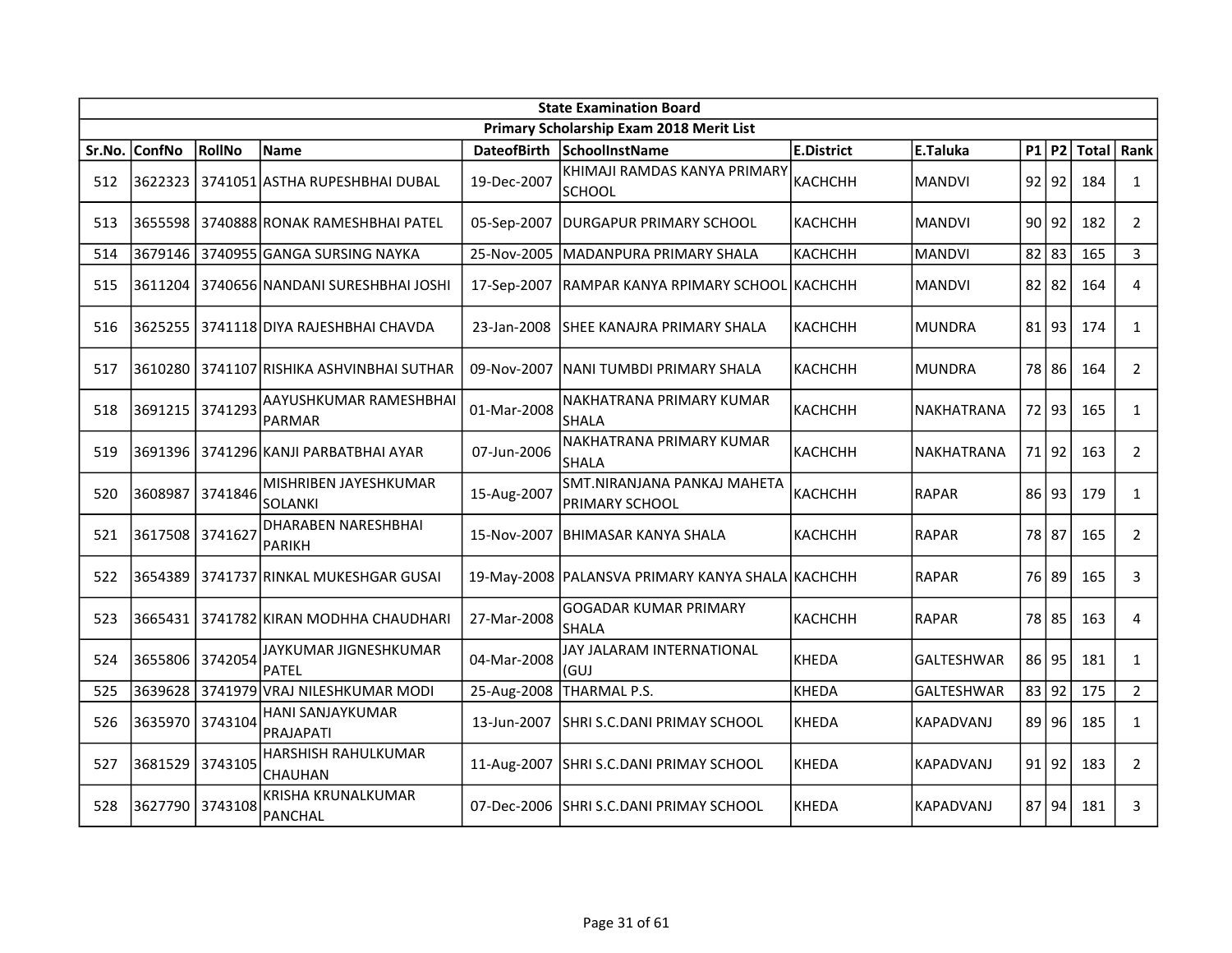|        | <b>State Examination Board</b> |         |                                               |                            |                                          |                   |                |  |           |               |                |  |  |
|--------|--------------------------------|---------|-----------------------------------------------|----------------------------|------------------------------------------|-------------------|----------------|--|-----------|---------------|----------------|--|--|
|        |                                |         |                                               |                            | Primary Scholarship Exam 2018 Merit List |                   |                |  |           |               |                |  |  |
| Sr.No. | <b>ConfNo</b>                  | RollNo  | <b>Name</b>                                   | <b>DateofBirth</b>         | SchoolInstName                           | <b>E.District</b> | E.Taluka       |  |           | $P1$ P2 Total | Rank           |  |  |
| 529    | 3646842                        | 3743115 | RUDHRA MINESHBHAI<br>PRAJAPATI                | 12-Jul-2008                | ISHRI S.C.DANI PRIMAY SCHOOL             | KHEDA             | KAPADVANJ      |  | 89   91   | 180           | 4              |  |  |
| 530    | 3638054 3743826                |         | <b>JAGADISHSINH AJITBHAI</b><br><b>RATHOD</b> | 19-Mar-2007   PIPLIYA P.S. |                                          | KHEDA             | <b>KATHLAL</b> |  | 83 90     | 173           | $\mathbf{1}$   |  |  |
| 531    | 3684028 3743905                |         | SHILPABEN BABUBHAI<br><b>PARMAR</b>           | 02-Jan-2007                | lVISHVANATHPURA P.S.                     | KHEDA             | <b>KATHLAL</b> |  | 80 83     | 163           | $\overline{2}$ |  |  |
| 532    | 3666572                        | 3743413 | PRAVINSINH PRATAPSINH<br><b>DABHI</b>         | 01-Jan-2008                | CHHIPDI KUMAR SHALA                      | <b>KHEDA</b>      | <b>KATHLAL</b> |  | 73 88     | 161           | $\mathbf{3}$   |  |  |
| 533    | 3667215                        | 3743683 | JAYSHREEBEN<br><b>FASHARATHBHAI CHAUHAN</b>   | 11-Jan-2008                | IKHADAL P.S.                             | <b>KHEDA</b>      | <b>KATHLAL</b> |  | 82 79     | 161           | 4              |  |  |
| 534    | 3690058 3744237                |         | MOHAMMADHUSNAIN<br><b>IMTIYAZALI SAIYAD</b>   | 19-Oct-2007                | IBRANCH KUMAR SHALA KHEDA                | <b>KHEDA</b>      | <b>KHEDA</b>   |  | 70 85     | 155           | $\mathbf{1}$   |  |  |
| 535    | 3675980 3743978                |         | NIKITABEN ARVINDBHAI<br><b>GOHEL</b>          | 13-Jan-2008                | MOTI KALOLI P.S.                         | <b>KHEDA</b>      | KHEDA          |  | 73 82     | 155           | $\overline{2}$ |  |  |
| 536    | 3649610 3745031                |         | MAYURSINH DILEEPSINH<br><b>CHAUHAN</b>        |                            | 20-Mar-2008 R.C. MISSION SHALA           | <b>KHEDA</b>      | MAHEMDAVAD     |  | $82$   85 | 167           | $\mathbf{1}$   |  |  |
| 537    |                                |         | 3659866 3744550 MAHIBEN VIJAYDAN GADHAVI      | 09-Sep-2007 KUNA P.S.      |                                          | KHEDA             | MAHEMDAVAD     |  | 82 81     | 163           | $\overline{2}$ |  |  |
| 538    | 3675658 3745029                |         | DAX JITENDRAKUMAR<br><b>PRAJAPTI</b>          |                            | 09-Mar-2008 R.C. MISSION SHALA           | KHEDA             | MAHEMDAVAD     |  | 75 88     | 163           | 3              |  |  |
| 539    | 3607181 3744520                |         | KRSHNAKUVARBA<br><b>BHARATSINH JADAV</b>      |                            | 06-Sep-2007 KANIJ VANTA P.S.             | KHEDA             | MAHEMDAVAD     |  | 76 81     | 157           | $\overline{4}$ |  |  |
| 540    | 3636838                        | 3745374 | HARDIKKUMAR SURESHBHAI<br><b>PARMAR</b>       | 14-Apr-2008                | <b>IITAVA P.S.</b>                       | <b>KHEDA</b>      | <b>MAHUDHA</b> |  | 80 93     | 173           | $\mathbf{1}$   |  |  |
| 541    | 3636825                        | 3745373 | HARDIKKUMAR BHARATSINH<br><b>BHOJANI</b>      | 15-Jul-2007                | <b>ITAVA P.S.</b>                        | <b>KHEDA</b>      | <b>MAHUDHA</b> |  | 78 94     | 172           | $\overline{2}$ |  |  |
| 542    | 3701939                        | 3745599 | <b>ANJALIBEN BHARATBHAI</b><br><b>PARMAR</b>  | 08-Feb-2008                | IHADEVA P.S.                             | <b>KHEDA</b>      | <b>MATAR</b>   |  | 77 83     | 160           | $\mathbf{1}$   |  |  |
| 543    | 3689146                        | 3745581 | JAIMIN JAYENDRAKUMAR<br><b>SOLANKI</b>        | 19-Oct-2007                | DETHALI P.S.                             | KHEDA             | <b>MATAR</b>   |  | 79 79     | 158           | $2^{\circ}$    |  |  |
| 544    | 3686905                        |         | l 3746144 JATIN SATISHBHAI PARMAR             | 11-Jan-2008                | IRANGHRI P.S.                            | KHEDA             | NADIAD         |  | 94 93     | 187           | $\mathbf{1}$   |  |  |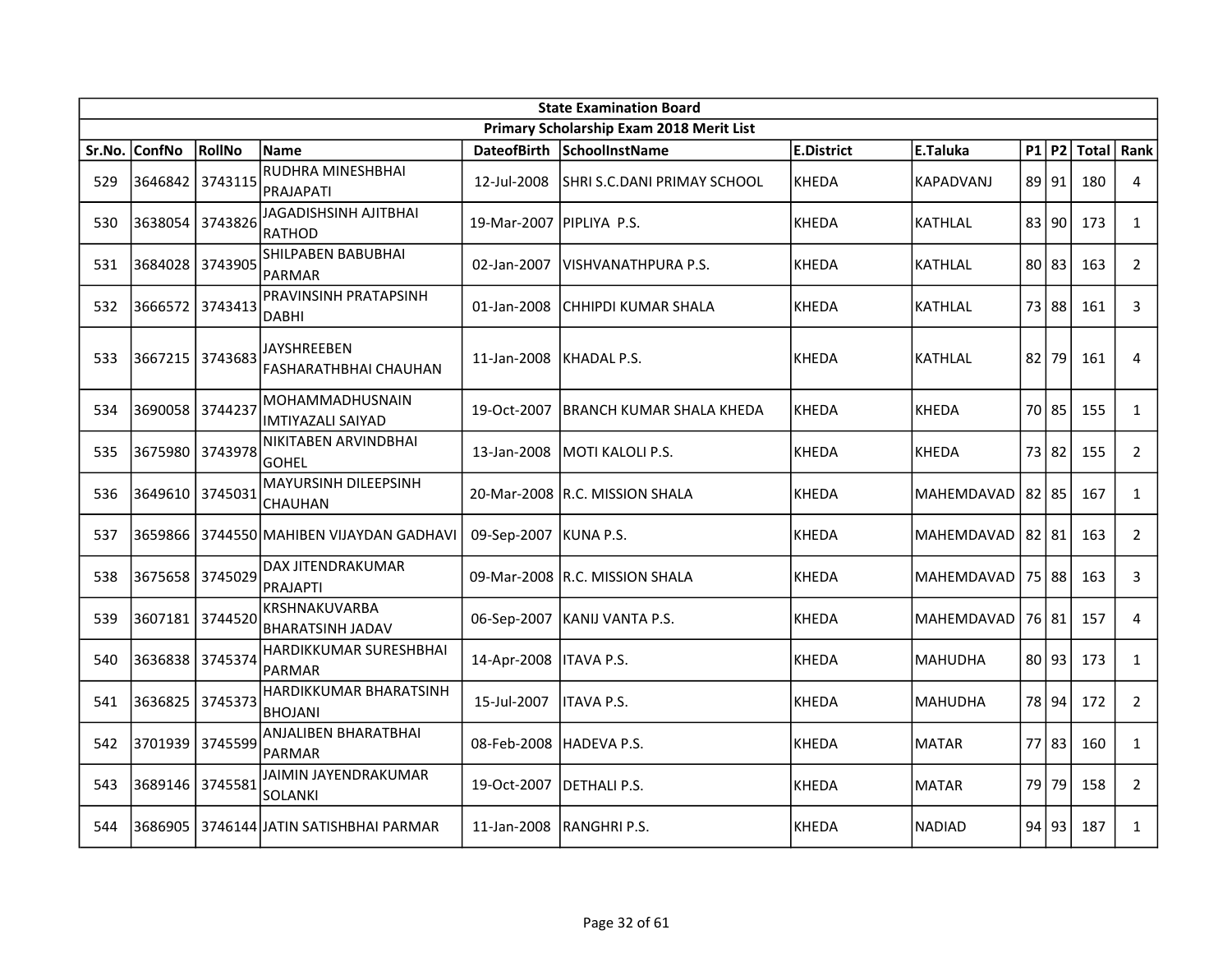|        | <b>State Examination Board</b> |         |                                            |             |                                            |                   |                  |  |           |                    |                |  |  |
|--------|--------------------------------|---------|--------------------------------------------|-------------|--------------------------------------------|-------------------|------------------|--|-----------|--------------------|----------------|--|--|
|        |                                |         |                                            |             | Primary Scholarship Exam 2018 Merit List   |                   |                  |  |           |                    |                |  |  |
| Sr.No. | <b>ConfNo</b>                  | RollNo  | <b>Name</b>                                |             | DateofBirth SchoolInstName                 | <b>E.District</b> | E.Taluka         |  |           | $P1$ P2 Total Rank |                |  |  |
| 545    | 3602706 3746138                |         | <b>SUMIT KAMLESHBHAI</b><br><b>PARMAR</b>  |             | 29-May-2008 HANUMANPURA P.S.               | KHEDA             | <b>NADIAD</b>    |  | 93 93     | 186                | $2^{\circ}$    |  |  |
| 546    | 3633156 3746128                |         | AAKASHKUMAR PRAVINBHAI<br><b>PARMAR</b>    | 09-Jul-2007 | HANUMANPURA P.S.                           | KHEDA             | <b>NADIAD</b>    |  | 93 92     | 185                | 3              |  |  |
| 547    | 3683426 3746126                |         | SHRADHHADEVI SHASHIKANT<br><b>BARAIYA</b>  |             | 13-Aug-2008   FATEPURA P.S.                | <b>KHEDA</b>      | <b>NADIAD</b>    |  | 93 91     | 184                | 4              |  |  |
| 548    | 3653314 3746116                |         | SANJANABEN MAHESHBHAI<br>PARMAR            | 23-Oct-2007 | DEGAM P.S.                                 | <b>KHEDA</b>      | <b>NADIAD</b>    |  | 91 92     | 183                | 5              |  |  |
| 549    | 3602905                        |         | 3746132 MAMATA RAIJIBHAI RATHOD            | 25-Jul-2008 | HANUMANPURA P.S.                           | <b>KHEDA</b>      | <b>NADIAD</b>    |  | 92 91     | 183                | 6              |  |  |
| 550    | 3683510 3746121                |         | <b>KRISHANA RAVIKUMAR</b><br><b>PARMAR</b> | 30-Jul-2008 | <b>FATEPURA P.S.</b>                       | <b>KHEDA</b>      | <b>NADIAD</b>    |  | 90 93     | 183                | $\overline{7}$ |  |  |
| 551    | 3609773 3747051                |         | KUNJKUMAR PANKAJBHAI<br><b>PATEL</b>       | 03-Oct-2007 | lJ. M. DESAI HIGH SCHOOL                   | <b>KHEDA</b>      | <b>THASARA</b>   |  | 85 87     | 172                | $\mathbf{1}$   |  |  |
| 552    |                                |         | 3692543 3747097 RIYABEN SURESHBHAI PARMR   | 01-Jul-2008 | SHREE VEDMATA GAYATRI VIDHYA  KHEDA        |                   | <b>THASARA</b>   |  | 76 87     | 163                | $2^{\circ}$    |  |  |
| 553    |                                |         | 3637684   3747096 VANSH HASITKUMAR PATHAK  |             | 21-Dec-2007 SHREE SANSTHAN HIGH SCHOOL     | KHEDA             | <b>THASARA</b>   |  | $67$ 86   | 153                | 3              |  |  |
| 554    | 3675175 3747353                |         | TANNUBEN MAHESHKUMAR<br><b>BARAIYA</b>     | 02-Jan-2008 | <b>PETLI PRIMARY SCHOOL</b>                | KHEDA             | VASO             |  | 72 86     | 158                | $\mathbf{1}$   |  |  |
| 555    | 3654249 3747153                |         | PRITESHKUMAR GIRISHBHAI<br><b>GOHEL</b>    |             | 15-May-2008 MALIYATAJ P.S.                 | <b>KHEDA</b>      | VASO             |  | 76179     | 155                | $\overline{2}$ |  |  |
| 556    | 3608883                        | 3747413 | HARPALSINH DILIPSINH<br>SOLANKI            |             | 01-Aug-2008 AKBA PRIMARY SCHOOL            | <b>MAHESANA</b>   | <b>BECHARAJI</b> |  | 86 90     | 176                | $\mathbf{1}$   |  |  |
| 557    | 3636526                        |         | 3747448 KAVIYA VIJAYDAN GADHAVI            | 23-Jun-2007 | SHARDA VIDHY MANDIR PRI<br>ISCHOOL         | <b>MAHESANA</b>   | <b>BECHARAJI</b> |  | 83 90     | 173                | $\overline{2}$ |  |  |
| 558    | 3658002                        | 3747663 | YATRI SANJIVKUMAR<br>VAGHELA               |             | 11-Aug-2008   HARSUNDAL PRIMARY SCHOOL     | <b>MAHESANA</b>   | <b>JOTANA</b>    |  | 71 89     | 160                | $\mathbf{1}$   |  |  |
| 559    |                                |         | 3658052   3747653 PARINBANU ISMAILSA FAKIR | 05-Jan-2008 | IHARSUNDAL PRIMARY SCHOOL                  | <b>MAHESANA</b>   | <b>JOTANA</b>    |  | 71 86     | 157                | $\overline{2}$ |  |  |
| 560    |                                |         | 3691249 3747978 JAY PREMALKUMAR PATEL      | 09-Jan-2008 | <b>DUDHAI PRIMARY SCHOOL</b>               | <b>MAHESANA</b>   | <b>KADI</b>      |  | 89 98     | 187                | $\mathbf{1}$   |  |  |
| 561    |                                |         | 3704311   3748108 PANKTI MAHESH PATEL      |             | 31-Dec-2007 SHRI KADI NAG SAH BANK PRI SCH | lMAHESANA         | KADI             |  | $82$   87 | 169                | $\overline{2}$ |  |  |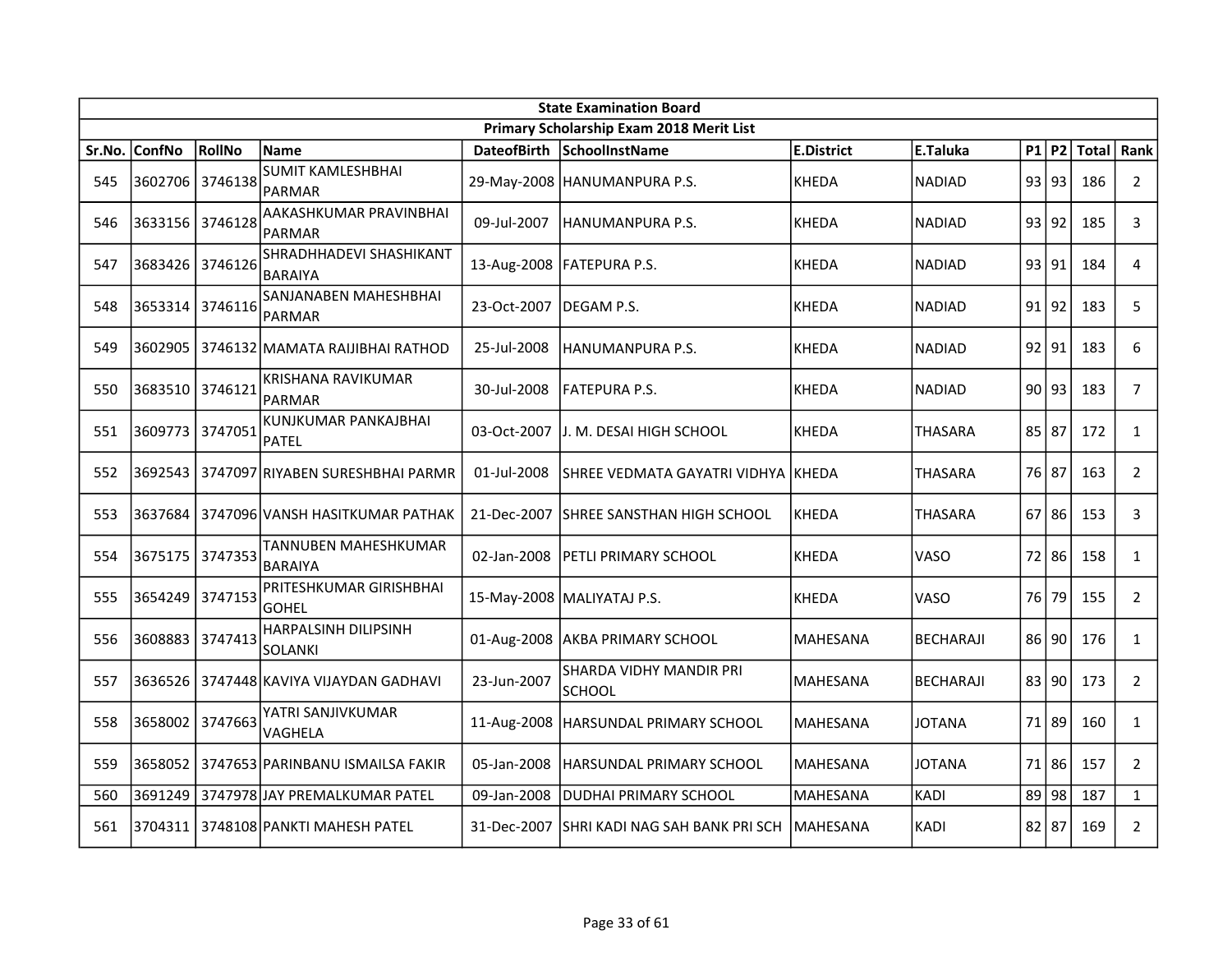|        | <b>State Examination Board</b> |         |                                             |                    |                                             |                   |                |           |       |              |                |  |
|--------|--------------------------------|---------|---------------------------------------------|--------------------|---------------------------------------------|-------------------|----------------|-----------|-------|--------------|----------------|--|
|        |                                |         |                                             |                    | Primary Scholarship Exam 2018 Merit List    |                   |                |           |       |              |                |  |
| Sr.No. | <b>ConfNo</b>                  | RollNo  | <b>Name</b>                                 | <b>DateofBirth</b> | SchoolInstName                              | <b>E.District</b> | E.Taluka       |           | P1 P2 | <b>Total</b> | Rank           |  |
| 562    | 3609439                        | 3748472 | <b>KRISH SURESHKUMAR</b><br>PRAJAPATI       | 21-Jan-2008        | SMT RENUKABEN HIG PRI SCHOOL                | lMAHESANA         | <b>KADI</b>    |           | 78 91 | 169          | 3              |  |
| 563    |                                |         | 3627538   3748104   VISWAJIT SURSIH SOLANKI |                    | 08-Aug-2007 SMT U.P. PARIKH ADARSH PRI SCH  | MAHESANA          | <b>KADI</b>    |           | 78 89 | 167          | 4              |  |
| 564    | 3656119                        |         | 3748465 DIVY AMITKUMAR PATEL                | 07-Jul-2007        | ISMT RENUKABEN HIG PRI SCHOOL               | lMAHESANA         | <b>KADI</b>    |           | 78 88 | 166          | 5              |  |
| 565    | 3680054                        | 3748661 | NIHARIKA MANJITKUMAR<br>PRAJAPATI           |                    | 05-May-2007  SANSKAR VIDHYALAYA             | MAHESANA          | KHERALU        |           | 82 91 | 173          | $\mathbf{1}$   |  |
| 566    | 3619247                        | 3748638 | <b>KAVY DINESHBHAI</b><br>CHAUDHARI         | 07-Sep-2007        | <b>FATEHPUR (KHE) PRI SCHOOL</b>            | <b>MAHESANA</b>   | KHERALU        | $82$ 90   |       | 172          | $\overline{2}$ |  |
| 567    | 3635204                        |         | 3749477 RENISH NITESHKUMAR MODH             | 12-Oct-2007        | SHRI SARVAJANIK VIDH (GUJ MED               | <b>MAHESANA</b>   | MEHSANA        | $84$   97 |       | 181          | $\mathbf{1}$   |  |
| 568    | 3626789                        |         | 3749794 JENIL VIJAYGIRI GOSWAMI             | 23-Sep-2007        | <b>AKSHAR VIDYAMANDIR</b>                   | <b>MAHESANA</b>   | <b>MEHSANA</b> | 90 90     |       | 180          | $2^{\circ}$    |  |
| 569    | 3641461                        | 3749520 | DEVKIBEN MANISHKUMAR<br>PATEL               | 25-Oct-2007        | ISHRI SARVAJANIK KANYA VIDHYA               | MAHESANA          | MEHSANA        |           | 88 88 | 176          | 3              |  |
| 570    | 3636671                        | 3749791 | DEVANSHI MAHESHKUMAR<br><b>PATEL</b>        | 07-Jul-2007        | AKSHAR VIDYAMANDIR                          | <b>MAHESANA</b>   | MEHSANA        |           | 80 92 | 172          | 4              |  |
| 571    | 3668295 3749131                |         | JANSHI DHAVALBHAI<br>CHAUDHARI              |                    | 25-May-2008   DELA PRIMARY SCHOOL           | <b>MAHESANA</b>   | MEHSANA        |           | 84 88 | 172          | 5              |  |
| 572    | 3646563                        |         | 3749617 RAG MAHESHKUMAR PATEL               | 06-Dec-2007        | lTAKSHASHILA VIDYALAYA                      | <b>MAHESANA</b>   | <b>MEHSANA</b> |           | 78 92 | 170          | 6              |  |
| 573    | 3668769                        |         | 3749224 SHRUTIBEN VINODBHAI DARJI           | 25-Sep-2007        | SHRI SOMABHAI D. PATEL PRI SC               | MAHESANA          | MEHSANA        |           | 77 92 | 169          | $\overline{7}$ |  |
| 574    | 3673367                        | 3750245 | HITENDRASINH<br>RAJENDRASINH RATHOD         |                    | 06-May-2008 A.C. PATEL PRIMARY SCHOOL       | <b>MAHESANA</b>   | SATLASANA      |           | 78 81 | 159          | $\mathbf{1}$   |  |
| 575    | 3615834                        |         | 3750219 YUVRAJ RANJITBHAI RAVAT             | 20-Oct-2007        | ISARTANPUR PRIMARY SCHOOL                   | <b>MAHESANA</b>   | SATLASANA      |           | 72 83 | 155          | $\overline{2}$ |  |
| 576    |                                |         | 3671245   3750704 JIYA KAUSHIKBHAI PATEL    | 11-Jan-2008        | UNAVA PRI KANYA SCHOOL - 1                  | <b>MAHESANA</b>   | <b>UNJHA</b>   | $82$   87 |       | 169          | $\mathbf{1}$   |  |
| 577    | 3605692                        |         | 3750424 PRANSU PARESHBHAI PATEL             | 06-Nov-2007        | <b>BHUNAV PRIMARY SCHOOL</b>                | <b>MAHESANA</b>   | <b>UNJHA</b>   |           | 74 91 | 165          | $\overline{2}$ |  |
| 578    | 3648113                        | 3751296 | SOHA MAHAMMADFARUK<br><b>MANSURI</b>        | 18-Sep-2007        | SHRI B.N. HIGH SCHOOL<br>(Elementary Level) | <b>MAHESANA</b>   | VADNAGAR       |           | 76 93 | 169          | $\mathbf{1}$   |  |
| 579    |                                |         | 3662812 3751242 HARSH MUKESH PARMAR         | 09-Sep-2007        | NAVIN SARVA VIDYALAYA                       | MAHESANA          | VADNAGAR       |           | 77 89 | 166          | $\overline{2}$ |  |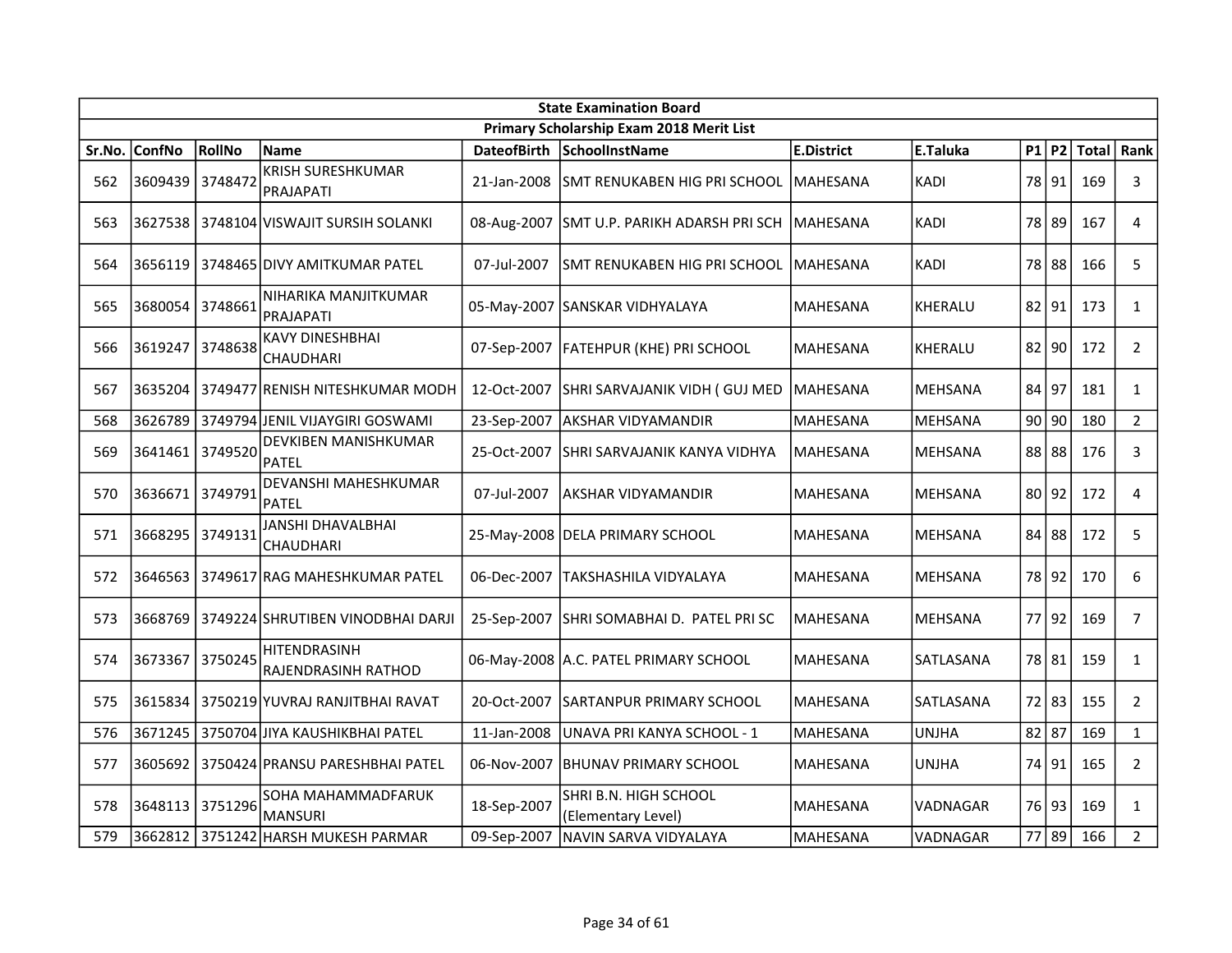|        | <b>State Examination Board</b> |         |                                             |                    |                                                |                   |                  |       |           |               |                |  |
|--------|--------------------------------|---------|---------------------------------------------|--------------------|------------------------------------------------|-------------------|------------------|-------|-----------|---------------|----------------|--|
|        |                                |         |                                             |                    | Primary Scholarship Exam 2018 Merit List       |                   |                  |       |           |               |                |  |
| Sr.No. | <b>ConfNo</b>                  | RollNo  | <b>Name</b>                                 | <b>DateofBirth</b> | SchoolInstName                                 | <b>E.District</b> | E.Taluka         |       |           | $P1$ P2 Total | Rank           |  |
| 580    |                                |         | 3703193   3752495   YASH KALPESHKUMAR PATEL | 28-Jun-2007        | ISARDAR PUBLIC SCHOOL                          | <b>MAHESANA</b>   | <b>VIJAPUR</b>   |       | 80 92     | 172           | $\mathbf{1}$   |  |
| 581    | 3641396                        |         | 3752493 KALPKUMAR BIPINBHAI PATEL           | 31-Oct-2007        | SARDAR PUBLIC SCHOOL                           | <b>MAHESANA</b>   | <b>VIJAPUR</b>   |       | 80 92     | 172           | $\overline{2}$ |  |
| 582    | 3658735                        | 3752494 | <b>MAAN SHAILESHKUMAR</b><br>PATEL          | 05-Feb-2007        | <b>SARDAR PUBLIC SCHOOL</b>                    | <b>MAHESANA</b>   | <b>VIJAPUR</b>   |       | 78192     | 170           | 3              |  |
| 583    | 3602847                        |         | 3752478 TIRTH SHAILESHBHAI PATEL            | 19-Aug-2007        | ASH SECO SCHOOL PRI. SEC-1<br>(Granted) 6 to 8 | MAHESANA          | <b>VIJAPUR</b>   |       | 79 89     | 168           | 4              |  |
| 584    | 3607868                        |         | 3752816 DIYA YAGNESHKUMAR PATEL             |                    | 04-May-2008 KANSA PRIMARY SCHOOL - 2           | <b>MAHESANA</b>   | <b>VISNAGAR</b>  | 84 92 |           | 176           | $\mathbf{1}$   |  |
| 585    |                                |         | 3685470   3753205 ADITYA LALITMOHAN YADAV   |                    | 29-Aug-2007 ADARSH VIDHYALAYA (GRANTED)        | <b>MAHESANA</b>   | <b>VISNAGAR</b>  |       | 84 91     | 175           | $\overline{2}$ |  |
| 586    | 3679482 3753216                |         | <b>HET MUKESHBHAI</b><br>CHAUDHARY          |                    | 29-Nov-2007   NAVYUG SISHU NIKETAN - 2         | <b>MAHESANA</b>   | VISNAGAR         | 84 89 |           | 173           | 3              |  |
| 587    | 3635612                        | 3752610 | <b>HARVI SATISHBHAI</b><br>CHAUDHARI        | 01-Nov-2007        | DADHIYAL ANUPAM PRI SCHOOL                     | MAHESANA          | <b>VISNAGAR</b>  | 83 89 |           | 172           | 4              |  |
| 588    | 3669462 3753245                |         | RASHMIKABEN GULABSINH<br>ZALA               |                    | 09-Aug-2008 BORI DUNGARI P.S.                  | <b>MAHISAGAR</b>  | <b>BALASINOR</b> |       | 69 83     | 152           | $\mathbf{1}$   |  |
| 589    | 3672384                        | 3753242 | JAYESHBHAI NATUBHAI<br>VAGHELA              | 11-Jan-2008        | <b>BORI DUNGARI P.S.</b>                       | <b>MAHISAGAR</b>  | <b>BALASINOR</b> |       | $69$   82 | 151           | $\overline{2}$ |  |
| 590    | 3650186                        | 3753560 | VRAJKUMAR NARESHBHAI<br>CHAUDHARI           |                    | 24-Nov-2007 MUNPUR P. SHALA                    | <b>MAHISAGAR</b>  | <b>KADANA</b>    |       | 83 78     | 161           | $\mathbf{1}$   |  |
| 591    | 3683642                        | 3753538 | NISARGKUMAR DAHYABHAI<br><b>PATEL</b>       | 17-Sep-2007        | LIMBHOLA P.SHALA                               | <b>MAHISAGAR</b>  | <b>KADANA</b>    |       | 75 85     | 160           | $\overline{2}$ |  |
| 592    | 3702044                        | 3753668 | KRUPALKUMAR<br>NATAVARBHAI SOLANKI          | 31-Oct-2007        | NACHIKETA SANSKAR VIDHYALAYA                   | <b>MAHISAGAR</b>  | <b>KHANPUR</b>   |       | $81$   86 | 167           | $\mathbf{1}$   |  |
| 593    | 3704473                        | 3753667 | PRIYANKKUMAR PARESHBHAI<br>PRAJAPATI        |                    | 05-Aug-2008   VADAGAM P.SHALA                  | <b>MAHISAGAR</b>  | <b>KHANPUR</b>   |       | 75 82     | 157           | $\overline{2}$ |  |
| 594    | 3640627                        |         | 3754047 PRINSIBEN SURESHBHAI PATEL          |                    | 30-Aug-2008   KALRAV VIDHYAMANDIR              | <b>MAHISAGAR</b>  | LUNAWADA         | 84 97 |           | 181           | $\mathbf{1}$   |  |
| 595    | 3640033                        |         | 3754040 JIL DIPAKBHAI PATEL                 | 04-Jul-2008        | <b>KALRAV VIDHYAMANDIR</b>                     | <b>MAHISAGAR</b>  | LUNAWADA         | 86 92 |           | 178           | $\overline{2}$ |  |
| 596    | 3640915                        |         | 3754039 JAY SANJAYKUMAR PATEL               | 21-Jun-2008        | KALRAV VIDHYAMANDIR                            | <b>MAHISAGAR</b>  | LUNAWADA         | 83 94 |           | 177           | 3              |  |
| 597    |                                |         | 3640185   3754041 JIYA DIPAKBHAI PATEL      | 04-Jul-2008        | KALRAV VIDHYAMANDIR                            | <b>MAHISAGAR</b>  | LUNAWADA         |       | 82 94     | 176           | $\overline{4}$ |  |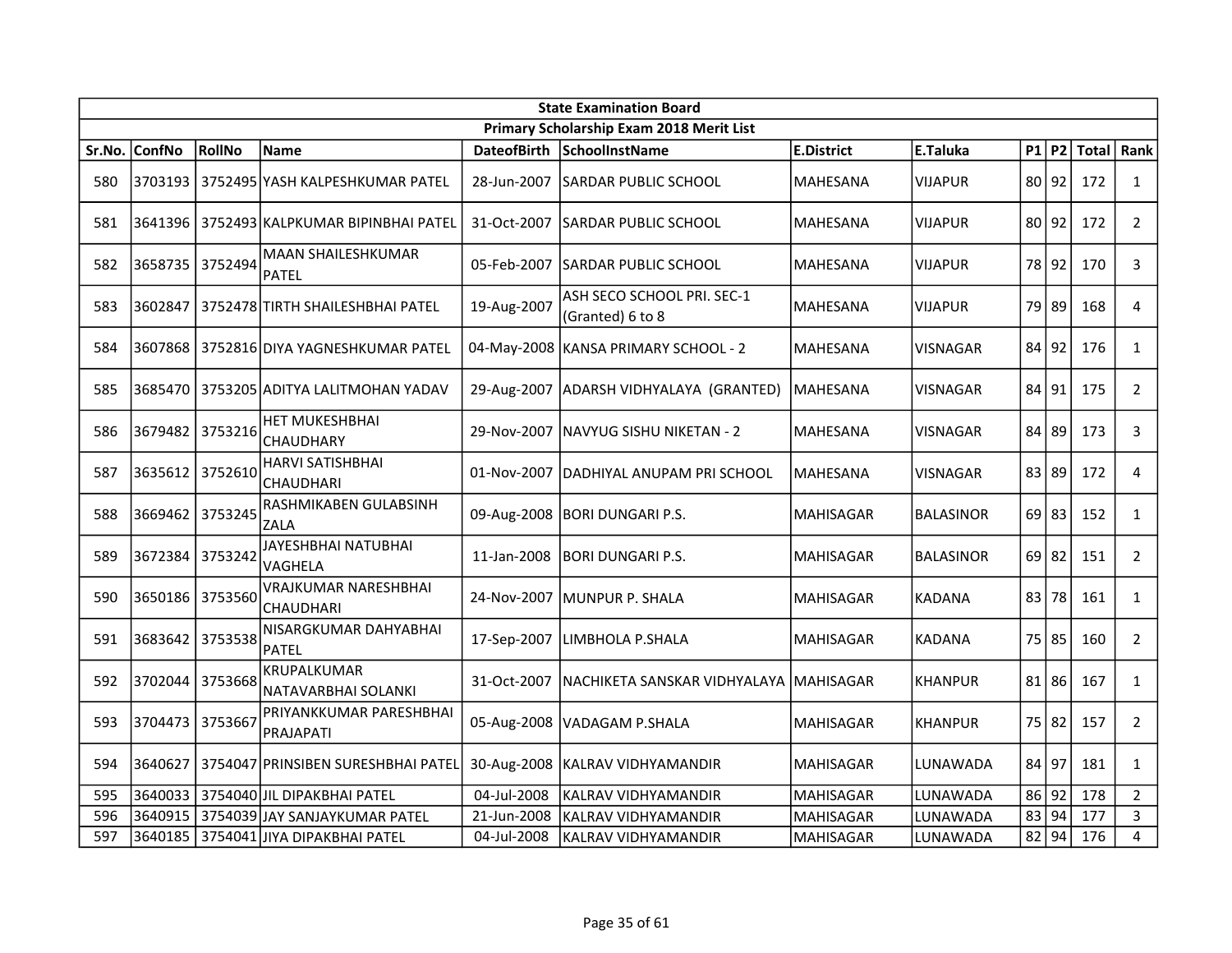|        | <b>State Examination Board</b> |         |                                                  |                    |                                            |                   |                   |  |           |              |                |  |  |
|--------|--------------------------------|---------|--------------------------------------------------|--------------------|--------------------------------------------|-------------------|-------------------|--|-----------|--------------|----------------|--|--|
|        |                                |         |                                                  |                    | Primary Scholarship Exam 2018 Merit List   |                   |                   |  |           |              |                |  |  |
| Sr.No. | <b>ConfNo</b>                  | RollNo  | <b>Name</b>                                      | <b>DateofBirth</b> | SchoolInstName                             | <b>E.District</b> | E.Taluka          |  | P1 P2     | <b>Total</b> | Rank           |  |  |
| 598    | 3666163                        | 3754104 | RAJESHWARIBEN<br>JASHAVANTSINH DAMOR             |                    | 23-Sep-2007   NANI RAIL PASCHIM P. SHALA   | <b>MAHISAGAR</b>  | <b>SANTRAMPUR</b> |  | 84 90     | 174          | $\mathbf{1}$   |  |  |
| 599    | 3665771 3754071                |         | <b>MAITRIBEN JAYANTIBHAI</b><br><b>PRAJAPATI</b> | 21-Feb-2008        | HIRAPUR P. SHALA                           | <b>MAHISAGAR</b>  | <b>SANTRAMPUR</b> |  | 82 91     | 173          | $\overline{2}$ |  |  |
| 600    |                                |         | 3701558 3754145 KRISH SHREEKANTBHAI PATEL        | 02-Oct-2007        | IJ & J PATEL P. SHALA                      | <b>MAHISAGAR</b>  | <b>SANTRAMPUR</b> |  | 84 85     | 169          | 3              |  |  |
| 601    | 3656437                        | 3754101 | PAYALBEN GANPATSINH<br><b>KHANT</b>              | 27-Jan-2008        | NANI RAIL PASCHIM P. SHALA                 | <b>MAHISAGAR</b>  | SANTRAMPUR        |  | 78 90     | 168          | 4              |  |  |
| 602    | 3666230                        | 3754097 | <b>MANISHABEN MAHIPATBHAI</b><br><b>DAMOR</b>    | 27-Sep-2007        | NANI RAIL PASCHIM P. SHALA                 | <b>MAHISAGAR</b>  | SANTRAMPUR        |  | 79 88     | 167          | 5              |  |  |
| 603    | 3600607                        |         | 3754338 KAVYA KALPESHKUMAR PATEL                 | 16-Mar-2008        | C.M. DESAI HIGH SCHOOL<br>PRIMARY          | <b>MAHISAGAR</b>  | <b>VIRPUR</b>     |  | $91$   87 | 178          | $\mathbf{1}$   |  |  |
| 604    | 3610743                        |         | l 3754354 DIXA RAJESHBHAI SHARMA                 | 25-Oct-2007        | <b>UMIYA EDU.TRUST</b><br>PRI/UPR/SEC/HSEC | <b>MAHISAGAR</b>  | <b>VIRPUR</b>     |  | $80$   85 | 165          | $\overline{2}$ |  |  |
| 605    | 3669719                        |         | 3754438 VED KIRITBHAI PATEL                      | 24-Nov-2007        | MAHARSHI VIDHYALAYA                        | <b>MORBI</b>      | <b>HALVAD</b>     |  | 84 86     | 170          | $\mathbf{1}$   |  |  |
| 606    | 3602583 3754401                |         | RUDRADIPSINH DIGVIJAYSINH<br><b>JEDEJA</b>       |                    | 25-Mar-2008 DHULKOT PRIMARY SCHOOL         | <b>MORBI</b>      | <b>HALVAD</b>     |  | 83 87     | 170          | $2^{\circ}$    |  |  |
| 607    | 3602435 3754400                |         | RAVIRAJSINH MAHENDRSINH<br><b>JADEJA</b>         | 12-Oct-2007        | IDHULKOT PRIMARY SCHOOL                    | <b>MORBI</b>      | <b>HALVAD</b>     |  | 76 89     | 165          | 3              |  |  |
| 608    |                                |         | 3615311   3754640 NIKUNJ BATUKBHAI SHERSIYA      |                    | 13-Nov-2007 RASANGPAR PRIMARY SCHOOL       | <b>MORBI</b>      | MALIYA            |  | 83 86     | 169          | $\mathbf{1}$   |  |  |
| 609    |                                |         | 3615338 3754642 YASH DINESHBHAI BAVARAVA         |                    | 28-Mar-2008 RASANGPAR PRIMARY SCHOOL       | <b>MORBI</b>      | <b>MALIYA</b>     |  | 79 88     | 167          | $\overline{2}$ |  |  |
| 610    |                                |         | 3654783 3754999 PAVAN AMRUTLAL KANJIYA           |                    | 16-Aug-2007   NIRMAL VIDHYALAYA            | <b>MORBI</b>      | <b>MORBI</b>      |  | 85 90     | 175          | $\mathbf{1}$   |  |  |
| 611    | 3631546                        |         | 3754977 AYUSHI BHARATBHAI VIDJA                  | 26-Oct-2007        | İNIRMAL VIDHYALAYA                         | <b>MORBI</b>      | <b>MORBI</b>      |  | 85 88     | 173          | $\overline{2}$ |  |  |
| 612    | 3614547                        |         | 3754882 SMIT JEETESHABHAI CHAROLA                | 17-Dec-2007        | INAVYUG VIDHYALAY MORBI                    | <b>MORBI</b>      | <b>MORBI</b>      |  | 83 89     | 172          | 3              |  |  |
| 613    | 3661751                        |         | 3754989 JIYA MANOJBHAI SAVARIYA                  | 06-Jun-2007        | NIRMAL VIDHYALAYA                          | <b>MORBI</b>      | <b>MORBI</b>      |  | 84 85     | 169          | 4              |  |  |
| 614    | 3614888                        | 3754883 | UMMULKIRAM TAHERBHAI<br>KATLERIVALA              | 14-Oct-2007        | INAVYUG VIDHYALAY MORBI                    | <b>MORBI</b>      | <b>MORBI</b>      |  | 81 87     | 168          | 5              |  |  |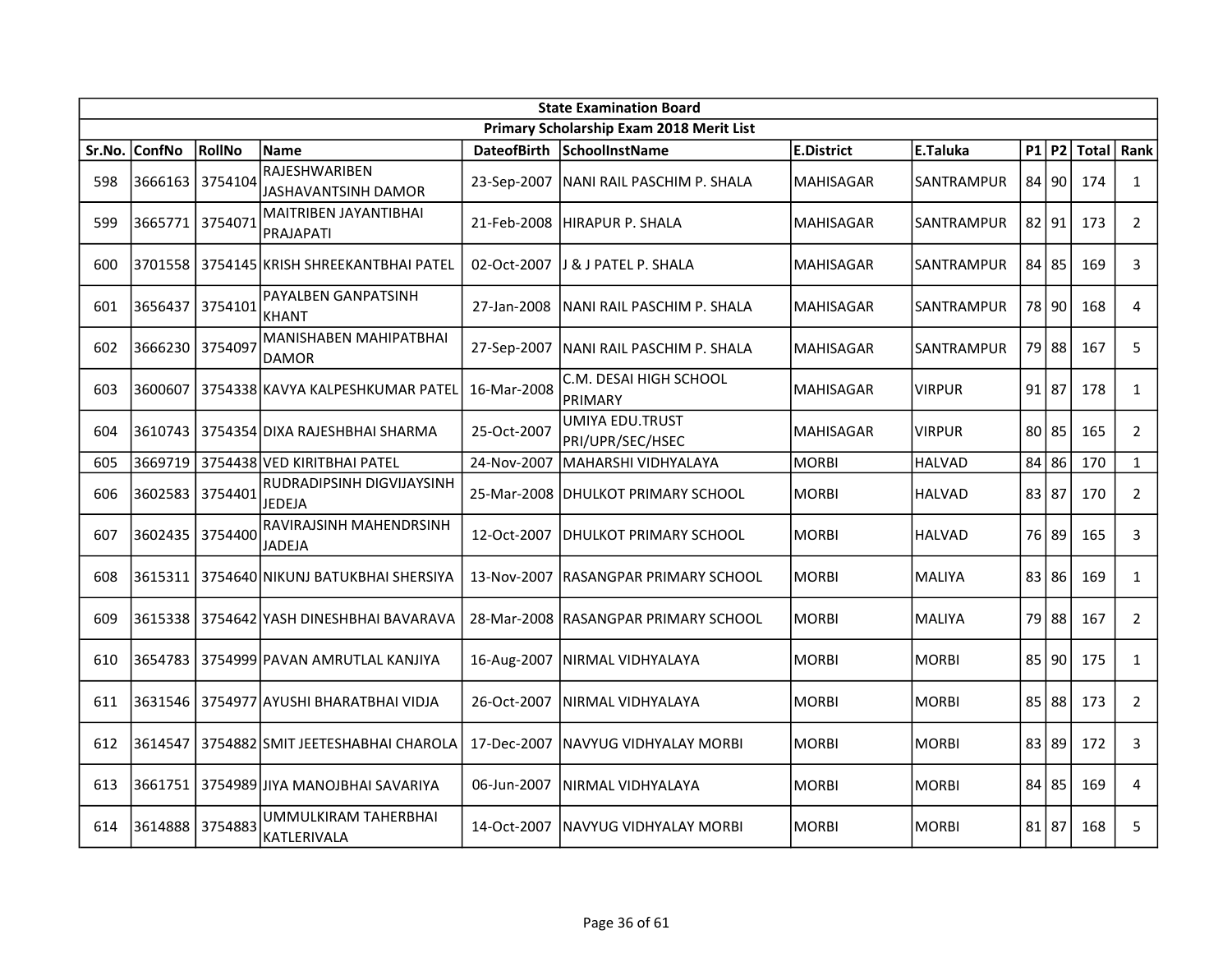|        | <b>State Examination Board</b> |         |                                            |                    |                                                        |                   |                   |       |           |               |                |  |  |
|--------|--------------------------------|---------|--------------------------------------------|--------------------|--------------------------------------------------------|-------------------|-------------------|-------|-----------|---------------|----------------|--|--|
|        |                                |         |                                            |                    | Primary Scholarship Exam 2018 Merit List               |                   |                   |       |           |               |                |  |  |
| Sr.No. | <b>ConfNo</b>                  | RollNo  | <b>Name</b>                                | <b>DateofBirth</b> | <b>SchoolInstName</b>                                  | <b>E.District</b> | E.Taluka          |       |           | $P1$ P2 Total | Rank           |  |  |
| 615    | 3627640 3754992                |         | KIRTAN DHARMESHBHAI<br><b>BAPODARIYA</b>   | 17-Jun-2007        | INIRMAL VIDHYALAYA                                     | <b>MORBI</b>      | <b>MORBI</b>      |       | 80 87     | 167           | 6              |  |  |
| 616    | 3614825                        | 3754885 | VISHAVA RAMESHBHAI<br><b>KAVATHIYA</b>     | 29-Jul-2008        | NAVYUG VIDHYALAY MORBI                                 | <b>MORBI</b>      | <b>MORBI</b>      |       | $81$   86 | 167           | $\overline{7}$ |  |  |
| 617    | 3601607                        |         | 3755164 RACHIT SHAKTIBHAI KAILA            | 30-Jan-2008        | INAVYUG VIDHYALAY                                      | <b>MORBI</b>      | <b>TANKARA</b>    | 91 91 |           | 182           | $\mathbf{1}$   |  |  |
| 618    | 3698969                        |         | 3755040 DHARMIK RAJESHBHAI BODA            | 07-Jan-2008        | JABALPUR PRIMARY SCHOOL                                | <b>MORBI</b>      | <b>TANKARA</b>    |       | 88 93     | 181           | $\overline{2}$ |  |  |
| 619    | 3628997                        | 3755351 | NISHANT ILMUDEENBHAI<br><b>KADIVAR</b>     |                    | 07-Nov-2007 RAZA VIDHYALAY VALASAN                     | <b>MORBI</b>      | WANKANER          |       | $87$   82 | 169           | $\mathbf{1}$   |  |  |
| 620    | 3611158 3755303                |         | HARSDIPSINH PARAKRMSINH<br>ZALA            | 24-Jan-2008        | SARDHARKA PRIMARY SCHOOL                               | <b>MORBI</b>      | WANKANER          |       | 78 86     | 164           | $\overline{2}$ |  |  |
| 621    | 3636233                        |         | 3755382 SIVEN SACHINBHAI KAMDAR            | 03-Apr-2008        | MATUSHREE C.K.SHAH VIDHYALAY                           | <b>MORBI</b>      | WANKANER          |       | $65$ 78   | 143           | 3              |  |  |
| 622    |                                |         | 3612160   3755352 MISZABA HANIFBHAI BAVARA | 25-Dec-2007        | IVANKIYA 3  PRIMARY SCHOOL                             | <b>MORBI</b>      | WANKANER          |       | 68 70     | 138           | $\overline{4}$ |  |  |
| 623    | 3616332                        | 3755428 | <b>VARUNBHAI</b><br>CHANDRASINHBHAI VASAVA | 09-Apr-2008        | IGHATOLI PRIMARY SCHOOL                                | <b>NARMADA</b>    | DEDIYAPADA        |       | 77 83     | 160           | $\mathbf{1}$   |  |  |
| 624    | 3615912 3755427                |         | NISHABEN RANJITBHAI<br>VASAVA              | 18-Jan-2008        | <b>GHATOLI PRIMARY SCHOOL</b>                          | <b>NARMADA</b>    | <b>DEDIYAPADA</b> |       | 71 86     | 157           | $\overline{2}$ |  |  |
| 625    | 3639319 3755424                |         | TEJASWI DHARMENDRABHAI<br>VASAVA           | 17-Oct-2007        | KHOKHRAUMAR PRIMARY SCHOOL NARMADA                     |                   | DEDIYAPADA        |       | 71 82     | 153           | 3              |  |  |
| 626    | 3701464                        | 3755440 | YANKISHBHAI KISHORBHAI<br>VASAVA           | 19-Jun-2008        | IBHARADA PRIMARY SCHOOL                                | <b>NARMADA</b>    | <b>DEDIYAPADA</b> |       | 64 84     | 148           | $\overline{4}$ |  |  |
| 627    | 3644705                        | 3755478 | VIPULKUMAR RAJESHBHAI<br><b>TADVI</b>      | 18-Jan-2008        | VEER BHAGATSINH PRIMARY<br>SCHOOL - 1                  | <b>NARMADA</b>    | GARUDESHWA<br>R   |       | 87 84     | 171           | $\mathbf{1}$   |  |  |
| 628    | 3645337                        | 3755471 | HITESHKUMAR<br><b>SUBHASHCHANDRA TADVI</b> | 31-Jan-2007        | <b>VEER BHAGATSINH PRIMARY</b><br>lschool - 1          | <b>NARMADA</b>    | GARUDESHWA<br>R   |       | $81$   85 | 166           | $\overline{2}$ |  |  |
| 629    | 3667617                        | 3755600 | PRIYANSH RAKESHBHAI<br>PRAJAPATI           | 31-Dec-2007        | <b>SHRI NAVDURGA PRIMARY</b><br><b>SCHOOL RAJPIPLA</b> | <b>NARMADA</b>    | <b>NANDOD</b>     |       | 72 88     | 160           | $\mathbf{1}$   |  |  |
| 630    | 3671125                        |         | 3755601 RAJVEER JAYESHBHAI MACHHI          | 20-Apr-2008        | SHRI NAVDURGA PRIMARY<br><b>SCHOOL RAJPIPLA</b>        | <b>NARMADA</b>    | <b>NANDOD</b>     |       | 65 91     | 156           | $\overline{2}$ |  |  |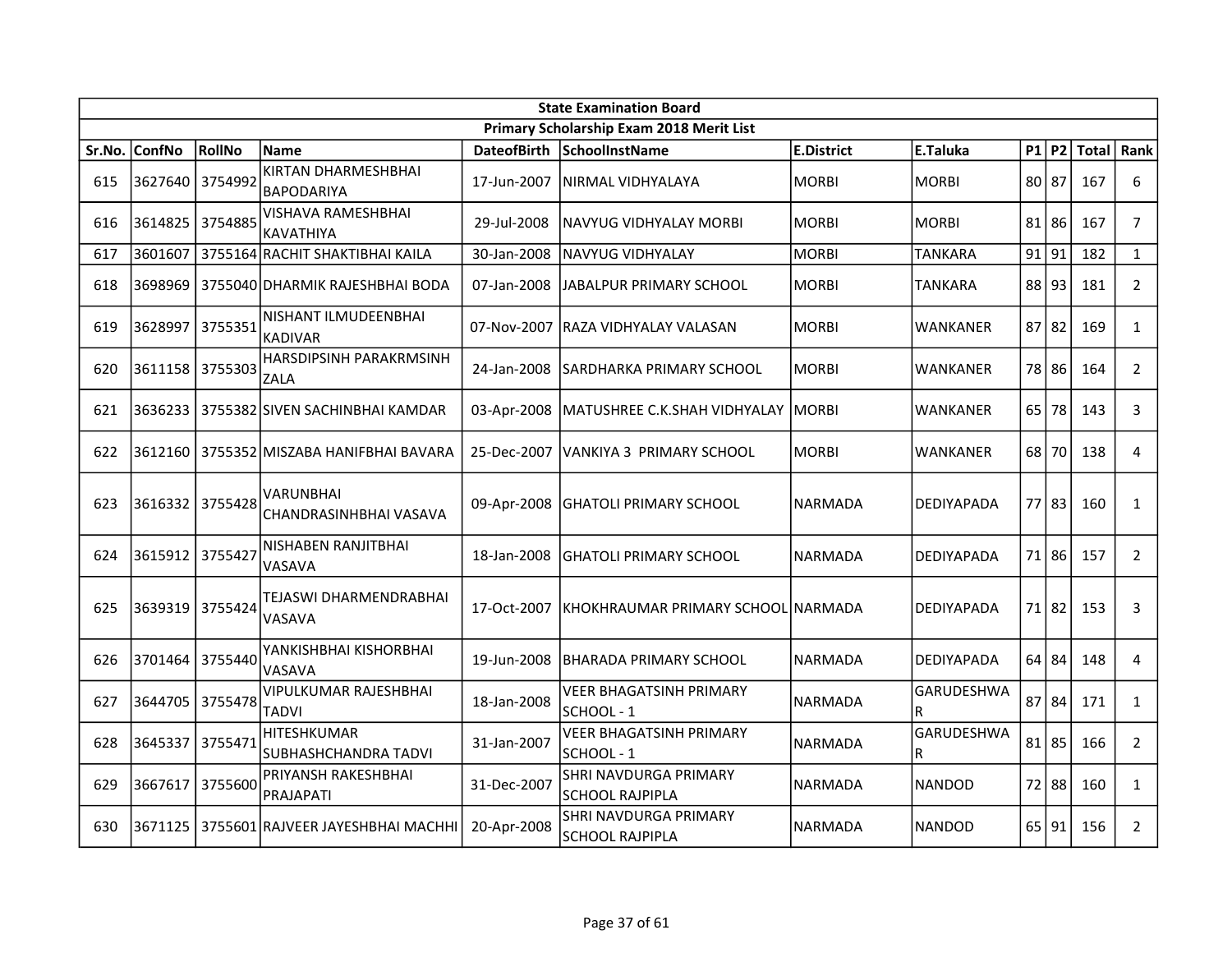|        | <b>State Examination Board</b> |         |                                              |                    |                                                                                           |                   |                 |       |       |               |                |  |  |
|--------|--------------------------------|---------|----------------------------------------------|--------------------|-------------------------------------------------------------------------------------------|-------------------|-----------------|-------|-------|---------------|----------------|--|--|
|        |                                |         |                                              |                    | Primary Scholarship Exam 2018 Merit List                                                  |                   |                 |       |       |               |                |  |  |
| Sr.No. | <b>ConfNo</b>                  | RollNo  | <b>Name</b>                                  | <b>DateofBirth</b> | <b>SchoolInstName</b>                                                                     | <b>E.District</b> | E.Taluka        |       |       | $P1$ P2 Total | Rank           |  |  |
| 631    | 3623178 3755609                |         | SHIVAMBHAI RAVIDAS<br>VASAVA                 | 09-Jul-2007        | IDABKA PRIMARY SCHOOL                                                                     | <b>NARMADA</b>    | SAGBARA         |       | 55 66 | 121           | $\mathbf{1}$   |  |  |
| 632    | 3623175 3755606                |         | <b>BHAVESHBHAI KIRANBHAI</b><br>VASAVA       | 29-Jun-2007        | IDABKA PRIMARY SCHOOL                                                                     | <b>NARMADA</b>    | SAGBARA         |       | 57 62 | 119           | $\overline{2}$ |  |  |
| 633    | 3684259 3755634                |         | MUSKANBANU IMRANKHAN<br><b>RATHOD</b>        | 21-Jan-2008        | ITILAKWADA PRIMARY SCHOOL                                                                 | NARMADA           | TILAKVADA       |       | 78 92 | 170           | $\mathbf{1}$   |  |  |
| 634    | 3695670                        | 3755629 | DHRUVKUMAR VINODBHAI<br>VASAVA               | 04-Feb-2008        | ITILAKWADA PRIMARY SCHOOL                                                                 | NARMADA           | TILAKVADA       |       | 74 82 | 156           | $\overline{2}$ |  |  |
| 635    | 3622352                        |         | 3756047 RIDHAN BIPINKUMAR PATEL              | 25-Mar-2008        | NAI TALIM VIDYAMANDIR<br><b>MALIYADHARA</b>                                               | <b>NAVSARI</b>    | <b>CHIKHLI</b>  |       | 88 94 | 182           | $\mathbf{1}$   |  |  |
| 636    | 3625215                        |         | 3756050 YASHVI SANJAYKUMAR PATEL             | 21-Aug-2007        | <b>NAI TALIM VIDYAMANDIR</b><br>MALIYADHARA                                               | <b>NAVSARI</b>    | <b>CHIKHLI</b>  |       | 88 90 | 178           | $\overline{2}$ |  |  |
| 637    | 3625836                        |         | 3756044 JJAY VINODBHAI KATARIYA              | 16-Aug-2008        | NAI TALIM VIDYAMANDIR<br><b>MALIYADHARA</b>                                               | <b>NAVSARI</b>    | <b>CHIKHLI</b>  |       | 86 89 | 175           | 3              |  |  |
| 638    | 3624917                        |         | 3756857 JASH DILIPKUMAR PREETIBEN            | 19-Oct-2007        | PRATHMIK VIDYAMANDIR PONSRI                                                               | NAVSARI           | <b>GANDEVI</b>  |       | 84 89 | 173           | $\mathbf{1}$   |  |  |
| 639    | 3673427                        |         | 3756789 DRASTI AVINASHBHAI PATEL             |                    | 21-Nov-2007 SMT B.T.PATEL PRIMARY SCHOOL                                                  | <b>NAVSARI</b>    | <b>GANDEVI</b>  |       | 81 90 | 171           | $2^{\circ}$    |  |  |
| 640    | 3602466 3756411                |         | STUTI NARENDRAKUMAR<br><b>PATEL</b>          | 16-Dec-2007        | lASPEE KANYA VIDYALAY KHANGI<br><b>PRATHMIK VIBHAG SHREE</b><br>IPRAKASH VIDYALAY ANTALIA | <b>NAVSARI</b>    | <b>GANDEVI</b>  |       | 86 84 | 170           | 3              |  |  |
| 641    |                                |         | 3685476 3757120 RUTVIJ JAYRESHKUMAR PATEL    | 11-Jan-2008        | SMT N C SHAH AND C N SHAH                                                                 | <b>NAVSARI</b>    | <b>JALALPOR</b> |       | 90 95 | 185           | $\mathbf{1}$   |  |  |
| 642    | 3602768                        |         | 3757061 AAYUSHI BHARATBHAI PATIL             | 20-Dec-2007        | ISHREE B. L. PARIKH  VIDHYALAY                                                            | <b>NAVSARI</b>    | JALALPOR        | 83 87 |       | 170           | $\overline{2}$ |  |  |
| 643    | 3601433                        |         | l 3757326lMITAL ASHOK KAVA                   | 11-Sep-2007        | <b>SADHANA VIDHYALAY</b>                                                                  | <b>NAVSARI</b>    | <b>JALALPOR</b> |       | 77 86 | 163           | $\mathbf{3}$   |  |  |
| 644    |                                |         | 3688462   3757373   VAIBHAVI KIRITBHAI PATEL | 03-Sep-2007        | MANDIR FALIA PRIMARY SCHOOL                                                               | <b>NAVSARI</b>    | <b>KHERGAM</b>  |       | 79 79 | 158           | $\mathbf{1}$   |  |  |
| 645    |                                |         | 3684024 3757488 JIYA SANDIPKUMAR PATEL       |                    | 05-Mar-2008 KANYASHALA KHERGAM                                                            | <b>NAVSARI</b>    | <b>KHERGAM</b>  |       | 75 80 | 155           | $\overline{2}$ |  |  |
| 646    |                                |         | 3614880   3757677 NIYATI VIJAYBHAI PATEL     | 20-Nov-2006        | DIVINE PUBLIC SCHOOL NAVSARI<br>(GUJ.MED.)                                                | <b>NAVSARI</b>    | <b>NAVSARI</b>  |       | 88 94 | 182           | $\mathbf{1}$   |  |  |
| 647    |                                |         | 3600973 3757962 VEDANT RAKESH RANA           |                    | 03-Sep-2007 SETT R.J.J HIGH SCHOOL                                                        | <b>NAVSARI</b>    | <b>NAVSARI</b>  |       | 89 89 | 178           | $2^{\circ}$    |  |  |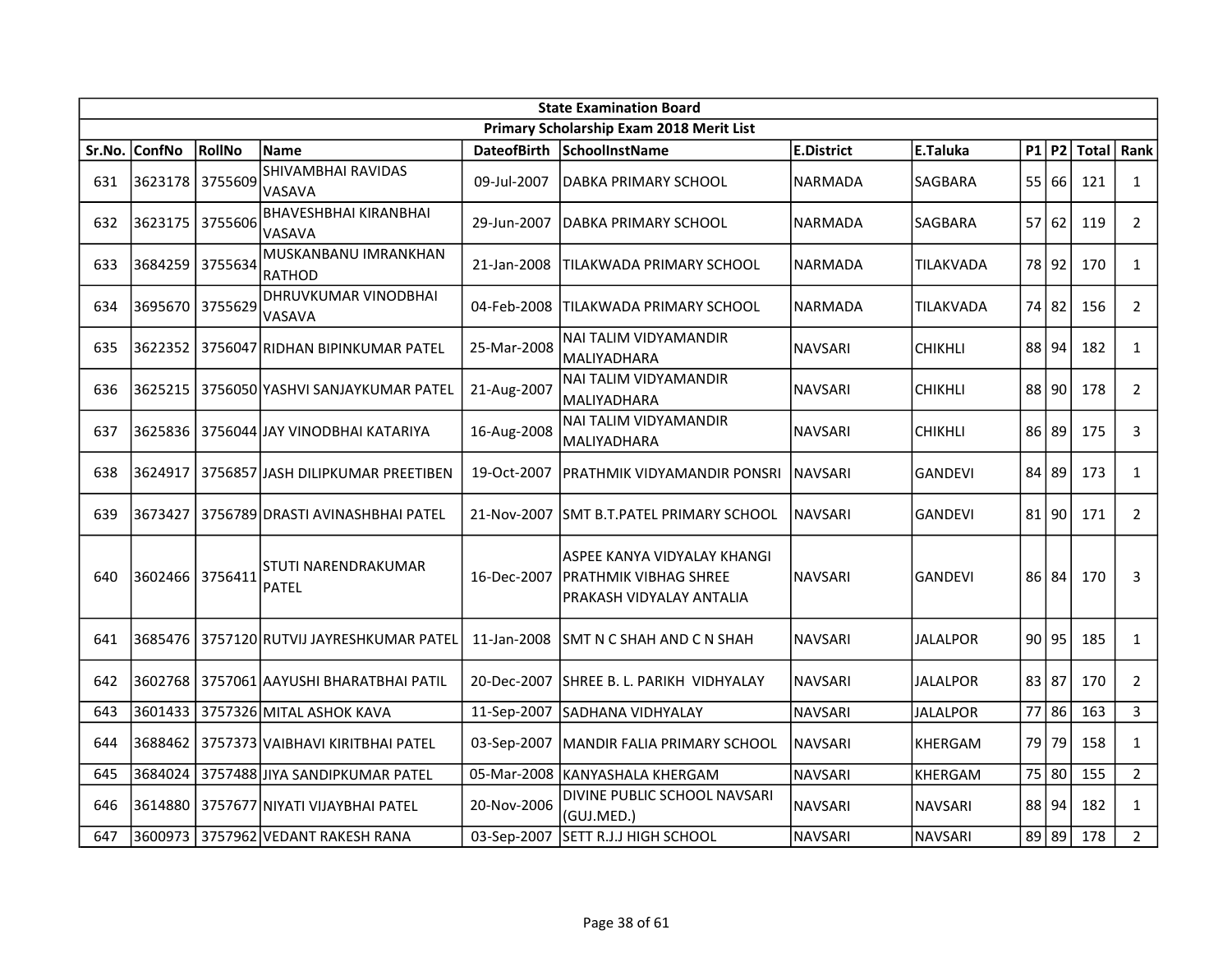| <b>State Examination Board</b> |                 |         |                                           |             |                                              |                     |                  |    |         |       |                |  |
|--------------------------------|-----------------|---------|-------------------------------------------|-------------|----------------------------------------------|---------------------|------------------|----|---------|-------|----------------|--|
|                                |                 |         |                                           |             | Primary Scholarship Exam 2018 Merit List     |                     |                  |    |         |       |                |  |
| Sr.No.                         | <b>ConfNo</b>   | RollNo  | <b>Name</b>                               |             | DateofBirth SchoolInstName                   | <b>E.District</b>   | E.Taluka         |    | P1 P2   | Total | Rank           |  |
| 648                            | 3600933         | 3757963 | VINIKAKUMARI HARESH<br><b>KUNBI</b>       |             | 08-May-2008 SETT R.J.J HIGH SCHOOL           | <b>NAVSARI</b>      | <b>NAVSARI</b>   |    | 88 90   | 178   | 3              |  |
| 649                            |                 |         | 3601026 3757946 KRISTAL NILESH PATEL      |             | 26-Mar-2007 SETT R.J.J HIGH SCHOOL           | <b>NAVSARI</b>      | <b>NAVSARI</b>   |    | 88 89   | 177   | 4              |  |
| 650                            |                 |         | 3626270   3758743 IRA KINKARBHAI PATEL    | 08-Sep-2007 | <b>PRATAP HIGH SCHOOL</b>                    | <b>NAVSARI</b>      | VANSDA           |    | $90$ 90 | 180   | $\mathbf{1}$   |  |
| 651                            | 3691973         | 3758232 | <b>BHAVINIBEN JIGNESHBHAI</b><br>PATEL    | 17-Oct-2007 | KAMBOYA PRIMARY SCHOOL                       | <b>NAVSARI</b>      | VANSDA           | 88 | 79      | 167   | $\overline{2}$ |  |
| 652                            | 3675722         | 3758746 | <b>MANN SHAILESHKUMAR</b><br><b>PATEL</b> |             | 14-May-2008   PRATAP HIGH SCHOOL             | <b>NAVSARI</b>      | VANSDA           |    | 79 87   | 166   | 3              |  |
| 653                            | 3619091         |         | 3758738 ASTI TANUBHAI THORAT              | 20-Dec-2007 | <b>PRATAP HIGH SCHOOL</b>                    | <b>NAVSARI</b>      | VANSDA           |    | 83 80   | 163   | 4              |  |
| 654                            | 3633358 3758807 |         | TARABEN RANGITBHASI<br><b>RATAHAVA</b>    | 05-Feb-2008 | <b>BHILOD P.SHALA</b>                        | <b>PANCH MAHALS</b> | GHOGHAMBA        |    | 75 89   | 164   | $\mathbf{1}$   |  |
| 655                            | 3677515 3759002 |         | RINABEN BHAVSINGHBHAI<br><b>RATHAVA</b>   |             | 25-Dec-2006 SURKHED F. ZINZARI               | <b>PANCH MAHALS</b> | <b>GHOGHAMBA</b> |    | 79 82   | 161   | $\overline{2}$ |  |
| 656                            | 3684148         | 3758995 | MUKUNDKUMAR<br>RAMESHBHAI BARIA           | 08-Jan-2007 | VAVKULLI VARG                                | <b>PANCH MAHALS</b> | <b>GHOGHAMBA</b> |    | 72 80   | 152   | 3              |  |
| 657                            | 3646777         | 3759000 | PINALBEN BACHUBHAI<br><b>RATHAVA</b>      | 01-Jun-2007 | <b>SURKHED F. ZINZARI</b>                    | <b>PANCH MAHALS</b> | <b>GHOGHAMBA</b> |    | 73 75   | 148   | 4              |  |
| 658                            | 3632773 3759668 |         | YASHVI SHAILESHKUMAR<br><b>PATEL</b>      | 22-Aug-2007 | JAY JALARAM SCHOOL (GUJARATI<br>MEDIUM)      | <b>PANCH MAHALS</b> | <b>GODHRA</b>    |    | 93 93   | 186   | $\mathbf{1}$   |  |
| 659                            |                 |         | 3601963   3759356 TIRTH RONAK PATEL       |             | 06-May-2007   KALRAV SCHOOL GUJ.             | <b>PANCH MAHALS</b> | <b>GODHRA</b>    |    | 86 96   | 182   | $\overline{2}$ |  |
| 660                            | 3637224         |         | 3759354 RUDRA SATISH PRAJAPATI            | 06-Dec-2007 | IKALRAV SCHOOL GUJ.                          | <b>PANCH MAHALS</b> | <b>GODHRA</b>    |    | 84 93   | 177   | 3              |  |
| 661                            | 3691932         |         | 3759337 OM VINODBHAI PATEL                | 30-Dec-2006 | NALANDA PRIMARY SCHOOL                       | <b>PANCH MAHALS</b> | <b>GODHRA</b>    |    | 79 90   | 169   | 4              |  |
| 662                            | 3696261         | 3759338 | PALKUMAR BHAVESHBHAI<br>PATEL             | 24-Jun-2007 | INALANDA PRIMARY SCHOOL                      | <b>PANCH MAHALS</b> | <b>GODHRA</b>    |    | 78 90   | 168   | 5              |  |
| 663                            | 3612393         |         | 3759357 DHYAN PRANAYKUMAR SHAH            | 07-Jan-2008 | ST.ARNOLDS P SCHOOL (GUJ.MED<br>NON GRANTED) | <b>PANCH MAHALS</b> | <b>GODHRA</b>    |    | 86 82   | 168   | 6              |  |
| 664                            | 3681526         |         | 3759352 AMIT LALSINH PARGI                | 29-Aug-2007 | KALRAV SCHOOL GUJ.                           | <b>PANCH MAHALS</b> | <b>GODHRA</b>    |    | 74 90   | 164   | $\overline{7}$ |  |
| 665                            | 3609283         |         | 3759942 KHUSHI UMESHKUMAR PATEL           | 14-Dec-2007 | IKALRAV GUJ. MED. SHALA                      | <b>PANCH MAHALS</b> | <b>HALOL</b>     |    | 89 95   | 184   | $\mathbf{1}$   |  |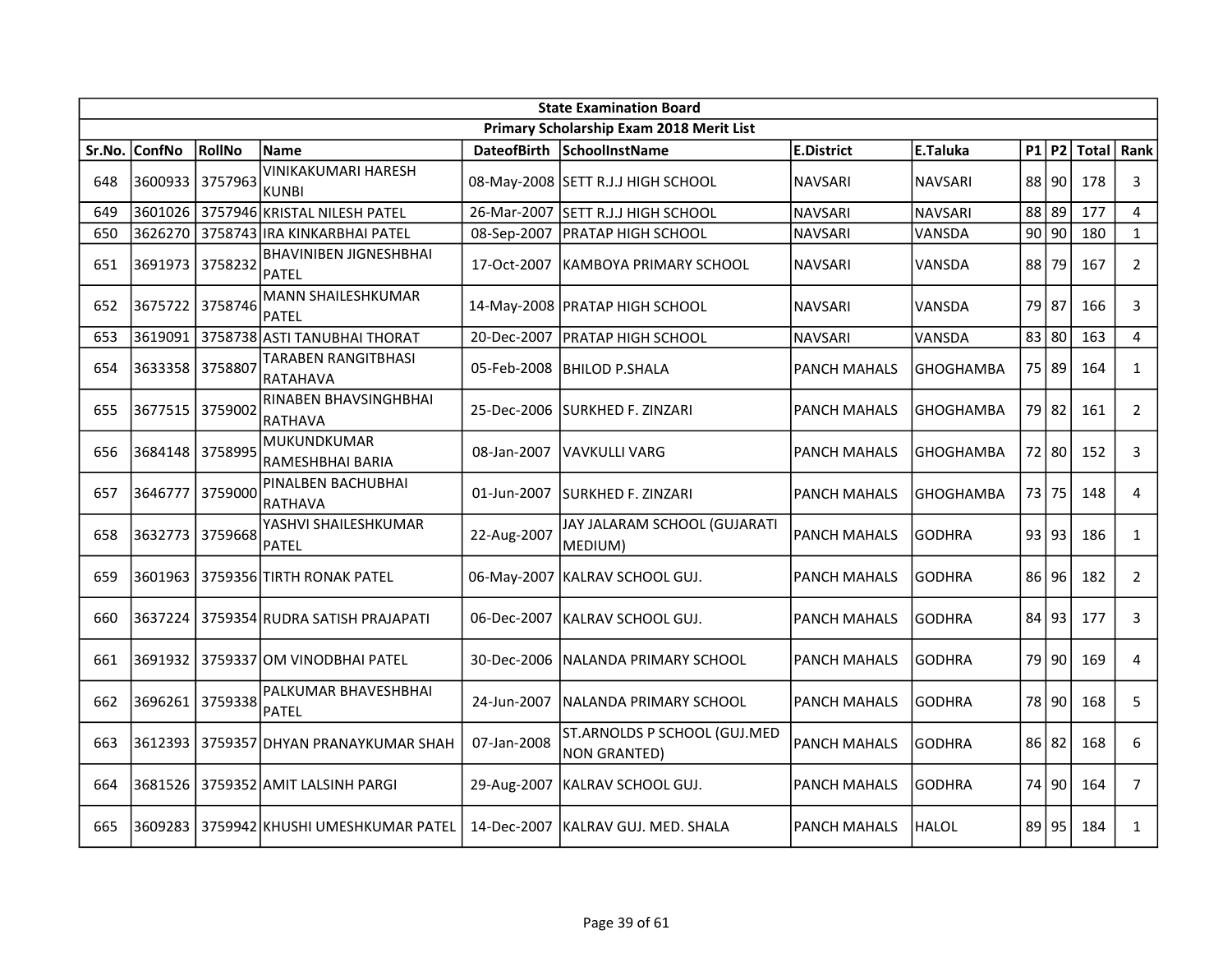|        | <b>State Examination Board</b> |         |                                           |                    |                                          |                     |                    |  |           |       |                |  |
|--------|--------------------------------|---------|-------------------------------------------|--------------------|------------------------------------------|---------------------|--------------------|--|-----------|-------|----------------|--|
|        |                                |         |                                           |                    | Primary Scholarship Exam 2018 Merit List |                     |                    |  |           |       |                |  |
| Sr.No. | <b>ConfNo</b>                  | RollNo  | <b>Name</b>                               | <b>DateofBirth</b> | SchoolInstName                           | <b>E.District</b>   | E.Taluka           |  | $P1$ P2   | Total | Rank           |  |
| 666    | 3609268                        | 3759949 | NIRMAL KRUNALKUMAR<br><b>THAKOR</b>       | 24-Jul-2007        | KALRAV GUJ. MED. SHALA                   | <b>PANCH MAHALS</b> | HALOL              |  | 88 94     | 182   | $\overline{2}$ |  |
| 667    | 3609228                        | 3759940 | JAYDEVSINH PANKAJSINH<br><b>RAULAJI</b>   | 10-Jan-2008        | KALRAV GUJ. MED. SHALA                   | <b>PANCH MAHALS</b> | HALOL              |  | 87 94     | 181   | 3              |  |
| 668    | 3609279                        | 3759965 | VAISHNAVI RAKESHKUMAR<br>PRAJAPATI        |                    | 18-May-2007   KALRAV GUJ. MED. SHALA     | <b>PANCH MAHALS</b> | lhalol             |  | $82$  92  | 174   | $\overline{4}$ |  |
| 669    | 3675965                        | 3760187 | JAYRAJKUMAR SHAILESHBHAI<br><b>BARIA</b>  |                    | 04-Aug-2008 UDHVAN P.SHALA               | <b>PANCH MAHALS</b> | <b>JAMBUGHODA</b>  |  | 85 75     | 160   | $\mathbf{1}$   |  |
| 670    | 3665191 3760182                |         | RINABEN DHULSINGBHAI<br><b>BARIA</b>      | 12-Jul-2008        | KANJIPANI P.SHALA                        | <b>PANCH MAHALS</b> | <b>JAMBUGHODA</b>  |  | 76 83     | 159   | $\overline{2}$ |  |
| 671    | 3687931                        |         | 3760263 HARSH JAYESHBHAI PATEL            | 26-Dec-2007        | lS & D PATEL P.SHALA                     | <b>PANCH MAHALS</b> | <b>KALOL</b>       |  | 83 85     | 168   | $\mathbf{1}$   |  |
| 672    | 3672605                        | 3760469 | <b>BHAUMIK RAMANBHAI</b><br><b>RATHVA</b> | 30-Jun-2007        | <b>MALAV KUMAR SHALA</b>                 | <b>PANCH MAHALS</b> | KALOL              |  | 70 88     | 158   | $\overline{2}$ |  |
| 673    | 3613087                        |         | 3760611 MEHJABIN HARUN PADVA              | 25-Oct-2007        | URDU SHALA VEJALPUR                      | <b>PANCH MAHALS</b> | KALOL              |  | 73 85     | 158   | 3              |  |
| 674    | 3676984                        | 3760659 | SARMISHATHABEN<br><b>RUMALSINH BARIA</b>  |                    | 23-Aug-2007   BAMANA P.SHALA             | <b>PANCH MAHALS</b> | IMORVA HADAF       |  | 79 80     | 159   | $\mathbf{1}$   |  |
| 675    | 3637980                        | 3760665 | MAHIMA RAJENDRASINH<br><b>BARIA</b>       | 09-Apr-2008        | DANGARIYA P.SHALA                        | <b>PANCH MAHALS</b> | MORVA HADAF        |  | 85 73     | 158   | $\overline{2}$ |  |
| 676    | 3645282                        | 3760664 | PRIYDHRSHANABEN<br>CHANDRASINH CHAUHAN    |                    | 17-Aug-2008   DAMOR F. VARG BAMANA       | <b>PANCH MAHALS</b> | <b>MORVA HADAF</b> |  | 80 77     | 157   | 3              |  |
| 677    | 3660365                        |         | 3761048 MITALBEN ASVINBHAI BARIA          |                    | 19-Mar-2008 ANKEDIYA P. SHALA            | <b>PANCH MAHALS</b> | SHAHERA            |  | $82$   85 | 167   | $\mathbf{1}$   |  |
| 678    | 3609417                        | 3761042 | RENUKABEN MUKESHBHAI<br><b>BARIA</b>      | 14-Jan-2007        | SARADIYA P. SHALA                        | <b>PANCH MAHALS</b> | <b>SHAHERA</b>     |  | 87 79     | 166   | $\overline{2}$ |  |
| 679    | 3655353                        | 3760969 | SAKSHIBEN PRADIPBHAI<br><b>PATEL</b>      | 02-Apr-2008        | MITHALI P. SHALA                         | <b>PANCH MAHALS</b> | SHAHERA            |  | 74 92     | 166   | 3              |  |
| 680    | 3647669                        |         | 3761049 PARULBEN MOHANBHAI PAGI           | 07-Nov-2007        | ANKEDIYA P. SHALA                        | <b>PANCH MAHALS</b> | <b>SHAHERA</b>     |  | 81 83     | 164   | 4              |  |
| 681    | 3673846                        | 3760935 | VASANTBHAI GANPATBHAI<br><b>BARIA</b>     |                    | 20-Aug-2006   MANGALIYANA P.SHALA        | <b>PANCH MAHALS</b> | lshahera           |  | 80 81     | 161   | 5              |  |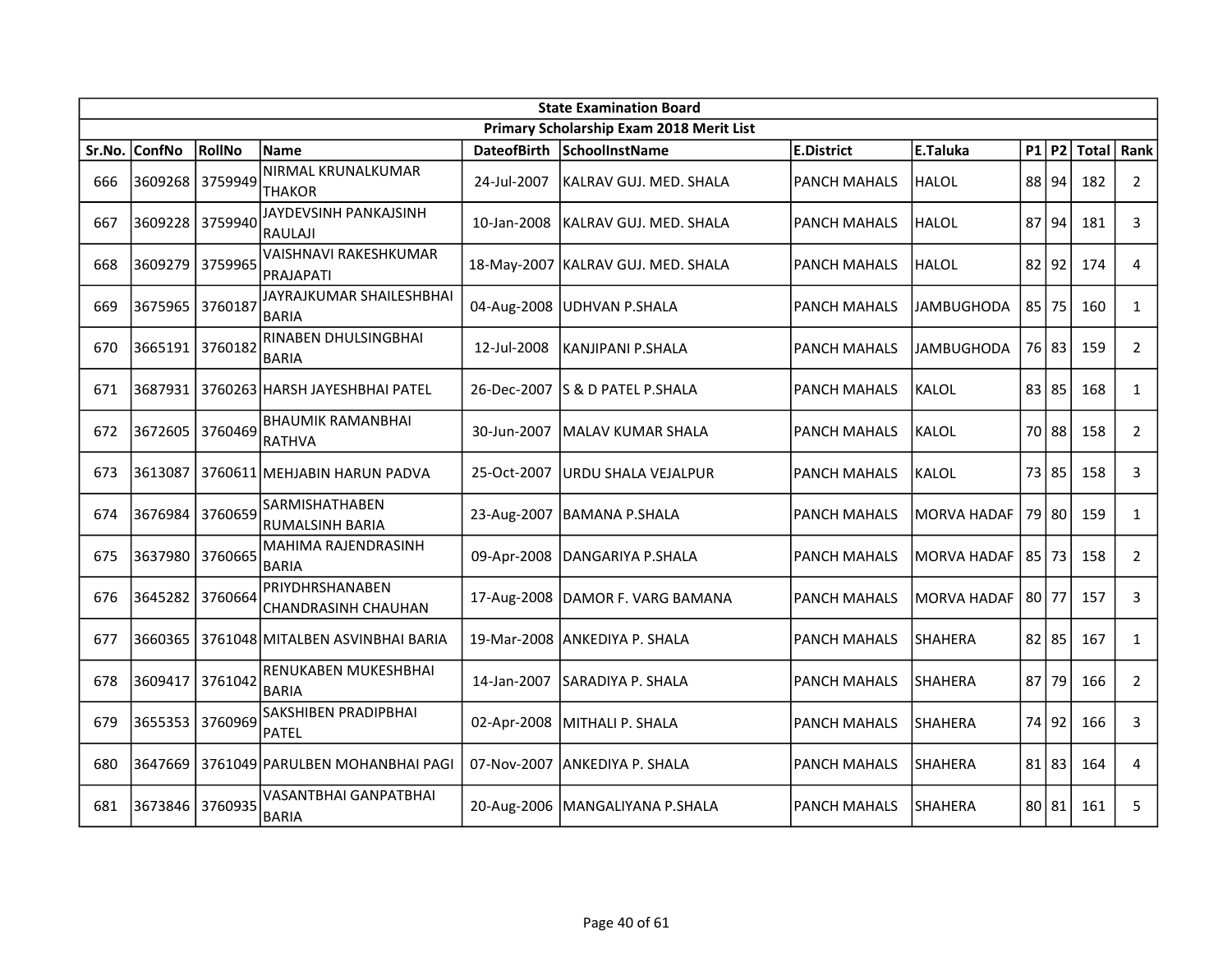|        | <b>State Examination Board</b> |         |                                          |             |                                          |                   |                  |  |           |       |                |  |  |
|--------|--------------------------------|---------|------------------------------------------|-------------|------------------------------------------|-------------------|------------------|--|-----------|-------|----------------|--|--|
|        |                                |         |                                          |             | Primary Scholarship Exam 2018 Merit List |                   |                  |  |           |       |                |  |  |
| Sr.No. | <b>ConfNo</b>                  | RollNo  | <b>Name</b>                              |             | DateofBirth SchoolInstName               | <b>E.District</b> | E.Taluka         |  | P1 P2     | Total | Rank           |  |  |
| 682    | 3662108 3761169                |         | DHARVI MUKESHBHAI<br>PRAJAPATI           | 07-Jan-2008 | <b>IN.S.PATEL PRI.SCHOOL</b>             | <b>PATAN</b>      | CHANASMA         |  | 74 88     | 162   | $\mathbf{1}$   |  |  |
| 683    | 3628123                        |         | 3761204 KRISH SITARAMBHAI PATEL          | 17-Feb-2008 | CHHAMISA PRIMARY SCHOOL                  | PATAN             | CHANASMA         |  | 74 88     | 162   | $\overline{2}$ |  |  |
| 684    | 3600989                        |         | 3761641 NAMRA BIPINCHANDRA PATEL         | 23-Apr-2008 | JUNA KALANA PRIMARY SCHOOL               | <b>PATAN</b>      | <b>HARIJ</b>     |  | 76 82     | 158   | $\mathbf{1}$   |  |  |
| 685    | 3663973                        | 3761873 | RADHIKABA DEVENDRASINH<br>VAGHELA        |             | 08-Nov-2007 KUKARANA PRIMARY SCHOOL      | <b>PATAN</b>      | <b>HARIJ</b>     |  | 74 82     | 156   | $\overline{2}$ |  |  |
| 686    | 3602491                        |         | 3762343 PANKIT SUNILBHAI PATEL           |             | 17-Aug-2007 CHILDREN PARK PRIMARY SCHOOL | PATAN             | <b>PATAN</b>     |  | $82$  93  | 175   | $\mathbf{1}$   |  |  |
| 687    | 3618822                        |         | 3762157 PRUTHVI AJITKUMAR PATEL          | 02-Dec-2007 | LORD KRISHNA SCHOOLOF<br><b>SCIENCE</b>  | <b>PATAN</b>      | <b>PATAN</b>     |  | 88 86     | 174   | $2^{\circ}$    |  |  |
| 688    | 3628265                        |         | 3762518 JJIYA RATILAL PATEL              | 06-Feb-2008 | ITAPOVAN PRIMARY SCHOOL GUJ              | <b>PATAN</b>      | <b>PATAN</b>     |  | 81 91     | 172   | 3              |  |  |
| 689    | 3630728                        | 3762453 | JINAL MAHADEVBHAI<br><b>CHAUDHARI</b>    | 08-Jan-2008 | SHISHU MANDIR PRI.SCHOOL                 | <b>PATAN</b>      | <b>PATAN</b>     |  | $82$   88 | 170   | 4              |  |  |
| 690    | 3678224                        | 3762856 | MANOJ JAYANTIBHAI<br>CHAUDHARI           | 15-Jan-2007 | SHREE SARASWATI PRIMARY<br><b>SCHOOL</b> | <b>PATAN</b>      | <b>RADHANPUR</b> |  | $80$  90  | 170   | $\mathbf{1}$   |  |  |
| 691    | 3682157                        |         | 3762862 KRISH MADHUBHAI THAKKAR          | 31-Oct-2007 | M.M.ZOTA PRIMARY SCHOOL                  | <b>PATAN</b>      | <b>RADHANPUR</b> |  | 73 89     | 162   | $\overline{2}$ |  |  |
| 692    | 3635927                        | 3763055 | KISHMATBEN JAGADISHBHAI<br><b>DODIYA</b> | 30-Oct-2007 | DADKA PRIARY SCHOOL                      | PATAN             | SAMI             |  | 80 90     | 170   | $\mathbf{1}$   |  |  |
| 693    | 3645027                        | 3763034 | YUVRAJSINH DILIPSINH<br>VAGHELA          | 23-Nov-2007 | <b>IBASPA PRIMARY SCHOOL</b>             | <b>PATAN</b>      | SAMI             |  | 72 93     | 165   | $\overline{2}$ |  |  |
| 694    | 3624047                        | 3763621 | HARSHIL RAKESHBHAI<br><b>KAPDIYA</b>     | 07-Jun-2008 | S.D.ACHARYA PRI.SCHOOL                   | <b>PATAN</b>      | SANTALPUR        |  | 83 82     | 165   | $\mathbf{1}$   |  |  |
| 695    | 3640406                        |         | 3763586 RIDDHI MOTIBHAI MALI             |             | 20-Aug-2007 SANTALPUR-2 PRIMARY SCHOOL   | <b>PATAN</b>      | SANTALPUR        |  | 76 82     | 158   | $\overline{2}$ |  |  |
| 696    | 3677865                        | 3763877 | SUNILKUMAR PRAHLADBHAI<br>JOSHI          | 28-Aug-2007 | JESANGPURA PRIMARY SCHOOL                | <b>PATAN</b>      | SARASWATI        |  | 80 81     | 161   | $\mathbf{1}$   |  |  |
| 697    | 3603171                        | 3764108 | CHANDRIKABEN SOVANJI<br><b>THAKOR</b>    | 21-Sep-2007 | SAMPRA PRIMARY SCHOOL                    | <b>PATAN</b>      | SARASWATI        |  | 76 80     | 156   | $2^{\circ}$    |  |  |
| 698    | 3683223                        |         | 3764262 DHARABEN VIONDBHAI PATEL         | 12-Dec-2007 | VAGDOD KANYA PRIMARY<br><b>SCHOOL</b>    | PATAN             | SARASWATI        |  | 75 81     | 156   | 3              |  |  |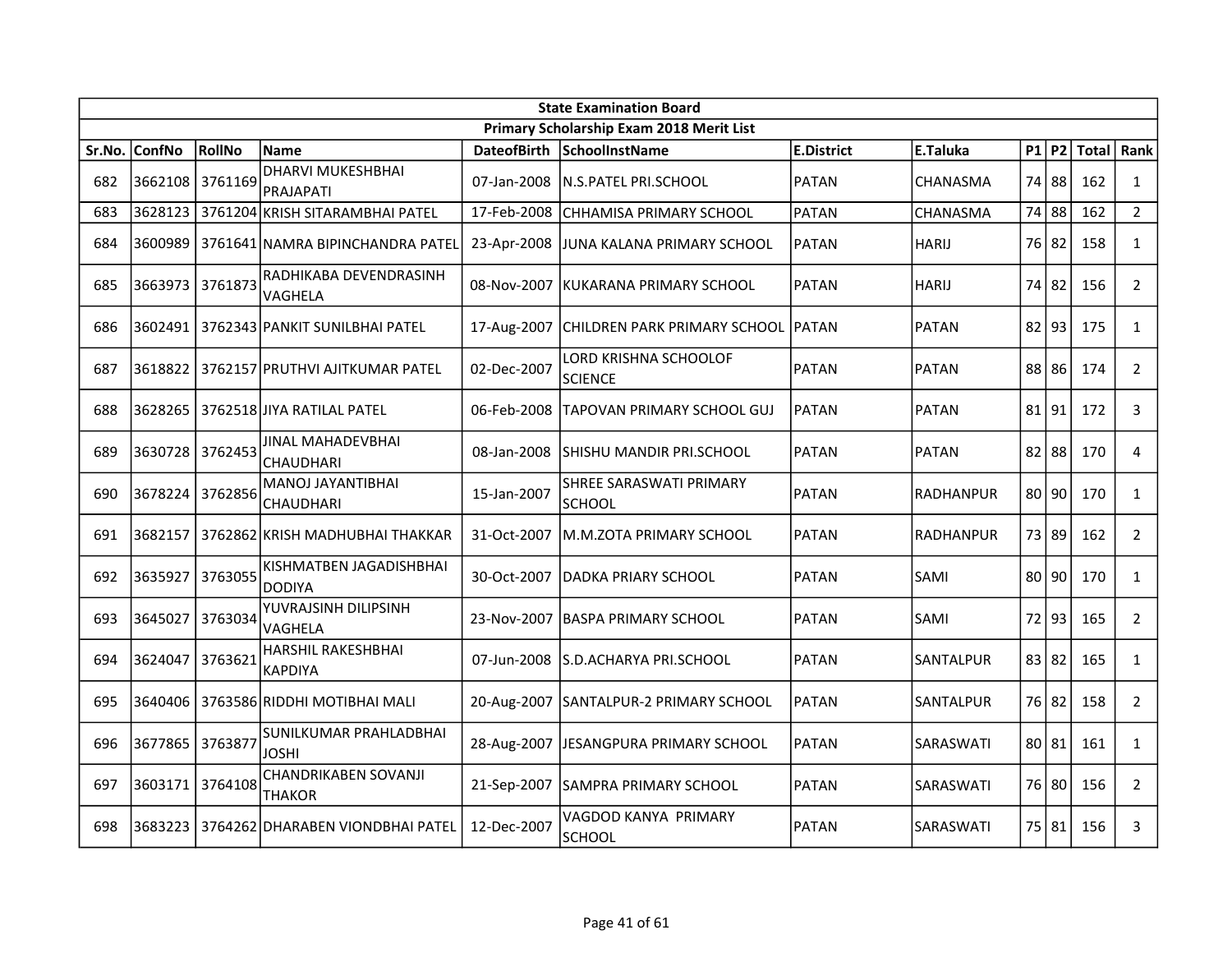|        | <b>State Examination Board</b> |         |                                           |                    |                                          |                   |                  |  |         |                    |                |  |  |
|--------|--------------------------------|---------|-------------------------------------------|--------------------|------------------------------------------|-------------------|------------------|--|---------|--------------------|----------------|--|--|
|        |                                |         |                                           |                    | Primary Scholarship Exam 2018 Merit List |                   |                  |  |         |                    |                |  |  |
| Sr.No. | <b>ConfNo</b>                  | RollNo  | <b>Name</b>                               | <b>DateofBirth</b> | SchoolInstName                           | <b>E.District</b> | E.Taluka         |  |         | $P1$ P2 Total Rank |                |  |  |
| 699    | 3613440 3764257                |         | PARTHKUMAR NITINKUMAR<br><b>DABHI</b>     |                    | 22-Mar-2008   VAGDOD PRIMARY SCHOOL      | <b>PATAN</b>      | SARASWATI        |  | 73 83   | 156                | 4              |  |  |
| 700    |                                |         | 3637469   3764362 SUNITA AMRUTBHAI VANKAR |                    | 03-Aug-2007   KUNVAR PRIMARY SCHOOL      | PATAN             | SHANKHESHWA<br>R |  | $85$ 84 | 169                | $\mathbf{1}$   |  |  |
| 701    | 3685451                        | 3764363 | YASHPAL DINESHBHAI<br><b>CHAVDA</b>       |                    | 29-Feb-2008   KUNVAR PRIMARY SCHOOL      | PATAN             | SHANKHESHWA<br>R |  | 81 84   | 165                | $\overline{2}$ |  |  |
| 702    | 3637172                        |         | 3765022 VISVAS RAJESHKUMAR PATEL          |                    | 15-Aug-2007 R.B.PATEL SCHOOL             | <b>PATAN</b>      | <b>SIDDHPUR</b>  |  | 83 91   | 174                | $\mathbf{1}$   |  |  |
| 703    | 3618571                        |         | 3764954 DEEP MUKESHKUMAR PATEL            | 04-Apr-2008        | UMIYAPURA PRIARY SCHOOL                  | <b>PATAN</b>      | <b>SIDDHPUR</b>  |  | 85 89   | 174                | $\overline{2}$ |  |  |
| 704    | 3653227                        |         | 3764616 LAXMI KAUSHIKBHAI PATEL           |                    | 31-May-2008 GANGALASAN PRIMARY SCHOOL    | <b>PATAN</b>      | <b>SIDDHPUR</b>  |  | 74 88   | 162                | 3              |  |  |
| 705    | 3627587                        | 3764843 | KHUSHBUBEN ARVINDBHAI<br><b>SUTHAR</b>    |                    | 03-Mar-2008 MUDANA PRIMARY SCHOOL        | <b>PATAN</b>      | <b>SIDDHPUR</b>  |  | 73 86   | 159                | $\overline{4}$ |  |  |
| 706    | 3659768                        |         | 3765358 VIRAJ DEVA KESVALA                | 01-Oct-2007        | PARISHRAM PRIMARY SCHOOL<br>(PVT)        | PORBANDAR         | IKUTIYANA        |  | 81 93   | 174                | $\mathbf{1}$   |  |  |
| 707    | 3632969                        |         | 3765152 KRISH NAGA GAR                    |                    | 06-May-2008 RAMNAGAR PRA SHALA           | PORBANDAR         | KUTIYANA         |  | 85 88   | 173                | $2^{\circ}$    |  |  |
| 708    |                                |         | 3610828 3765548 VAIBHAVI JAGDISHBHAI VARA |                    | 23-Dec-2007 BOKHIRA PAY CEN SHALA        | PORBANDAR         | <b>PORBANDAR</b> |  | 85 87   | 172                | $\mathbf{1}$   |  |  |
| 709    | 3610875                        |         | 3765543 RIDDHI LILABHAI BHUTIYA           |                    | 01-May-2007 BOKHIRA PAY CEN SHALA        | PORBANDAR         | PORBANDAR        |  | 84 84   | 168                | $\overline{2}$ |  |  |
| 710    | 3612047                        | 3766025 | PALKUMAR DAMJIBHAI<br><b>PATHAK</b>       |                    | 30-Dec-2007 IST. MARYS ENGLISH SCHOOL    | <b>PORBANDAR</b>  | <b>PORBANDAR</b> |  | $91$ 75 | 166                | 3              |  |  |
| 711    | 3632468                        |         | 3765402 MENA SAVDAS KARAVADARA            |                    | 30-Aug-2008 SHISHLI PAY CEN SHALA        | PORBANDAR         | PORBANDAR        |  | 72 81   | 153                | $\overline{4}$ |  |  |
| 712    | 3611400                        | 3765530 | KRISHNABEN MUKESHKUMAR<br><b>DHOKIYA</b>  | 29-Jul-2008        | BOKHIRA PAY CEN SHALA                    | <b>PORBANDAR</b>  | <b>PORBANDAR</b> |  | 72 80   | 152                | 5              |  |  |
| 713    |                                |         | 3607812 3766086 VIRAJ MUKESHBHAI THESIYA  |                    | 13-Mar-2008   PVT - SIGMA PUBLIC SCHOOL  | <b>PORBANDAR</b>  | RANAVAV          |  | 79 89   | 168                | $\mathbf{1}$   |  |  |
| 714    | 3607835                        | 3766085 | STAVNA SUNILKUMAR<br><b>BHIMANI</b>       |                    | 14-May-2008 PVT - SIGMA PUBLIC SCHOOL    | <b>PORBANDAR</b>  | <b>RANAVAV</b>   |  | 75 90   | 165                | $\mathbf{2}$   |  |  |
| 715    | 3630051                        | 3766236 | LAKSHMAN SURESHBHAI<br><b>CHAUHAN</b>     |                    | 03-Apr-2004   PIPALIYA PRIMARY SCHOOL    | <b>RAJKOT</b>     | <b>DHORAJI</b>   |  | 88 90   | 178                | $\mathbf{1}$   |  |  |
| 716    |                                |         | 3633370 3766234 HETAL RAJUBHAI PALAS      | 14-Jun-2006        | <b>PIPALIYA PRIMARY SCHOOL</b>           | RAJKOT            | <b>DHORAJI</b>   |  | 80 80   | 160                | $\overline{2}$ |  |  |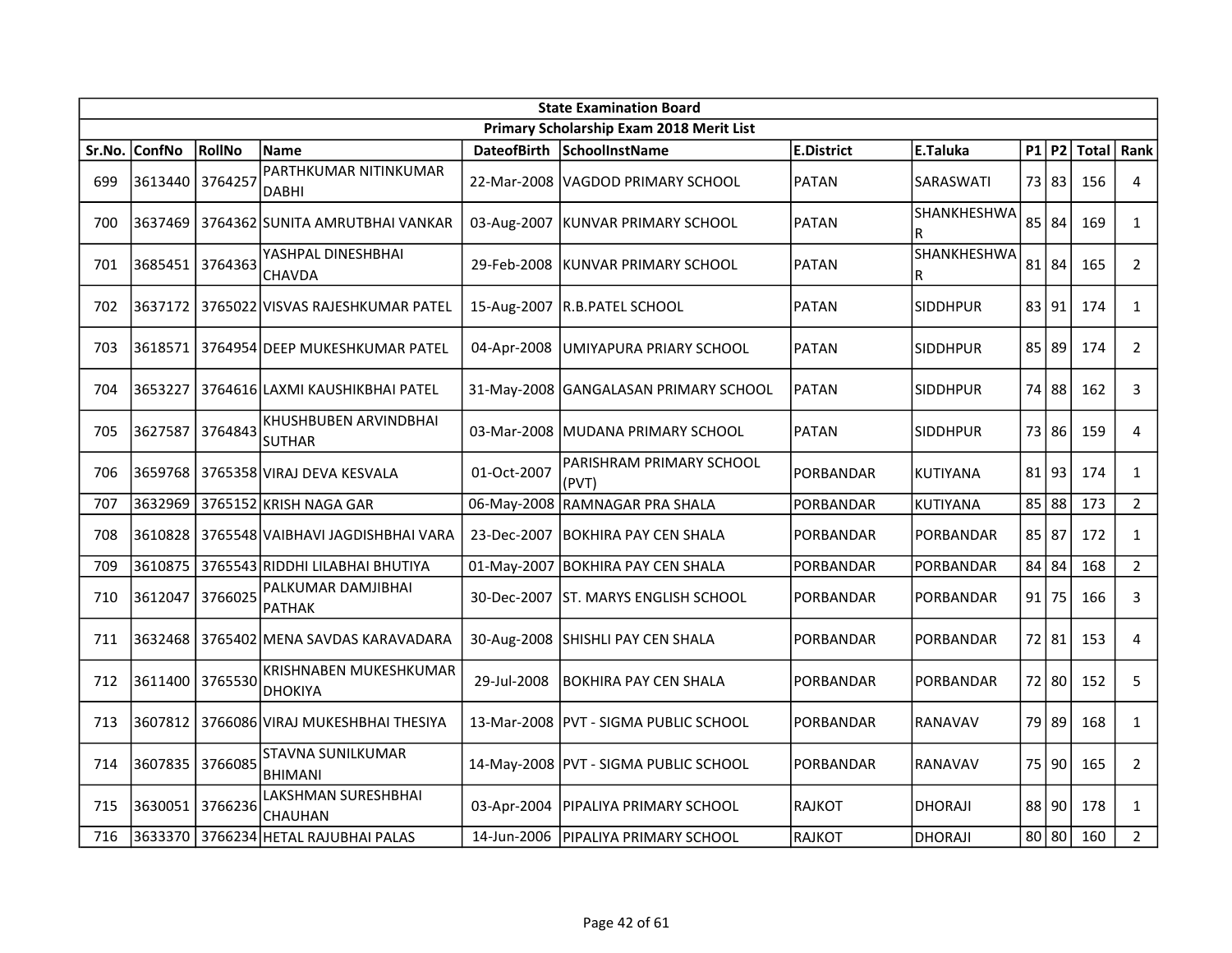|        | <b>State Examination Board</b> |         |                                               |                    |                                                     |                   |                         |       |         |     |                |  |  |
|--------|--------------------------------|---------|-----------------------------------------------|--------------------|-----------------------------------------------------|-------------------|-------------------------|-------|---------|-----|----------------|--|--|
|        |                                |         |                                               |                    | Primary Scholarship Exam 2018 Merit List            |                   |                         |       |         |     |                |  |  |
| Sr.No. | <b>ConfNo</b>                  | RollNo  | <b>Name</b>                                   | <b>DateofBirth</b> | SchoolInstName                                      | <b>E.District</b> | E.Taluka                |       | $P1$ P2 |     | Total   Rank   |  |  |
| 717    | 3665474                        | 3766558 | YAVANI BHAVESHBHAI<br><b>GAJIPARA</b>         | 18-Sep-2007        | SHIVRAJGADH KANYA SCHOOL                            | <b>RAJKOT</b>     | <b>GONDAL</b>           |       | 81 79   | 160 | $\mathbf{1}$   |  |  |
| 718    | 3631029                        |         | 3766273 PARTH ASVINBHAI VORA                  |                    | 06-Aug-2008   BANDRA PRI. SCHOOL                    | <b>RAJKOT</b>     | <b>GONDAL</b>           |       | 73 86   | 159 | $2^{\circ}$    |  |  |
| 719    | 3653091 3766282                |         | TULASHEEBEN MANOJBHAI<br><b>DHUVA</b>         | 13-Oct-2007        | <b>BHANDARIYA PRI. SCHOOL</b>                       | RAJKOT            | <b>GONDAL</b>           |       | 73 82   | 155 | 3              |  |  |
| 720    | 3686202                        |         | 3766357 ARYAN HITESHBHAI KAVTHIYA             | 23-Nov-2007        | <b>GANGOTRI VIDHDHYAMANDIR PRI</b><br><b>SCHOOL</b> | RAJKOT            | <b>GONDAL</b>           |       | 66 83   | 149 | $\overline{4}$ |  |  |
| 721    | 3682008 3766665                |         | PRIYANSHU ASHISHBHAI<br><b>BALDHA</b>         | 04-Dec-2007        | <b>RAMPAR PRIMARY SCHOOL</b>                        | <b>RAJKOT</b>     | <b>JAMKANDORNA</b>      |       | 79 94   | 173 | $\mathbf{1}$   |  |  |
| 722    | 3690157                        | 3766669 | <b>ARPITA HAERSHBHAI</b><br><b>PANSURIYA</b>  | 22-Aug-2008        | <b>UJALA PRIMARY SCHOOL</b>                         | RAJKOT            | JAMKANDORNA 80 90       |       |         | 170 | $\overline{2}$ |  |  |
| 723    | 3651867                        | 3766738 | TANVI SANJAYBHAI<br>GONDALIYA                 | 15-Sep-2007        | <b>SWAMINARAYAN VIDHYALAY</b>                       | <b>RAJKOT</b>     | <b>JASDAN</b>           |       | 81 88   | 169 | $\mathbf{1}$   |  |  |
| 724    | 3648022                        |         | 3766777 HIRAVA JAYDIPBHAI PANDIYA             | 23-Jan-2008        | NAVA JASAPAR PRI SCHOOL                             | <b>RAJKOT</b>     | <b>JASDAN</b>           |       | 85 83   | 168 | $2^{\circ}$    |  |  |
| 725    | 3678496                        | 3766737 | ROSHANI RAJESHBHAI<br><b>CHHAYANI</b>         |                    | 08-Dec-2007 SWAMINARAYAN VIDHYALAY                  | <b>RAJKOT</b>     | <b>JASDAN</b>           | 80 87 |         | 167 | 3              |  |  |
| 726    |                                |         | 3659963   3766897   PARAM MANOJBHAI DODIYA    |                    | 03-Aug-2008   VIRPUR KUMAR PRIMARY SCHOOL RAJKOT    |                   | <b>JETPUR</b>           |       | 79 92   | 171 | $\mathbf{1}$   |  |  |
| 727    | 3613267                        |         | 3766877 HIRAL BATUKBHAI VISAVELIYA            |                    | 17-Mar-2008   DEVKI GALOL KANYA SCHOL               | <b>RAJKOT</b>     | JETPUR                  |       | 82 79   | 161 | $\overline{2}$ |  |  |
| 728    | 3625764                        |         | 3766884 RUTVI BHIKHUBHAI SHELDIYA             | 07-Dec-2007        | DEVKI GALOL KANYA SCHOL                             | <b>RAJKOT</b>     | <b>JETPUR</b>           |       | $66$ 75 | 141 | 3              |  |  |
| 729    | 3613244 3766878                |         | <b>NEHAL BHARATBHAI</b><br><b>KHAMBHALA</b>   | 09-Dec-2007        | <b>DEVKI GALOL KANYA SCHOL</b>                      | RAJKOT            | <b>JETPUR</b>           |       | 69 70   | 139 | $\overline{4}$ |  |  |
| 730    | 3694578 3767010                |         | <b>MANTHAN MAHENDRABHAI</b><br><b>THUMMAR</b> | 11-Sep-2007        | SHREE SAGUN PRIMARY SCHOOL<br>KOTDA                 | <b>RAJKOT</b>     | <b>KOTDA</b><br>SANGANI |       | 75 90   | 165 | $\mathbf{1}$   |  |  |
| 731    | 3694551                        |         | 3767014 TANAY SAVANBHAI PATODIYA              | 24-Jul-2007        | SHREE SAGUN PRIMARY SCHOOL<br>IKOTDA                | <b>RAJKOT</b>     | <b>KOTDA</b><br>SANGANI |       | 75 86   | 161 | $\overline{2}$ |  |  |
| 732    |                                |         | 3674178 3767195 SHWETA BALADIN AHIRWAD        | 20-Dec-2004        | SHREE SARDAR PATEL PRI. SCHOOL<br>METODA (GIDC)     | <b>RAJKOT</b>     | LODHIKA                 |       | 71 74   | 145 | $\mathbf{1}$   |  |  |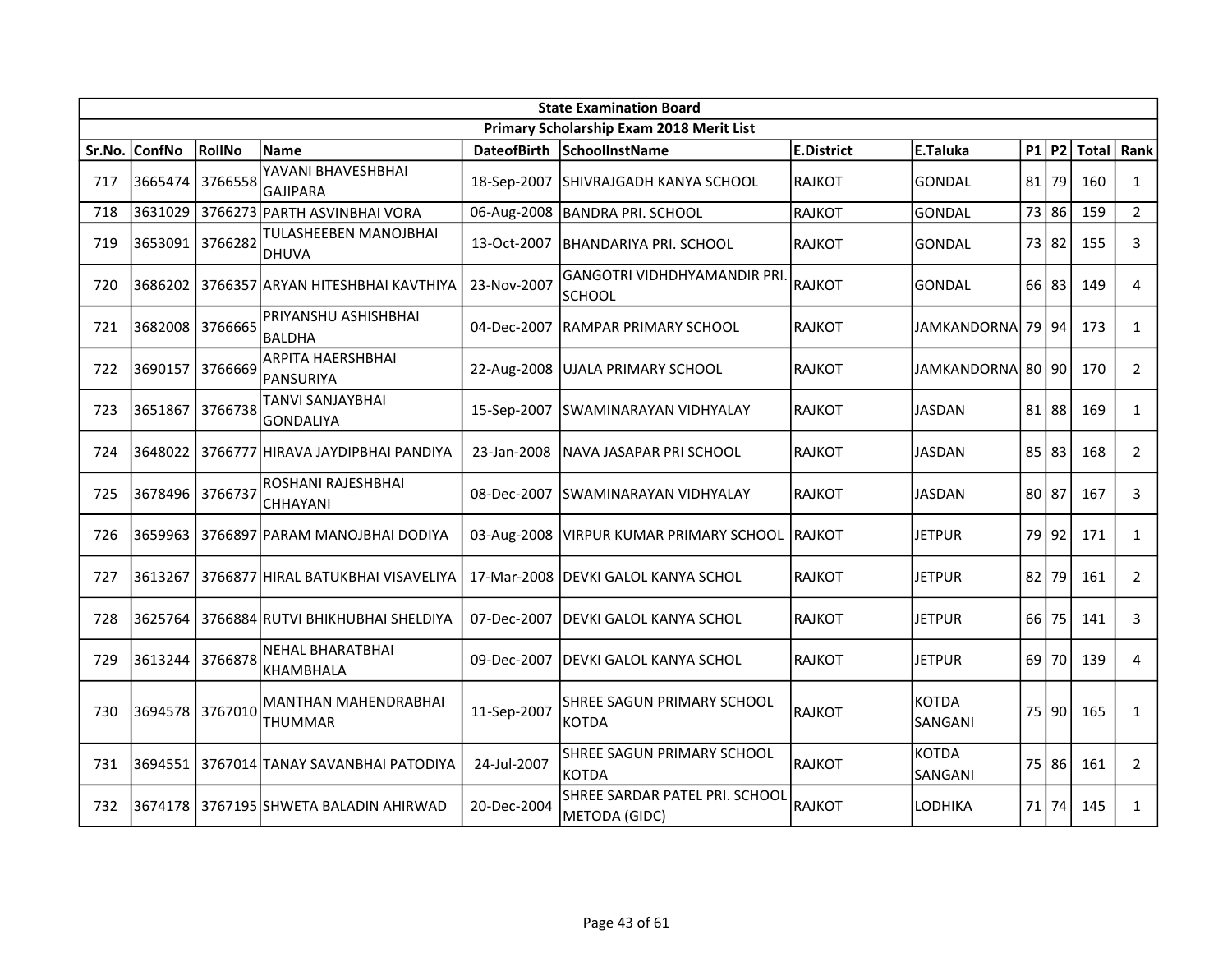|        | <b>State Examination Board</b> |         |                                              |                    |                                          |                   |                                     |  |       |              |                |  |
|--------|--------------------------------|---------|----------------------------------------------|--------------------|------------------------------------------|-------------------|-------------------------------------|--|-------|--------------|----------------|--|
|        |                                |         |                                              |                    | Primary Scholarship Exam 2018 Merit List |                   |                                     |  |       |              |                |  |
| Sr.No. | <b>ConfNo</b>                  | RollNo  | <b>Name</b>                                  | <b>DateofBirth</b> | SchoolInstName                           | <b>E.District</b> | E.Taluka                            |  | P1 P2 | <b>Total</b> | Rank           |  |
| 733    | 3606553                        | 3767152 | SANDEEP DIPAKBHAI<br>RAKHASIYA               |                    | 04-May-2008 DEVDA PRI. SCHOOL            | <b>RAJKOT</b>     | LODHIKA                             |  | 60 79 | 139          | $\overline{2}$ |  |
| 734    | 3681724                        |         | 3767436 YASH PARESHBHAI JETHAVA              | 24-Apr-2008        | <b>CRYSTAL PUBLIC SCHOOL</b>             | <b>RAJKOT</b>     | <b>PADDHARI</b>                     |  | 83 92 | 175          | $\mathbf{1}$   |  |
| 735    | 3625949                        |         | 3767362 PUJA PARESHBHAI GOGARA               | 30-Jul-2008        | KHODAPIPAR PRI. SCHOOL                   | <b>RAJKOT</b>     | PADDHARI                            |  | 74 90 | 164          | $2^{\circ}$    |  |
| 736    | 3607390 3767933                |         | VINUBHAI MADIYABHAI<br><b>BHURIYA</b>        | 01-Jul-2006        | HADALA PRIMARY SCHOOL                    | RAJKOT            | <b>RAJKOT</b>                       |  | 78 86 | 164          | $\mathbf{1}$   |  |
| 737    | 3605737                        | 3767924 | ABHIMANYU MOHANBHAI<br><b>GUPTA</b>          | 28-Oct-2004        | <b>HADALA PRIMARY SCHOOL</b>             | <b>RAJKOT</b>     | <b>RAJKOT</b>                       |  | 74 87 | 161          | $\overline{2}$ |  |
| 738    | 3623497                        | 3767568 | <b>ASHWIN MANSUKHBHAI</b><br><b>KADAVANI</b> |                    | 27-Aug-2008   DHANDHANI PRIMARY SCHOOL   | <b>RAJKOT</b>     | <b>RAJKOT</b>                       |  | 73 88 | 161          | 3              |  |
| 739    | 3660198                        |         | 3767876 NENSI MUKESHBHAI SOLANKI             |                    | 09-Aug-2008 SARDHAR KANYA TALUKA SCHOOL  | RAJKOT            | <b>RAJKOT</b>                       |  | 79 78 | 157          | 4              |  |
| 740    | 3659059                        |         | 3768007 RUDRA JITENDRABHAI GAMI              | 02-Jan-2008        | <b>PATHAK PRI. SCHOOL</b>                | <b>xRMC</b>       | <b>RAJKOT</b><br>CORPORATION        |  | 76 88 | 164          | $\mathbf{1}$   |  |
| 741    | 3617315                        |         | 3768226 JINESH HITESHBHAI SHINGALA           | 28-Apr-2008        | <b>PATANJALI VIDYALAY</b>                | xRMC              | <b>RAJKOT</b><br>CORPORATION        |  | 74 88 | 162          | $\overline{2}$ |  |
| 742    | 3647991                        |         | 3768005 RIYA KANTIBHAI GAJERA                | 06-Dec-2007        | <b>IPATHAK PRI. SCHOOL</b>               | <b>xRMC</b>       | <b>RAJKOT</b><br><b>CORPORATION</b> |  | 77 84 | 161          | 3              |  |
| 743    | 3615610                        | 3768253 | VAINKUTH DHARMESHBHAI<br>CHAVDA              | 01-Jul-2008        | PATANJALI VIDYALAY                       | xRMC              | <b>RAJKOT</b><br>CORPORATION        |  | 75 86 | 161          | 4              |  |
| 744    | 3659511                        |         | 3767996 HET ANISHBHAI BECHARA                |                    | 01-Nov-2007   PATHAK PRI. SCHOOL         | <b>xRMC</b>       | <b>RAJKOT</b><br>CORPORATION        |  | 73 84 | 157          | 5              |  |
| 745    | 3623744                        | 3768254 | VANSH SURESHBHAI<br><b>MUNGARA</b>           |                    | 15-Feb-2008   PATANJALI VIDYALAY         | <b>xRMC</b>       | <b>RAJKOT</b><br>CORPORATION        |  | 74 83 | 157          | 6              |  |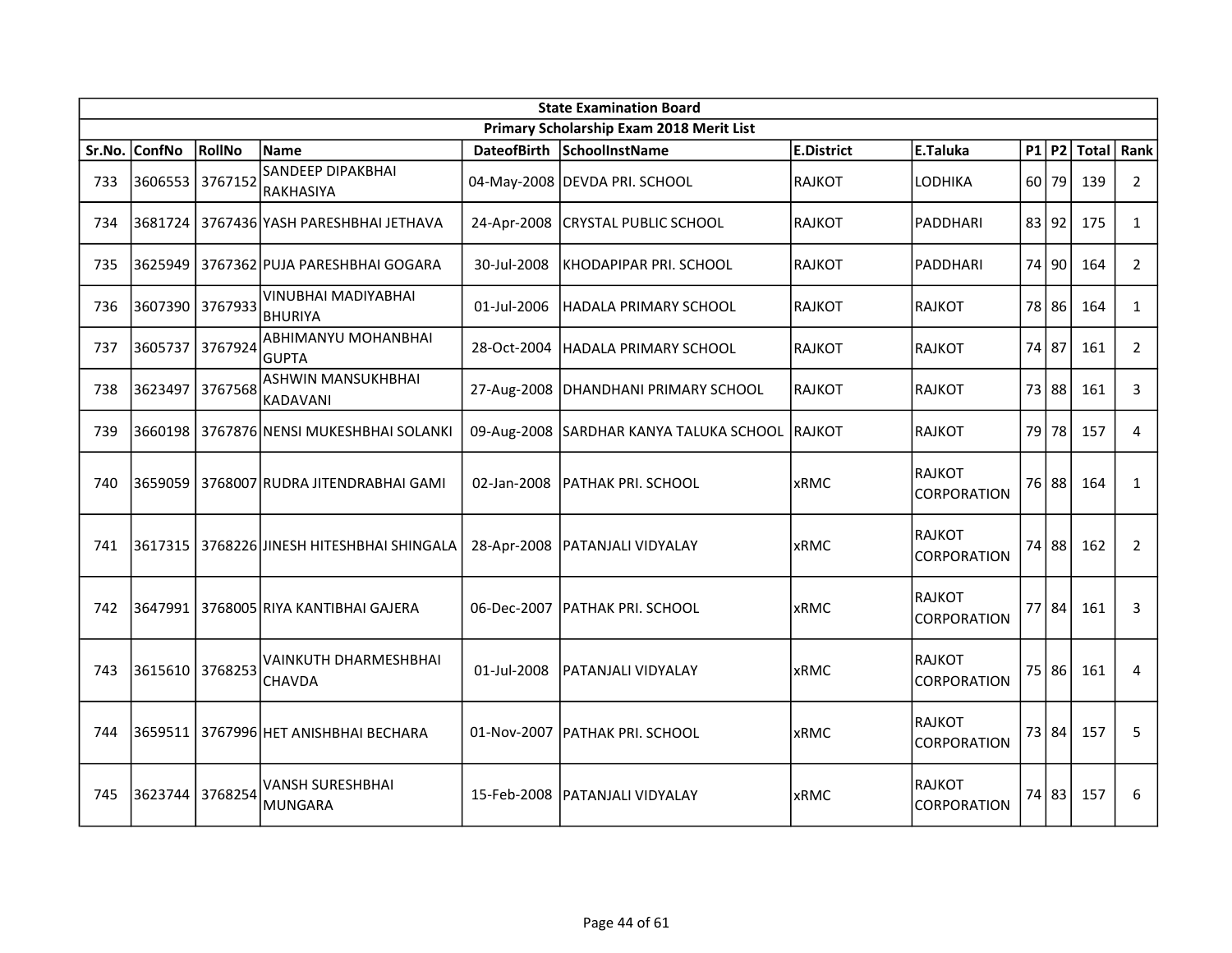|        | <b>State Examination Board</b> |         |                                              |                    |                                             |                   |                                     |  |         |                        |    |  |
|--------|--------------------------------|---------|----------------------------------------------|--------------------|---------------------------------------------|-------------------|-------------------------------------|--|---------|------------------------|----|--|
|        |                                |         |                                              |                    | Primary Scholarship Exam 2018 Merit List    |                   |                                     |  |         |                        |    |  |
| Sr.No. | <b>ConfNo</b>                  | RollNo  | <b>Name</b>                                  | <b>DateofBirth</b> | SchoolInstName                              | <b>E.District</b> | E.Taluka                            |  |         | P1   P2   Total   Rank |    |  |
| 746    | 3637683 3768197                |         | VISHVABEN NILESHBHAI<br><b>MEGHAPARA</b>     | 29-Oct-2007        | <b>TAPOVAN SCHOOL</b>                       | <b>xRMC</b>       | RAJKOT<br><b>CORPORATION</b>        |  | 72 83   | 155                    | 7  |  |
| 747    |                                |         | 3638597   3768068 VAISHALI PALABHAI SARVAIYA |                    | 15-Feb-2008 INAVYUG PR.SCHOOL               | <b>xRMC</b>       | <b>RAJKOT</b><br><b>CORPORATION</b> |  | 81 74   | 155                    | 8  |  |
| 748    | 3623101                        | 3768227 | KARAN MANSHUKHBHAI<br><b>RAMANI</b>          |                    | 23-Aug-2007   PATANJALI VIDYALAY            | <b>xRMC</b>       | <b>RAJKOT</b><br><b>CORPORATION</b> |  | 70 83   | 153                    | 9  |  |
| 749    | 3617306 3768249                |         | SARTHAK RAJESHBHAI<br><b>BAMBHAROLIYA</b>    |                    | 29-Aug-2007   PATANJALI VIDYALAY            | <b>xRMC</b>       | <b>RAJKOT</b><br><b>CORPORATION</b> |  | $69$ 83 | 152                    | 10 |  |
| 750    |                                |         | 3648033   3768006 RIYA RAMANIKBHAI FALDU     | 13-Oct-2007        | <b>PATHAK PRI. SCHOOL</b>                   | <b>xRMC</b>       | RAJKOT<br><b>CORPORATION</b>        |  | 69 83   | 152                    | 11 |  |
| 751    |                                |         | 3638483   3768063 NIYATI GIRISHBHAI CHAUHAN  |                    | 24-Feb-2008   NAVYUG PR.SCHOOL              | <b>xRMC</b>       | <b>RAJKOT</b><br><b>CORPORATION</b> |  | 73 79   | 152                    | 12 |  |
| 752    | 3648539 3768178                |         | HEPINKUMAR JAYESHBHAI<br><b>HIRAPARA</b>     |                    | 01-Nov-2007 PARTH VIDHYALAY                 | <b>xRMC</b>       | <b>RAJKOT</b><br><b>CORPORATION</b> |  | $69$ 82 | 151                    | 13 |  |
| 753    |                                |         | 3655026   3768196   ZEEL DILIPBHAI UKANI     |                    | 06-Feb-2008   PARTH VIDHYALAY               | <b>xRMC</b>       | RAJKOT<br>CORPORATION               |  | 68 83   | 151                    | 14 |  |
| 754    |                                |         | 3648835   3768193 SHIVANGI YOGESHBHAI JOSHI  |                    | 24-Sep-2007   PARTH VIDHYALAY               | <b>xRMC</b>       | <b>RAJKOT</b><br>CORPORATION        |  | $71$ 78 | 149                    | 15 |  |
| 755    |                                |         | 3619057   3768038 YASH PIYUSHBHAI MAKWANA    |                    | 11-Nov-2007   PATANJALI SCHOOLS (GUJ. MED.) | xRMC              | <b>RAJKOT</b><br>CORPORATION        |  | 70 79   | 149                    | 16 |  |
| 756    |                                |         | 3616284 3768035 SUMIT VIPULBHAI GHORECHA     |                    | 24-Sep-2007   PATANJALI SCHOOLS (GUJ. MED.) | xRMC              | RAJKOT<br><b>CORPORATION</b>        |  | $71$ 77 | 148                    | 17 |  |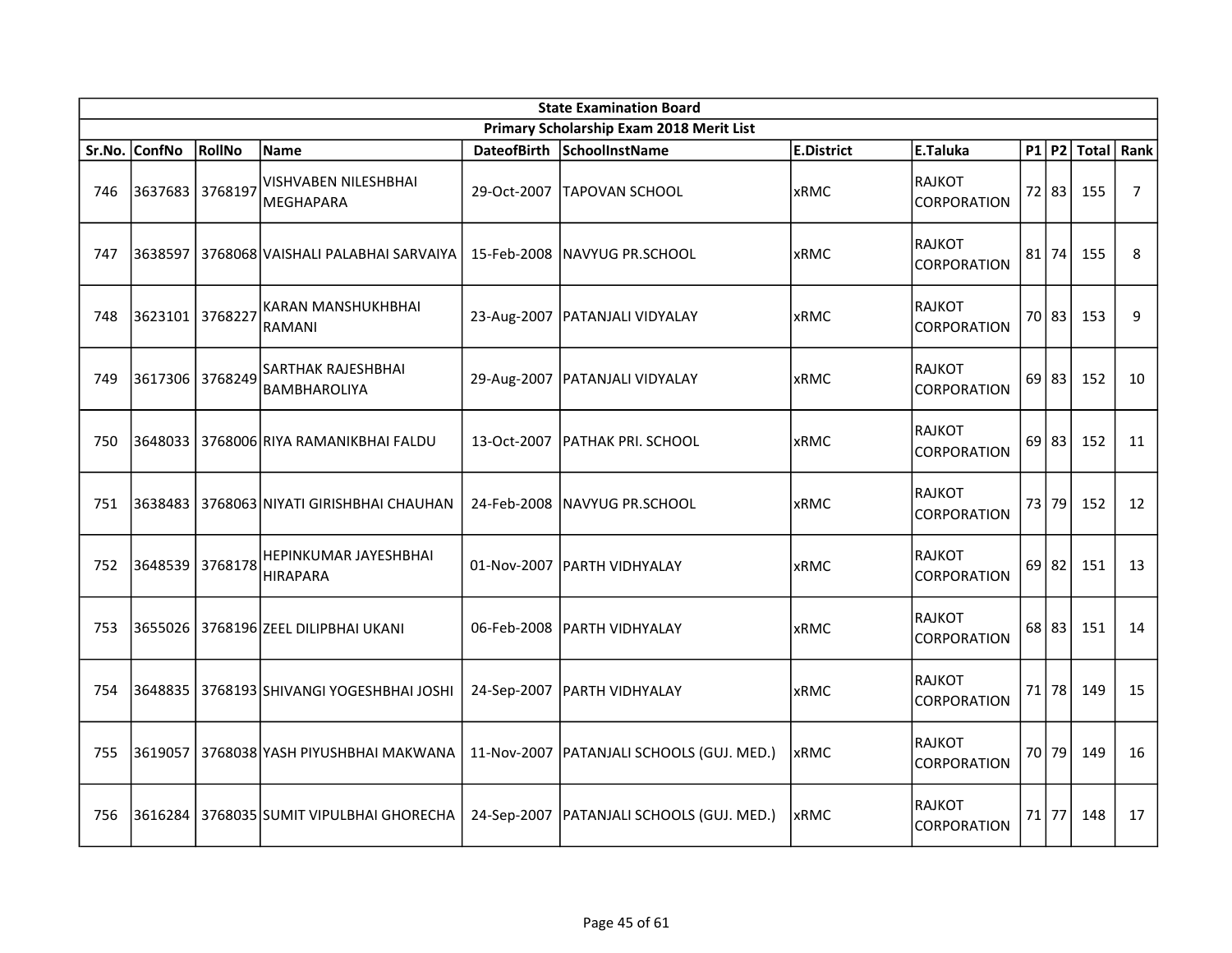|        | <b>State Examination Board</b> |         |                                             |                    |                                             |                     |                                     |  |         |     |                    |  |  |
|--------|--------------------------------|---------|---------------------------------------------|--------------------|---------------------------------------------|---------------------|-------------------------------------|--|---------|-----|--------------------|--|--|
|        |                                |         |                                             |                    | Primary Scholarship Exam 2018 Merit List    |                     |                                     |  |         |     |                    |  |  |
| Sr.No. | <b>ConfNo</b>                  | RollNo  | Name                                        | <b>DateofBirth</b> | SchoolInstName                              | <b>E.District</b>   | E.Taluka                            |  |         |     | $P1$ P2 Total Rank |  |  |
| 757    | 3618784 3768237                |         | NIRALI ASHVINBHAI<br>LIMBASIYA              | 31-Jan-2008        | <b>PATANJALI VIDYALAY</b>                   | <b>xRMC</b>         | <b>RAJKOT</b><br><b>CORPORATION</b> |  | 70   78 | 148 | 18                 |  |  |
| 758    |                                |         | 3616698 3768034 MANAV PRASANTBHAI AHIYA     |                    | 13-Aug-2008   PATANJALI SCHOOLS (GUJ. MED.) | <b>xRMC</b>         | <b>RAJKOT</b><br><b>CORPORATION</b> |  | $69$ 79 | 148 | 19                 |  |  |
| 759    | 3660867                        |         | 3768216 AYUSHI BALVANTBHAI KALOLA           |                    | 05-Aug-2000   PATANJALI VIDYALAY            | xRMC                | <b>RAJKOT</b><br><b>CORPORATION</b> |  | 68 79   | 147 | 20                 |  |  |
| 760    | 3629029                        | 3768331 | <b>ENJAL NAROTAMBHAI</b><br><b>PARMAR</b>   | 20-Jun-2008        | SMT M.H.SINHAR PRIMARY<br>SCHOOL            | <b>RAJKOT</b>       | <b>UPLETA</b>                       |  | 83 80   | 163 | $\mathbf{1}$       |  |  |
| 761    |                                |         | 3617714   3768325 PAYAL ASHOKGIRI APARNATHI | 15-Feb-2008        | <b>TALAGANA TALUKA SCHOOL</b>               | RAJKOT              | <b>UPLETA</b>                       |  | 72 81   | 153 | $2^{\circ}$        |  |  |
| 762    | 3633374                        | 3768543 | PRINKA GANAPATBHAI<br><b>MANDALI</b>        |                    | 14-May-2008 VINCHHIYA KANYA PRI. SCHOOL-2   | <b>RAJKOT</b>       | <b>VINCHHIYA</b>                    |  | 81 84   | 165 | $\mathbf{1}$       |  |  |
| 763    |                                |         | 3612323   3768497 VATSAL SOMABHAI ROJASARA  |                    | 22-Dec-2007 KOTDA PRIMARY SCHOOL            | RAJKOT              | <b>VINCHHIYA</b>                    |  | 72 90   | 162 | $2^{\circ}$        |  |  |
| 764    |                                |         | 3639885   3768832 KRISHA JAGDISHBHAI PATEL  | 02-Jan-2007        | <b>INACHIKET SCH</b>                        | <b>SABAR KANTHA</b> | <b>HIMMATNAGA</b><br>R.             |  | 88 96   | 184 | $\mathbf{1}$       |  |  |
| 765    |                                |         | 3605257 3769007 KRISH SURESH PATEL          | 15-May-2007        | JAINACHARY ANANDGHANSURI<br>VIDYALAYA       | <b>SABAR KANTHA</b> | <b>HIMMATNAGA</b><br>R              |  | 90 89   | 179 | $2^{\circ}$        |  |  |
| 766    | 3643327                        |         | 3768842 SIYA PARESHBHAI PATEL               |                    | 07-Mar-2008   NACHIKET SCH                  | <b>SABAR KANTHA</b> | <b>HIMMATNAGA</b><br>R              |  | 87 92   | 179 | 3                  |  |  |
| 767    | 3644035                        |         | 3768851 YASH GOPALBHAI PATEL                |                    | 04-May-2007 NACHIKET SCH                    | <b>SABAR KANTHA</b> | <b>HIMMATNAGA</b><br>R              |  | 86 92   | 178 | 4                  |  |  |
| 768    | 3671567                        |         | 3768579 MEGHAL SUNILKUMAR PATEL             | 05-Feb-2007        | PARFECT SCHOOL                              | SABAR KANTHA        | <b>HIMMATNAGA</b><br>R              |  | 83 92   | 175 | 5                  |  |  |
| 769    | 3619677                        |         | 3769961 JJILAN FARIDBHAI MANSURI            | 24-Oct-2007        | CHITRODA - 1 SCH                            | <b>SABAR KANTHA</b> | <b>IDAR</b>                         |  | 85 93   | 178 | $\mathbf{1}$       |  |  |
| 770    | 3602429                        |         | 3770238 SHREYA JAGDISHBHAI PATEL            | 15-Apr-2007        | <b>AADESH VIDHYALAYA</b>                    | <b>SABAR KANTHA</b> | <b>IDAR</b>                         |  | 88 82   | 170 | $2^{\circ}$        |  |  |
| 771    | 3638114                        |         | S769900 HANIBEN RAKESHBHAI PATEL            | 06-Oct-2007        | <b>BOLUNDRA (RUVACH)</b>                    | <b>SABAR KANTHA</b> | <b>IDAR</b>                         |  | 76 86   | 162 | 3                  |  |  |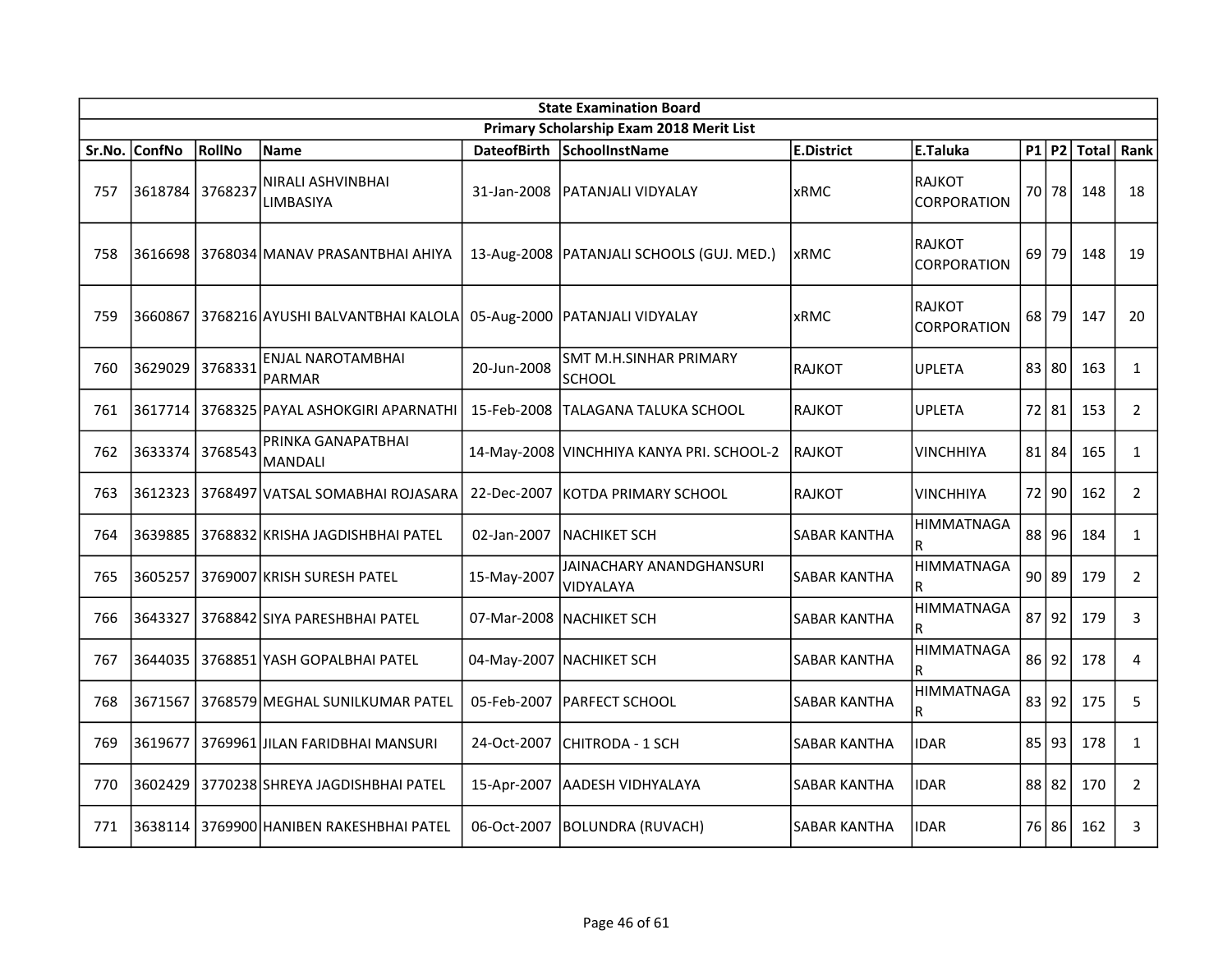| <b>State Examination Board</b> |                 |               |                                             |                    |                                              |                     |                   |       |           |       |                |  |
|--------------------------------|-----------------|---------------|---------------------------------------------|--------------------|----------------------------------------------|---------------------|-------------------|-------|-----------|-------|----------------|--|
|                                |                 |               |                                             |                    | Primary Scholarship Exam 2018 Merit List     |                     |                   |       |           |       |                |  |
| Sr.No.                         | <b>ConfNo</b>   | <b>RollNo</b> | <b>Name</b>                                 | <b>DateofBirth</b> | SchoolInstName                               | <b>E.District</b>   | E.Taluka          |       | $P1$ P2   | Total | Rank           |  |
| 772                            | 3638086         |               | 3769898 ARSH RAFIKBHAI MANSURI              |                    | 08-Mar-2008   BOLUNDRA (RUVACH)              | <b>SABAR KANTHA</b> | <b>IDAR</b>       |       | 72 90     | 162   | $\overline{4}$ |  |
| 773                            | 3601843         |               | 3771102 JIYA PRAKASHKUMAR KEPTAN            | 12-Apr-2007        | SANT SHRI RAMJIBAPA K.K.P<br>KANYA VIDHYALAY | SABAR KANTHA        | KHEDBRAHMA        |       | $81$   85 | 166   | $\mathbf{1}$   |  |
| 774                            | 3628233         | 3771136       | AATMAN ALPESHKUMAR<br>PATEL                 | 23-Feb-2007        | lsheth. N. L. High Sch                       | SABAR KANTHA        | KHEDBRAHMA        |       | 77 84     | 161   | $\overline{2}$ |  |
| 775                            | 3681297         |               | 3771110 MOXA SANJAYKUMAR ARYA               | 14-Aug-2007        | <b>ST. JOHN'S ENGLISH SCHOOL</b>             | SABAR KANTHA        | KHEDBRAHMA        |       | $80$   79 | 159   | 3              |  |
| 776                            | 3665186         | 3771126       | ALFAJBHAI JAKIRBHAI<br>IMANSURI             | 25-Apr-2008        | KHEROJ                                       | SABAR KANTHA        | KHEDBRAHMA        |       | 79 76     | 155   | 4              |  |
| 777                            | 3612650 3771364 |               | <b>VIDHI MAHENDRAKUMAR</b><br><b>MAHETA</b> | 30-Jun-2008        | IPOSINA SCH                                  | SABAR KANTHA        | POSHINA           |       | $64$ 71   | 135   | $\mathbf{1}$   |  |
| 778                            | 3604311 3771350 |               | ALFIZABANU MAHAMMAD<br><b>HANIF MEMAN</b>   | 08-Jan-2008        | <b>POSINA SCH</b>                            | SABAR KANTHA        | POSHINA           |       | 63 63     | 126   | $2^{\circ}$    |  |
| 779                            | 3620865         | 3771814       | NIYATIBEN MAHENDRABHAI<br><b>PATEL</b>      | 12-Nov-2007        | R N PATEL HIGH SCH                           | <b>SABAR KANTHA</b> | PRANTIJ           |       | 78 80     | 158   | $\mathbf{1}$   |  |
| 780                            | 3620910         |               | 3771819 VAISHVI RAKESHBHAI PATEL            |                    | 25-Nov-2007 IR N PATEL HIGH SCH              | SABAR KANTHA        | <b>PRANTIJ</b>    |       | 74 79     | 153   | $\overline{2}$ |  |
| 781                            | 3635147         |               | 3772432 DIYA MITESHKUMAR PATEL              | 24-Oct-2007        | <b>TAPOVAN VIDHYA MANDIR</b>                 | <b>SABAR KANTHA</b> | <b>TALOD</b>      |       | $92$ 94   | 186   | $\mathbf{1}$   |  |
| 782                            | 3602926         | 3772436       | LALITKUMAR MOHANLAL<br>ISUTHAR              | 20-Jan-2007        | TAPOVAN VIDHYA MANDIR                        | SABAR KANTHA        | TALOD             |       | 84 93     | 177   | $\overline{2}$ |  |
| 783                            | 3652164         | 3772598       | RUDRAKUMAR UMESHBHAI<br><b>PATEL</b>        | 05-Apr-2007        | KESHARGANJ SCH                               | SABAR KANTHA        | VADALI            |       | $82$  92  | 174   | $\mathbf{1}$   |  |
| 784                            | 3658283         | 3772713       | SANJANABEN HARESHBHAI<br><b>SGAR</b>        | 11-Apr-2008        | lVADALI - 3 SCH                              | <b>SABAR KANTHA</b> | VADALI            |       | $82$   83 | 165   | $\overline{2}$ |  |
| 785                            | 3607228         |               | 3773061 TRITH JIGARBHAI GANDHI              | 06-Jun-2007        | lVIJAYNAGAR - 2 SCH                          | <b>SABAR KANTHA</b> | <b>VIJAYNAGAR</b> |       | 89 91     | 180   | $\mathbf{1}$   |  |
| 786                            | 3606694         |               | 3773053 PALAK KANAIYALAL PANCHAL            | 04-Dec-2007        | VIJAYNAGAR - 2 SCH                           | SABAR KANTHA        | VIJAYNAGAR        |       | 80 86     | 166   | $\overline{2}$ |  |
| 787                            |                 |               | 3703276 3773110 GATI DAYARAM PATEL          | 09-Feb-2008        | ISARASWATI SHISHU MANDIR                     | <b>SURAT</b>        | BARDOLI           | 93 91 |           | 184   | $\mathbf{1}$   |  |
| 788                            | 3642394         | 3773177       | <b>VAIBHAVI MANOJKUMAR</b><br>DHIMMAR       | 19-Jan-2008        | KANYA VIDHYALAY ASTAN UPPER                  | <b>SURAT</b>        | <b>BARDOLI</b>    |       | 80 89     | 169   | $\overline{2}$ |  |
| 789                            | 3702891         |               | 3773111 HARSH ANILBHAI PATEL                | 09-Sep-2007        | SARASWATI SHISHU MANDIR                      | <b>SURAT</b>        | <b>BARDOLI</b>    |       | 77 88     | 165   | $\mathbf{3}$   |  |
| 790                            | 3602790         | 3773136       | <b>BHAKTI BHUPENDRABHAI</b><br>PATEL        | 08-Jan-2008        | IB A B S PRIMARY SCHOOL                      | <b>SURAT</b>        | BARDOLI           |       | 75 81     | 156   | 4              |  |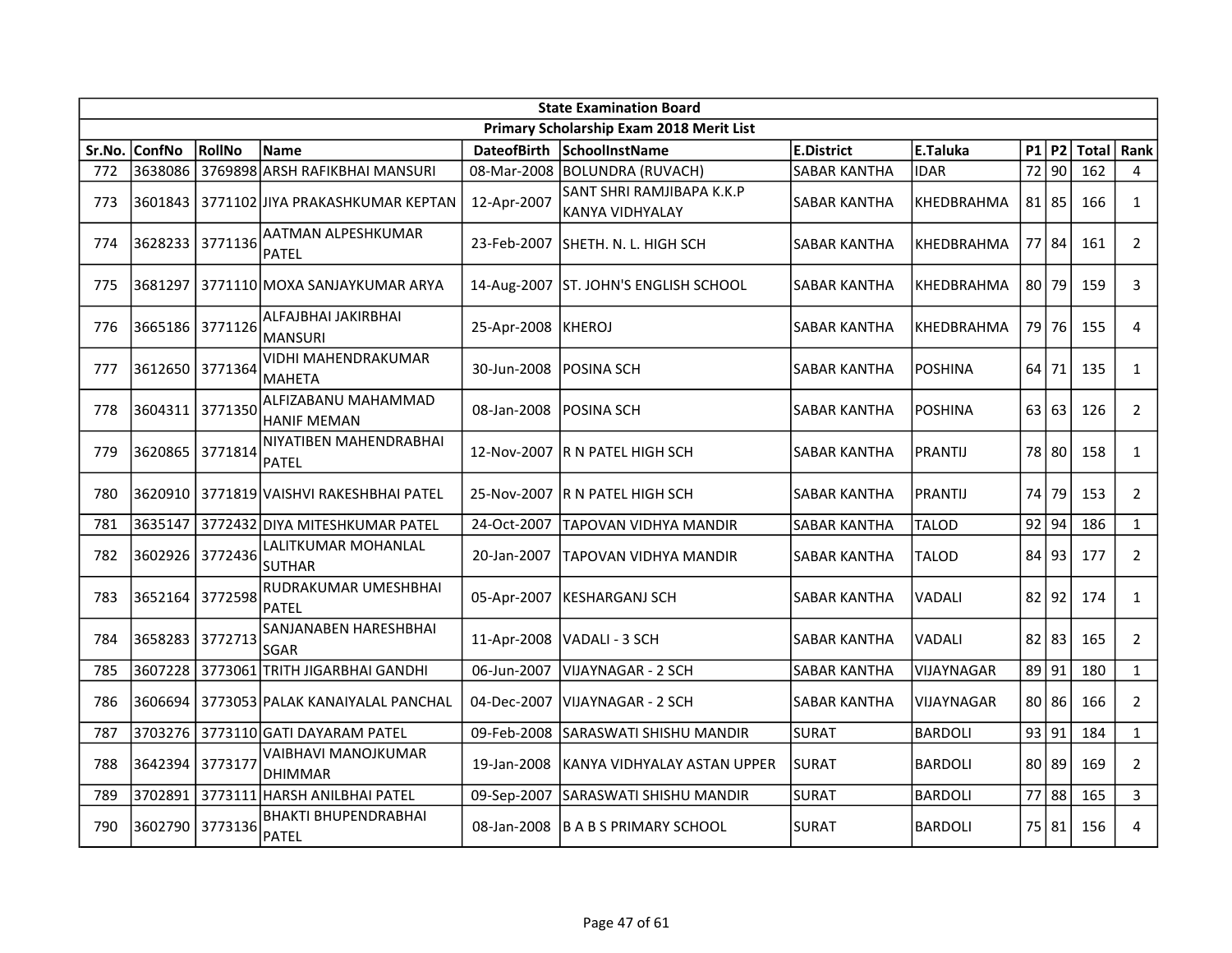|        | <b>State Examination Board</b> |         |                                              |             |                                                             |                   |                 |       |       |       |                |  |  |
|--------|--------------------------------|---------|----------------------------------------------|-------------|-------------------------------------------------------------|-------------------|-----------------|-------|-------|-------|----------------|--|--|
|        |                                |         |                                              |             | Primary Scholarship Exam 2018 Merit List                    |                   |                 |       |       |       |                |  |  |
| Sr.No. | <b>ConfNo</b>                  | RollNo  | <b>Name</b>                                  |             | DateofBirth SchoolInstName                                  | <b>E.District</b> | E.Taluka        |       | P1 P2 | Total | Rank           |  |  |
| 791    | 3698537                        |         | 3773373 JANAVI PAPPU SAGAR                   | 02-Nov-2006 | G H BOARD KANAKPUR PRIMARY<br><b>SCHOOL</b>                 | SURAT             | <b>CHORYASI</b> |       | 79 89 | 168   | $\mathbf{1}$   |  |  |
| 792    | 3659197                        |         | 3773435 SIMRAN VISHAL SAINI                  | 08-Jul-2005 | PARDIKANDE PRIMARY SCHOOL                                   | <b>SURAT</b>      | <b>CHORYASI</b> |       | 76 81 | 157   | $\overline{2}$ |  |  |
| 793    | 3694999                        |         | 3773422 ANIKET MANISHBHAI HADIYA             | 02-Sep-2007 | SANIYAHEMAD PRIMARY SCHOOL                                  | <b>SURAT</b>      | <b>CHORYASI</b> | 75 82 |       | 157   | 3              |  |  |
| 794    |                                |         | 3670776   3773362   SHIVAM MAYARAM SHARMA    | 02-Jan-2006 | IHAIDARGANJ PRIMARY SCHOOL                                  | lsurat            | <b>CHORYASI</b> | 74 82 |       | 156   | 4              |  |  |
| 795    | 3640875                        | 3773560 | SHAIVI KAMALESHKUMAR<br><b>MISTRY</b>        | 20-Nov-2007 | SHREE VASHISHTHA VIDHYALAY<br><b>GUJARATI MEDIUM SCHOOL</b> | <b>SURAT</b>      | <b>KAMREJ</b>   |       | 91 94 | 185   | $\mathbf{1}$   |  |  |
| 796    | 3649446 3773526                |         | <b>BHUMINKUMAR MILANBHAI</b><br><b>PATEL</b> | 14-Feb-2007 | SHREE VASHISHTHA VIDHYALAY<br><b>GUJARATI MEDIUM SCHOOL</b> | <b>SURAT</b>      | <b>KAMREJ</b>   | 90 87 |       | 177   | $\overline{2}$ |  |  |
| 797    | 3647632                        |         | 3773541 KAVY BALVANTBHAI AHIR                | 30-Oct-2007 | SHREE VASHISHTHA VIDHYALAY<br><b>GUJARATI MEDIUM SCHOOL</b> | lsurat            | <b>KAMREJ</b>   |       | 84 86 | 170   | 3              |  |  |
| 798    | 3703987                        | 3773455 | VAIDEENEE NAVINBHAI<br><b>SOLANKI</b>        | 25-Nov-2007 | MRS MARIYAMBIBI PRIMARY<br>SCHOOL                           | <b>SURAT</b>      | <b>KAMREJ</b>   | 83 84 |       | 167   | 4              |  |  |
| 799    | 3703979                        |         | 3773452 SADIYA MO SYEED MALEK                | 26-Sep-2007 | MRS MARIYAMBIBI PRIMARY<br>SCHOOL                           | <b>SURAT</b>      | KAMREJ          |       | 74 86 | 160   | 5              |  |  |
| 800    | 3626727                        | 3773612 | MANSHIKUMARI RAJUBHAI<br><b>PATEL</b>        |             | 21-Mar-2008   TARKANI PRIMARY SCHOOL                        | <b>SURAT</b>      | <b>MAHUVA</b>   |       | 86 90 | 176   | $\mathbf{1}$   |  |  |
| 801    | 3605744                        | 3773713 | ARJAVKUMAR HETALBHAI<br><b>PATEL</b>         |             | 22-Nov-2007 S P R SHAH PRIMARY SCHOOL                       | lsurat            | <b>MAHUVA</b>   | 84 89 |       | 173   | $\overline{2}$ |  |  |
| 802    | 3646501                        |         | 3773912 TANISKA KAUSHIKBHAI PATE             | 15-Sep-2007 | MANDVI HIGH SCHOOL                                          | <b>SURAT</b>      | <b>MANDAVI</b>  |       | 85 92 | 177   | $\mathbf{1}$   |  |  |
| 803    | 3646625                        | 3773907 | RUDRA JAYANTKUMAR<br>SHUKAL                  | 12-Jul-2008 | MANDVI HIGH SCHOOL                                          | SURAT             | <b>MANDAVI</b>  | 85 92 |       | 177   | $\overline{2}$ |  |  |
| 804    | 3700197                        |         | 3774347 UBAID ABDULSAMAD HAKIM               | 19-Feb-2008 | MOSALI PRIMARY SCHOOL                                       | <b>SURAT</b>      | <b>MANGROL</b>  |       | 76 92 | 168   | $\mathbf{1}$   |  |  |
| 805    | 3669437                        |         | 3774338 ADIL ILYAS RAVAT                     |             | 02-Feb-2008   MANGROL G M P M SCHOOL                        | <b>SURAT</b>      | <b>MANGROL</b>  |       | 77 90 | 167   | $\overline{2}$ |  |  |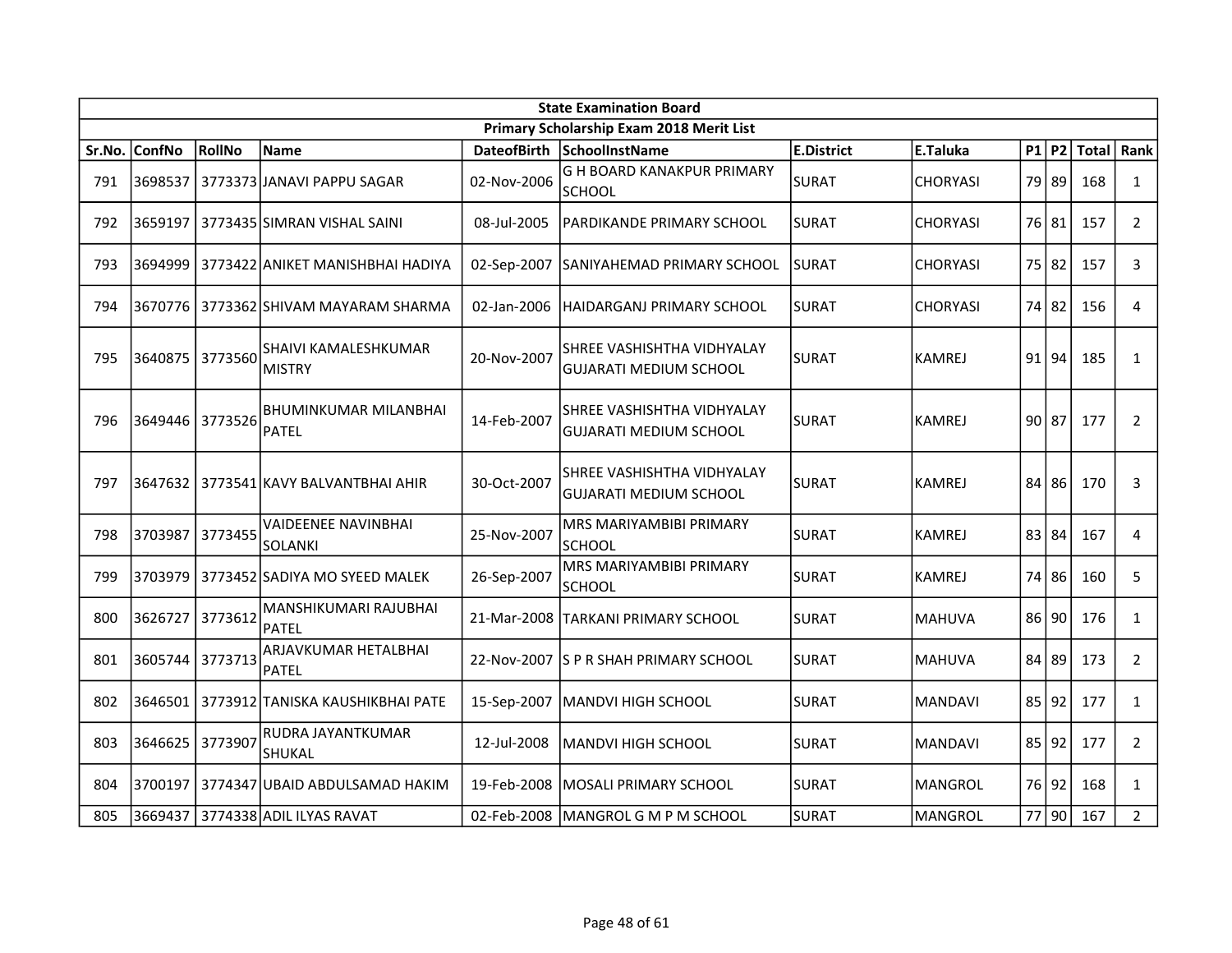|        | <b>State Examination Board</b><br>Primary Scholarship Exam 2018 Merit List |         |                                              |             |                                                          |                   |                     |  |           |                 |                |  |
|--------|----------------------------------------------------------------------------|---------|----------------------------------------------|-------------|----------------------------------------------------------|-------------------|---------------------|--|-----------|-----------------|----------------|--|
|        |                                                                            |         |                                              |             |                                                          |                   |                     |  |           |                 |                |  |
| Sr.No. | <b>ConfNo</b>                                                              | RollNo  | Name                                         |             | DateofBirth SchoolInstName                               | <b>E.District</b> | E.Taluka            |  |           | P1   P2   Total | Rank           |  |
| 806    | 3697939                                                                    |         | 607529 JJIL ASHISHKUMAR BHAGAT               | 06-Dec-2007 | ZANKHAVAV ADARSH BUNIYADI<br><b>PRIMARY SCHOOL</b>       | <b>SURAT</b>      | IMANGROL            |  | 72 82     | 154             | 3              |  |
| 807    | 3630575                                                                    |         | 3774464 HEER DHARMESHBHAI TELAR              | 04-Jul-2008 | IM L MAHETA PRIMARY SCHOOL                               | <b>SURAT</b>      | <b>OLPAD</b>        |  | 77 83     | 160             | $\mathbf{1}$   |  |
| 808    | 3616483 3774429                                                            |         | <b>HEMILKUMAR MAHESHBHAI</b><br><b>PATEL</b> | 07-Oct-2007 | IKUDIYANA PRIMARY SCHOOL                                 | <b>SURAT</b>      | <b>OLPAD</b>        |  | 80 78     | 158             | $\overline{2}$ |  |
| 809    |                                                                            |         | 3662264 3774570 HARSH MUKESHBHAI PATEL       | 27-Dec-2007 | SARVODAY VIDHAYALAYA<br>SEGVACHHAMA                      | SURAT             | <b>OLPAD</b>        |  | 72 84     | 156             | 3              |  |
| 810    |                                                                            |         | 3633658   3774593 SALONI RAMESHBHAI HALPATI  | 25-Sep-2007 | <b>D B H PRIMARY SCHOOL</b>                              | <b>SURAT</b>      | PALASANA            |  | 84 92     | 176             | $\mathbf{1}$   |  |
| 811    | 3614766                                                                    |         | 3774700 PIYUSH MANOJ GAMIT                   | 02-Sep-2007 | <b>SARDAR PATEL PRIMARY SCHOOL</b>                       | <b>SURAT</b>      | PALASANA            |  | $80$   88 | 168             | $2^{\circ}$    |  |
| 812    | 3614055                                                                    |         | 3774766 KUSH KIRTIBHAI PATEL                 | 12-Oct-2006 | <b>SHARDANIKETAN PRIMARY</b><br>lschool                  | <b>xSMC</b>       | <b>SURAT CORPO.</b> |  | $85$  95  | 180             | $\mathbf{1}$   |  |
| 813    | 3615638                                                                    |         | 3774768 MANTHAN NAVINBHAI PATEL              | 09-Sep-2007 | <b>SHARDANIKETAN PRIMARY</b><br>SCHOOL                   | <b>xSMC</b>       | <b>SURAT CORPO.</b> |  | 85 95     | 180             | $\overline{2}$ |  |
| 814    | 3629482 3775054                                                            |         | PREKSHA DARSHANBHAI<br><b>MORE</b>           | 02-Apr-2007 | <b>P B DESAI PRIMARY SCHOOL</b>                          | <b>xSMC</b>       | <b>SURAT CORPO.</b> |  | 94 85     | 179             | 3              |  |
| 815    | 3604088                                                                    | 3774897 | <b>SHREYA SATISHBHAI</b><br>GANESHVALA       | 23-Oct-2007 | VANITA VISHRAM PRAYOGIK<br><b>PRIMARY SCHOOL</b>         | <b>xSMC</b>       | <b>SURAT CORPO.</b> |  | $87$ 90   | 177             | 4              |  |
| 816    | 3618236 3774765                                                            |         | <b>KRISHKUMAR VIPULBHAI</b><br><b>PATEL</b>  | 13-Jul-2007 | SHARDANIKETAN PRIMARY<br>SCHOOL                          | <b>xSMC</b>       | <b>SURAT CORPO.</b> |  | 83 93     | 176             | 5              |  |
| 817    | 3636701                                                                    |         | 3776941 JEEL SURESHBHAI SHELADIYA            | 10-Jan-2008 | LITTLE FLOWER HIGH SCH - GUJ<br>MED - BHAVNATH EDU TRUST | <b>xSMC</b>       | <b>SURAT CORPO.</b> |  | 84 92     | 176             | 6              |  |
| 818    |                                                                            |         | 3624765   3775739 YUG VIPULBHAI BHIKADIYA    | 16-Jun-2008 | SHREE SWAMINARAYAN GURUKUL<br>VIDHYALAY                  | xSMC              | <b>SURAT CORPO.</b> |  | 83 93     | 176             | $\overline{7}$ |  |
| 819    | 3637735                                                                    |         | 3775048 MAHEK SATISHKUMAR PATEL              | 04-Mar-2007 | <b>P B DESAI PRIMARY SCHOOL</b>                          | <b>xSMC</b>       | <b>SURAT CORPO.</b> |  | 82 92     | 174             | 8              |  |
| 820    | 3638202                                                                    | 3777006 | FENIKUMARI VINODBHAI<br><b>PATEL</b>         | 07-May-2007 | ISMT D R RANA VIDHYASANKUL -<br>DINDAYAL SMRUTI TRUST    | <b>xSMC</b>       | <b>SURAT CORPO.</b> |  | $89$ 84   | 173             | 9              |  |
| 821    | 3620754                                                                    |         | 3776497 RISHI RAKESHKUMAR RANA               | 15-Sep-2007 | NEW MODEL GUJARATI PRIMARY<br>SCHOOL                     | <b>xSMC</b>       | <b>SURAT CORPO.</b> |  | 85 88     | 173             | 10             |  |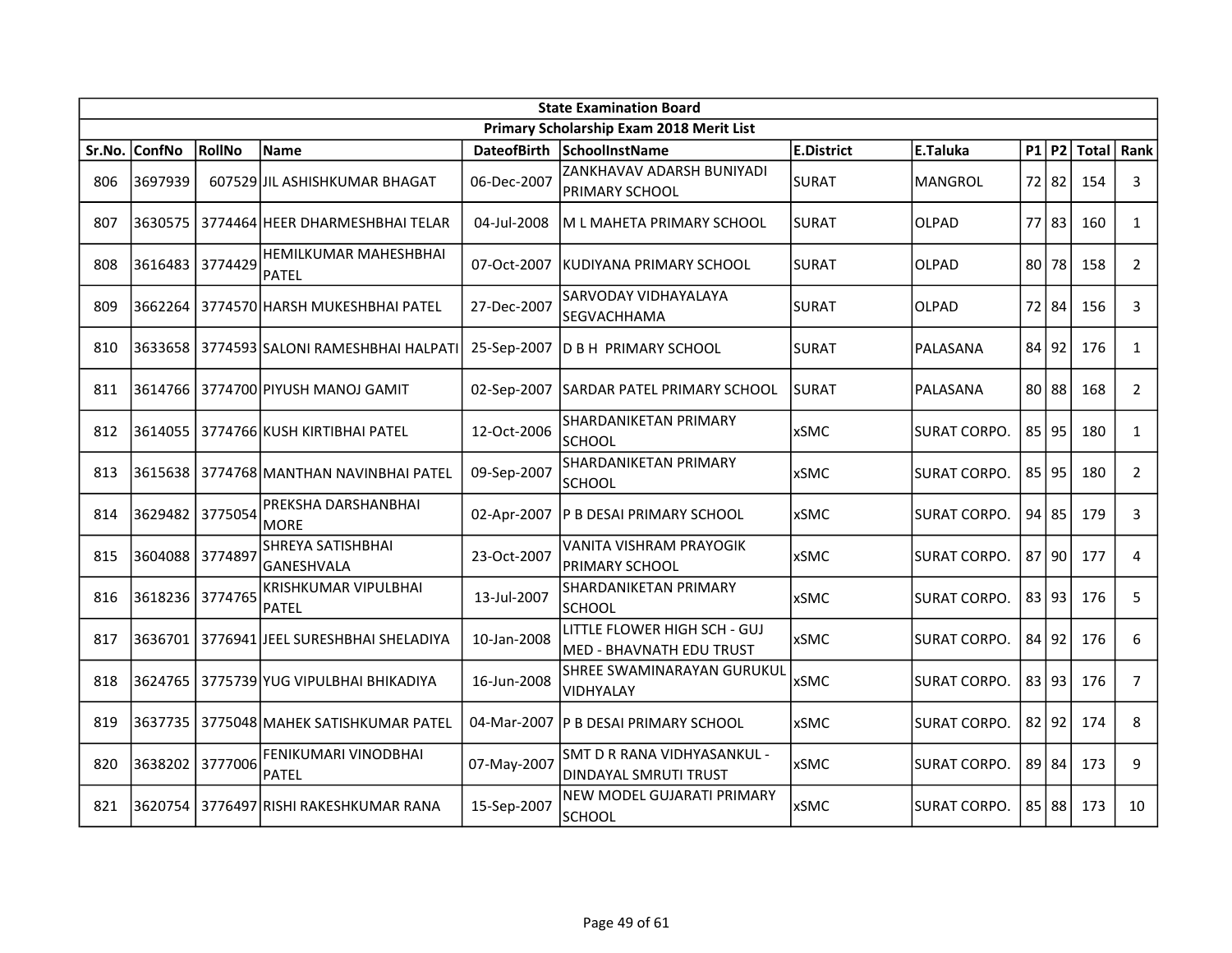|        | <b>State Examination Board</b> |               |                                            |                    |                                                                 |                   |                     |  |           |       |      |  |  |
|--------|--------------------------------|---------------|--------------------------------------------|--------------------|-----------------------------------------------------------------|-------------------|---------------------|--|-----------|-------|------|--|--|
|        |                                |               |                                            |                    | Primary Scholarship Exam 2018 Merit List                        |                   |                     |  |           |       |      |  |  |
| Sr.No. | ConfNo                         | <b>RollNo</b> | <b>Name</b>                                | <b>DateofBirth</b> | SchoolInstName                                                  | <b>E.District</b> | E.Taluka            |  | $P1$ $P2$ | Total | Rank |  |  |
| 822    | 3624791                        |               | 3775738 SHMIT PRAVINBHAI TADHA             | 17-Mar-2007        | SHREE SWAMINARAYAN GURUKUL<br>VIDHYALAY                         | xSMC              | SURAT CORPO.        |  | 81   91   | 172   | 11   |  |  |
| 823    |                                |               | 3636552   3775819 KASYAP NILESHBHAI GANDHI | 03-Oct-2007        | SREE L H BOGHRA SCHOOL<br><b>GUJARATI</b>                       | <b>xSMC</b>       | <b>SURAT CORPO.</b> |  | 80 92     | 172   | 12   |  |  |
| 824    | 3624565 3776514                |               | KHUSHI KAMLESHKUMAR<br>KHAKHIWALA          |                    | 15-Nov-2007 ISHATH SREE T H BACHKANIWALA                        | <b>xSMC</b>       | <b>SURAT CORPO.</b> |  | 79   92   | 171   | 13   |  |  |
| 825    | 3612069                        | 3774882       | <b>HETVII KEYURBHAI</b><br>CHOKHAWALA      | 28-Nov-2007        | SMT KESARBEN PUNAMCHAND<br><b>GANDHI PRI SCH</b>                | xSMC              | <b>SURAT CORPO.</b> |  | 83 88     | 171   | 14   |  |  |
| 826    | 3601855                        |               | 3776061 VIVEK KHIMJIBHAI GOHIL             |                    | 08-May-2005 SIR J J MISHRA SHALA                                | <b>xSMC</b>       | SURAT CORPO.        |  | 80 90     | 170   | 15   |  |  |
| 827    | 3615088                        |               | 3776487 MAHI JITENDRAKUMAR PATEL           | 10-Sep-2007        | NEW MODEL GUJARATI PRIMARY<br>SCHOOL                            | <b>xSMC</b>       | <b>SURAT CORPO.</b> |  | 83 87     | 170   | 16   |  |  |
| 828    | 3624773                        |               | 3775735 PRINCE RAJUBHAI ISAMALIYA          | 29-Apr-2007        | SHREE SWAMINARAYAN GURUKUL<br><b>VIDHYALAY</b>                  | <b>xSMC</b>       | SURAT CORPO.        |  | 77 92     | 169   | 17   |  |  |
| 829    | 3638402                        |               | 3777080 PRUTHAVI DIMPALBHAI AMIN           | 15-May-2008        | R S M PUNAWALA SARVAJANIK<br><b>EXPERIMENTAL PRIMARY SCHOOL</b> | xSMC              | <b>SURAT CORPO.</b> |  | 85 84     | 169   | 18   |  |  |
| 830    | 3613931                        | 3775106       | DEVENDRASINH<br><b>GOVERDHANSINH PAWAR</b> | 31-Jan-2006        | NAGAR PRIMARY SCHOOL NO -<br>197                                | <b>xSMC</b>       | <b>SURAT CORPO.</b> |  | 79   89   | 168   | 19   |  |  |
| 831    |                                |               | 3626572   3775019 PRACHI KIRANBHAI VEMULA  | 20-Mar-2007        | NAGAR PRIMARY SCHOOL NO -<br>045                                | <b>xSMC</b>       | <b>SURAT CORPO.</b> |  | 84 84     | 168   | 20   |  |  |
| 832    |                                |               | 3645488   3776911 MANSI RAMSHI CHAVADA     | 26-Apr-2007        | RAMKRUSHNA VIDHYABHAVAN                                         | <b>xSMC</b>       | SURAT CORPO.        |  | 79   89   | 168   | 21   |  |  |
| 833    | 3601858                        |               | 3776060 SHAILESH MAHESHBHAI BHOJ           | 03-Oct-2007        | ISIR J J MISHRA SHALA                                           | xSMC              | SURAT CORPO.        |  | $81$   87 | 168   | 22   |  |  |
| 834    | 3621435                        | 3775034       | ANSHKUMAR PARESHBHAI<br><b>PADSUMBIYA</b>  | 09-Jul-2007        | <b>GURUKRUPA VIDHYALAY - GUJ</b><br><b>MED</b>                  | <b>xSMC</b>       | SURAT CORPO.        |  | 77   90   | 167   | 23   |  |  |
| 835    | 3624530                        | 3775733       | NITKUMAR BHARATBHAI<br><b>TARSARIYA</b>    | 24-Apr-2008        | SHREE SWAMINARAYAN GURUKUL<br>VIDHYALAY                         | <b>xSMC</b>       | <b>SURAT CORPO.</b> |  | 72   95   | 167   | 24   |  |  |
| 836    | 3612085                        |               | 3774883 KRISHA PRATIKKUMAR SHAH            | 27-Aug-2008        | <b>SMT KESARBEN PUNAMCHAND</b><br><b>GANDHI PRI SCH</b>         | <b>xSMC</b>       | <b>SURAT CORPO.</b> |  | 79 88     | 167   | 25   |  |  |
| 837    | 3610446                        |               | 3775108 IIMRAN IMTYAJ ANSARI               | 29-Dec-2004        | NAGAR PRIMARY SCHOOL NO -<br>197                                | xSMC              | <b>SURAT CORPO.</b> |  | 77 89     | 166   | 26   |  |  |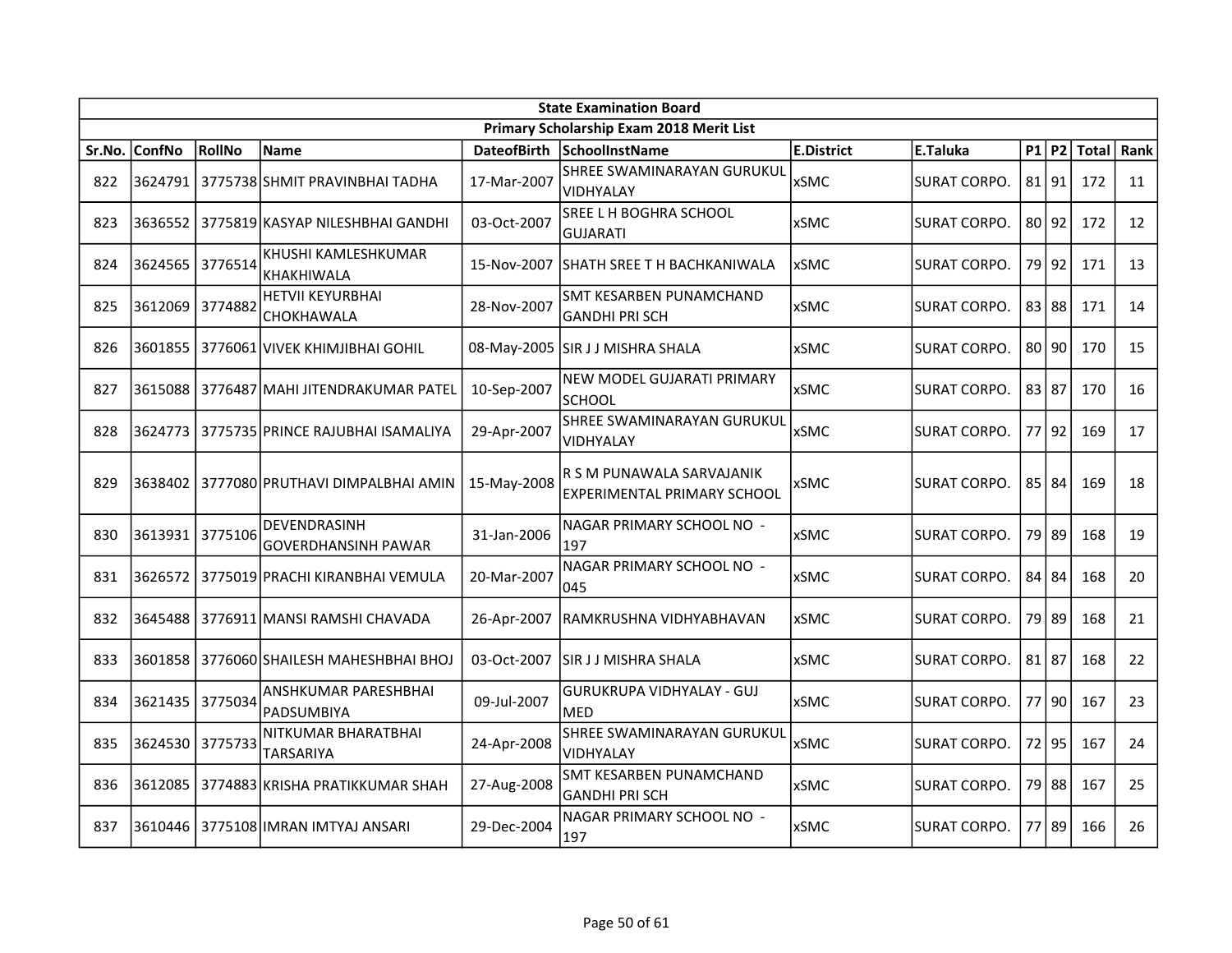|        | <b>State Examination Board</b><br>Primary Scholarship Exam 2018 Merit List |         |                                              |                    |                                                      |                   |                     |  |           |              |      |  |  |
|--------|----------------------------------------------------------------------------|---------|----------------------------------------------|--------------------|------------------------------------------------------|-------------------|---------------------|--|-----------|--------------|------|--|--|
|        |                                                                            |         |                                              |                    |                                                      |                   |                     |  |           |              |      |  |  |
| Sr.No. | <b>ConfNo</b>                                                              | RollNo  | <b>Name</b>                                  | <b>DateofBirth</b> | SchoolInstName                                       | <b>E.District</b> | E.Taluka            |  | $P1$ $P2$ | <b>Total</b> | Rank |  |  |
| 838    |                                                                            |         | 3612258 3774758 ISHITA BHARATBHAI PATEL      | 25-Jan-2007        | SHARDANIKETAN PRIMARY<br>SCHOOL                      | <b>xSMC</b>       | <b>SURAT CORPO.</b> |  | 81 85     | 166          | 27   |  |  |
| 839    |                                                                            |         | 3617090 3777075 SARTHAK PARESHBHAI PATEL     | 12-May-2007        | SARLABAHEN MANSUKHBHAI<br>DHABUWALA PRIMARY SCHOOL   | <b>xSMC</b>       | <b>SURAT CORPO.</b> |  | 80 86     | 166          | 28   |  |  |
| 840    | 3606247                                                                    | 3775907 | NAISHADH BHAVESHBHAI<br>VARU                 | 22-Aug-2007        | <b>SHANTINIKETAN PRIMARY SCHOOL</b><br>(NON GRANTED) | <b>xSMC</b>       | <b>SURAT CORPO.</b> |  | 79 87     | 166          | 29   |  |  |
| 841    | 3658605                                                                    | 3774716 | HARSHAVI ASHISHKUMAR<br>PITTALWALA           | 01-Nov-2007        | LOURDES CONVENTPRIMARY<br><b>SCHOOL GUJARATI</b>     | <b>xSMC</b>       | <b>SURAT CORPO.</b> |  | 80 86     | 166          | 30   |  |  |
| 842    | 3629065                                                                    | 3777016 | RIYA MAHESHKUMAR<br><b>PRAJAPATI</b>         | 30-Apr-2008        | SMT D R RANA VIDHYASANKUL -<br>DINDAYAL SMRUTI TRUST | <b>xSMC</b>       | SURAT CORPO.        |  | 79   87   | 166          | 31   |  |  |
| 843    | 3632234                                                                    |         | 3775403 NAMRATA RAJESH GUNGE                 | 21-May-2008        | NAGAR PRIMARY SCHOOL NO -<br>245                     | <b>xSMC</b>       | <b>SURAT CORPO.</b> |  | 80 86     | 166          | 32   |  |  |
| 844    | 3636499                                                                    | 3775820 | <b>KEVALKUMAR HARESHKUMAR</b><br><b>VORA</b> | 26-Aug-2008        | SREE L H BOGHRA SCHOOL<br>GUJARATI                   | <b>xSMC</b>       | <b>SURAT CORPO.</b> |  | 76 90     | 166          | 33   |  |  |
| 845    | 3622009                                                                    |         | 3774756 HET JAYESHKUMAR PATEL                | 16-Jul-2007        | <b>SHARDANIKETAN PRIMARY</b><br>SCHOOL               | <b>xSMC</b>       | <b>SURAT CORPO.</b> |  | 79 86     | 165          | 34   |  |  |
| 846    |                                                                            |         | 3624521 3775734 OM BHAGVATBHAI RATHOD        | 29-Sep-2007        | SHREE SWAMINARAYAN GURUKUL<br><b>VIDHYALAY</b>       | <b>xSMC</b>       | SURAT CORPO.        |  | 72 93     | 165          | 35   |  |  |
| 847    | 3613873                                                                    |         | 3775110 MOHIT RAJESHBHAI GUPTA               | 21-Feb-2008        | NAGAR PRIMARY SCHOOL NO -<br>197                     | <b>xSMC</b>       | <b>SURAT CORPO.</b> |  | 78 87     | 165          | 36   |  |  |
| 848    | 3671219 3776106                                                            |         | JENIL ASHISHKLUMAR<br><b>BHARATIYA</b>       | 14-May-2008        | SHREE S H GAJERA PRIMARY<br><b>SCHOOL</b>            | xSMC              | <b>SURAT CORPO.</b> |  | 76 89     | 165          | 37   |  |  |
| 849    | 3613704                                                                    |         | 3774755 HASTIK NITINBHAI GONDALIYA           | 19-Jun-2006        | SHARDANIKETAN PRIMARY<br><b>SCHOOL</b>               | <b>xSMC</b>       | <b>SURAT CORPO.</b> |  | 79 85     | 164          | 38   |  |  |
| 850    | 3617099                                                                    |         | 3774784 SHARADA RAMJI CHAVADA                | 11-Jun-2007        | SHARDANIKETAN PRIMARY<br>SCHOOL                      | <b>xSMC</b>       | <b>SURAT CORPO.</b> |  | $81$   83 | 164          | 39   |  |  |
| 851    | 3610439                                                                    |         | 37751111SURAJ VIJAYBHOOSAN GAUD              | 25-Jul-2007        | NAGAR PRIMARY SCHOOL NO -<br>197                     | <b>xSMC</b>       | <b>SURAT CORPO.</b> |  | 78 86     | 164          | 40   |  |  |
| 852    | 3659572                                                                    | 607838  | SHREYABEN HARESHBHAI<br><b>SHAPARIYA</b>     | 19-Nov-2007        | LOURDES CONVENTPRIMARY<br><b>SCHOOL GUJARATI</b>     | <b>xSMC</b>       | <b>SURAT CORPO.</b> |  | 84 80     | 164          | 41   |  |  |
| 853    | 3601866                                                                    | 3776059 | NITYAKUMAR PANKAJKUMAR<br>MEGHA              | 08-Dec-2007        | ISIR J J MISHRA SHALA                                | <b>xSMC</b>       | <b>SURAT CORPO.</b> |  | 81 83     | 164          | 42   |  |  |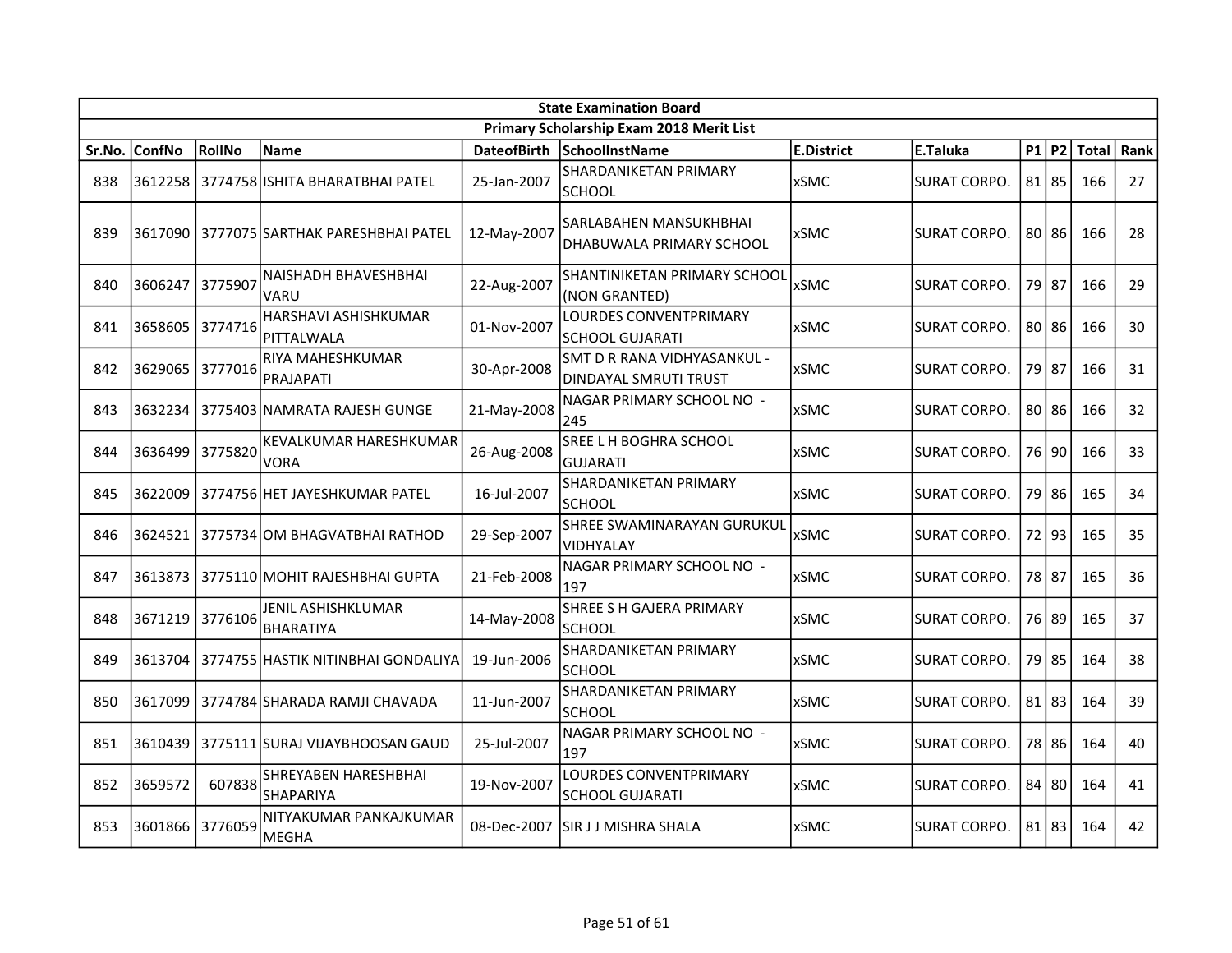|        |               |         |                                              |                    | <b>State Examination Board</b>                           |                   |                     |       |           |       |      |
|--------|---------------|---------|----------------------------------------------|--------------------|----------------------------------------------------------|-------------------|---------------------|-------|-----------|-------|------|
|        |               |         |                                              |                    | Primary Scholarship Exam 2018 Merit List                 |                   |                     |       |           |       |      |
| Sr.No. | <b>ConfNo</b> | RollNo  | <b>Name</b>                                  | <b>DateofBirth</b> | SchoolInstName                                           | <b>E.District</b> | E.Taluka            |       | $P1$ P2   | Total | Rank |
| 854    | 3636402       | 3776936 | DHARMIK ASHVINKUMAR<br><b>PADHRA</b>         | 08-Jan-2008        | LITTLE FLOWER HIGH SCH - GUJ<br>MED - BHAVNATH EDU TRUST | xSMC              | <b>SURAT CORPO.</b> | 77 87 |           | 164   | 43   |
| 855    | 3616196       | 3775561 | KIRTAN GHANSHYAMBHAI<br><b>DUNGARANI</b>     | 17-Feb-2008        | NAGAR PRIMARY SCHOOL NO -<br>272                         | <b>xSMC</b>       | <b>SURAT CORPO.</b> |       | 76 88     | 164   | 44   |
| 856    | 3624811       | 3775728 | <b>HETKUMAR CHANDUBHAI</b><br>CHAVDA         | 20-Feb-2008        | SHREE SWAMINARAYAN GURUKUL<br>VIDHYALAY                  | <b>xSMC</b>       | <b>SURAT CORPO.</b> |       | 78 86     | 164   | 45   |
| 857    |               |         | 3635311   3775821 MAAHI DEVENDRABHAI SHAH    | 22-Feb-2008        | SREE L H BOGHRA SCHOOL<br><b>GUJARATI</b>                | <b>xSMC</b>       | SURAT CORPO.        |       | 78 86     | 164   | 46   |
| 858    |               |         | 3612145   3774881 DURVA PARESHBHAI SHARMA    | 26-Jun-2008        | SMT KESARBEN PUNAMCHAND<br><b>GANDHI PRI SCH</b>         | <b>xSMC</b>       | <b>SURAT CORPO.</b> |       | 81 83     | 164   | 47   |
| 859    | 3677917       |         | 3776215 BHUMI HEMALBHAI LUHAR                | 28-Jul-2007        | M P LILIPAVARA SCHOOL                                    | <b>xSMC</b>       | SURAT CORPO.        |       | 75 88     | 163   | 48   |
| 860    | 3621538       |         | 3775036 DISHA DHIRAJBHAI PATEL               | 04-Aug-2007        | <b>GURUKRUPA VIDHYALAY - GUJ</b><br><b>MED</b>           | <b>xSMC</b>       | SURAT CORPO.        |       | 77 86     | 163   | 49   |
| 861    | 3628910       | 3776510 | <b>HARI HEMANTKUMAR</b><br>LALWALA           | 09-Sep-2007        | ISHATH SREE T H BACHKANIWALA                             | <b>xSMC</b>       | SURAT CORPO.        | 80 83 |           | 163   | 50   |
| 862    | 3612414       | 3774835 | SIDHDHI DINESHBHAI<br>VAGHASIYA              | 24-Sep-2007        | NAGAR PRIMARY SCHOOL NO -<br>016                         | xSMC              | <b>SURAT CORPO.</b> |       | $82$   81 | 163   | 51   |
| 863    | 3652018       |         | 3775871 ISHITA SUDHIRBHAI VALLEKAR           | 30-Sep-2007        | NAGAR PRIMARY SCHOOL NO -<br>168                         | <b>xSMC</b>       | SURAT CORPO.        | 80 83 |           | 163   | 52   |
| 864    | 3618795       | 3774788 | TANMAY MUKESHKUMAR<br><b>RAVARANI</b>        | 07-Dec-2007        | <b>SHARDANIKETAN PRIMARY</b><br>lschool                  | <b>xSMC</b>       | <b>SURAT CORPO.</b> |       | 74 89     | 163   | 53   |
| 865    | 3651470       | 3775971 | <b>VAIBHAVI SURESHBHAI</b><br><b>MAKWANA</b> | 14-Mar-2008        | NAGAR PRIMARY SCHOOL NO -<br>120                         | xSMC              | <b>SURAT CORPO.</b> |       | 84 79     | 163   | 54   |
| 866    | 3610443       | 3775109 | MO NAVED JAVEDBHAI<br><b>CHAUHAN</b>         | 05-Apr-2008        | NAGAR PRIMARY SCHOOL NO -<br>197                         | xSMC              | <b>SURAT CORPO.</b> |       | 76 87     | 163   | 55   |
| 867    | 3613921       |         | 3775107 HUSEN JAMIRBHAI PATEL                | 12-Apr-2008        | NAGAR PRIMARY SCHOOL NO -<br>197                         | <b>xSMC</b>       | <b>SURAT CORPO.</b> |       | 77 86     | 163   | 56   |
| 868    | 3612149       | 3774878 | DAKX PARKASHKUMAR<br><b>TRIVEDI</b>          | 27-Jul-2008        | SMT KESARBEN PUNAMCHAND<br><b>GANDHI PRI SCH</b>         | <b>xSMC</b>       | SURAT CORPO.        |       | 84 79     | 163   | 57   |
| 869    | 3645449       | 3776909 | KRISHNA HASHMUKHBHAI<br><b>KHENI</b>         | 06-Sep-2007        | lRAMKRUSHNA VIDHYABHAVAN                                 | <b>xSMC</b>       | SURAT CORPO.        |       | 76 86     | 162   | 58   |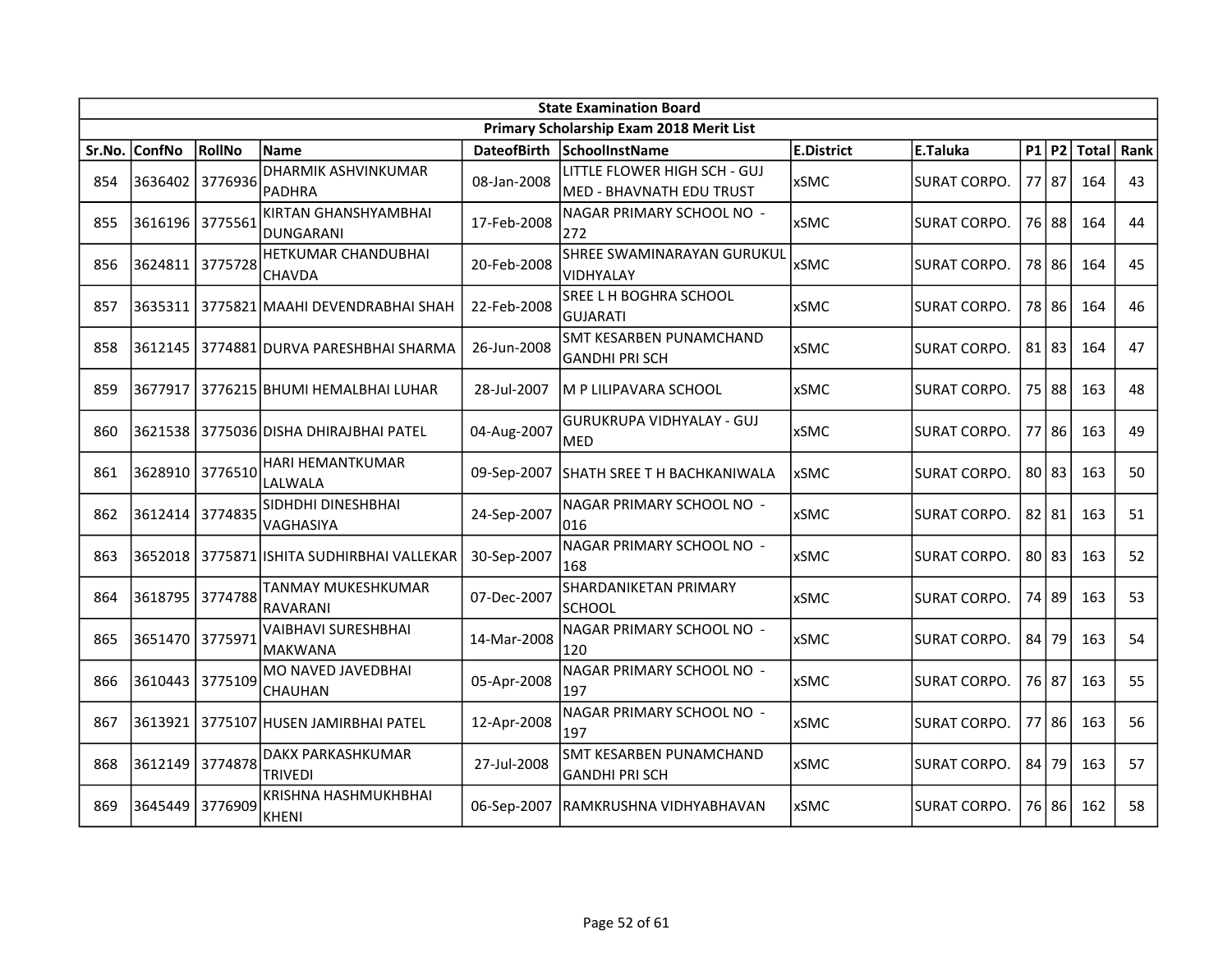| <b>State Examination Board</b> |               |         |                                              |                    |                                                             |                   |                     |       |           |              |                |  |
|--------------------------------|---------------|---------|----------------------------------------------|--------------------|-------------------------------------------------------------|-------------------|---------------------|-------|-----------|--------------|----------------|--|
|                                |               |         |                                              |                    | Primary Scholarship Exam 2018 Merit List                    |                   |                     |       |           |              |                |  |
| Sr.No.                         | <b>ConfNo</b> | RollNo  | <b>Name</b>                                  | <b>DateofBirth</b> | SchoolInstName                                              | <b>E.District</b> | E.Taluka            |       | $P1$ $P2$ | <b>Total</b> | Rank           |  |
| 870                            | 3640182       | 3776011 | <b>VRAJKUMAR MANGILAL</b><br>PRAJAPATI       | 15-Feb-2008        | NAGAR PRIMARY SCHOOL NO -<br>117                            | <b>xSMC</b>       | <b>SURAT CORPO.</b> |       | 79 83     | 162          | 59             |  |
| 871                            |               |         | 3651916   3776888 ABHISHEK JENTIBHAI ZINZALA | 07-Apr-2008        | RAMKRUSHNA VIDHYABHAVAN                                     | <b>xSMC</b>       | <b>SURAT CORPO.</b> | 77    | l 85      | 162          | 60             |  |
| 872                            | 3652845       |         | 3776913 MAYANK ASHOKBHAI AHIR                |                    | 31-Aug-2008 RAMKRUSHNA VIDHYABHAVAN                         | <b>xSMC</b>       | SURAT CORPO.        | 80 82 |           | 162          | 61             |  |
| 873                            | 3604143       | 3776175 | JYOTI DHIRUBHAI<br><b>GUJRAVADIYA</b>        | 25-Jul-2006        | NAGAR PRIMARY SCHOOL NO -<br>143                            | <b>xSMC</b>       | SURAT CORPO.        |       | 76 85     | 161          | 62             |  |
| 874                            | 3603202       |         | 3775264 HEER LAXMANBHAI PATEL                | 27-Mar-2007        | ISUNGRACE GUJ SCHOOL                                        | xSMC              | SURAT CORPO.        |       | 78 83     | 161          | 63             |  |
| 875                            | 3638203       | 3777003 | AADHYAKUMARI CHETANBHAI<br><b>PATEL</b>      | 12-Jun-2007        | SMT D R RANA VIDHYASANKUL -<br><b>DINDAYAL SMRUTI TRUST</b> | <b>xSMC</b>       | SURAT CORPO.        |       | 80 81     | 161          | 64             |  |
| 876                            | 3703359       | 607839  | SHREYA PRAVINCHANDRA<br><b>PATFI</b>         | 09-Feb-2008        | <b>SMT KESARBEN PUNAMCHAND</b><br><b>GANDHI PRI SCH</b>     | <b>xSMC</b>       | SURAT CORPO.        |       | 76 85     | 161          | 65             |  |
| 877                            | 3626595       | 3775023 | SNEHA MUKESHBHAI<br>CHILAMVAR                | 14-Feb-2008        | NAGAR PRIMARY SCHOOL NO -<br>045                            | <b>xSMC</b>       | SURAT CORPO.        |       | 80 81     | 161          | 66             |  |
| 878                            |               |         | 3661756   3775051 MISTI SANDIPBHAI PATEL     |                    | 02-Mar-2007  P B DESAI PRIMARY SCHOOL                       | <b>xSMC</b>       | SURAT CORPO.        | 83 77 |           | 160          | 67             |  |
| 879                            |               |         | 3651948 3776910 MAN KIRITBHAI BHIKADIYA      |                    | 03-Mar-2007 RAMKRUSHNA VIDHYABHAVAN                         | <b>xSMC</b>       | <b>SURAT CORPO.</b> |       | 75 85     | 160          | 68             |  |
| 880                            | 3612109       | 3774885 | MOKSHA DHARMENDRA<br>TANAKHIA                | 14-Aug-2007        | SMT KESARBEN PUNAMCHAND<br><b>GANDHI PRI SCH</b>            | <b>xSMC</b>       | <b>SURAT CORPO.</b> |       | 79 81     | 160          | 69             |  |
| 881                            | 3651717       | 3776932 | YASHVIBEN HAKUBHAI<br><b>KATARIYA</b>        | 18-Sep-2007        | RAMKRUSHNA VIDHYABHAVAN                                     | <b>xSMC</b>       | <b>SURAT CORPO.</b> |       | $80$   80 | 160          | 70             |  |
| 882                            | 3653744       |         | 3775872 KHUSHI SURESHBHAI PARMAR             | 02-Nov-2007        | NAGAR PRIMARY SCHOOL NO -<br>168                            | <b>xSMC</b>       | SURAT CORPO.        |       | 76 84     | 160          | 71             |  |
| 883                            | 3664374       | 3777624 | YASHKUMAR RAVINDRABHAI<br>VASAVA             | 07-Aug-2007        | KEVDI PRIMARY SCHOOL                                        | <b>SURAT</b>      | <b>UMARPADA</b>     |       | 89 92     | 181          | $\mathbf{1}$   |  |
| 884                            | 3683707       |         | 3777498 ADITYA BHAGESH PATE                  | 02-Sep-2007        | UCHAVAN PRIMARY SCHOOL                                      | <b>SURAT</b>      | <b>UMARPADA</b>     | 84 91 |           | 175          | $2^{\circ}$    |  |
| 885                            | 3646986       |         | 3777684 PUJA VINOD VAGHELA                   | 17-May-2008        | PROMIS PRIMARY SCHOOL -<br><b>CHOTILA</b>                   | SURENDRANAGA<br>R | <b>CHOTILA</b>      |       | $65$ 80   | 145          | $\mathbf{1}$   |  |
| 886                            | 3628346       |         | 3777681 YASHVI PARESHBHAI DARAJI             | 09-Dec-2007        | J U KOTHARI PRIMARY SCHOOL                                  | SURENDRANAGA<br>R | <b>CHOTILA</b>      |       | 74 69     | 143          | $\overline{2}$ |  |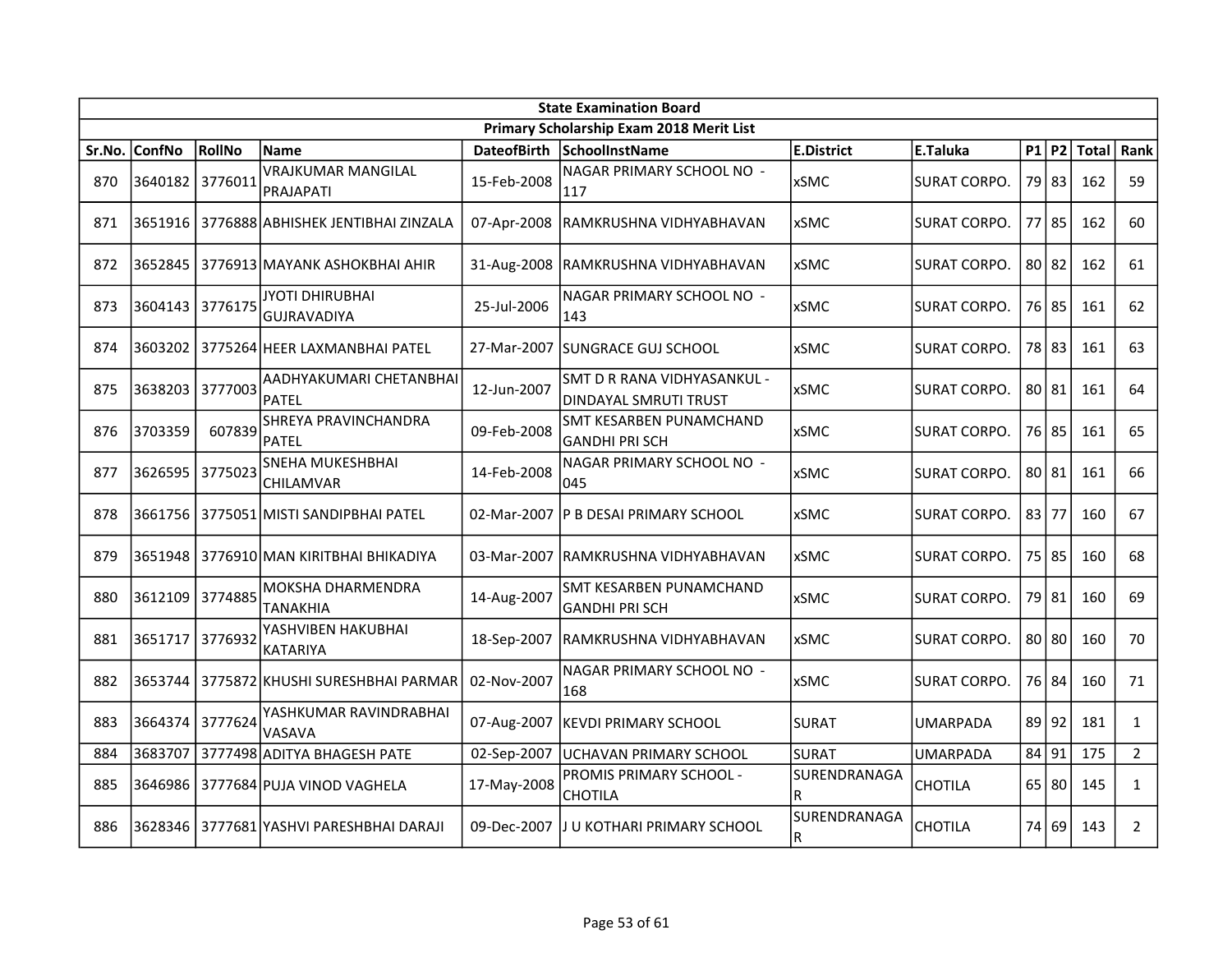|        | <b>State Examination Board</b> |         |                                          |                    |                                                       |                          |                         |    |           |       |                |
|--------|--------------------------------|---------|------------------------------------------|--------------------|-------------------------------------------------------|--------------------------|-------------------------|----|-----------|-------|----------------|
|        |                                |         |                                          |                    | Primary Scholarship Exam 2018 Merit List              |                          |                         |    |           |       |                |
| Sr.No. | ConfNo                         | RollNo  | <b>Name</b>                              | <b>DateofBirth</b> | SchoolInstName                                        | <b>E.District</b>        | E.Taluka                |    | $P1$ P2   | Total | Rank           |
| 887    | 3602194                        |         | 3777766 SUBHAM KESHAVBHAI DABHI          | 11-Jan-2008        | SONTHA PRIMARY SCHOOL                                 | SURENDRANAGA<br>lR.      | <b>CHUDA</b>            |    | 80 85     | 165   | $\mathbf{1}$   |
| 888    | 3632240                        | 3777724 | <b>KRISHKUMAR RAMESHBHAI</b><br>MEMAKIYA |                    | 19-May-2008 CHACHKA PRIMARY SCHOOL                    | SURENDRANAGA<br>R        | <b>CHUDA</b>            | 84 | 78        | 162   | $\overline{2}$ |
| 889    | 3690692                        |         | 3778125 PARTH NAVIN RATHOD               | 24-Feb-2008        | VAGHGADH PRIMARY SCHOOL                               | SURENDRANAGA<br>R        | <b>DHRANGADHR</b><br>A  |    | 79 94     | 173   | $\mathbf{1}$   |
| 890    | 3640804                        |         | 3777998 SAGRAM ARJANBHAI BAMBHA          | 24-Apr-2005        | JIVA PRIMARY SCHOOL                                   | SURENDRANAGA<br>R        | DHRANGADHR<br>А         |    | 74 91     | 165   | $\overline{2}$ |
| 891    | 3637159                        | 3778104 | TARUNBHAI SOMABHAI<br><b>NAYAKA</b>      | 01-Jun-2006        | ISATAPAR PRIMARY SCHOOL                               | SURENDRANAGA<br>R        | <b>DHRANGADHR</b>       |    | $81$   81 | 162   | 3              |
| 892    | 3659175                        | 3778001 | SINDHA GHANSHYAMBHAI<br>PARAMAR          | 18-Dec-2007        | <b>JIVA PRIMARY SCHOOL</b>                            | SURENDRANAGA<br>R        | DHRANGADHR<br>А         |    | 76 80     | 156   | 4              |
| 893    | 3630839                        | 3778167 | JAYSHREEBEN RAJESHBHAI<br><b>NAITRA</b>  | 05-Feb-2007        | IKALYANPARA PRIMARY SCHOOL                            | SURENDRANAGA<br>R        | <b>LAKHTAR</b>          |    | 65 68     | 133   | $\mathbf{1}$   |
| 894    | 3685515                        |         | 3778165 VIJAYBHAI JAYNTIBHAI JADAV       | 18-Jan-2008        | IDERVALA PAY CENTER SCHOOL                            | <b>SURENDRANAGA</b><br>R | <b>LAKHTAR</b>          |    | 64 62     | 126   | $\overline{2}$ |
| 895    | 3693680                        | 3778296 | <b>BHUMIBEN BHARATBHAI</b><br>PARALIYA   |                    | 07-May-2007 LIMBDI NAGAR PALIKA SCHOOL-10             | SURENDRANAGA<br>R        | LIMBDI                  |    | 71 80     | 151   | $\mathbf{1}$   |
| 896    | 3693649                        |         | 3778295 AASUMA MAHMADBHAI GOM            | 17-Dec-2007        | LIMBDI NAGAR PALIKA SCHOOL-10                         | SURENDRANAGA<br>R        | LIMBDI                  | 72 | 79        | 151   | $\overline{2}$ |
| 897    | 3631553                        | 3778477 | MITBHAI MAHESHBHAI<br>VARMORA            | 02-Dec-2007        | <b>SARA PAY CENTER SCHOOL - 3</b>                     | SURENDRANAGA<br>R        | MULI                    |    | 70 82     | 152   | $\mathbf{1}$   |
| 898    |                                |         | 3665050 3778420 PRINCE VIRAMBHAI DABHI   |                    | 31-Aug-2008 JASAPAR UPPER PRIMARY SCHOOL              | SURENDRANAGA<br>R        | <b>MULI</b>             |    | $66$ 83   | 149   | $\overline{2}$ |
| 899    | 3611226                        | 3778935 | NILAMBEN RAMESHBHAI<br><b>BHADKA</b>     | 08-Jul-2008        | <b>SURAJPURA PRIMARY SCHOOL</b>                       | SURENDRANAGA<br>R        | PATDI-<br><b>DASADA</b> |    | 83 86     | 169   | $\mathbf{1}$   |
| 900    | 3622895                        | 3778950 | DIGVIJAYSINH RAMESHBHAI<br>RATHOD        | 19-Dec-2007        | SHRI SAHIDVEER MAHESH<br><b>PARMAR PAY CENTER SCH</b> | SURENDRANAGA<br>R        | PATDI-<br><b>DASADA</b> |    | 76 88     | 164   | $\overline{2}$ |
| 901    | 3662091                        |         | 3779090 VIVEK VINOD SHEKH                | 15-Oct-2007        | <b>SARVODAY MADHYAMIK SCHOOL</b><br>DEVGADH           | SURENDRANAGA             | SAYLA                   |    | 71 87     | 158   | $\mathbf{1}$   |
| 902    | 3665894                        |         | 3779172 MIRA PRATAPBHAI RATHOD           | 08-Jan-2008        | <b>THORIYALI PRIMARY SCHOOL</b>                       | SURENDRANAGA             | SAYLA                   |    | 80 69     | 149   | $\overline{2}$ |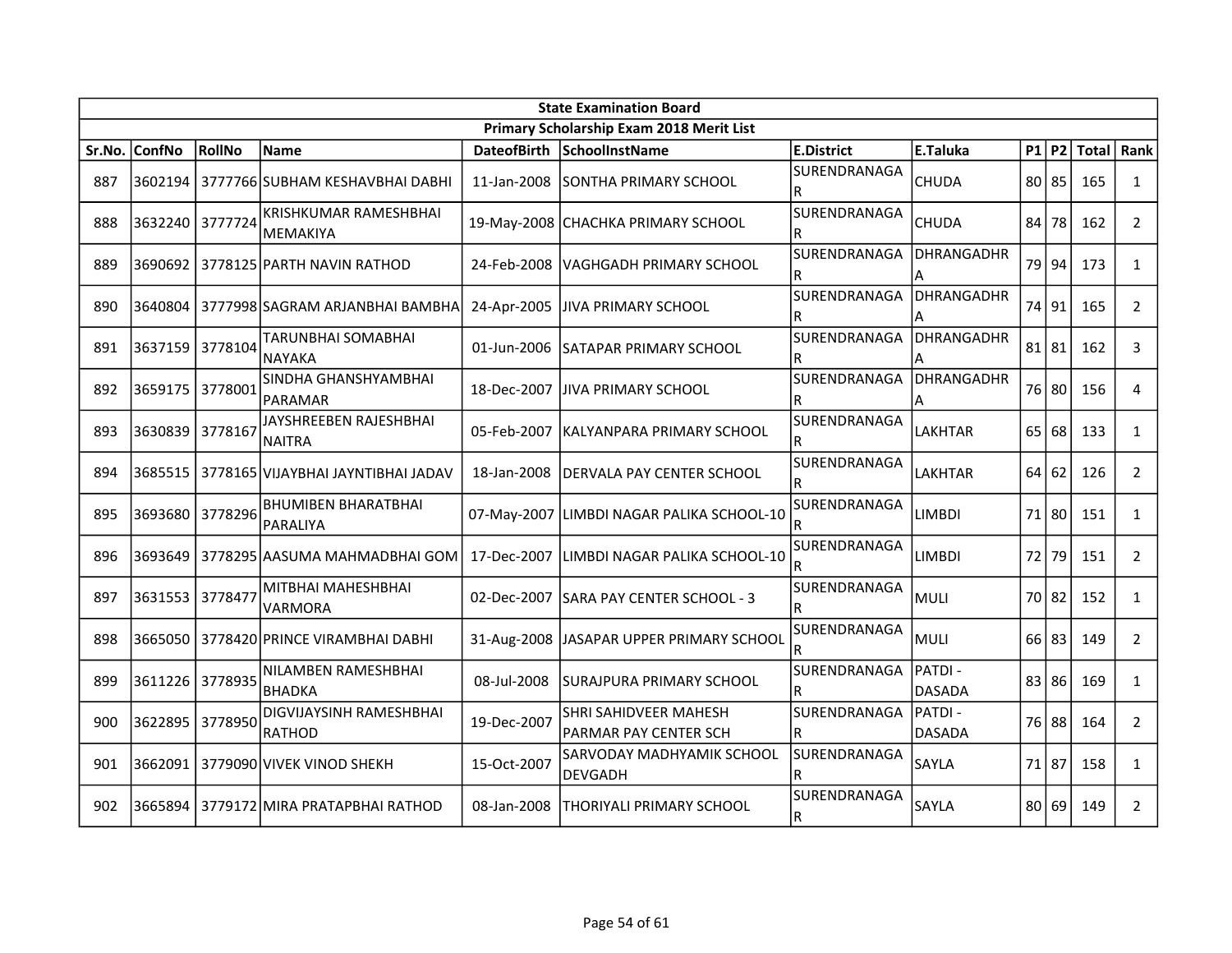|        | <b>State Examination Board</b> |         |                                             |                    |                                            |                          |                 |  |           |            |                |  |
|--------|--------------------------------|---------|---------------------------------------------|--------------------|--------------------------------------------|--------------------------|-----------------|--|-----------|------------|----------------|--|
|        |                                |         |                                             |                    | Primary Scholarship Exam 2018 Merit List   |                          |                 |  |           |            |                |  |
| Sr.No. | <b>ConfNo</b>                  | RollNo  | <b>Name</b>                                 | <b>DateofBirth</b> | SchoolInstName                             | <b>E.District</b>        | E.Taluka        |  | $P1$ P2   | Total Rank |                |  |
| 903    | 3664719                        |         | 3779189 ASHVI KRUNALBHAI PATEL              | 11-Jun-2008        | CHANDRELIYA PRIMARY SCHOOL                 | SURENDRANAGA<br>R        | THANGADH        |  | 85 94     | 179        | $\mathbf{1}$   |  |
| 904    | 3601046                        | 3779190 | ASHMEETA BHARATBHAI<br><b>PARMAR</b>        | 22-Jan-2008        | SARSANA PRIMARY SCHOOL - 1                 | SURENDRANAGA<br>R        | <b>THANGADH</b> |  | 59 62     | 121        | $\overline{2}$ |  |
| 905    | 3629388                        |         | 3779421 DHAIRYA RAJESHBHAI PATEL            | 14-Nov-2007        | SHRI SARDAR PATEL PRIMARY<br><b>SCHOOL</b> | SURENDRANAGA<br>R        | <b>WADHVAN</b>  |  | $82$ 90   | 172        | $\mathbf{1}$   |  |
| 906    |                                |         | 3692088 3779342 MEET CHETANBHAI RATHOD      | 14-Aug-2007        | <b>SUNNY SKY PRIMARY SCHOOL</b>            | SURENDRANAGA<br>R        | WADHVAN         |  | $82$   85 | 167        | $\overline{2}$ |  |
| 907    |                                |         | 3701746   3779334 NISHA MAHESHBHAI CHAVDA   | 25-Jul-2007        | PAY CENTER SCHOOL NO 7<br>JORAVARNAGAR     | SURENDRANAGA<br>R        | WADHVAN         |  | $81$   80 | 161        | 3              |  |
| 908    | 3640063                        |         | 3779354 ISHA DHIRUBHAI PADHIYAR             | 16-Jan-2008        | SHREE FULCHANDBHAI SHAH<br>KUMAR MANDIR    | SURENDRANAGA<br>R        | <b>WADHVAN</b>  |  | $81$   80 | 161        | $\overline{4}$ |  |
| 909    | 3693617                        | 3779204 | KRISHRAJSINH MAHAVIRSINH<br>ZALA            | 24-Dec-2007        | ANINDRA PRIMARY SCHOOL                     | <b>SURENDRANAGA</b><br>R | <b>WADHVAN</b>  |  | 73 85     | 158        | 5              |  |
| 910    | 3641962                        | 3779543 | PRINSH KUMAR AJITBHAI<br>CHAUDHARI          | 19-Apr-2008        | <b>PATHAKVADI PRIMARY SCHOOL</b>           | <b>TAPI</b>              | <b>DOLVAN</b>   |  | $65$ 80   | 145        | $\mathbf{1}$   |  |
| 911    | 3610346 3779631                |         | SWETAKUMARI NILESHBHAI<br>GAMIT             | 17-Dec-2007        | <b>IPATI PRIMARY SCHOOL</b>                | <b>TAPI</b>              | <b>DOLVAN</b>   |  | 75 63     | 138        | $\overline{2}$ |  |
| 912    | 3689007                        |         | 3779661 HITESHBHAI DILIPBHAI VALVI          |                    | 13-Aug-2007   PATI PRIMARY SCHOOL          | <b>TAPI</b>              | KUKARMUNDA      |  | $62$ 59   | 121        | $\mathbf{1}$   |  |
| 913    | 3688967                        | 3779656 | DIVYANIBEN AMARSINGBHAI<br><b>PADAVI</b>    | 28-Aug-2007        | <b>PATI PRIMARY SCHOOL</b>                 | <b>TAPI</b>              | KUKARMUNDA      |  | 63 55     | 118        | $\overline{2}$ |  |
| 914    | 3623697                        | 3779747 | <b>GRISHI MANISH GAMIT</b>                  | 23-May-2008        | <b>EKLAVYA MODEL RESI SCHOOL</b>           | <b>TAPI</b>              | <b>NIZAR</b>    |  | 85 87     | 172        | $\mathbf{1}$   |  |
| 915    | 3623710                        |         | 3779750 PRIYANSHI ISMAYIL GAMIT             | 24-Sep-2007        | <b>EKLAVYA MODEL RESI SCHOOL</b>           | <b>TAPI</b>              | <b>NIZAR</b>    |  | 85 84     | 169        | $2^{\circ}$    |  |
| 916    | 3703296                        | 3779986 | RUTVIKAKUMARI<br><b>GHARMESHABHAI GAMIT</b> | 05-Jan-2008        | <b>BHURIVEL COLONY PRIMARY</b><br>SCHOOL   | <b>TAPI</b>              | SONGADH         |  | 74 69     | 143        | $\mathbf{1}$   |  |
| 917    | 3702540                        |         | 3779812 ADITIYA ASHVIN GAMIT                | 18-Oct-2007        | MOTA BANDHARPADA PRIMARY<br><b>SCHOOL</b>  | <b>TAPI</b>              | SONGADH         |  | $64$ 77   | 141        | $\overline{2}$ |  |
| 918    | 3641475                        |         | 3779832 CHINTRAGNA NILESH GAMIT             | 14-Jan-2008        | GUNSADA MUKHIYA PRIMARY<br><b>SCHOOL</b>   | <b>TAPI</b>              | SONGADH         |  | 74 62     | 136        | 3              |  |
| 919    | 3616573                        | 3780033 | ANJALIBEN YOHANBHAI<br>VASAVA               |                    | 27-Aug-2008 SUNDARPUR PRIMARY SCHOOL       | <b>TAPI</b>              | <b>UCHCHHAL</b> |  | 68 78     | 146        | $\mathbf{1}$   |  |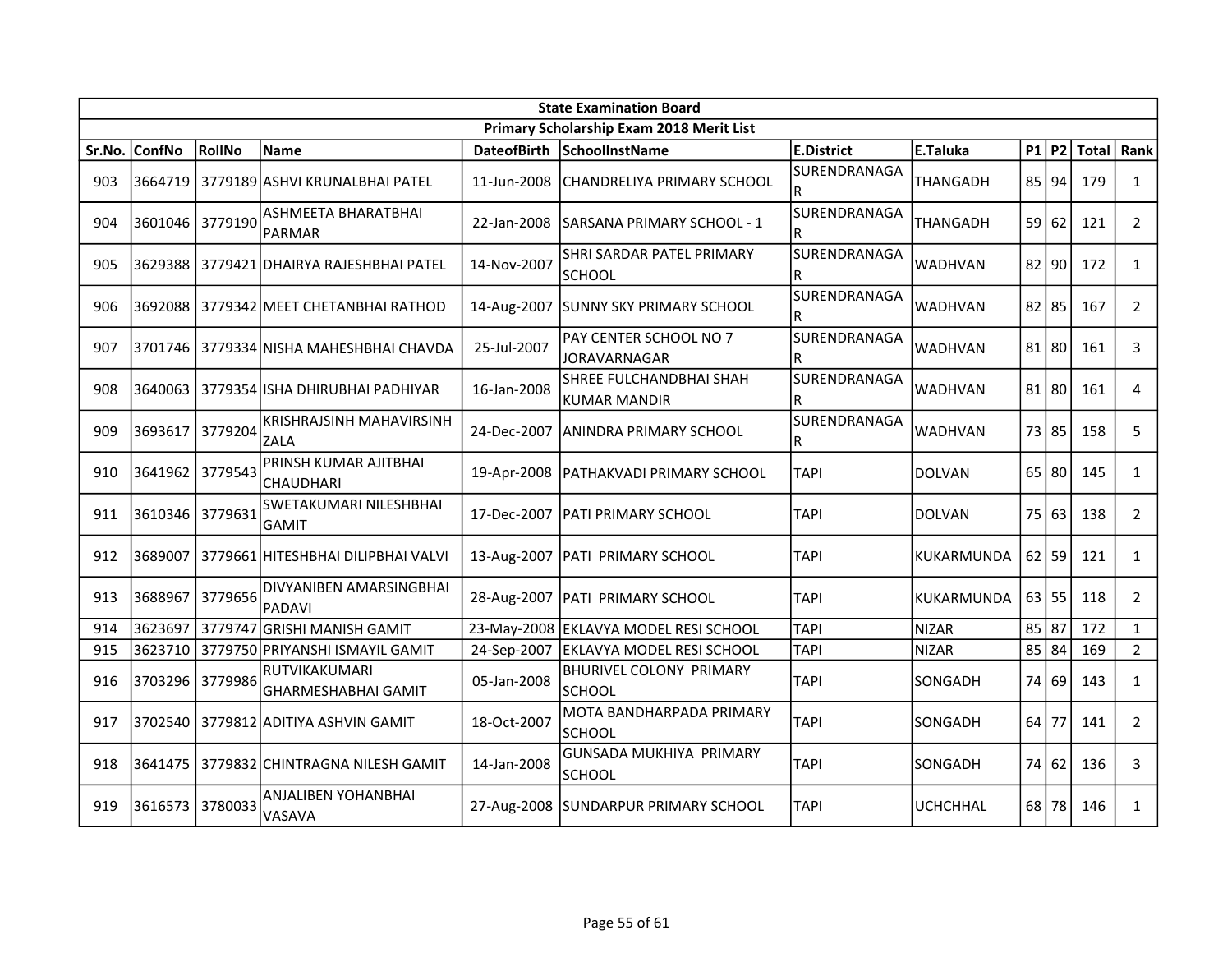|        | <b>State Examination Board</b> |               |                                              |                    |                                              |                   |               |         |           |              |                |  |  |
|--------|--------------------------------|---------------|----------------------------------------------|--------------------|----------------------------------------------|-------------------|---------------|---------|-----------|--------------|----------------|--|--|
|        |                                |               |                                              |                    | Primary Scholarship Exam 2018 Merit List     |                   |               |         |           |              |                |  |  |
| Sr.No. | <b>ConfNo</b>                  | <b>RollNo</b> | Name                                         | <b>DateofBirth</b> | <b>SchoolInstName</b>                        | <b>E.District</b> | E.Taluka      |         | $P1$ $P2$ | <b>Total</b> | Rank           |  |  |
| 920    | 3703420                        |               | l 3780056lSUMITBHAI JENTIBHAI GAMIT          |                    | 24-Nov-2007 JJAMVAN PRIMARY SCHOOL           | TAPI              | UCHCHHAL      |         | $67$   71 | 138          | $\overline{2}$ |  |  |
| 921    | 3614487                        | 3780077       | MUSKANBANU AKHATARALI<br>SAIYAD              | 15-Jun-2007        | ISHRI K L VALOD PRIMARY SCHOOL               | <b>TAPI</b>       | VALOD         |         | 72 69     | 141          | $\mathbf{1}$   |  |  |
| 922    | 3681180 3780159                |               | MILANKUMAR JIVANBHAI<br>CHAUDHARI            | 19-Jan-2008        | MORDEVI MOTA FALIYA PRIMARY<br><b>SCHOOL</b> | TAPI              | VALOD         |         | 70 68     | 138          | $\overline{2}$ |  |  |
| 923    | 3703480                        | 3780289       | NERIKUMARI SANTOSHBHAI<br>GAMIT              | 13-Sep-2007        | CHIKHALI PRIMARY SCHOOL                      | TAPI              | <b>VYARA</b>  | 78      | 79        | 157          | $\mathbf{1}$   |  |  |
| 924    | 3686830                        | 3780274       | <b>DHRUV NARENDRABHAI</b><br><b>PATEL</b>    |                    | 25-Apr-2008   K.M. GANDHI PRIMARY SCHOOL     | TAPI              | <b>VYARA</b>  |         | 75176     | 151          | $\overline{2}$ |  |  |
| 925    | 3692026                        | 3780397       | <b>DHRUVIBEN SUBHASHBHAI</b><br><b>BHOYE</b> | 19-Dec-2007        | <b>DEEP DARSHAN AHWA</b>                     | THE DANGS         | <b>AHWA</b>   | 86 82   |           | 168          | $\mathbf{1}$   |  |  |
| 926    | 3695511 3780412                |               | SANKETBHAI KALPESHBHAI<br><b>MAHALE</b>      | 22-Oct-2007        | IDEEP DARSHAN AHWA                           | THE DANGS         | <b>AHWA</b>   | $77$ 67 |           | 144          | $\mathbf{2}$   |  |  |
| 927    | 3609278                        | 3780595       | PREMILABEN RUDHIYABHAI<br>CHAUDHARI          | 06-Jun-2008        | VAHUTIYA PRIMARY SCHOOL                      | THE DANGS         | <b>SUBIR</b>  |         | 72 80     | 152          | $\mathbf{1}$   |  |  |
| 928    | 3609292                        | 3780598       | SUMITBHAI RAMESHBHAI<br><b>DESHMUKH</b>      | 20-Dec-2007        | IVAHUTIYA PRIMARY SCHOOL                     | THE DANGS         | <b>SUBIR</b>  |         | 61   74   | 135          | $\overline{2}$ |  |  |
| 929    | 3662792                        |               | 3780629 JIYA VINAYBHAI PATEL                 |                    | 14-Aug-2008 GYANDEEP VIDYAMANDIR             | THE DANGS         | <b>WAGHAI</b> |         | 83 96     | 179          | $\mathbf{1}$   |  |  |
| 930    | 3677327                        |               | 3780610 NIRMAL DINESHBHAI DHUM               |                    | 29-May-2008 BORIGAVTHA PRIMARY SCHOOL        | THE DANGS         | <b>WAGHAI</b> |         | 85173     | 158          | $\overline{2}$ |  |  |
| 931    | 3668120 3780709                |               | SHYAMKUMAR RAMESHBHAI<br>VASAVA              | 25-Sep-2007        | MANDALA HIGH SCH (UPPER<br>PRI.SCH)          | VADODARA          | <b>DABHOI</b> |         | 70 75     | 145          | $\mathbf{1}$   |  |  |
| 932    | 3700417                        |               | 3780636 NEHABEN VIJAYSINH SOLANKI            | 11-Nov-2007        | VANADARA PRIMARY SCHOOL                      | VADODARA          | <b>DABHOI</b> |         | 56 74     | 130          | $\overline{2}$ |  |  |
| 933    | 3682589                        | 3780757       | KINJALBEN JITENDRABHAI<br>VASAVA             | 16-Mar-2008        | VACHHESAR PRI.SCH.                           | VADODARA          | <b>DESAR</b>  |         | $66$ 83   | 149          | $\mathbf{1}$   |  |  |
| 934    | 3695665                        | 3780742       | PARULBEN BADVANTSINH<br>PARMAR               | 16-Aug-2007        | DOLAT PURA PRI.SCH.                          | VADODARA          | <b>DESAR</b>  |         | 72 75     | 147          | $\overline{2}$ |  |  |
| 935    | 3690418                        |               | 3780890 MANAV DINESHBHAI GOHIL               | 01-Jan-2008        | LAKODARA PRI. SCH.                           | VADODARA          | <b>KARJAN</b> |         | 70 83     | 153          | $\mathbf{1}$   |  |  |
| 936    | 3638709                        | 3780882       | HEMANTIKA GIRISHBHAI<br><b>PATEL</b>         | 19-Feb-2008        | IKOTHIYA PRI. SCH.                           | VADODARA          | <b>KARJAN</b> |         | 71 80     | 151          | $\overline{2}$ |  |  |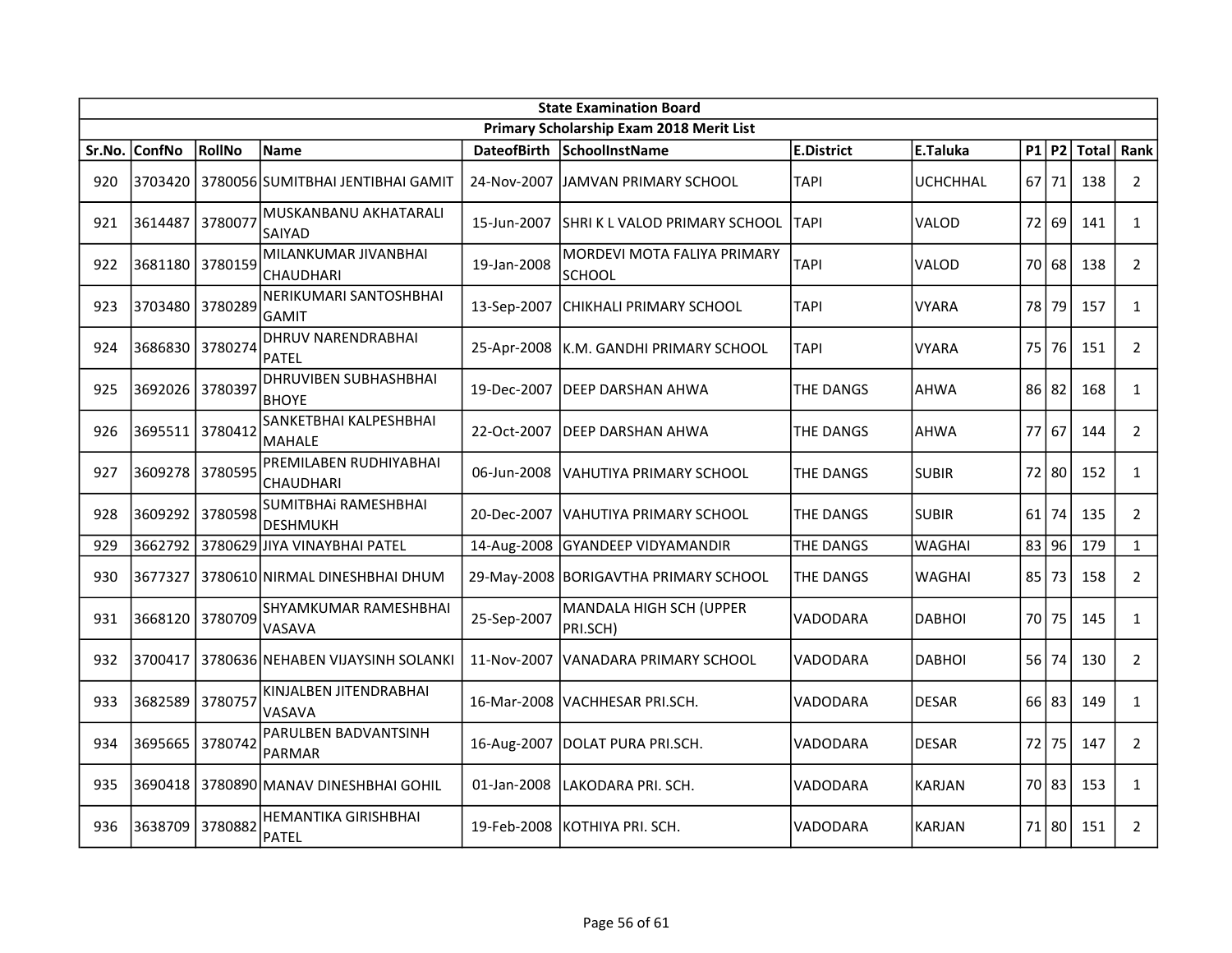|        | <b>State Examination Board</b> |         |                                              |                    |                                                   |                   |                         |       |           |              |                |  |
|--------|--------------------------------|---------|----------------------------------------------|--------------------|---------------------------------------------------|-------------------|-------------------------|-------|-----------|--------------|----------------|--|
|        |                                |         |                                              |                    | Primary Scholarship Exam 2018 Merit List          |                   |                         |       |           |              |                |  |
| Sr.No. | <b>ConfNo</b>                  | RollNo  | <b>Name</b>                                  | <b>DateofBirth</b> | SchoolInstName                                    | <b>E.District</b> | E.Taluka                |       | $P1$ P2   | <b>Total</b> | Rank           |  |
| 937    | 3666695                        | 3781003 | ANKITBHAI UPENDRASINH<br><b>GOHIL</b>        |                    | 16-May-2007 CHOKARI PRIMARY SCHOOL                | <b>VADODARA</b>   | <b>PADRA</b>            |       | $82$ 84   | 166          | $\mathbf{1}$   |  |
| 938    | 3693916                        | 3781052 | MAYURSINH RAJESHBHAI<br><b>CHAUHAN</b>       | 10-Oct-2007        | DHORI VAGA(KENAL CHOKDI) SCH.                     | VADODARA          | <b>PADRA</b>            |       | 84 78     | 162          | $\overline{2}$ |  |
| 939    | 3679442                        | 3781113 | <b>VIRAL LAXMANBHAI</b><br><b>CHAUDHARI</b>  | 18-Feb-2008        | IGNYAN SARITA V                                   | <b>VADODARA</b>   | <b>PADRA</b>            |       | 78177     | 155          | 3              |  |
| 940    | 3688111                        |         | 3781042 DIVYA JITENDRA CHAVADA               | 15-Jan-2008        | DHORI VAGA(KENAL CHOKDI) SCH.                     | VADODARA          | <b>PADRA</b>            |       | 76 70     | 146          | 4              |  |
| 941    | 3628255                        | 3781297 | PRIYANSHIBEN SANTOSHBHAI<br><b>RANA</b>      | 13-Sep-2007        | <b>JADARSH PRI SCHOOL</b>                         | VADODARA          | SAVLI                   |       | 78 85     | 163          | $\mathbf{1}$   |  |
| 942    | 3643233                        |         | 3781313 PRITI DHRUBHAI BHABHOR               | 19-Oct-2007        | ISAVLI HIGH SCH. UP.PRI.VIBHAG                    | VADODARA          | SAVLI                   |       | 81 75     | 156          | $\overline{2}$ |  |
| 943    | 3691800 3781366                |         | AUMKUMAR MAHENDRABHAI<br><b>ROHIT</b>        |                    | 30-Sep-2007   MALSAR PRI.SCH.                     | VADODARA          | <b>SHINOR</b>           |       | $81$   87 | 168          | $\mathbf{1}$   |  |
| 944    |                                |         | 3692442   3781369 JAHNVEE MOTARAM PUROHIT    |                    | 16-Mar-2007   MALSAR PRI.SCH.                     | <b>VADODARA</b>   | <b>SHINOR</b>           |       | 81 83     | 164          | $\overline{2}$ |  |
| 945    | 3609965                        |         | 3781758 HIRAL CHANDU PARMAR                  |                    | 18-Mar-2008   VADADALA PRI.SCH.                   | VADODARA          | VADODARA                |       | 80 85     | 165          | $\mathbf{1}$   |  |
| 946    | 3684773                        | 3781447 | <b>DEVENDR ARJUNBHAI</b><br>PADHIYAR         | 15-Jan-2008        | DAJIPURA PRI.SCH.                                 | <b>VADODARA</b>   | VADODARA                |       | 68 84     | 152          | $\overline{2}$ |  |
| 947    | 3609973                        |         | 3781759 KRISHNA JAGDISH PARMAR               | 04-Sep-2007        | VADADALA PRI.SCH.                                 | VADODARA          | VADODARA                | 71 77 |           | 148          | 3              |  |
| 948    | 3614029                        |         | 3781709 HET PRITESHBHAI PATEL                | 27-Dec-2007        | <b>GURU JAGAJI MAHARAJ</b><br><b>VIDHYAMANDIR</b> | VADODARA          | VADODARA                | 72    | 76        | 148          | 4              |  |
| 949    |                                |         | 3653591   3781527   ARPITA SURESHBHAI THAKOR |                    | 06-Aug-2007   KARODIYA - 1 PRI.SCH.               | <b>VADODARA</b>   | VADODARA                |       | 70 77     | 147          | 5              |  |
| 950    | 3607553                        |         | 3782627 HET SHAILESHKUMAR PATEL              |                    | 11-Aug-2007   AMBE VIDYALAYA (GUJ)                | lxVMC             | VADODARA<br>CORPORATION |       | 93 95     | 188          | $\mathbf{1}$   |  |
| 951    | 3629853 3782452                |         | KRITARTHI NAENDRA BHAI<br><b>PARMAR</b>      |                    | 06-Sep-2007   ALEMBIC VIDHYALAYA                  | <b>xVMC</b>       | VADODARA<br>CORPORATION |       | 87 94     | 181          | $\overline{2}$ |  |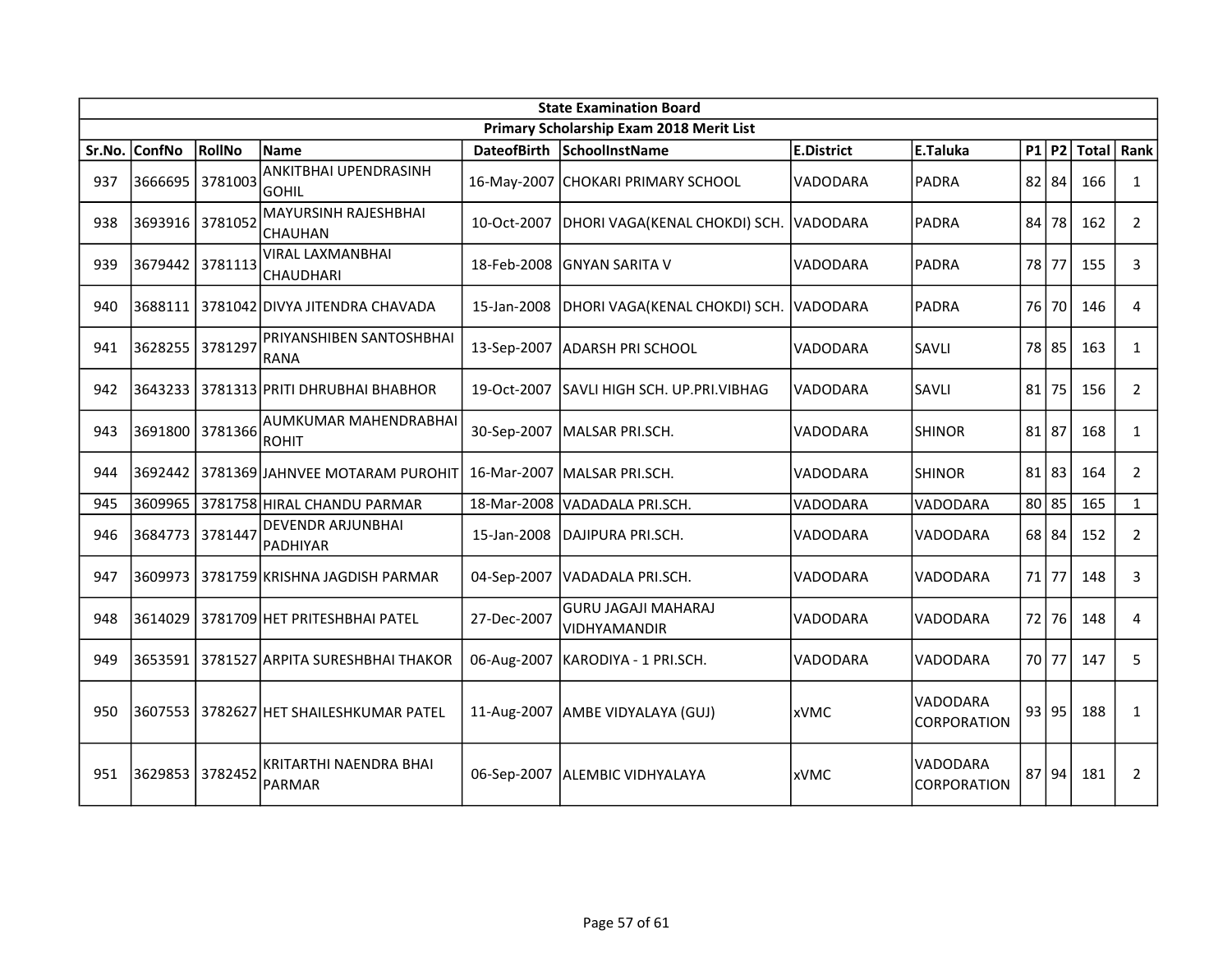|        | <b>State Examination Board</b> |         |                                                 |                    |                                           |                   |                                |  |       |                        |                |  |
|--------|--------------------------------|---------|-------------------------------------------------|--------------------|-------------------------------------------|-------------------|--------------------------------|--|-------|------------------------|----------------|--|
|        |                                |         |                                                 |                    | Primary Scholarship Exam 2018 Merit List  |                   |                                |  |       |                        |                |  |
| Sr.No. | <b>ConfNo</b>                  | RollNo  | <b>Name</b>                                     | <b>DateofBirth</b> | SchoolInstName                            | <b>E.District</b> | E.Taluka                       |  |       | P1   P2   Total   Rank |                |  |
| 952    |                                |         | 3630364   3782466 NIYATI VASANISINH SOLANKI     |                    | 01-Sep-2006 ALEMBIC VIDHYALAYA            | <b>xVMC</b>       | VADODARA<br>CORPORATION        |  | 88 92 | 180                    | 3              |  |
| 953    | 3695560 3781821                |         | TANMAY SHUBHASH<br><b>RATHAWA</b>               | 29-Jan-2008        | SHREE NARAYAN VIDYALAY (GUJ)              | <b>xVMC</b>       | VADODARA<br><b>CORPORATION</b> |  | 86 93 | 179                    | 4              |  |
| 954    | 3600624 3782456                |         | <b>MANAS BHAVESHKUMAR</b><br><b>PARIKH</b>      | 21-Jun-2007        | <b>ALEMBIC VIDHYALAYA</b>                 | xVMC              | VADODARA<br><b>CORPORATION</b> |  | 85 93 | 178                    | 5              |  |
| 955    | 3616832 3782349                |         | <b>DARSHAN KUMAR</b><br><b>MANOJBHAI VASAVA</b> | 08-Oct-2006        | İSHREE VALLABH VIDHYA MANDIR              | <b>xVMC</b>       | VADODARA<br>CORPORATION        |  | 84 91 | 175                    | 6              |  |
| 956    | 3606441                        |         | 3782719 DHRITI JAGDISHKUMAR PATEL               | 10-Apr-2007        | AMBE VIDYALAYA (GUJ)                      | <b>xVMC</b>       | VADODARA<br><b>CORPORATION</b> |  | 86 89 | 175                    | $\overline{7}$ |  |
| 957    | 3678546                        | 3781906 | <b>KRISHNA RAKESHBHAI</b><br><b>PARMAR</b>      | 21-Apr-2007        | <b>SHREYAS SAMARPAN</b><br>VIDYALAYA(GUJ) | xVMC              | VADODARA<br><b>CORPORATION</b> |  | 83 92 | 175                    | 8              |  |
| 958    |                                |         | 3612678   3781918 MAALAV TAPAN VADHER           | 17-Apr-2008        | ZENITH PRATHMIK REGD SHALA<br>(GUJ)       | <b>xVMC</b>       | VADODARA<br>CORPORATION        |  | 85 89 | 174                    | 9              |  |
| 959    |                                |         | 3636489   3782458 MEGHA VAICHANDBHAI PATEL      |                    | 31-Mar-2007   ALEMBIC VIDHYALAYA          | <b>xVMC</b>       | VADODARA<br>CORPORATION        |  | 84 89 | 173                    | 10             |  |
| 960    | 3601910 3782294                |         | HIMANSHI DINESHBHAI<br><b>KAHAR</b>             | 05-Oct-2007        | <b>INEW HEAVEN VIDYALAYA</b>              | <b>xVMC</b>       | VADODARA<br>CORPORATION        |  | 81 92 | 173                    | 11             |  |
| 961    |                                |         | 3676546   3782276   TRUSHTI RAJESH PATEL        | 02-Jan-2008        | SARDAR VALLABHABHAI<br>VIDYALAYA          | <b>xVMC</b>       | VADODARA<br>CORPORATION        |  | 85 88 | 173                    | 12             |  |
| 962    |                                |         | 3616256   3782722 HEER VISHALBHAI RAJPUT        |                    | 20-Feb-2008 AMBE VIDYALAYA (GUJ)          | <b>xVMC</b>       | VADODARA<br><b>CORPORATION</b> |  | 85 88 | 173                    | 13             |  |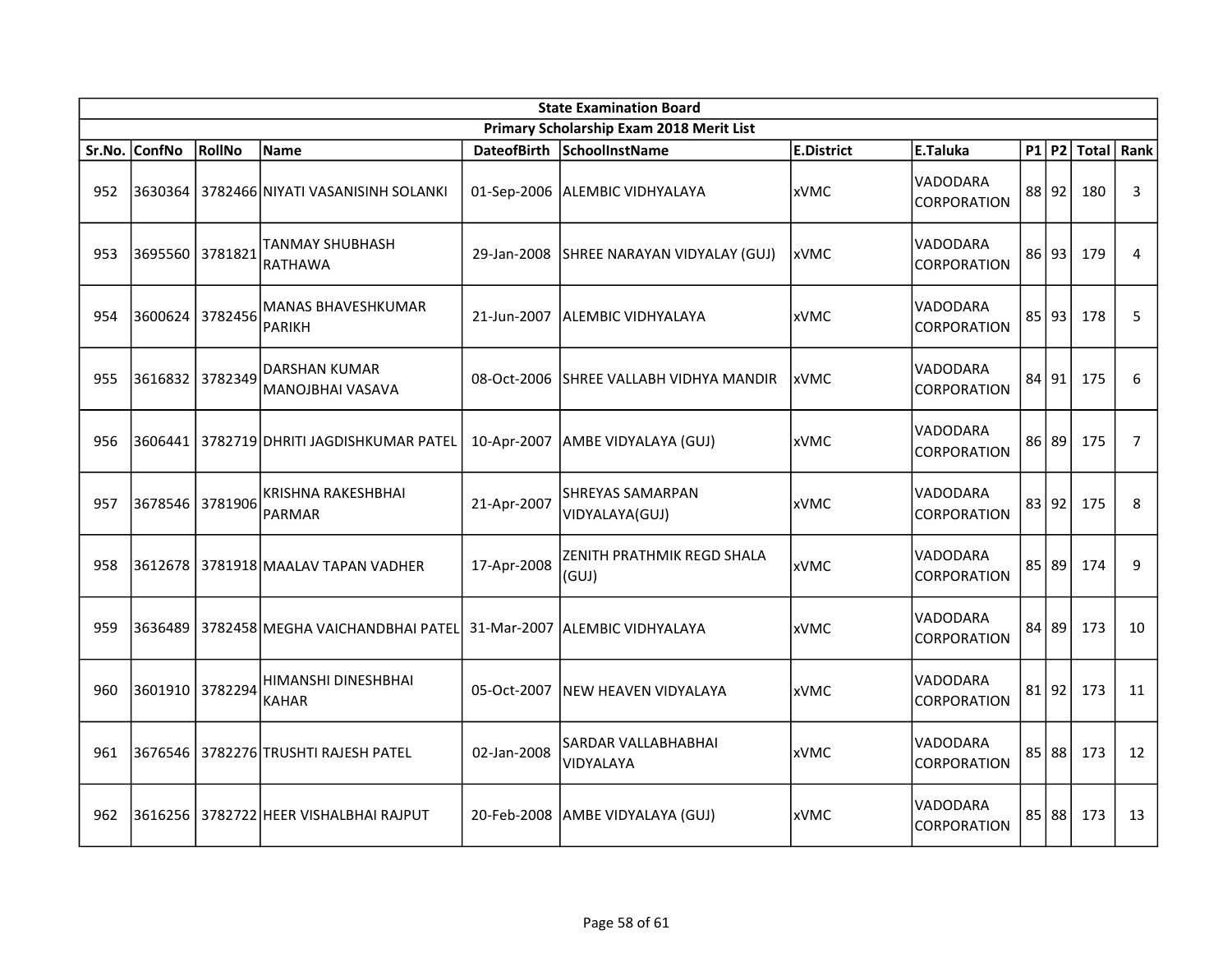|        | <b>State Examination Board</b> |         |                                             |                    |                                          |                   |                                |  |           |              |    |  |
|--------|--------------------------------|---------|---------------------------------------------|--------------------|------------------------------------------|-------------------|--------------------------------|--|-----------|--------------|----|--|
|        |                                |         |                                             |                    | Primary Scholarship Exam 2018 Merit List |                   |                                |  |           |              |    |  |
| Sr.No. | <b>ConfNo</b>                  | RollNo  | <b>Name</b>                                 | <b>DateofBirth</b> | SchoolInstName                           | <b>E.District</b> | <b>E.Taluka</b>                |  | P1 P2     | Total   Rank |    |  |
| 963    | 3619567                        | 3782666 | PRINSKUMAR VINODBHAI<br><b>PARMAR</b>       |                    | 14-Aug-2008 SHREE AMBY VIDYALAYA (GUJ)   | <b>xVMC</b>       | VADODARA<br><b>CORPORATION</b> |  | 84 89     | 173          | 14 |  |
| 964    | 3615662                        | 3782671 | TANVIBEN PRAKASHBHAI<br><b>ROHIT</b>        | 20-Aug-2007        | SHREE AMBY VIDYALAYA (GUJ)               | <b>xVMC</b>       | VADODARA<br><b>CORPORATION</b> |  | $85$   87 | 172          | 15 |  |
| 965    | 3647421                        |         | 3782426 AYUSHI VAIBHAVBHAI PAREKH           | 12-Sep-2006        | ALEMBIC VIDHYALAYA                       | <b>xVMC</b>       | VADODARA<br><b>CORPORATION</b> |  | $87$ 84   | 171          | 16 |  |
| 966    |                                |         | 3630188 3782440 HETA SANUAYKUMAR SHAH       | 16-Oct-2006        | ALEMBIC VIDHYALAYA                       | <b>xVMC</b>       | VADODARA<br><b>CORPORATION</b> |  | $82$   89 | 171          | 17 |  |
| 967    | 3630676                        |         | 3782474 RONAK VINTIBHAI RATHVA              |                    | 01-May-2007 ALEMBIC VIDHYALAYA           | <b>xVMC</b>       | VADODARA<br><b>CORPORATION</b> |  | $85$ 86   | 171          | 18 |  |
| 968    | 3623742                        | 3782717 | AROSHI SANDEEPBHAI<br><b>SHAKHLA</b>        | 01-Sep-2007        | AMBE VIDYALAYA (GUJ)                     | <b>xVMC</b>       | VADODARA<br><b>CORPORATION</b> |  | 77 94     | 171          | 19 |  |
| 969    |                                |         | 3661816 3781921 ROMEL KAUSHIK ROY           | 14-Jun-2008        | ZENITH PRATHMIK REGD SHALA<br>(GUI)      | <b>xVMC</b>       | VADODARA<br>CORPORATION        |  | $80$   89 | 169          | 20 |  |
| 970    |                                |         | 3656163   3782439 HETA PIYUSHBAHI SHUKLA    | 16-Oct-2006        | ALEMBIC VIDHYALAYA                       | <b>xVMC</b>       | VADODARA<br>CORPORATION        |  | $81$   87 | 168          | 21 |  |
| 971    |                                |         | 3630318   3782424 ASTHA IMANLEL SHARMA      | 18-Jan-2007        | ALEMBIC VIDHYALAYA                       | <b>xVMC</b>       | VADODARA<br>CORPORATION        |  | 79 89     | 168          | 22 |  |
| 972    |                                |         | 3637228   3782265   MEET HARSHADBHAI PARMAR | 14-Aug-2007        | SARDAR VALLABHABHAI<br>VIDYALAYA         | xVMC              | VADODARA<br><b>CORPORATION</b> |  | $77$  91  | 168          | 23 |  |
| 973    | 3652034                        | 3782173 | HETVI MANOJKUMAR<br><b>SOLANKI</b>          | 05-Oct-2007        | VIDYUT BOARD VIDYALAY (GUJ)              | <b>xVMC</b>       | VADODARA<br><b>CORPORATION</b> |  | 80 88     | 168          | 24 |  |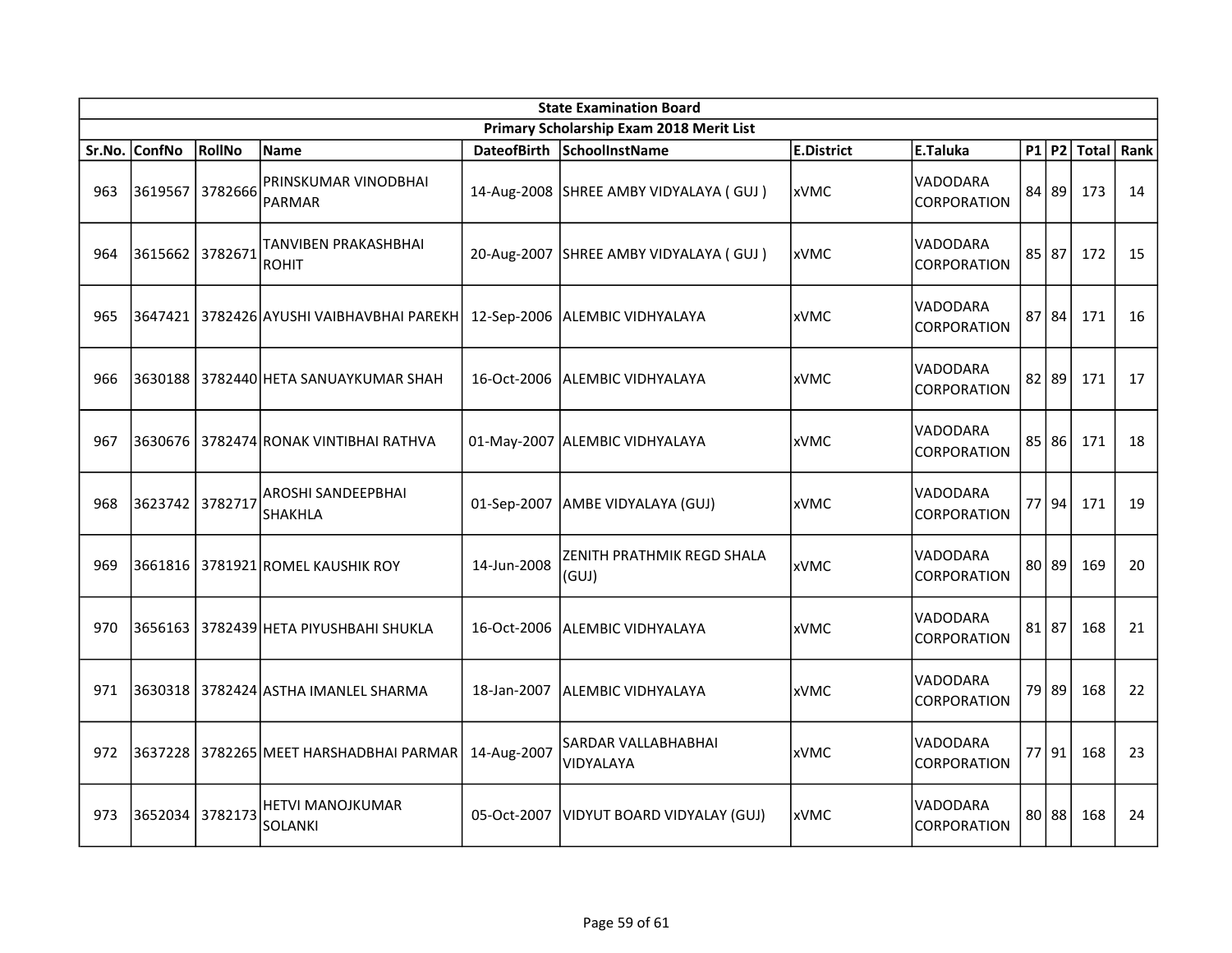|        | <b>State Examination Board</b> |               |                                                |                    |                                                 |                   |                  |  |           |            |                |  |
|--------|--------------------------------|---------------|------------------------------------------------|--------------------|-------------------------------------------------|-------------------|------------------|--|-----------|------------|----------------|--|
|        |                                |               |                                                |                    | Primary Scholarship Exam 2018 Merit List        |                   |                  |  |           |            |                |  |
| Sr.No. | <b>ConfNo</b>                  | <b>RollNo</b> | Name                                           | <b>DateofBirth</b> | SchoolInstName                                  | <b>E.District</b> | E.Taluka         |  | $P1$ P2   | Total Rank |                |  |
| 974    | 3674574                        |               | 3782747 ANKITBHAI KIRITBHAI ROHIT              |                    | 05-May-2008 LIMDA PRI SCH                       | VADODARA          | VAGHODIYA        |  | 90 71     | 161        | $\mathbf{1}$   |  |
| 975    | 3680147                        | 3782748       | ARJUNBHAI NATHUBHAI<br>BARIA                   | 15-Mar-2006        | llimda pri SCH                                  | VADODARA          | VAGHODIYA        |  | 72 62     | 134        | $\overline{2}$ |  |
| 976    | 3644564                        | 3782997       | <b>DHAIRYA KRUSHNAKUMAR</b><br><b>KALARIYA</b> | 16-Jul-2008        | <b>SHREE SWAMINARAYA GURUKUL</b><br>HIGHSCHOOL  | VALSAD            | DHARAMPUR        |  | 89 86     | 175        | $\mathbf{1}$   |  |
| 977    | 3601812                        | 3782831       | <b>UDAYRAJSINH</b><br>BALBHADRASINH RANA       | 02-Jun-2008        | <b>SHREE SWAMINARAYAN SHISHU</b><br>VIDY        | VALSAD            | <b>DHARAMPUR</b> |  | 84 83     | 167        | $\overline{2}$ |  |
| 978    | 3630185                        | 3783001       | DVITIKUMARI ISHVERBHAI<br>lmahla               | 17-Apr-2007        | SHREE SWAMINARAYA GURUKUL<br>HIGHSCHOOL         | VALSAD            | <b>DHARAMPUR</b> |  | 77 85     | 162        | 3              |  |
| 979    | 3703645                        | 3783358       | KALPESHBHAI MANILAL<br>IGANVIT                 | 24-Jun-2007        | <b>SONDAR PRA SHALA</b>                         | VALSAD            | <b>DHARAMPUR</b> |  | 83 79     | 162        | 4              |  |
| 980    | 3674514                        | 3783476       | PRINCEKUMAR GANESHBHAI<br><b>BHORSAT</b>       | 18-Nov-2007        | KHUTLI PRA. SHALA                               | VALSAD            | <b>KAPARADA</b>  |  | 79 85     | 164        | $\mathbf{1}$   |  |
| 981    | 3646193                        | 3783682       | JYOTISHBHAI NAVASUBHAI<br>DALVI                | 13-Apr-2007        | PRA. SHALA SAHUDA                               | VALSAD            | <b>KAPARADA</b>  |  | 77 75     | 152        | $\overline{2}$ |  |
| 982    | 3697859                        | 3783692       | KAILASHBHAI LAHUBHAI<br>DHANGAR                | 18-Jul-2008        | PRA. SHALA VAROLIJUNGLE                         | VALSAD            | KAPARADA         |  | 71 78     | 149        | 3              |  |
| 983    | 3635127                        | 3783487       | <b>HETIGNABEN SHAILESHBHAI</b><br>PATEL        | 29-Nov-2007        | <b>PRI. SCHOOL NANAPONDHA</b>                   | VALSAD            | <b>KAPARADA</b>  |  | 65 80     | 145        | 4              |  |
| 984    | 3693823                        |               | 3783469 VIRENDRA GOPJIBHAI ZIMANA              |                    | 20-Aug-2006   PRA. SHALA MENDHA                 | VALSAD            | <b>KAPARADA</b>  |  | 71 73     | 144        | 5              |  |
| 985    | 3647702                        |               | 3783999 RACHI RAKESHBHAI PATEL                 | 30-May-2007        | J.F.SARVAJANIK SCHOOL                           | VALSAD            | PARDI            |  | 79 85     | 164        | $\mathbf{1}$   |  |
| 986    | 3655341                        |               | 3784000 RUDRESH JAYESHBHAI JOSHI               |                    | 09-Mar-2006 J.F.SARVAJANIK SCHOOL               | VALSAD            | PARDI            |  | 75 83     | 158        | $2^{\circ}$    |  |
| 987    | 3650628                        | 3784325       | SHUBHAM DHARMESHKUMAR<br><b>DODIYA</b>         | 07-Mar-2008        | <b>BHAKTA SHRI JALARAM NEW</b><br><b>SCHOOL</b> | <b>VALSAD</b>     | UMBERGAON        |  | $86$  90  | 176        | $\mathbf{1}$   |  |
| 988    | 3640886                        | 3784326       | SRUSHTI CHIRAGBHAI<br>BHANDARI                 | 03-Apr-2008        | <b>BHAKTA SHRI JALARAM NEW</b><br><b>SCHOOL</b> | VALSAD            | UMBERGAON        |  | 84 83     | 167        | $\overline{2}$ |  |
| 989    | 3635341                        |               | 3784189 JENSYBEN PARESHBHAI KOLI               | 30-Oct-2006        | A.BU. SHALA, FANSA                              | VALSAD            | UMBERGAON        |  | $81$   85 | 166        | 3              |  |